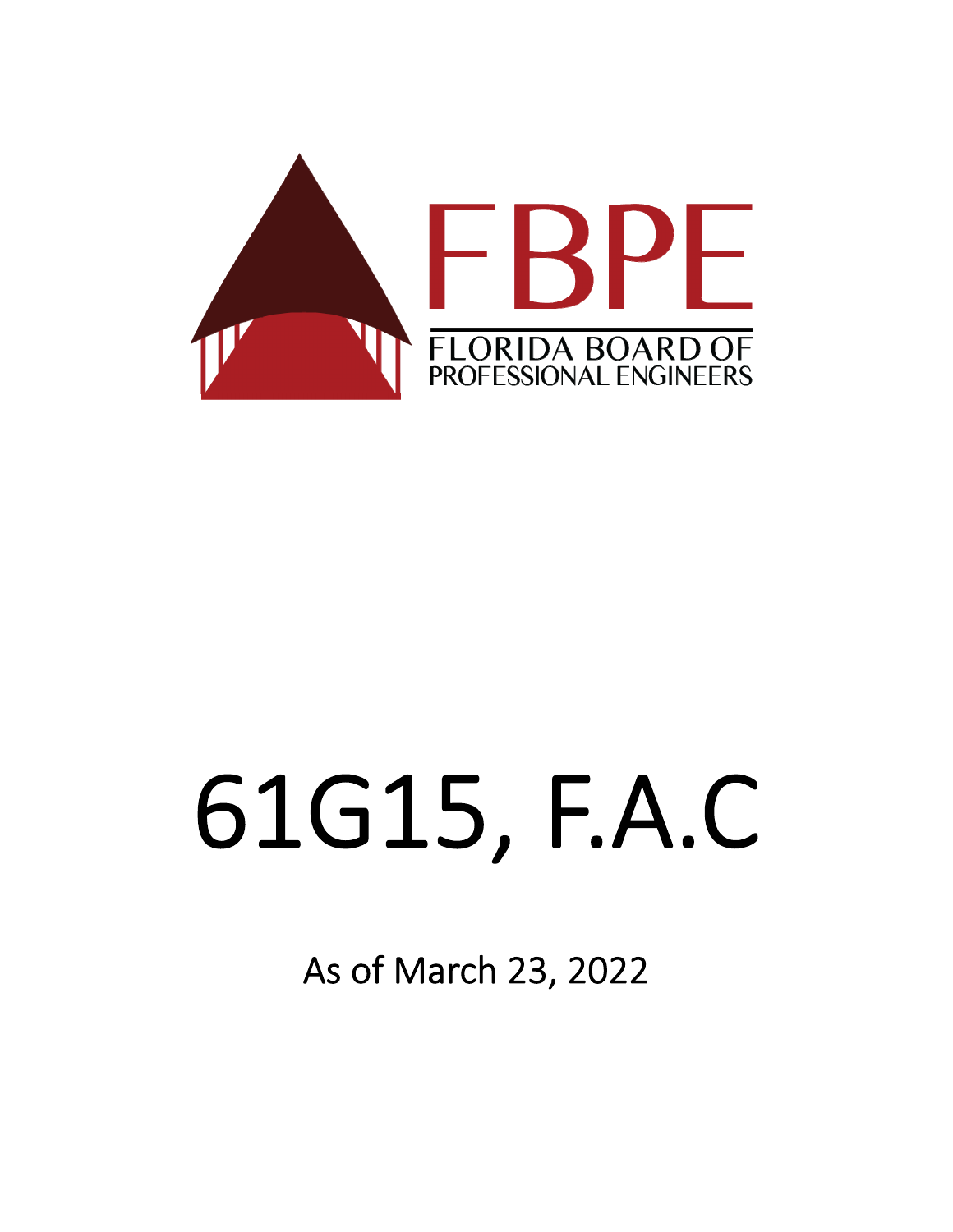| 61G15-18.0071 Attendance at Board Meetings, Unexcused Absences.-------------------------------- 6  |
|----------------------------------------------------------------------------------------------------|
|                                                                                                    |
|                                                                                                    |
|                                                                                                    |
| 61G15-18.012 Other Board Business for Which Compensation is Allowed.-------------------------- 10  |
|                                                                                                    |
|                                                                                                    |
|                                                                                                    |
|                                                                                                    |
|                                                                                                    |
| 61G15-19.004 Disciplinary Guidelines; Range of Penalties; Aggravating and Mitigating               |
|                                                                                                    |
|                                                                                                    |
|                                                                                                    |
|                                                                                                    |
|                                                                                                    |
|                                                                                                    |
|                                                                                                    |
|                                                                                                    |
|                                                                                                    |
|                                                                                                    |
| 61G15-20.0018 Application for Low Income and Military Veterans Fee Waiver. ---------------------38 |
| 61G15-20.0019 Armed Forces Member/Spouse Application for Licensure; Qualifications;                |
|                                                                                                    |
|                                                                                                    |
| 61G15-20.005 Rules Governing Candidates Qualifying Under the Provisions of Section                 |
|                                                                                                    |
|                                                                                                    |
| 61G15-20.007 Educational Requirements for Applicants without EAC/ABET Accredited                   |
|                                                                                                    |
| 61G15-20.008 Educational Requirements for Applicants without ETAC/ABET Accredited                  |
|                                                                                                    |
|                                                                                                    |
|                                                                                                    |
|                                                                                                    |
| 61G15-21.007 Re-examination; Additional Requirements After Third Failure; Examinations in          |
|                                                                                                    |
|                                                                                                    |
|                                                                                                    |
| 61G15-22.0002 Licensure Change of Status, Reactivation; Reinstatement of Void Licenses. ---- 58    |
| 61G15-22.0003 Exemption from Renewal Requirements for Spouses of Members of the Armed              |
|                                                                                                    |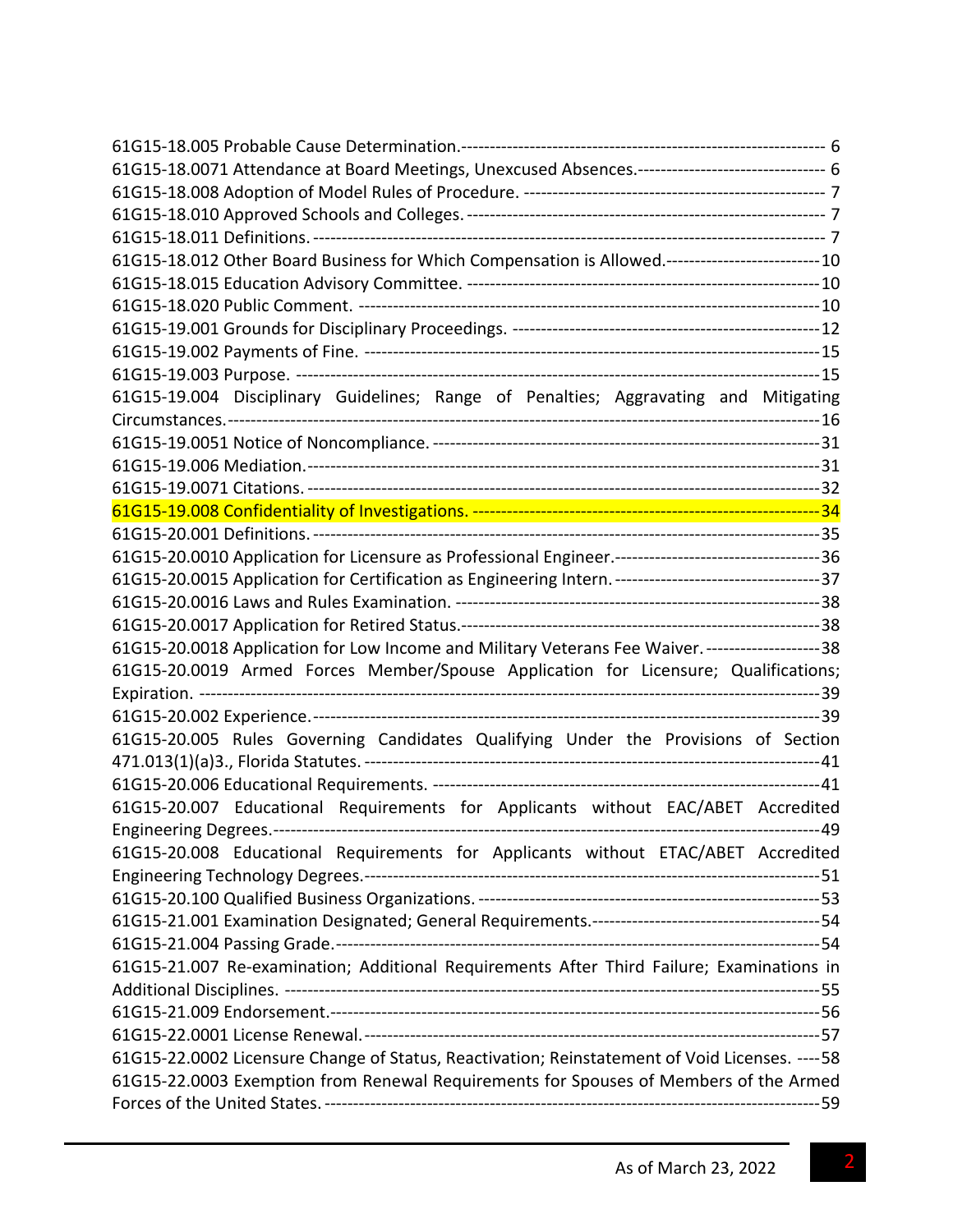| 61G15-22.003 Qualifying Activities for Area of Practice Requirement. ----------------------------------- 61 |  |
|-------------------------------------------------------------------------------------------------------------|--|
| 61G15-22.004 Conversion of Education Units to Continuing Education Hours.------------------------61         |  |
|                                                                                                             |  |
|                                                                                                             |  |
|                                                                                                             |  |
|                                                                                                             |  |
| 61G15-22.009 Exemptions from Continuing Education Requirements. ----------------------------------- 63      |  |
| 61G15-22.010 Qualifying Activities for Laws and Rules Requirements. ----------------------------------- 63  |  |
| 61G15-22.0105 Approval of Continuing Education Courses in Laws and Rules and Courses in                     |  |
|                                                                                                             |  |
|                                                                                                             |  |
|                                                                                                             |  |
|                                                                                                             |  |
|                                                                                                             |  |
|                                                                                                             |  |
|                                                                                                             |  |
| 61G15-23.003 Procedures for Physically Signing and Sealing Plans, Specifications, Reports or                |  |
|                                                                                                             |  |
| 61G15-23.004 Procedures for Digitally Signing and Sealing Electronically Transmitted Plans,                 |  |
|                                                                                                             |  |
| 61G15-23.005 Procedures for Electronically Signing and Sealing Electronically Transmitted                   |  |
|                                                                                                             |  |
|                                                                                                             |  |
|                                                                                                             |  |
|                                                                                                             |  |
| 61G15-27.001 Procedures for a Successor Professional Engineer Adopting As Their Own the                     |  |
|                                                                                                             |  |
|                                                                                                             |  |
|                                                                                                             |  |
| 61G15-30.002 Definitions Common to All Engineer's Responsibility Rules.----------------------------- 81     |  |
|                                                                                                             |  |
|                                                                                                             |  |
| 61G15-30.005 Delegation of Engineering Documents: Obligations of the Engineer of Record.--84                |  |
| 61G15-30.006 Delegation of Engineering Documents: Obligations of the Delegated Engineer of                  |  |
|                                                                                                             |  |
|                                                                                                             |  |
|                                                                                                             |  |
|                                                                                                             |  |
|                                                                                                             |  |
|                                                                                                             |  |
|                                                                                                             |  |
| 61G15-31.003 Design of Structures Utilizing Prefabricated Wood Trusses.--------------------------------- 87 |  |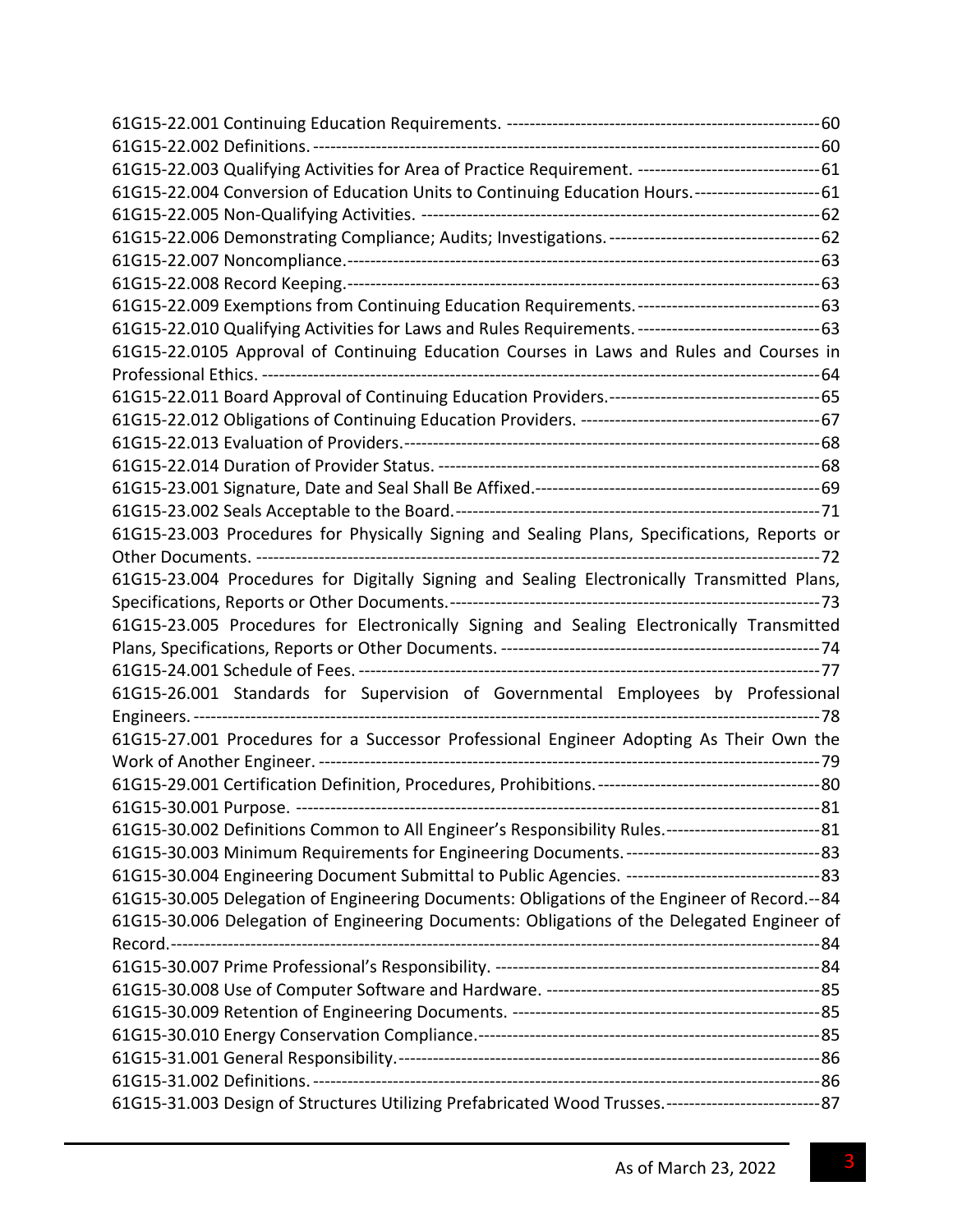| 61G15-31.004 Design of Cast-in-Place Post-Tensioned Concrete Structural Systems. --------------87        |  |
|----------------------------------------------------------------------------------------------------------|--|
| 61G15-31.005 Design of Structures Utilizing Precast and Prestressed Concrete Components. -- 90           |  |
| 61G15-31.006 Design of Structural Systems Utilizing Open Web Steel Joists and Joist Girders.-90          |  |
|                                                                                                          |  |
|                                                                                                          |  |
|                                                                                                          |  |
|                                                                                                          |  |
|                                                                                                          |  |
| 61G15-32.003 Common Requirements to All Fire Protection System Engineering Documents.-95                 |  |
|                                                                                                          |  |
|                                                                                                          |  |
| 61G15-32.006 Design of Foam and Foam Water Fire Suppression Systems. --------------------------98        |  |
| 61G15-32.007 Design of Dry Chemical and Miscellaneous Fire Suppression or Control Systems.98             |  |
| 61G15-32.008 Design of Fire Alarms, Signaling Systems, and Control Systems. ---------------------98      |  |
| 61G15-32.009 Design of Fine Water Spray (Mist) Fire Suppression and Control Systems. ------ 100          |  |
|                                                                                                          |  |
|                                                                                                          |  |
|                                                                                                          |  |
|                                                                                                          |  |
|                                                                                                          |  |
|                                                                                                          |  |
|                                                                                                          |  |
|                                                                                                          |  |
|                                                                                                          |  |
|                                                                                                          |  |
| 61G15-33.010 Certification of Electrical Systems of Public Interest.-------------------------------- 105 |  |
|                                                                                                          |  |
|                                                                                                          |  |
| 61G15-34.003 Design of Heating, Ventilation and Air Conditioning Systems. --------------------- 107      |  |
|                                                                                                          |  |
|                                                                                                          |  |
| 61G15-34.006 Design of Material and Human Transfer Systems. ----------------------------------- 113      |  |
|                                                                                                          |  |
| 61G15-34.008 Design of Mechanical Machines and Motion Systems. ------------------------------ 114        |  |
|                                                                                                          |  |
|                                                                                                          |  |
|                                                                                                          |  |
|                                                                                                          |  |
|                                                                                                          |  |
| 61G15-35.003 Qualification Program for Special Inspectors of Threshold Buildings and Special             |  |
|                                                                                                          |  |
| 61G15-35.004 Common Requirements to All Engineers Providing Threshold Building Inspection                |  |
|                                                                                                          |  |
|                                                                                                          |  |
|                                                                                                          |  |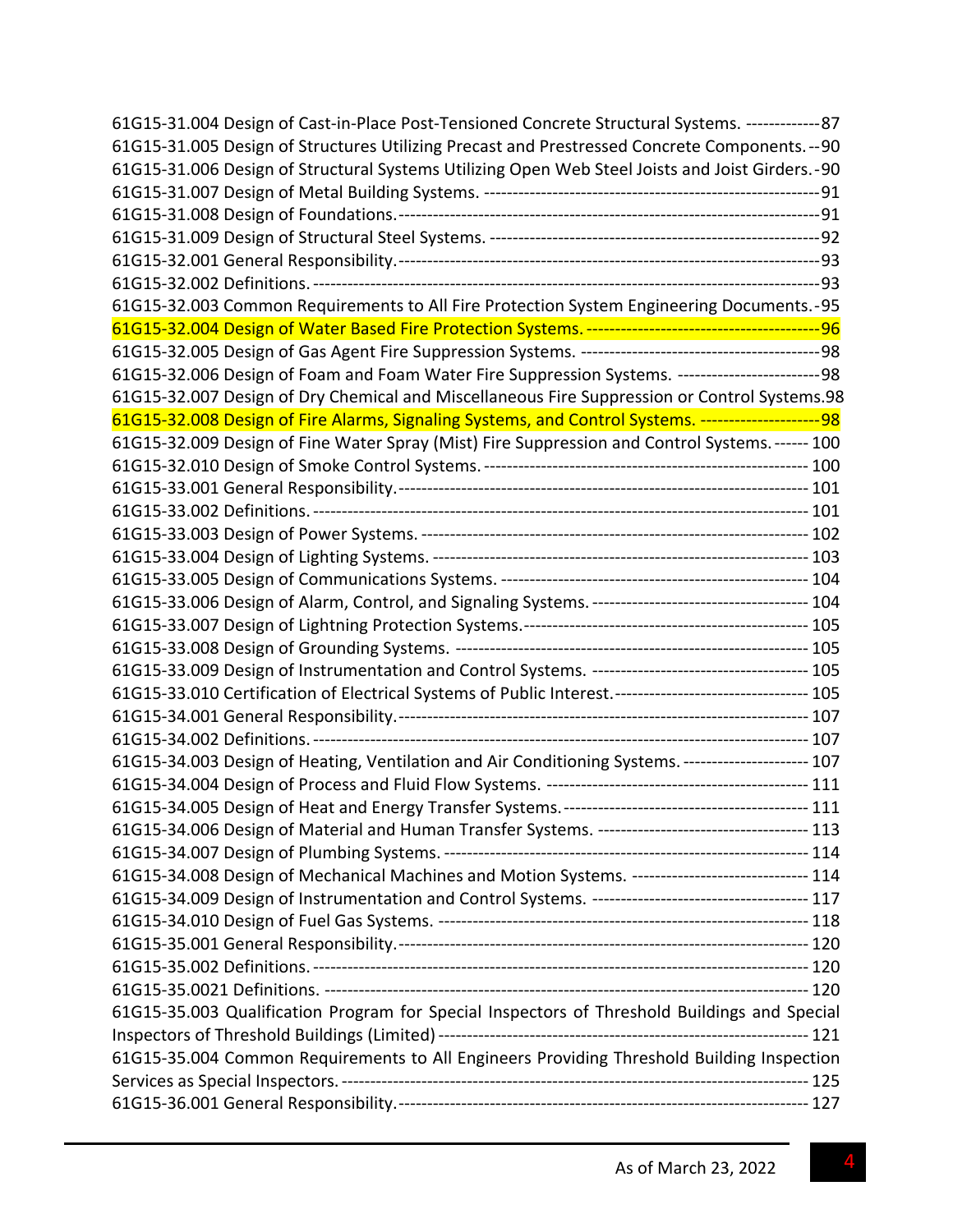| 61G15-36.003 Common Requirements to all Product Evaluation Documents. -------------------- 127     |  |
|----------------------------------------------------------------------------------------------------|--|
| 61G15-37.001 Performance Standards and Measurable Outcomes. ---------------------------------- 129 |  |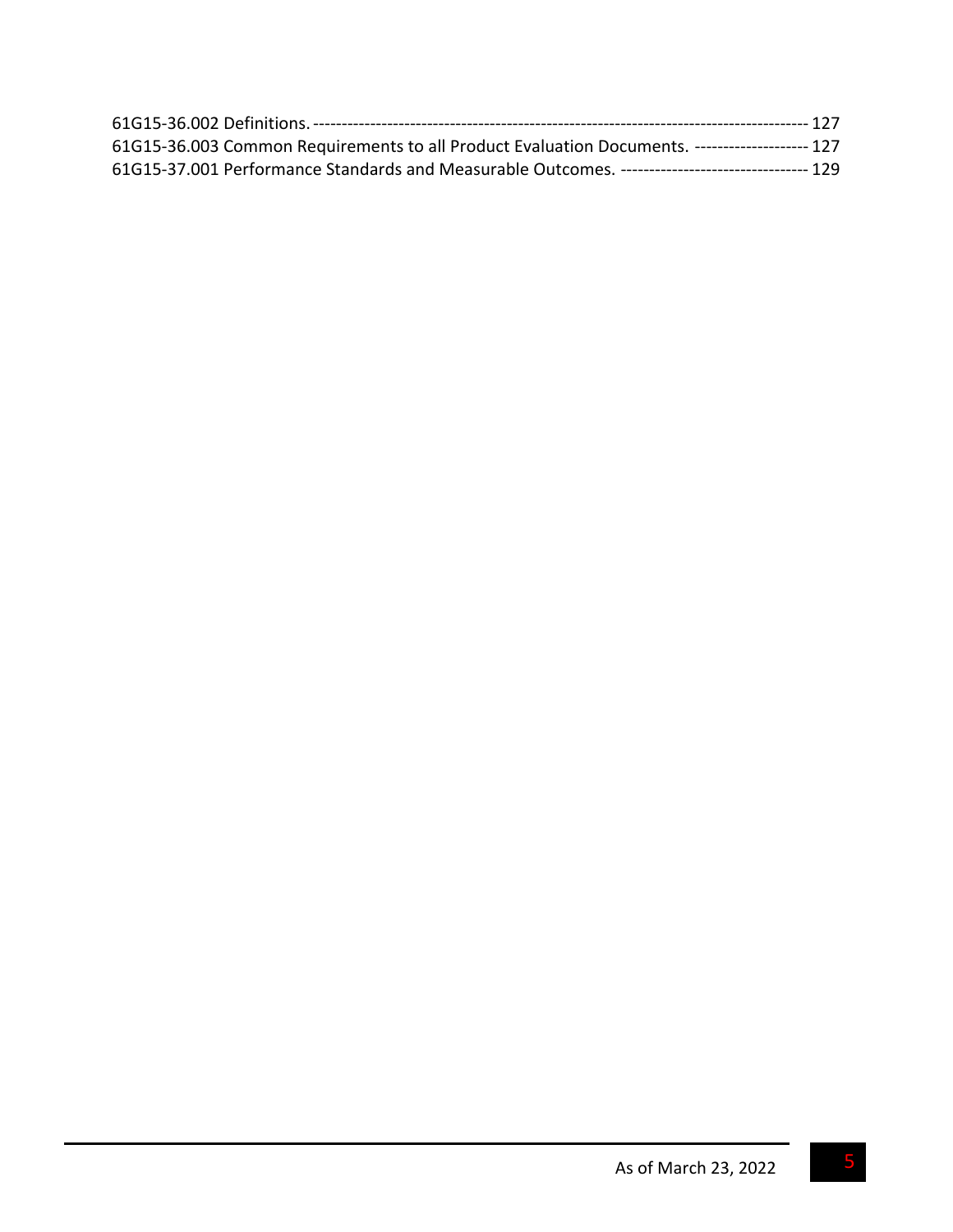# **CHAPTER 61G15‐18 ORGANIZATION AND PURPOSE**

| 61G15-18.005  | Probable Cause Determination                           |
|---------------|--------------------------------------------------------|
| 61G15-18.0071 | Attendance at Board Meetings, Unexcused Absences       |
| 61G15-18.008  | Adoption of Model Rules of Procedure (Repealed)        |
| 61G15-18.010  | Approved Schools and Colleges (Repealed)               |
| 61G15-18.011  | Definitions                                            |
| 61G15-18.012  | Other Board Business for Which Compensation is Allowed |
| 61G15-18.015  | <b>Education Advisory Committee (Repealed)</b>         |
| 61G15-18.020  | <b>Public Comment</b>                                  |

#### **61G15‐18.005 Probable Cause Determination.**

Probable cause determination as to a violation of chapter 471 or 455, F.S., and rules promulgated pursuant thereto shall be made by a probable cause panel of three (3) members, which must include one (1) current and a combination of two (2) current or former board members as appointed by the Chair. All proceedings of the probable cause panel shall be conducted in accordance with chapters 120 and 455, F.S.

Rulemaking Authority 455.225 FS. Law Implemented 455.225 FS. History-New 1-8-80, Amended 4-5-81, Formerly 21H-18.05, *21H‐18.005, Amended 11‐15‐94, 1‐6‐02, 2‐2‐12, 8‐26‐19.*

#### **61G15‐18.0071 Attendance at Board Meetings, Unexcused Absences.**

(1) Board members shall attend all regularly scheduled Board meetings unless prevented from doing so by reason of court order, subpoena, business with a court which has the sole prerogative of setting the date of such business, conflict with other scheduled business of the Board, conflicting business previously authorized by the Board, death of family member, illness of the Board member, hospitalization of the member's immediate family, unavoidable travel delays or cancellations, or other extraordinary circumstances as approved by the Board.

(2) Three consecutive unexcused absences or absences constituting 50 percent or more of the board's meetings within any 12‐month period shall cause the board membership of the member in question to become void, and the position shall be considered vacant. No Board member may be absent from three consecutive regularly scheduled Board meetings unless the absence is excused for one of the reasons stated in subsection (1) of this rule. An absence for any reason other than the reasons stated in subsection (1) constitutes an unexcused absence for the purpose of declaring a vacancy of the Board. An otherwise excused absence is not excused if the Board member fails to notify the Board's Administrator and Chairperson of the impending absence 48 hours prior to the regularly scheduled Board meeting at which the absence will occur or unless the failure to notify the Board's Administrator and Chairperson is the result of circumstances surrounding the reason for the absence which the Board itself excuses after the absence has occurred. The reason for the absence from a meeting shall be made part of the minutes of that meeting.

(3) "Family" consists of immediate family, nieces, nephews, cousins, and in‐laws.

(4) "Immediate family" consists of spouse, child, parents, parents‐in‐law, siblings,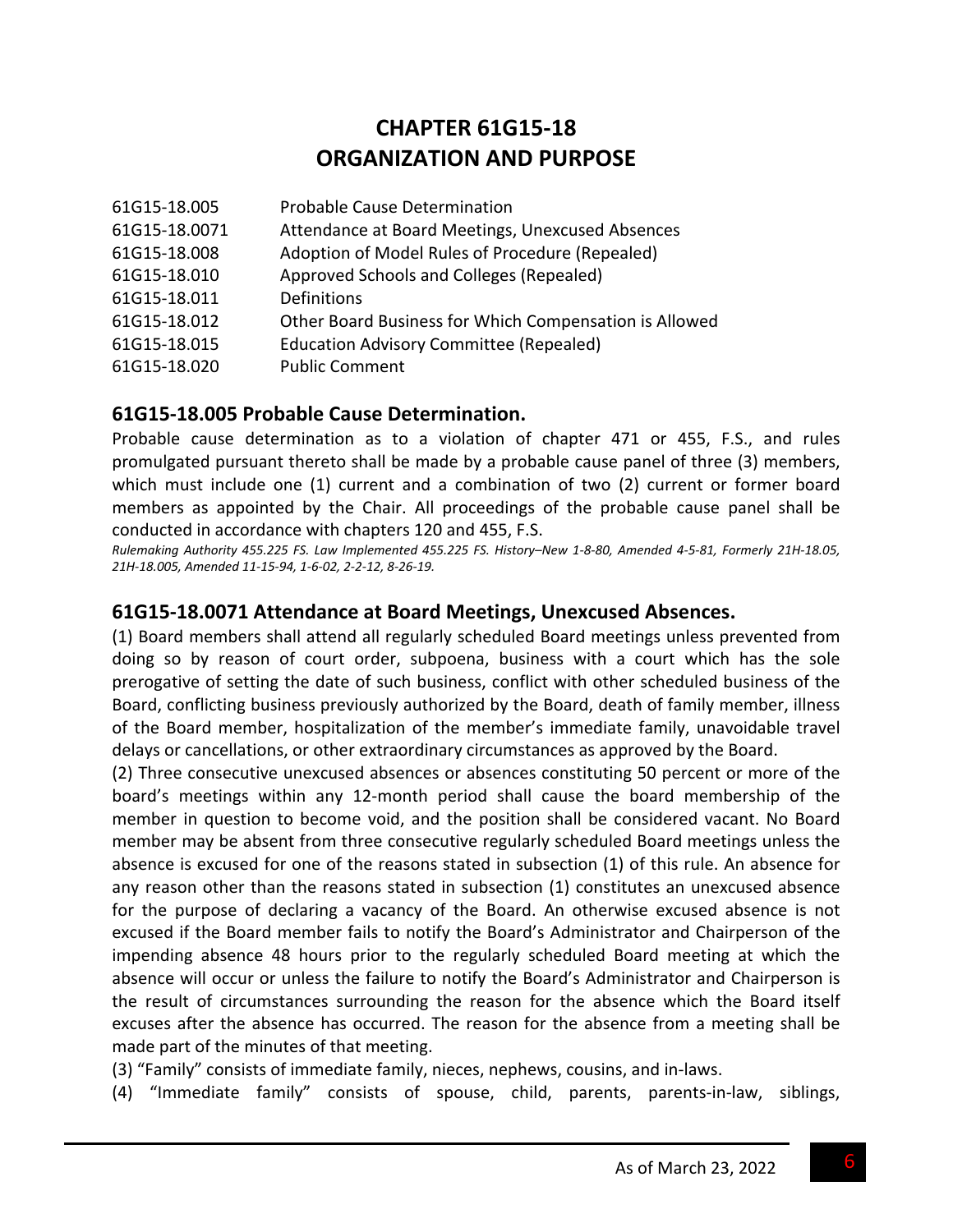#### grandchildren, and grandparents.

*Rulemaking Authority 455.207(3) FS. Law Implemented 455.207(3) FS. History–New 1‐6‐02.*

#### **61G15‐18.008 Adoption of Model Rules of Procedure.**

Rulemaking Authority 120.54(5) FS. Law Implemented 120.54(5) FS. History-New 1-8-80, Formerly 21H-18.08, 21H-18.008, *Repealed 2‐2‐12.*

#### **61G15‐18.010 Approved Schools and Colleges.**

Rulemaking Authority 1471.008, 471.013 FS. Law Implemented 471.013 FS. History-New 1-8-80, Formerly 21H-18.10, 21H-*18.010, Repealed 2‐2‐12.*

#### **61G15‐18.011 Definitions.**

As used in Chapter 471, F.S., and in these rules where the context will permit the following terms have the following meanings:

(1) "Responsible Charge" shall mean that degree of control an engineer is required to maintain over engineering decisions made personally or by others over which the engineer exercises supervisory direction and control authority. The engineer in responsible charge is the Engineer of Record as defined in subsection 61G15‐30.002(1), F.A.C.

(a) The degree of control necessary for the Engineer of Record shall be such that the engineer:

1. Personally makes engineering decisions or reviews and approves proposed decisions prior to their implementation, including the consideration of alternatives, whenever engineering decisions which could affect the health, safety and welfare of the public are made. In making said engineering decisions, the engineer shall be physically present or, if not physically present, be available in a reasonable period of time, through the use of electronic communication devices, such as electronic mail, videoconferencing, teleconferencing, computer networking, or via facsimile transmission.

2. Judges the validity and applicability of recommendations prior to their incorporation into the work, including the qualifications of those making the recommendations.

3. Approves the inclusion of standard engineering design details into the engineering work. Standard engineering design details include details mandated or directed to be contained in engineering documents by governmental agencies (such as the Florida Department of Transportation); and details contained in engineering design manuals and catalogues that are generally accepted as authoritative in the engineering profession. In order to approve the inclusion of such details the Engineer of Record must conduct such reasonable analysis of the content of the standard detail(s) as is necessary in the sound professional judgment of the Engineer of Record to be assured that the inclusion of such detail(s) into the engineering work is acceptable engineering practice.

(b) Engineering decisions which must be made by and are the responsibility of the Engineer of Record are those decisions concerning permanent or temporary work which could create a danger to the health, safety, and welfare of the public, such as, but not limited to, the following:

1. The selection of engineering alternatives to be investigated and the comparison of alternatives for engineering works.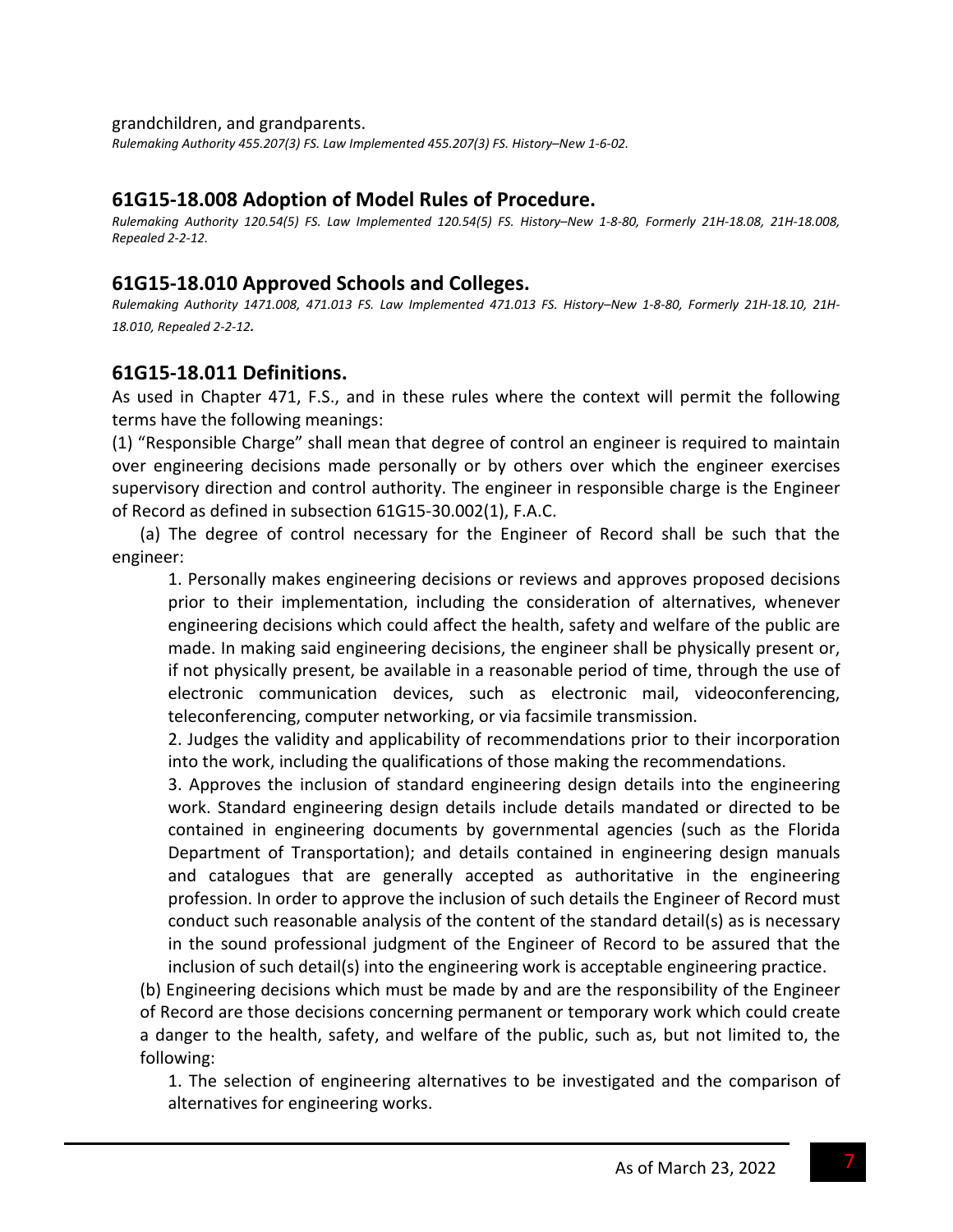2. The selection or development of design standards or methods, and materials to be used.

3. The selection or development of techniques or methods of testing to be used in evaluating materials or completed works, either new or existing.

4. The development and control of operating and maintenance procedures.

(c) As a test to evaluate whether an engineer is the Engineer of Record, the following shall be considered:

1. The engineer shall be capable of answering questions relevant to the engineering decisions made during the engineer's work on the project, in sufficient detail as to leave little doubt as to the engineer's proficiency for the work performed and involvement in said work. It is not necessary to defend decisions as in an adversary situation, but only to demonstrate that the engineer in responsible charge made them and possessed sufficient knowledge of the project to make them. Examples of questions to be answered by the engineer could relate to criteria for design, applicable codes and standards, methods of analysis, selection of materials and systems, economics of alternate solutions, and environmental considerations. The individuals should be able to clearly define the span and degree of control and how it was exercised and to demonstrate that the engineer was answerable within said span and degree of control necessary for the engineering work done.

2. The engineer shall be completely in charge of, and satisfied with, the engineering aspects of the project.

3. The engineer shall have the ability to review design work at any time during the development of the project and shall be available to exercise judgment in reviewing these documents.

4. The engineer shall have personal knowledge of the technical abilities of the technical personnel doing the work and be satisfied that these capabilities are sufficient for the performance of the work.

(d) The term "responsible charge" relates to engineering decisions within the purview of the Professional Engineers Act and does not refer to management control in a hierarchy of professional engineers except as each of the individuals in the hierarchy exercises independent engineering judgement and thus responsible charge. It does not refer to administrative and personnel management functions. While an engineer may also have such duties in this position, it should not enhance or decrease one's status of being in responsible charge of the work. The phrase does not refer to the concept of financial liability.

(2) "Engineering Design" shall mean that the process of devising a system, component, or process to meet desired needs. It is a decision‐making process (often iterative), in which the basic sciences, mathematics, and engineering sciences are applied to convert resources optimally to meet a stated objective. Among the fundamental elements of the design process are the establishment of objectives and criteria, synthesis, analysis, construction, testing and evaluation. Central to the process are the essential and complementary roles of synthesis and analysis. This definition is intended to be interpreted in its broadest sense. In particular the words "system, component, or process" and "convert resources optimally" operate to indicate that sociological, economic, aesthetic, legal, ethical, etc., considerations can be included.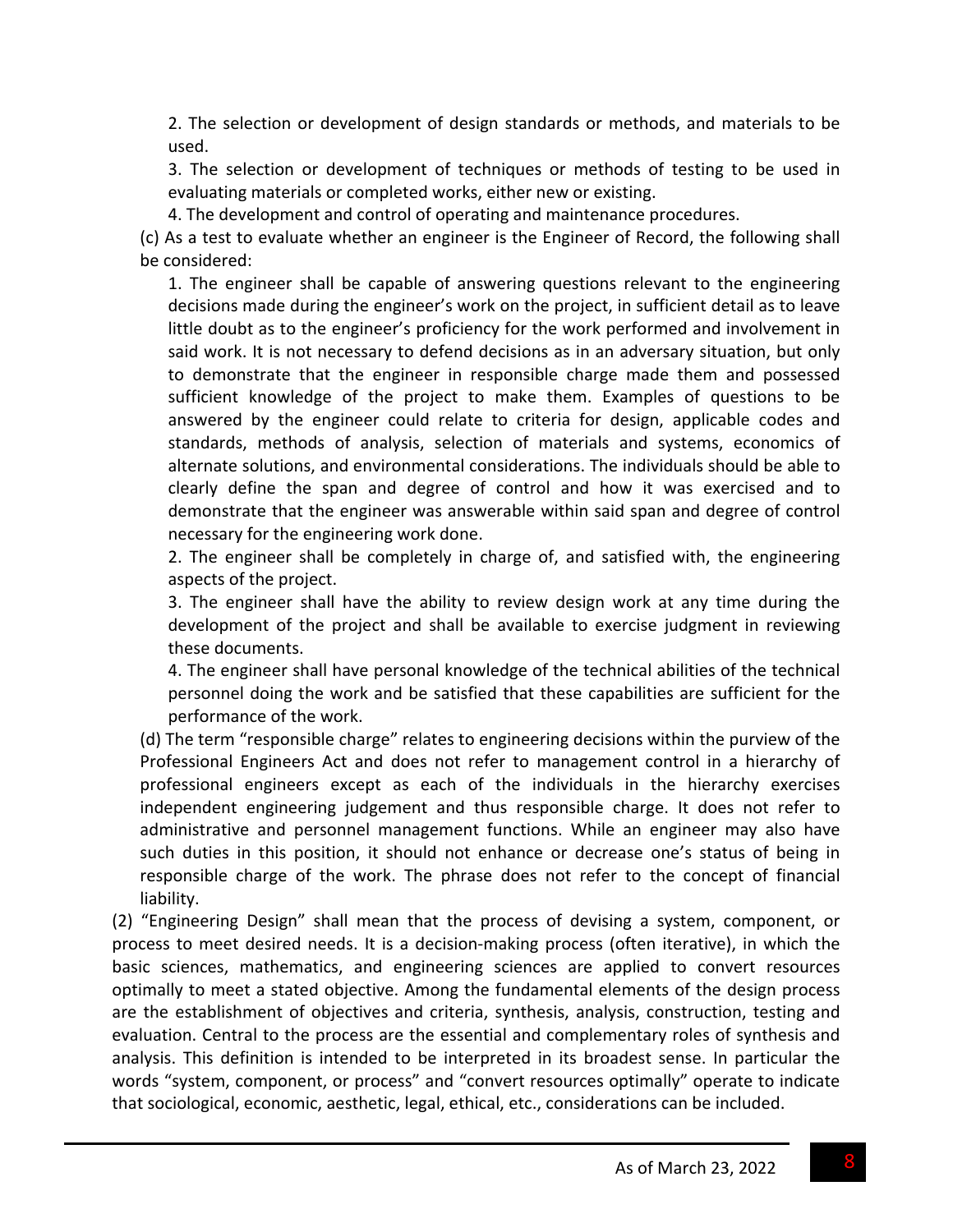(3) The term "evaluation of engineering works and systems" as used in the definition in the practice of engineering set forth in Section 471.005(7), F.S., includes but is not limited to services provided by testing laboratories involving the following:

(a) The planning and implementation of any investigation or testing program for the purpose of developing design criteria either by an engineering testing laboratory or other professional engineers.

(b) The planning or implementation of any investigation, inspection or testing program for the purpose of determining the causes of failures.

(c) The preparation of any report documenting soils or other construction materials test data.

(d) The preparation of any report offering any engineering evaluation, advice or test results, whenever such reports go beyond the tabulation of test data. Reports which document soils or other construction materials test data will be considered as engineering reports.

(e) Services performed by any entity or provided by a testing laboratory for any entity subject to regulation by a state or federal regulatory agency which enforces standards as to testing shall be exempt from this rule except where the services otherwise would require the participation of a professional engineer.

(4) "Certification" shall mean a statement signed and sealed by a professional engineer representing that the engineering services addressed therein, as defined in Section 471.005(7), F.S., have been performed by the professional engineer, and based upon the professional engineer's knowledge, information and belief, and in accordance with commonly accepted procedures consistent with applicable standards of practice, and is not a guaranty or warranty, either expressed or implied.

(5) The term "principal officer(s) of the business organization" as used in Section 471.023(1), F.S., means the (a) President, Vice President, Secretary or Treasurer of the Corporation, or Limited Liability Company (LLC); or (b) any other officer who has management responsibilities in the corporation or LLC, as documented by the corporate charter or bylaws so long as such documentation provides that such officer is empowered to bind the corporation or LLC in all of its activities which fall within the definition of the practice of engineering as that term is defined in Section 471.005(7), F.S.

(6) The term "Florida Building Code" shall mean the Florida Building Code, 7th Edition, (2020), adopted by the Florida Building Commission through Rule 61G20-1.001, F.A.C., effective 12-31-20, which rule is incorporated herein by reference and which may be obtained at https://www.flrules.org/Gateway/reference.asp?No=Ref‐13200.

(7) The term "Florida Fire Prevention Code" shall mean the Florida Fire Prevention Code, 7th Edition, (2020), adopted by the Division of State Fire Marshal through rule Chapter 69A‐60, F.A.C. The Florida Fire Prevention Code, effective 12‐31‐20, which rule chapter is incorporated herein by reference and which may be obtained at https://www.flrules.org/Gateway/reference.asp?No=Ref‐13201.

(8) No later than December 31, 2024, the Board shall review and consider amendment, modifications, or repeal of this rule if review determines this rule creates barriers to entry for private business competition, is duplicative, outdated, obsolete, overly burdensome, or imposes excessive costs.

*Rulemaking Authority 471.008, 471.013(1)(a)1., 2. FS. Law Implemented 471.003(2)(f), 471.005(7), 471.005(6), 471.013(1)(a)1.,*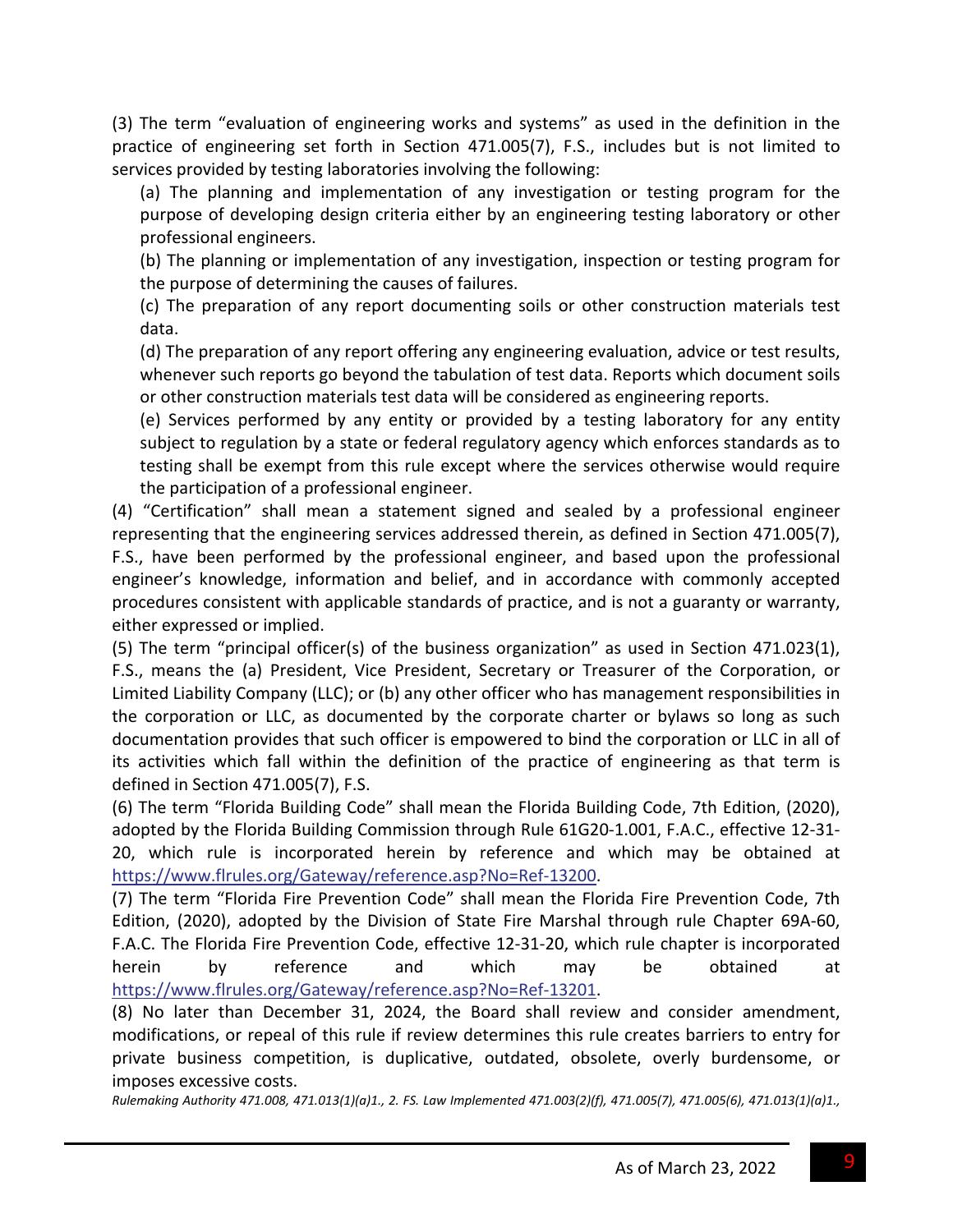2., 471.023(1), 471.025(3), 471.033(1)(j) FS. History-New 6-23-80, Amended 12-19-82, 11-22-83, Formerly 21H-18.11, Amended 1-16-91, 4-4-93, Formerly 21H-18.011, Amended 12-22-99, 4-19-01, 10-16-02, 9-15-04, 6-5-08, 6-2-09, 2-2-12, 6-12-16, 2-22-17, *3‐4‐18, 5‐27‐20, 6‐29‐21.*

## **61G15‐18.012 Other Board Business for Which Compensation is Allowed.**

The following are considered to be other business involving the Board as required by Section 455.207(4), F.S.:

(1) All joint Board or Committee meetings required by statutes, Board rule or Board action.

(2) Meetings of Board members with FEMC staff or contractors of FEMC at FEMC's or the Board's request. Any participation or meeting of members noticed or unnoticed will be on file in the Board office.

(3) Where a Board member has been requested by the Secretary of the Department, the Executive Office of the Governor, or the Chair of a Legislative Committee to participate in a meeting or hearing.

(4) Probable Cause Panel Meeting.

(5) All activity of Board members, if authorized by the Board, when grading, proctoring or reviewing examinations.

(6) All participation in Board authorized meetings with professional associations of which the Board is a member or invitee. This would include all meetings of national associations of which the Board is a member as well as Board authorized participation in meetings of national or professional associations or organizations involved in educating, regulating or reviewing the profession over which the Board has statutory authority.

(7) Any and all other activities which are Board approved and which are necessary for Board members to attend in order to further protect the public health, safety and welfare, through the regulation of which the Board has statutory authority.

(8) No later than December 31, 2024, the Board shall review and consider amendment, modification, or repeal of this rule if review determines this rule creates barriers to entry for private business competition, is duplicative, outdated, obsolete, overly burdensome, or imposes excessive costs.

Rulemaking Authority 455.207 FS. Law Implemented 455.207 FS. History-New 11-2-81, Formerly 21H-18.12, 21H-18.012, *Amended 11‐16‐20.*

#### **61G15‐18.015 Education Advisory Committee.**

Rulemaking Authority 471.008 FS. Law Implemented 471.008, 471.013 FS. History-New 8-18-87, Amended 2-18-88, Formerly *21H‐18.015, Repealed 2‐2‐12.*

#### **61G15‐18.020 Public Comment.**

The Board of Professional Engineers invites and encourages all members of the public to provide comment on matters or propositions before the Board or a committee of the Board. The opportunity to provide comment shall be subject to the following:

(1) Members of the public will be given an opportunity to provide comment on subject matters before the Board after an agenda item is introduced at a properly noticed board meeting.

(2) Members of the public shall be limited to five (5) minutes to provide comment. This time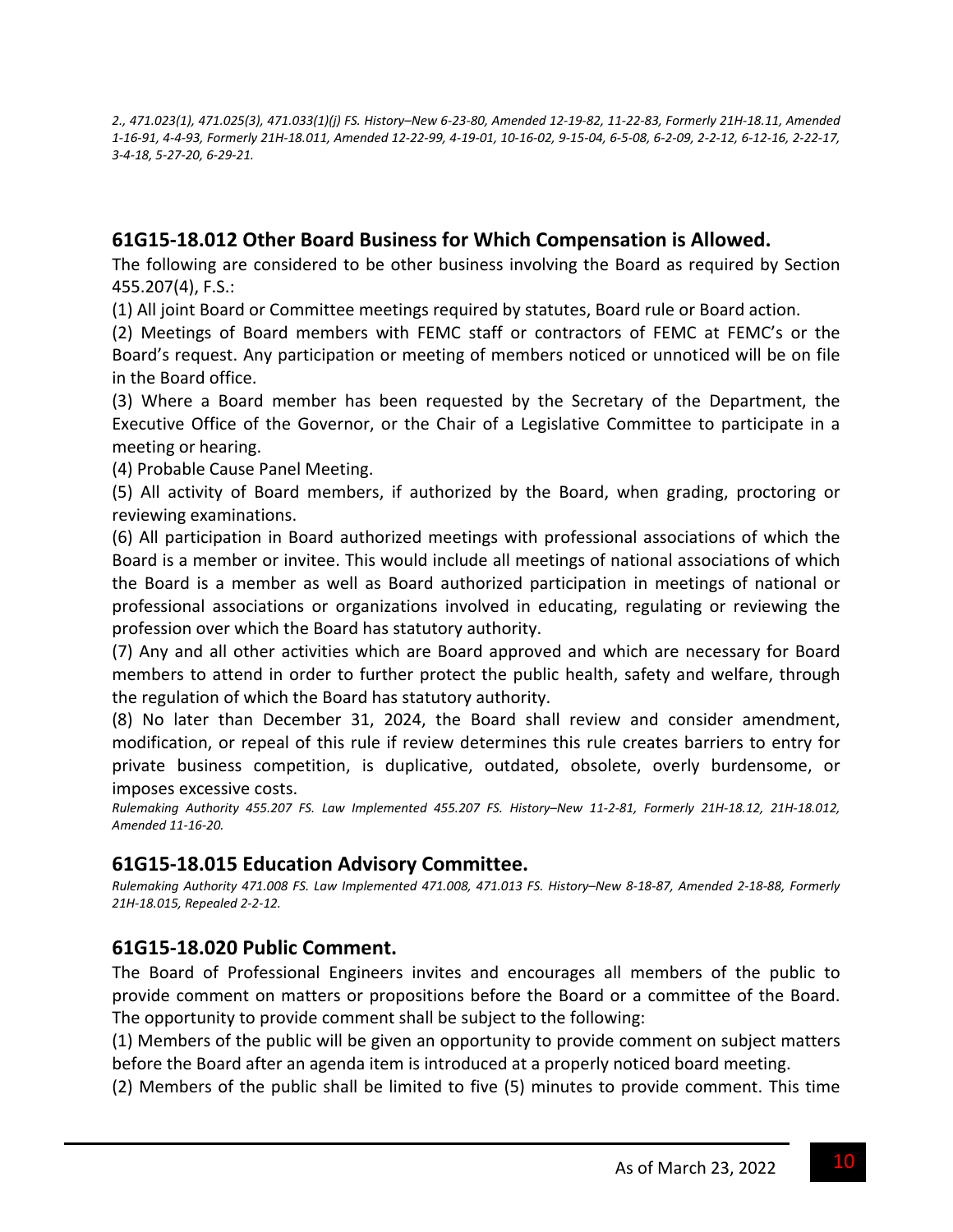shall not include time spent by the presenter responding to questions posed by Board members, staff or board counsel. The chair of the Board may extend the time to provide comment if time permits.

(3) Members of the public shall notify board staff in writing of their interest to be heard on a proposition or matter before the Board. The notification shall identify the person or entity, indicate support, opposition, or neutrality, and identify who will speak on behalf of a group or faction of persons consisting of three (3) or more persons.

*Rulemaking Authority 286.0114 FS. Law Implemented 286.0114 FS. History‒New 10‐28‐14.*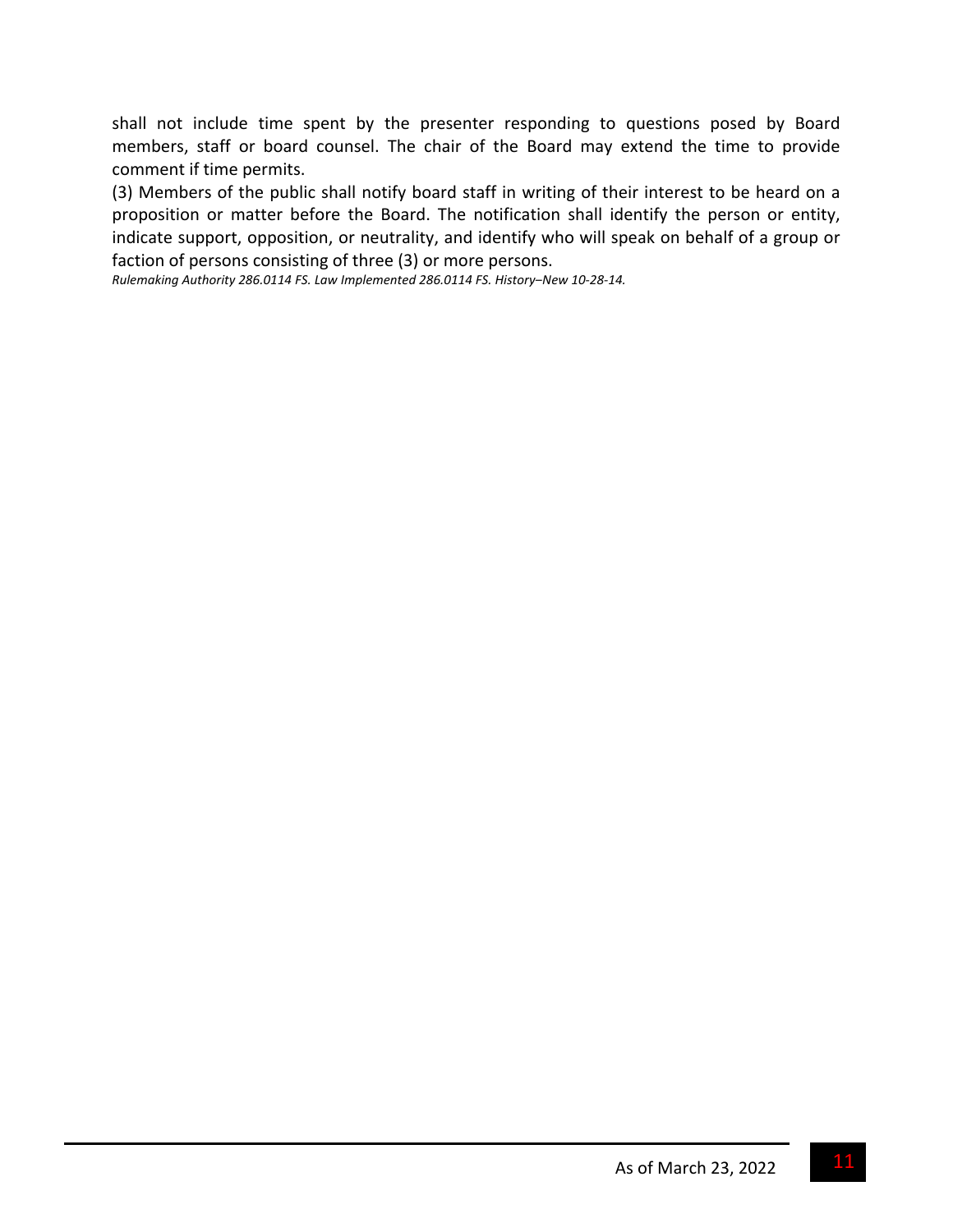# **CHAPTER 61G15‐19 GROUNDS FOR DISCIPLINARY PROCEEDINGS**

| 61G15-19.001  | <b>Grounds for Disciplinary Proceedings</b>                             |
|---------------|-------------------------------------------------------------------------|
| 61G15-19.002  | Payments of Fine                                                        |
| 61G15-19.003  | Purpose (Repealed)                                                      |
| 61G15-19.004  | Disciplinary Guidelines; Range of Penalties; Aggravating and Mitigating |
|               | Circumstances                                                           |
| 61G15-19.0051 | Notice of Noncompliance                                                 |
| 61G15-19.006  | Mediation                                                               |
| 61G15-19.0071 | Citations                                                               |
| 61G15-19.008  | <b>Confidentiality of Investigations</b>                                |
|               |                                                                         |

#### **61G15‐19.001 Grounds for Disciplinary Proceedings.**

(1) Pursuant to Section 471.033(2), F.S., the Board, to the extent not otherwise set forth in Florida Statutes, hereby specifies that the following acts or omissions are grounds for disciplinary proceedings pursuant to Section 471.033(1), F.S.

(2) A professional engineer shall not advertise in a false, fraudulent, deceptive or misleading manner. As used in Section 471.033(1)(f), F.S., the term "advertising goods or services in a manner which is fraudulent, false, deceptive, or misleading in form or content" shall include without limitation a false, fraudulent, misleading, or deceptive statement or claim which:

(a) Contains a material misrepresentation of facts;

(b) Omits to state any material fact necessary to make the statement in the light of all circumstances not misleading;

(c) Is intended or is likely to create an unjustified expectation;

(d) States or implies that an engineer is a certified specialist in any area outside of his field of expertise;

(e) Contains a representation or implication that is likely to cause an ordinary prudent person to misunderstand or be deceived or fails to contain reasonable warnings or disclaimers necessary to make a representation or implication not deceptive;

(f) Falsifies or misrepresents the extent of his education, training or experience to any person or to the public at large, tending to establish or imply qualification for selection for engineering employment, advancement, or professional engagement. A professional engineer shall not misrepresent or exaggerate his degree of responsibility in or for the subject matter of prior assignments;

(g) In any brochure or other presentation made to any person or to the public at large, incident to the solicitation of an engineering employment, misrepresents pertinent facts concerning a professional engineer's employer, employees, associates, joint ventures, or his or their past accomplishments with the intent and purpose of enhancing his qualifications and his works.

(3) A professional engineer, corporation or partnership, or other qualified business organization ("firm") shall not practice engineering under an assumed, fictitious or corporate name that is misleading as to the identity, responsibility or status of those practicing thereunder or is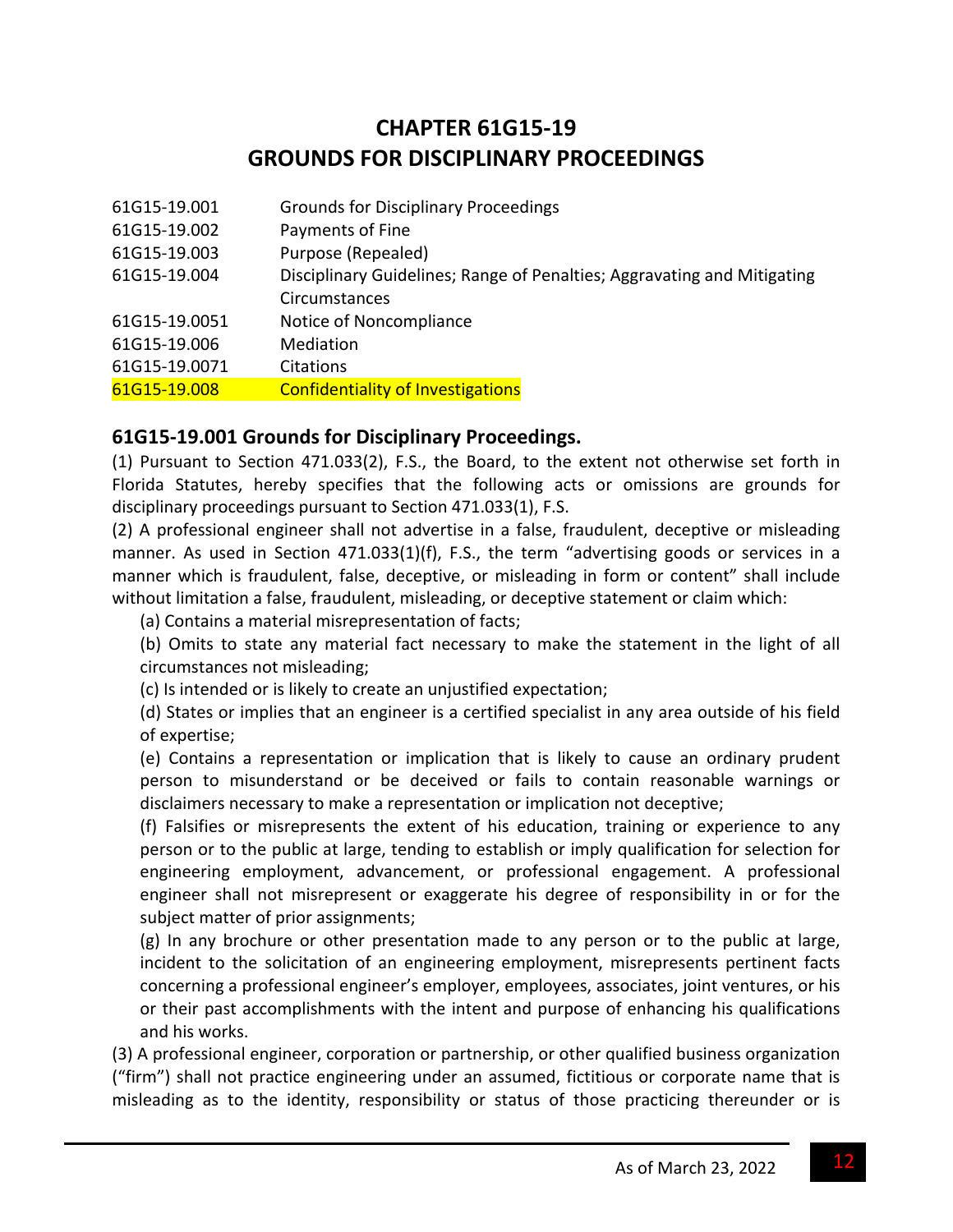otherwise false, fraudulent, misleading or deceptive within the meaning of subsection 61G15‐ 19.001(2), F.A.C. When a qualified business organization or individual is practicing engineering as a sole proprietor under a combination of his own given name, and terms such as "engineering," "and associates" or "and company," then said person or qualified business organization is practicing engineering under a fictitious name, and must be qualified by a Florida professional engineer pursuant to Section 471.023(2), F.S.

(4) A professional engineer shall not be negligent in the practice of engineering. The term negligence set forth in Section  $471.033(1)(g)$ , F.S., is herein defined as the failure by a professional engineer to utilize due care in performing in an engineering capacity or failing to have due regard for acceptable standards of engineering principles. Professional engineers shall approve and seal only those documents that conform to acceptable engineering standards and safeguard the life, health, property and welfare of the public.

Failure to comply with the procedures set forth in the Responsibility Rules as adopted by the Board of Professional Engineers shall be considered as non‐compliance with this section unless the deviation or departures therefrom are justified by the specific circumstances of the project in question and the sound professional judgment of the professional engineer.

(5) A professional engineer shall not be incompetent to practice engineering. Incompetence in the practice of engineering as set forth in Section 471.033(1)(g), F.S., shall mean the physical or mental incapacity or inability of a professional engineer to perform the duties normally required of the professional engineer.

(6) A professional engineer shall not commit misconduct in the practice of engineering. Misconduct in the practice of engineering as set forth in Section 471.033(1)(g), F.S., shall include, but not be limited to:

(a) Expressing an opinion publicly on an engineering subject without being informed as to the facts relating thereto and being competent to form a sound opinion thereupon;

(b) Being untruthful, deceptive, or misleading in any professional report, statement, or testimony whether or not under oath or omitting relevant and pertinent information from such report, statement or testimony when the result of such omission would or reasonably could lead to a fallacious conclusion on the part of the client, employer or the general public;

(c) Performing an engineering assignment when not qualified by training or experience in the practice area involved;

1. All professional engineer asbestos consultants are subject to the provisions of Sections 469.001 - 459.014 and Chapter 471, F.S., and chapter 61G15-19, F.A.C., and shall be disciplined as provided therein.

2. The approval of any professional engineer as a "special inspector" under the provisions of Chapter 553, F.S., does not constitute acceptance by the Board that any such professional engineer is in fact qualified by training or experience to perform the duties of a "special inspector" by virtue of training or experience. Any such professional engineer must still be qualified by training or experience to perform such duties and failure to be so qualified could result in discipline under this chapter or Chapter 471, F.S.;

(d) Affixing a signature or seal to any engineering plan of document in a subject matter over which a professional engineer lacks competence because of inadequate training or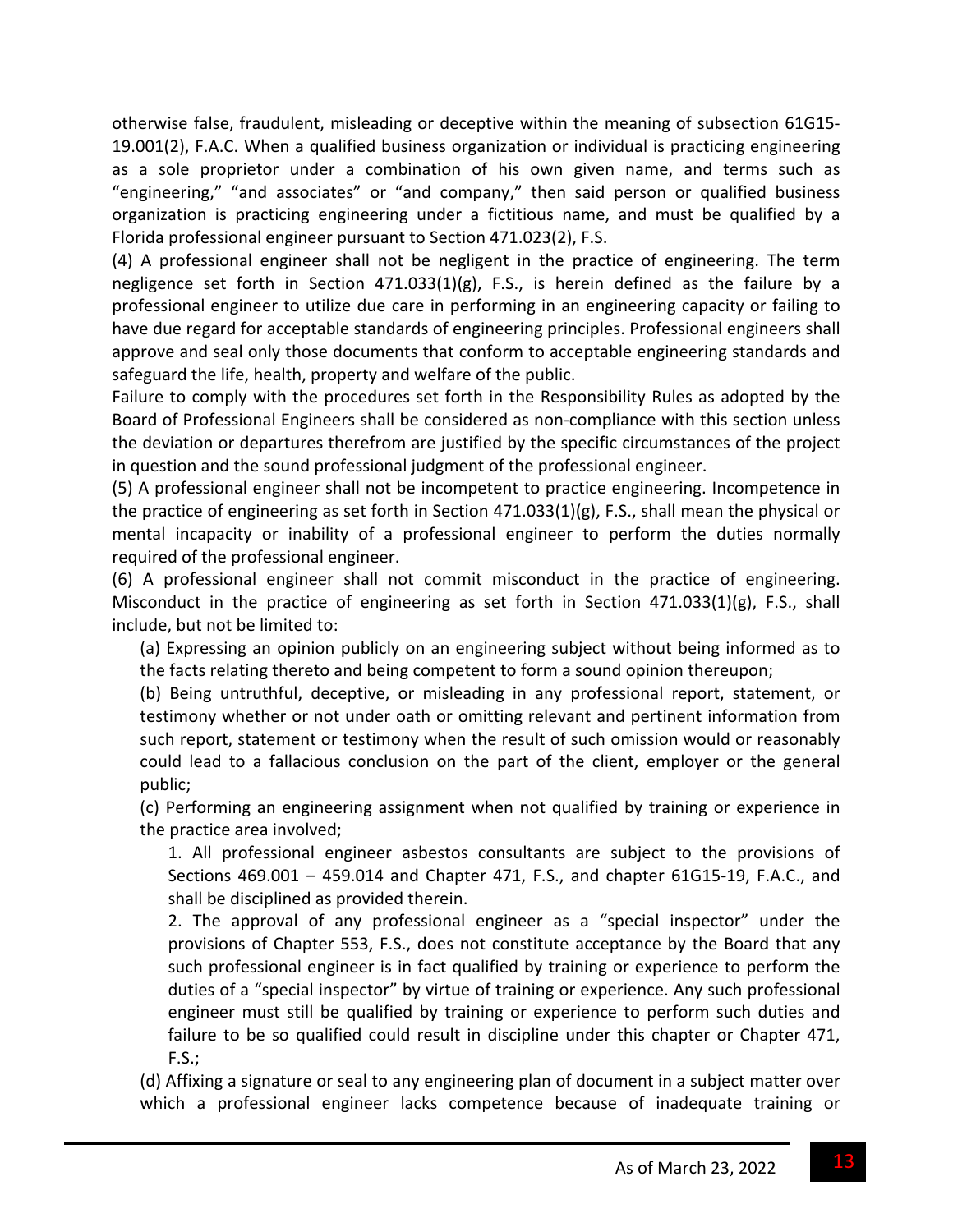experience;

(e) Offering directly or indirectly any bribe or commission or tendering any gift to obtain selection or preferment for engineering employment with the exception of the payment of the usual commission for securing salaried positions through licensed employment agencies;

(f) Becoming involved in a conflict of interest with an employer or client, without the knowledge and approval of the client or employer, but if unavoidable a professional engineer shall immediately take the following actions:

1. Disclose in writing to his employer or client the full circumstances as to a possible conflict of interest; and,

2. Assure in writing that the conflict will in no manner influence the professional engineer's judgment or the quality of his services to his employer or client; and,

3. Promptly inform his client or employer in writing of any business association, interest or circumstances which may be influencing his judgment or the quality of his services to his client or employer;

(g) Soliciting or accepting financial or other valuable considerations from material or equipment suppliers for specifying their products without the written consent to the engineer's employer or client;

(h) Soliciting or accepting gratuities directly or indirectly from contractors, their agents or other parties dealing with the professional engineer's client or employer in connection with work for which the professional engineer is responsible without the written consent of the engineer's employer or client;

(i) Use by a professional engineer of his engineering expertise and/or his professional engineering status to commit a felony;

(j) Affixing his seal and/or signature to plans, specifications, drawings, or other documents required to be sealed pursuant to Section 471.025(1), F.S., when such document has not been personally prepared by the engineer or prepared under his responsible supervision, direction and control;

(k) A professional engineer shall not knowingly associate with or permit the use of his name or firm name in a business venture by any person or firm which he knows or has reason to believe is engaging in business or professional practices of a fraudulent or dishonest nature; (l) If his engineering judgment is overruled by an unqualified lay authority with the results that the public health and safety is threatened, failure by a professional engineer to inform his employer, responsible supervision and the responsible public authority of the possible

circumstances;

(m) If a professional engineer has knowledge or reason to believe that any person or firm is guilty of violating any of the provisions of Chapter 471, F.S., or any of these rules of professional conduct, failure to immediately present this information to FEMC;

(n) Violation of any law of the State of Florida directly regulating the practice of engineering;

(o) Failure on the part of any professional engineer or qualified business organization to obey the terms of a final order imposing discipline upon said professional engineer or qualified business organization;

(p) Making any statement, criticism or argument on engineering matters which is inspired or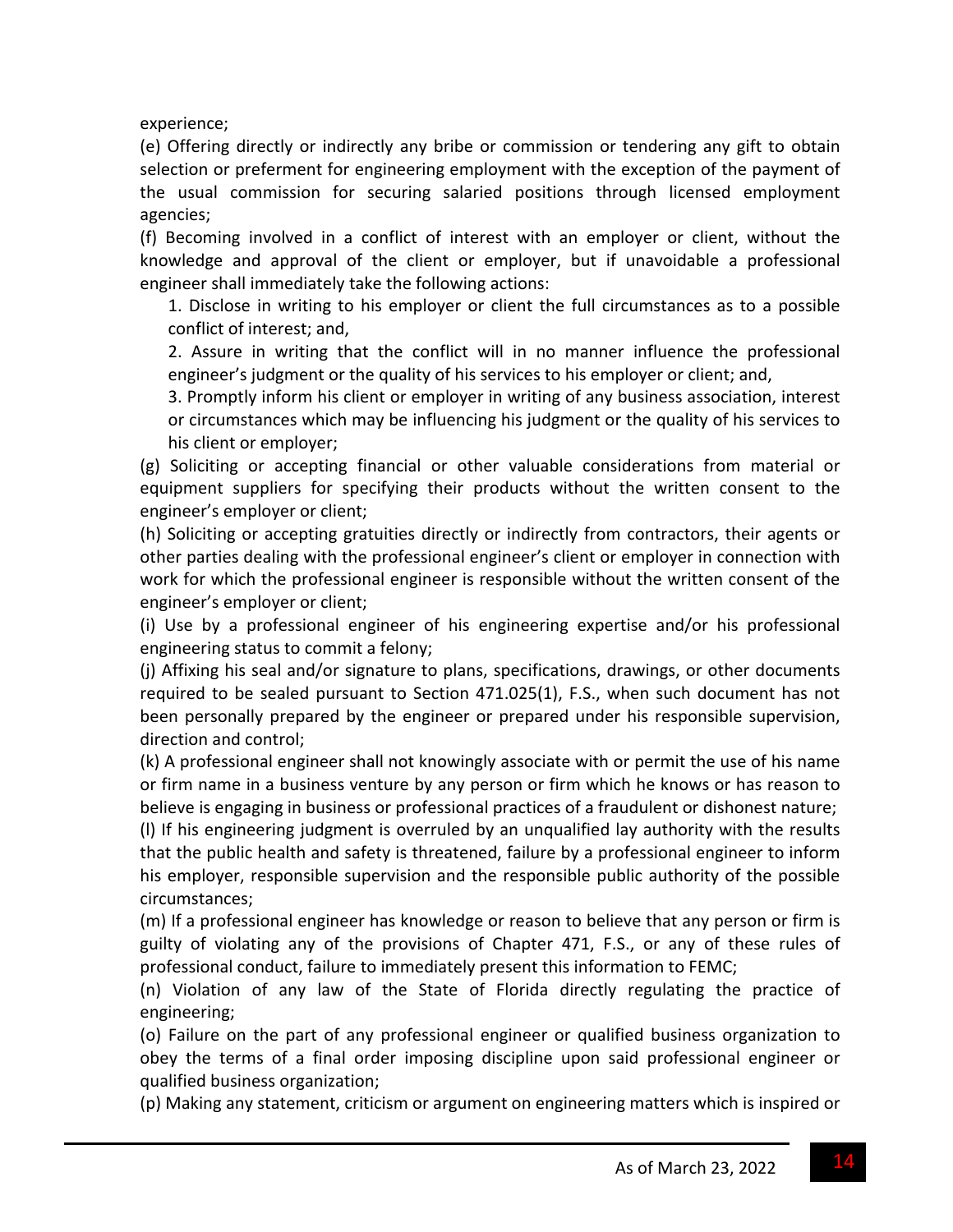paid for by interested parties, unless the professional engineer specifically identifies the interested parties on whose behalf he is speaking, and reveals any interest he or the interested parties have in such matters;

(q) Sealing and signing all documents for an entire engineering project, unless each design segment is signed and sealed by the professional engineer in responsible charge of the preparation of that design segment;

(r) Revealing facts, data or information obtained in a professional capacity without the prior consent of the professional engineer's client or employer except as authorized or required by law.

(s) Renewing or reactivating a license without completion of Continuing Education (CE) hours and subject areas as required by Section 471.017, F.S., and Rule 61G15‐22.001, F.A.C.

(7) A professional engineer who performs building code inspector or plans examiner duties in accordance with Section 471.045, or 468.603(6), (7), F.S., shall be subject to disciplinary action for commission of the following:

(a) Violating or failing to comply with any provision of Chapter 471, F.S., or the rules of the Board of Professional Engineers;

(b) Having been convicted of a crime in any jurisdiction which directly relates to the practice of building code inspection or plans examination;

(c) Making or filing a false report or record, inducing another to file a false report or record, failing to file a report or record required by state or local law, impeding or obstructing such filing, or inducing another person to impede or obstruct such filing.

(8) A professional engineer shall not be negligent in the practice of engineering while performing duties as a special inspector. Negligence is herein defined as the failure by a professional engineer to utilize due care in performing in an engineering capacity or failing to have due regard for acceptable standards of engineering and special inspection principles. Failure to comply with the procedures set forth in the Responsibility Rules for Professional Engineers Providing Threshold Building Inspection, as adopted by the Board of Professional Engineers, shall be considered non‐compliance with this section unless the deviation or departures therefrom are justified by the specific circumstances of the project in question and the sound professional judgment of the engineer.

Rulemaking Authority 471.033(2) FS. Law Implemented 471.025(1), 471.033(1)(f), (g), (2) FS. History-New 1-8-80, Amended 6-23-80, 3-23-81, 6-4-85, Formerly 21H-19.01, Amended 5-14-86, 4-23-87, 11-8-88, 1-11-89, 7-3-90, 11-9-92, Formerly 21H-*19.001, Amended 11‐27‐94, 5‐20‐02, 9‐5‐16, 12‐29‐19.*

#### **61G15‐19.002 Payments of Fine.**

All fines imposed by the Board for violations of Section 471.033, F.S., shall be paid within a period of thirty (30) days from the date of the final order entered by the Board. This time limit may be modified by the Board at its discretion in order to prevent undue hardship to the public. Rulemaking Authority 455.227(2) FS. Law Implemented 455.227(2), 471.033(3)(c) FS. History-New 8-19-80, Formerly 21H-19.02, *21H‐19.002.*

#### **61G15‐19.003 Purpose.**

Rulemaking Authority 471.033(2) FS. Law Implemented 471.001, 471.033 FS. History-New 5-14-86, Formerly 21H-19.003, *Repealed 2‐2‐12.*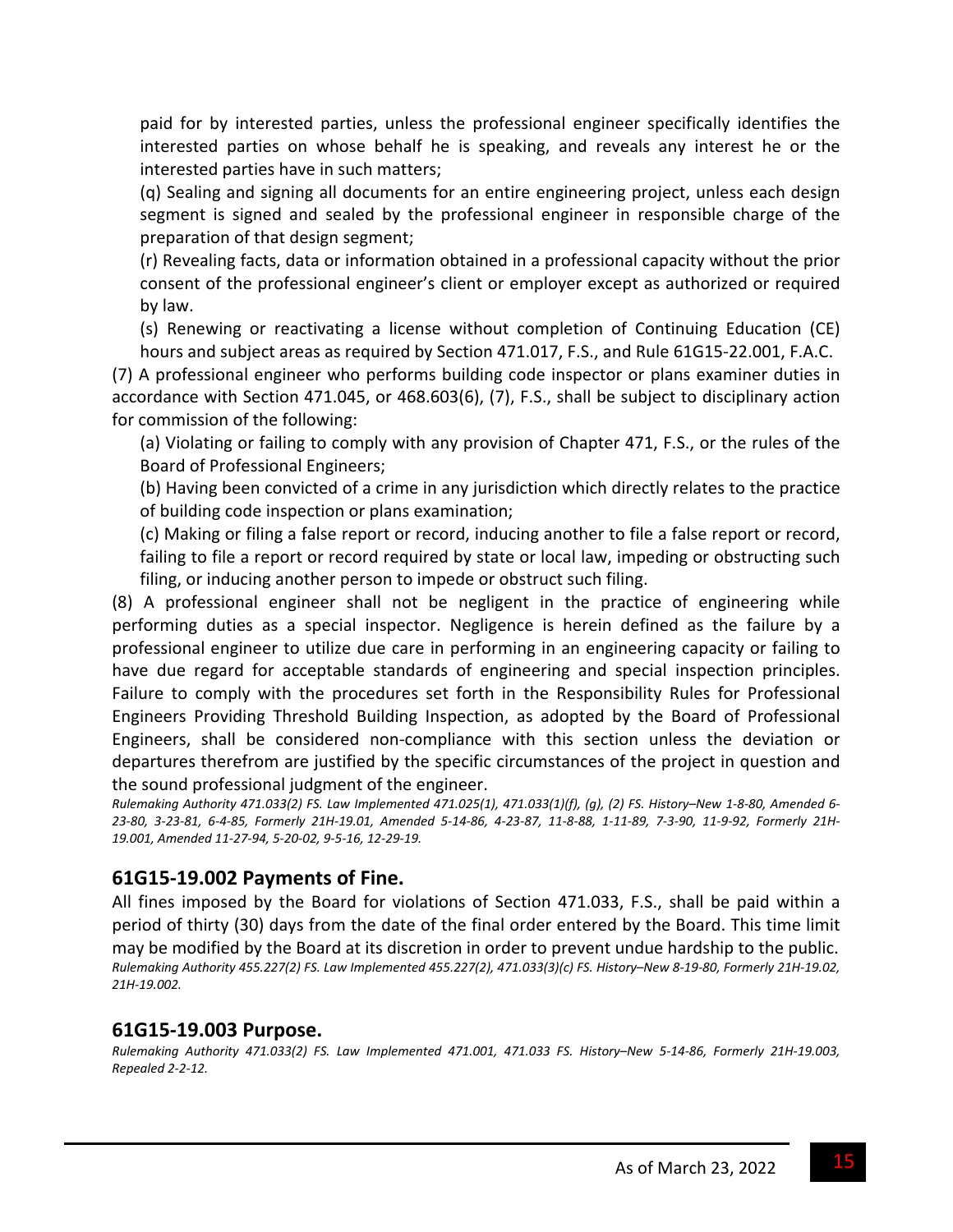# **61G15‐19.004 Disciplinary Guidelines; Range of Penalties; Aggravating and Mitigating Circumstances.**

(1) The Board sets forth below a range of disciplinary guidelines from which disciplinary penalties will be imposed upon practitioners (including qualified business organizations) guilty of violating Chapter 455 or 471, F.S., or the rules promulgated thereto. The purpose of the disciplinary guidelines is to give notice to licensees of the range of penalties which will normally be imposed upon violations of particular provisions of Chapter 455 or 471, F.S. The disciplinary guidelines are based upon a single count violation of each provision listed. Multiple counts of violations of the same provision of Chapter 455 or 471, F.S., or the rules promulgated thereto, or other unrelated violations contained in the same administrative complaint will be grounds for enhancement of penalties. All penalties at the upper range of the sanctions set forth in the guidelines, i.e., suspension, revocation, etc., include lesser penalties, i.e., fine, probation or reprimand which may be included in the final penalty at the Board's discretion. Other terms may be imposed by the Board at its discretion.

(2) The following disciplinary guidelines shall be followed by the Board in imposing disciplinary penalties upon licensees for violation of the below mentioned statutes and rules. For the purposes of this rule, the descriptions of the violations are abbreviated and the full statute or rule cited should be consulted to determine the prohibited conduct.

| <b>VIOLATION</b>                                                                                                                                                                                                                                                                                                         | PENALTY RANGE                                                                                                                 |                                                                                                                                                                                                          |                                  |
|--------------------------------------------------------------------------------------------------------------------------------------------------------------------------------------------------------------------------------------------------------------------------------------------------------------------------|-------------------------------------------------------------------------------------------------------------------------------|----------------------------------------------------------------------------------------------------------------------------------------------------------------------------------------------------------|----------------------------------|
|                                                                                                                                                                                                                                                                                                                          | <b>FIRST VIOLATION</b>                                                                                                        | <b>SECOND VIOLATION</b>                                                                                                                                                                                  | <b>THIRD</b><br><b>OR</b>        |
|                                                                                                                                                                                                                                                                                                                          |                                                                                                                               |                                                                                                                                                                                                          | <b>SUBSEQUENT</b>                |
|                                                                                                                                                                                                                                                                                                                          |                                                                                                                               |                                                                                                                                                                                                          | <b>VIOLATIONS</b>                |
| (a) Violating any provision<br>Section 455.227(1),<br>of<br>471.025 or 471.031, F.S.,<br>or any other provision of<br>Chapter 471, F.S., or rule<br>of<br>the<br>Board<br>or<br>Department.<br>(Sections<br>471.033(1)(a)<br>and 455.227(1)(b), (q),<br>F.S.<br>not<br>otherwise<br>specifically<br>enumerated<br>below. | Reprimand<br>and<br>\$1,000.00 fine, to<br>(1)<br>one<br>year<br>suspension, two (2)<br>years' probation and<br>\$5,000 fine. | Reprimand, \$2,500<br>fine and one (1) year<br>suspension followed<br>by two (2) years'<br>probation to five (5)<br>years' suspension<br>followed by five (5)<br>years' probation and<br>a \$5,000 fine. | $$5,000$ fine and<br>Revocation. |
| 1. Failure to sign, seal or<br>date documents.                                                                                                                                                                                                                                                                           | Reprimand, \$1,000<br>fine and one (1) year                                                                                   | Reprimand, \$2,500<br>fine and one (1) year                                                                                                                                                              | \$5,000 fine and<br>Revocation.  |
| (Section 471.025(1), F.S.)                                                                                                                                                                                                                                                                                               | probation to \$2,500                                                                                                          | suspension to \$5,000                                                                                                                                                                                    |                                  |
|                                                                                                                                                                                                                                                                                                                          | fine and one (1) year                                                                                                         | fine and five (5) year                                                                                                                                                                                   |                                  |
|                                                                                                                                                                                                                                                                                                                          | suspension.                                                                                                                   | suspension followed                                                                                                                                                                                      |                                  |
|                                                                                                                                                                                                                                                                                                                          |                                                                                                                               | by five (5) years'                                                                                                                                                                                       |                                  |
|                                                                                                                                                                                                                                                                                                                          |                                                                                                                               | probation.                                                                                                                                                                                               |                                  |
| 2. Sealing any document                                                                                                                                                                                                                                                                                                  | Suspended<br>license:                                                                                                         |                                                                                                                                                                                                          |                                  |
| after license has expired or                                                                                                                                                                                                                                                                                             | Revocation<br>with                                                                                                            |                                                                                                                                                                                                          |                                  |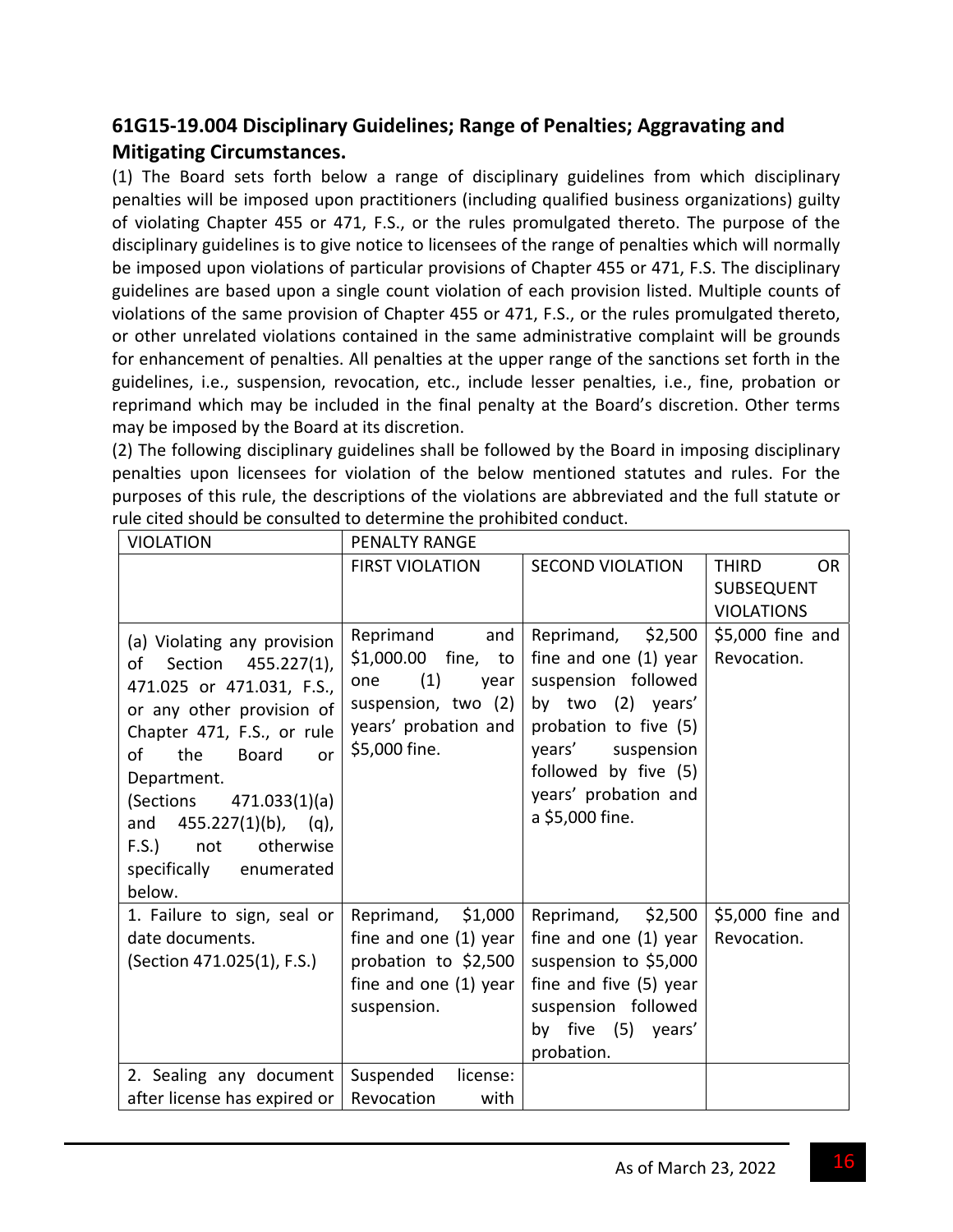| been<br>revoked<br>or                                                                                          | ability to<br>reapply                                                                        |                                                                                 |                                 |
|----------------------------------------------------------------------------------------------------------------|----------------------------------------------------------------------------------------------|---------------------------------------------------------------------------------|---------------------------------|
| suspended, or failure to                                                                                       | after five (5) years                                                                         |                                                                                 |                                 |
| if<br>surrender<br>seal<br>the                                                                                 | and \$2,500 fine.                                                                            |                                                                                 |                                 |
| license has been revoked                                                                                       | Revoked<br>license:                                                                          |                                                                                 |                                 |
| or suspended.                                                                                                  | \$5,000<br>fine<br>and                                                                       |                                                                                 |                                 |
| (Section 471.025(2), F.S.)                                                                                     | Referral to<br>State's                                                                       |                                                                                 |                                 |
|                                                                                                                | Attorney's office.                                                                           |                                                                                 |                                 |
| 3. Signing or sealing any<br>document<br>that<br>depicts<br>work the licensee is not<br>licensed to perform or | Reprimand, \$1,000<br>fine and one (1) year<br>probation to \$2,500<br>fine and one (1) year | Reprimand,<br>\$5,000.00 fine, one<br>(1) year suspension<br>and two (2) years' | \$5,000 fine and<br>Revocation. |
| which is beyond his or her                                                                                     | suspension.                                                                                  | probation<br>to                                                                 |                                 |
| profession<br>specialty<br>or                                                                                  |                                                                                              | Revocation.                                                                     |                                 |
| therein or practicing or                                                                                       |                                                                                              |                                                                                 |                                 |
| offering to practice beyond                                                                                    |                                                                                              |                                                                                 |                                 |
| the scope permitted by                                                                                         |                                                                                              |                                                                                 |                                 |
| law or accepting<br>and                                                                                        |                                                                                              |                                                                                 |                                 |
| performing responsibilities                                                                                    |                                                                                              |                                                                                 |                                 |
| the<br>licensee<br>is<br>not                                                                                   |                                                                                              |                                                                                 |                                 |
| competent to perform.                                                                                          |                                                                                              |                                                                                 |                                 |
| (Sections<br>471.025(3),                                                                                       |                                                                                              |                                                                                 |                                 |
| 455.227(1)(o),<br>F.S.,                                                                                        |                                                                                              |                                                                                 |                                 |
| 61G15-<br>paragraphs                                                                                           |                                                                                              |                                                                                 |                                 |
| $19.001(6)(c)$ , (d), F.A.C.)                                                                                  |                                                                                              |                                                                                 |                                 |
| 4. Firm practicing without   \$500 fine to \$1,000                                                             |                                                                                              | \$1,000 fine to \$2,500                                                         | \$5,000 fine.                   |
| proper qualification.                                                                                          | fine.                                                                                        | fine.                                                                           |                                 |
| (Section 471.023, F.S., and                                                                                    |                                                                                              |                                                                                 |                                 |
| subsection<br>61G15-                                                                                           |                                                                                              |                                                                                 |                                 |
| 19.001(3), F.A.C.)                                                                                             |                                                                                              |                                                                                 |                                 |
| 5. Practicing engineering                                                                                      |                                                                                              | In addition to referral   In addition to referral                               | In<br>addition<br>to            |
| without a license or using   to State Attorney's   to State Attorney's                                         |                                                                                              |                                                                                 | referral to State               |
| a name or title tending to                                                                                     | Office and denial of                                                                         | Office from a $$2,500$                                                          | Attorney's                      |
| indicate that such person<br>holds an active license as                                                        | future application for<br>licensure, from                                                    | fine to a $$5,000$ fine.                                                        | Office, a \$5,000<br>fine.      |
| an engineer.                                                                                                   | a<br>\$1,000 fine to<br>a                                                                    |                                                                                 |                                 |
| (Sections<br>$471.031(1)(a)$ ,                                                                                 | \$2,500 fine.                                                                                |                                                                                 |                                 |
| $(b)$ , F.S.)                                                                                                  |                                                                                              |                                                                                 |                                 |
| 6. Presenting as his or her                                                                                    | In addition to referral                                                                      | In addition to referral                                                         | addition to<br>In               |
| the<br>license<br>own<br>of                                                                                    | to State Attorney's                                                                          | to State Attorney's                                                             | referral to State               |
| another.                                                                                                       | Office and denial of                                                                         | Office from a $$2,500$                                                          | Attorney's                      |
| (Section<br>$471.031(1)(c)$ ,                                                                                  | future application for                                                                       | fine to a \$5,000 fine.                                                         | Office, a \$5,000               |
| F.S.                                                                                                           | licensure, from<br>a                                                                         |                                                                                 | fine.                           |
|                                                                                                                | \$1,000 fine<br>to<br>a                                                                      |                                                                                 |                                 |
|                                                                                                                | \$2,500 fine.                                                                                |                                                                                 |                                 |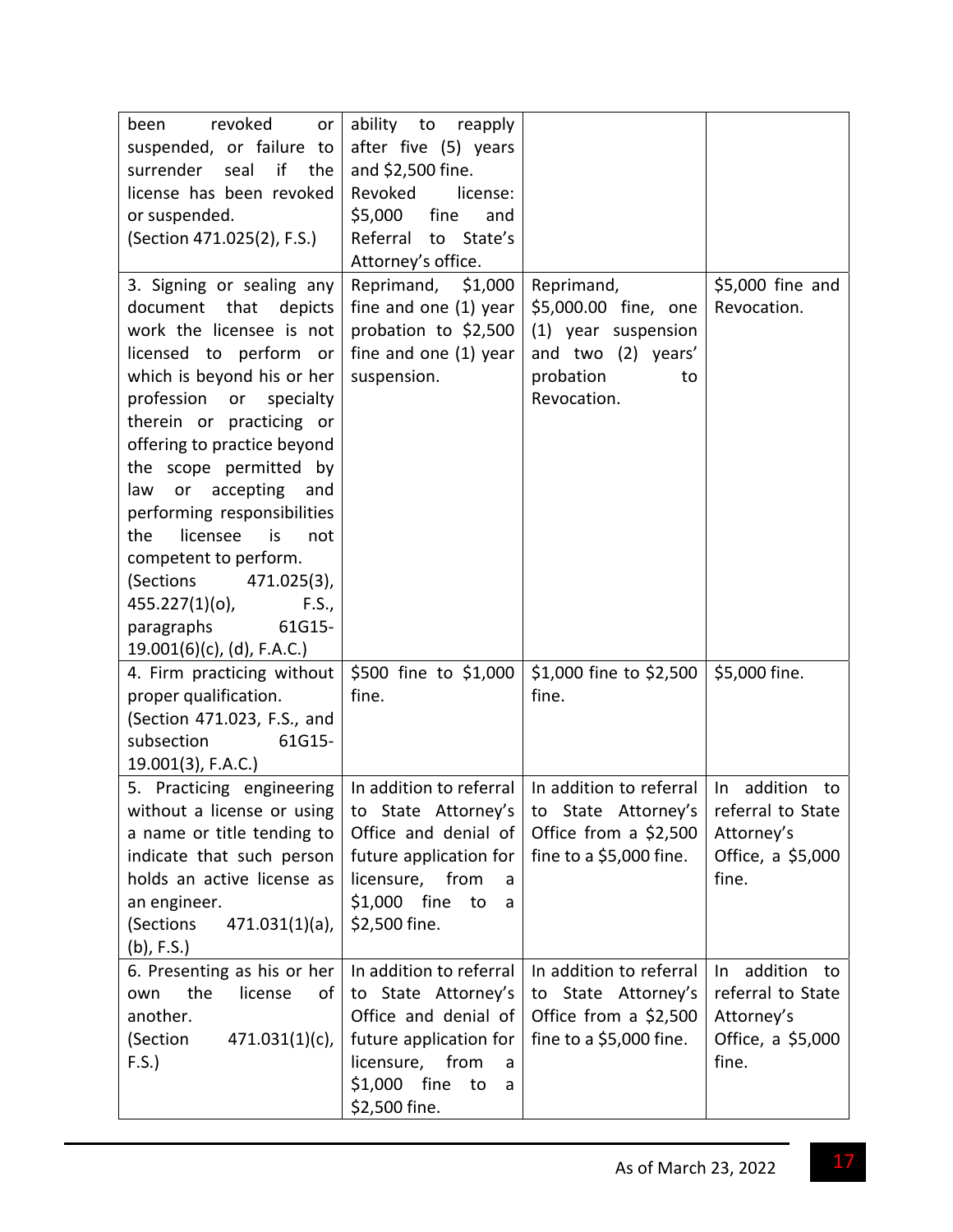| 7. Giving false or forged     | Reprimand, \$1,000       | Reprimand, $$2,500$                                                     | \$5,000 fine and |
|-------------------------------|--------------------------|-------------------------------------------------------------------------|------------------|
| evidence to the Board or      | fine and one (1) year    | fine and one (1) year                                                   | Revocation.      |
| information<br>concealing     | probation to \$2,500     | suspension to \$5,000                                                   |                  |
| relative to violations of     | fine and one (1) year    | fine and two (2) year                                                   |                  |
| this chapter.                 | suspension followed      | suspension followed                                                     |                  |
| (Sections 471.031(1)(d),      | by one (1) year          | by two (2) years'                                                       |                  |
| $(g)$ , F.S.)                 | probation.               | probation.                                                              |                  |
| 8. Employing unlicensed       | Reprimand, \$1,000       | Reprimand, \$2,500                                                      | \$5,000 fine and |
| practice<br>persons<br>to to  | fine and one (1) year    | fine and one (1) year                                                   | Revocation.      |
| engineering<br>aiding,<br>or  | probation to \$2,500     | suspension followed                                                     |                  |
| assisting,<br>procuring,      | fine and one (1) year    | by one (1) year                                                         |                  |
| employing unlicensed          | suspension followed      | probation to \$5,000                                                    |                  |
| practice<br>practice<br>or    | by one (1) year          | fine and two (2) year                                                   |                  |
| contrary to Chapter 455 or    | probation.               | suspension followed                                                     |                  |
| 471, F.S.                     |                          | by two (2) years'                                                       |                  |
| (Sections 471.031(1)(f),      |                          | probation.                                                              |                  |
| and 455.227(1)(j), F.S.)      |                          |                                                                         |                  |
| 9. Having been found          | Reprimand, \$1,000       | Reprimand, \$2,500                                                      | \$5,000 fine and |
| liable for knowingly filing a | fine and one (1) year    | fine and one $(1)$ year                                                 | Revocation.      |
| false complaint against       | probation to \$2,500     | suspension followed                                                     |                  |
| another licensee.             | fine and one (1) year    | $(1)$ year<br>by one                                                    |                  |
| (Section<br>$455.227(1)(g)$ , | suspension followed      | probation to \$5,000                                                    |                  |
| F.S.                          | (1)<br>by one<br>year    | fine and two (2) year                                                   |                  |
|                               | probation.               | suspension followed                                                     |                  |
|                               |                          | by two (2) years'                                                       |                  |
|                               |                          |                                                                         |                  |
|                               | Reprimand, \$1,000       | probation<br>Reprimand, $\frac{1}{2}$ ,500 $\frac{1}{2}$ ,5000 fine and |                  |
| 10. Failing to report a       |                          |                                                                         |                  |
| person in violation<br>of I   | fine and one (1) year    | fine and one $(1)$ year                                                 | Revocation.      |
| Chapters 455, and 471,        | probation to \$2,500     | suspension followed                                                     |                  |
| F.S., or the rules of the     | fine and one (1) year    | by one<br>$(1)$ year                                                    |                  |
| Board or the Department.      | suspension followed      | probation to \$5,000                                                    |                  |
| (Section 455.227(1)(i), F.S.) | (1)<br>one<br>year<br>by | fine and two (2) year                                                   |                  |
|                               | probation.               | suspension followed                                                     |                  |
|                               |                          | by two<br>(2) years'                                                    |                  |
|                               |                          | probation.                                                              |                  |
| 11. Failing to perform any    | Reprimand,<br>\$1,000    | Reprimand,<br>\$2,500                                                   | \$5,000 fine and |
| legal<br>statutory<br>or      | fine and one (1) year    | fine and one (1) year                                                   | Revocation.      |
| obligation.                   | probation to \$2,500     | suspension followed                                                     |                  |
| (Section<br>455.227(1)(k),    | fine and one (1) year    | $(1)$ year<br>by one                                                    |                  |
| F.S.                          | suspension followed      | probation to \$5,000                                                    |                  |
|                               | (1)<br>by one<br>year    | fine and two (2) year                                                   |                  |
|                               | probation.               | suspension followed                                                     |                  |
|                               |                          | by two<br>(2) years'                                                    |                  |
|                               |                          | probation.                                                              |                  |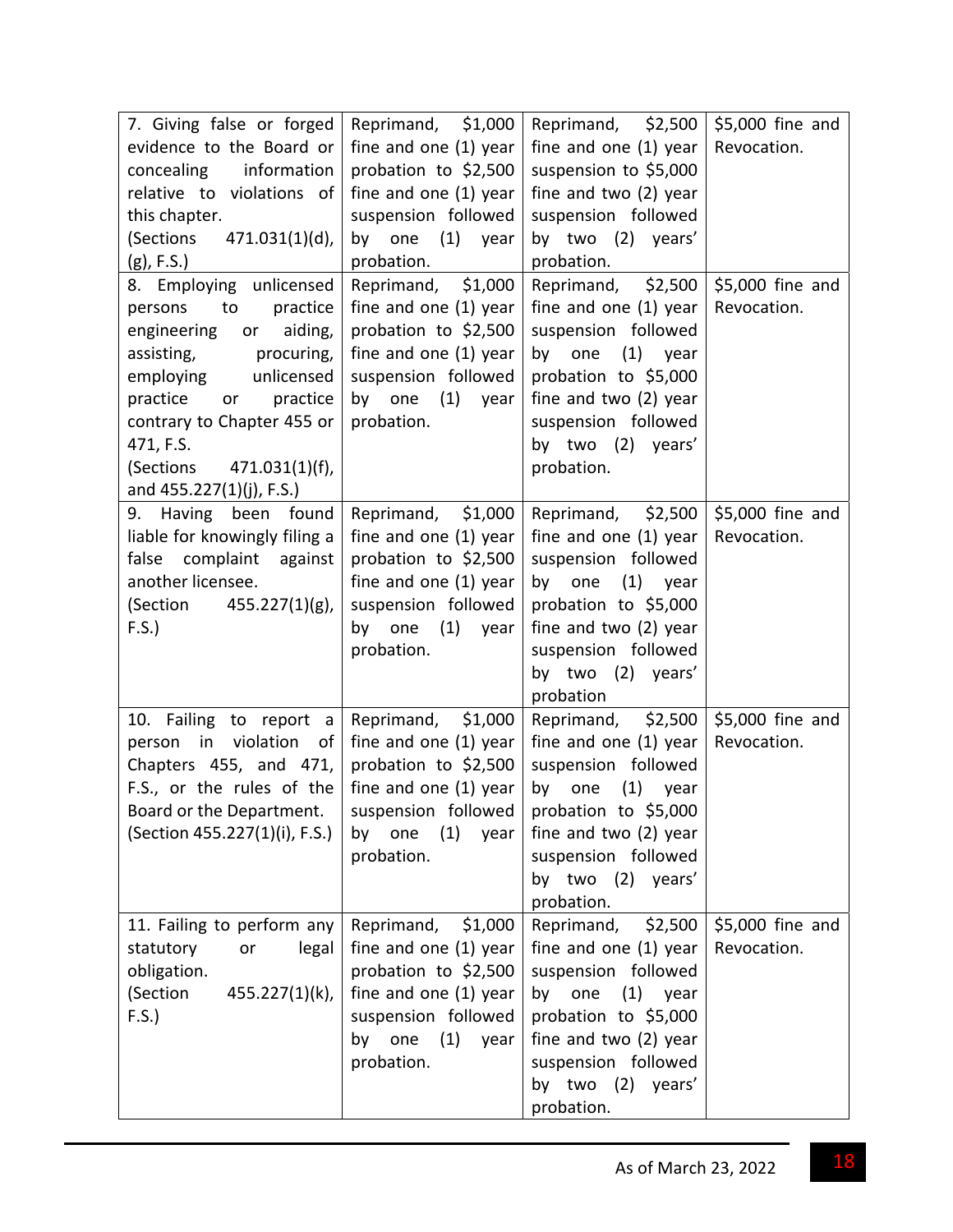| 12. Exercising influence on<br>a client for financial gain.<br>(Section<br>$455.227(1)(n)$ ,<br>F.S.                                                                                                       | Reprimand, \$1,000<br>fine and one (1) year<br>probation to \$2,500<br>fine and one (1) year<br>suspension followed<br>(1)<br>by one<br>year<br>probation.    | Reprimand, \$2,500<br>fine and one (1) year<br>suspension followed<br>$(1)$ year<br>by one<br>probation to \$5,000<br>fine and two (2) year<br>suspension followed<br>by two (2) years'<br>probation.    | \$5,000 fine and<br>Revocation. |
|------------------------------------------------------------------------------------------------------------------------------------------------------------------------------------------------------------|---------------------------------------------------------------------------------------------------------------------------------------------------------------|----------------------------------------------------------------------------------------------------------------------------------------------------------------------------------------------------------|---------------------------------|
| 13. Improper delegation of<br>professional<br>responsibilities.<br>(Section<br>455.227(1)(p),<br>F.S.                                                                                                      | \$1,000<br>Reprimand,<br>fine and one (1) year<br>probation to \$2,500<br>fine and one (1) year<br>suspension followed<br>(1)<br>by one<br>year<br>probation. | \$2,500<br>Reprimand,<br>fine and one (1) year<br>suspension followed<br>$(1)$ year<br>by one<br>probation to \$5,000<br>fine and two (2) year<br>suspension followed<br>by two (2) years'<br>probation. | \$5,000 fine and<br>Revocation. |
| 14. Improperly interfering<br>with an investigation or<br>inspection or disciplinary<br>proceeding.<br>(Section<br>$455.227(1)(r)$ ,<br>F.S.                                                               | $$1,000$ fine and one<br>(1) year probation to<br>\$2,500 fine and one<br>(1) year suspension<br>followed by one (1)<br>year probation.                       | Reprimand, \$2,500<br>fine and one (1) year<br>suspension followed<br>$(1)$ year<br>by one<br>probation to \$5,000<br>fine and two (2) year<br>suspension followed<br>by two (2) years'<br>probation.    | \$5,000 fine and<br>Revocation. |
| (b) Attempting to procure<br>license<br>bribery,<br>by<br>a<br>fraudulent<br>misrepresentation,<br>or<br>error of the Board<br>or<br>Department.<br>(Sections<br>471.033(1)(b)<br>and 455.227(1)(h), F.S.) | \$5,000<br>fine<br>and<br>permanent<br>revocation or denial<br>of license (minimum<br>and<br>maximum<br>same).                                                |                                                                                                                                                                                                          |                                 |
| (c) Having a license to<br>practice engineering acted<br>denied<br>against<br>or<br>by<br>another jurisdiction.<br>(Sections<br>471.033(1)(c)<br>and 455.227(1)(f), F.S.)                                  | addition<br>to<br>In.<br>a<br>reprimand, from<br>a<br>\$500 fine to a \$1,000<br>fine.                                                                        | addition<br>to<br>In<br>a<br>reprimand, from<br>a<br>\$1000 fine<br>to<br>a<br>\$2,500 fine.                                                                                                             | Reprimand and<br>\$5,000 fine.  |
| (d)1. Being convicted or<br>found guilty of, or entering                                                                                                                                                   | \$1,000<br>Reprimand,<br>fine and one (1) year                                                                                                                | Reprimand,<br>\$2,500<br>fine and one (1) year                                                                                                                                                           | \$5,000 fine and<br>Revocation. |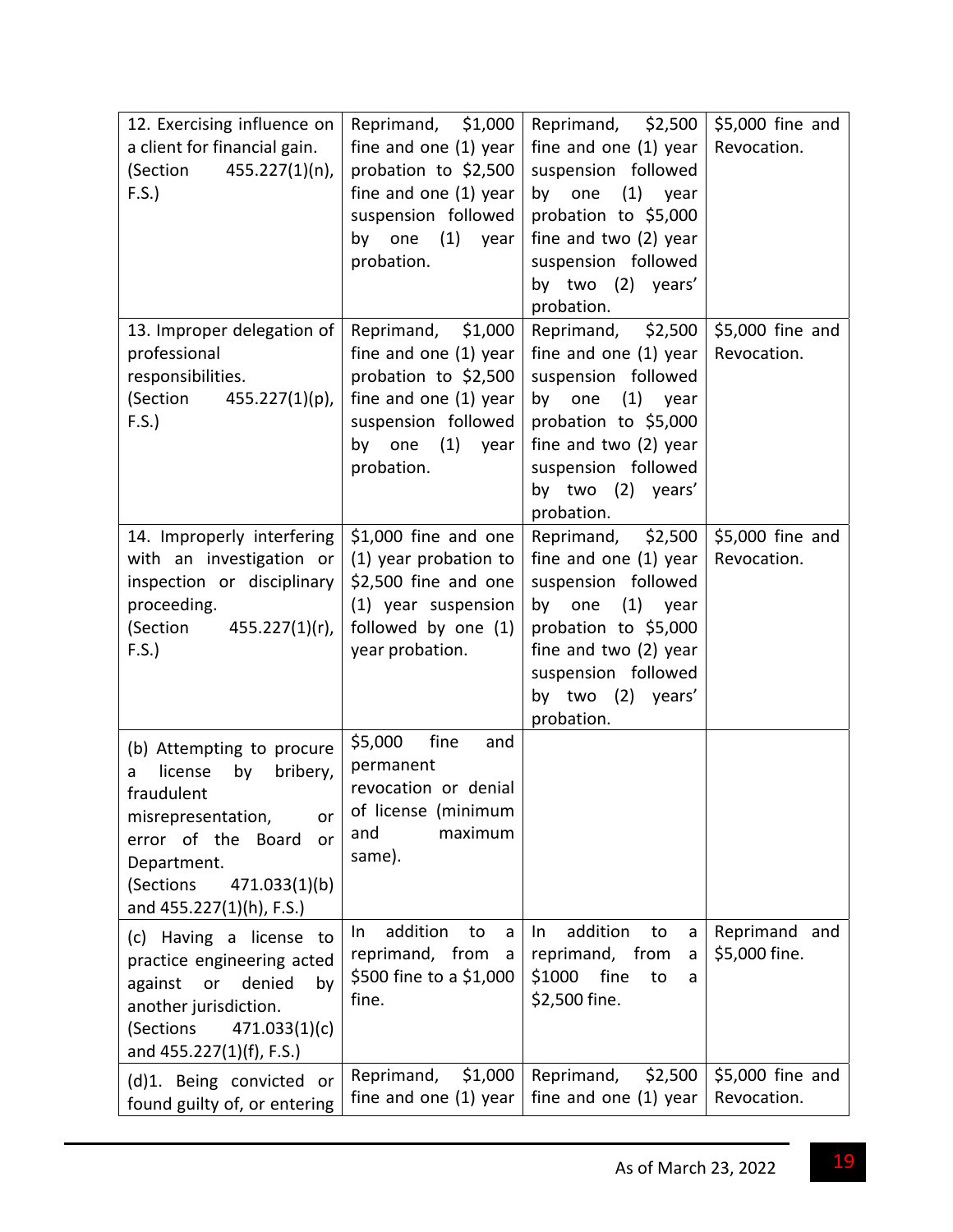| a plea of nolo contendere<br>to a, crime which relates<br>to the practice or ability to<br>practice.<br>(Sections<br>471.033(1)(d)<br>and 455.227(1)(c), F.S.)                                                                                                                             | probation to \$2,500<br>fine and one (1) year<br>suspension followed<br>$(1)$ year<br>by one<br>probation.                                                                                                                              | suspension followed<br>$(1)$ year<br>by one<br>probation to \$5,000<br>fine, two (2) years'<br>suspension followed<br>by two (2) years'<br>probation<br>and<br>completion of Basic<br>Engineering<br>Ethics<br>Course.                                                                      |                                 |
|--------------------------------------------------------------------------------------------------------------------------------------------------------------------------------------------------------------------------------------------------------------------------------------------|-----------------------------------------------------------------------------------------------------------------------------------------------------------------------------------------------------------------------------------------|---------------------------------------------------------------------------------------------------------------------------------------------------------------------------------------------------------------------------------------------------------------------------------------------|---------------------------------|
| 2. Conviction of<br>crime<br>related to building code<br>plans<br>inspection<br>or<br>examination.<br>(Paragraph<br>61G15-<br>$19.001(7)(a)$ , F.A.C.)                                                                                                                                     | Reprimand, \$1,000<br>fine and one (1) year<br>probation to \$2,500<br>fine and one (1) year<br>suspension followed<br>(1)<br>by<br>one<br>year<br>probation<br>and<br>completion of Basic<br>Engineering<br>Professionalism<br>Course. | Reprimand, \$2,500<br>fine and one $(1)$ year<br>suspension followed<br>$(1)$ year<br>by one<br>probation to \$5,000<br>fine, two (2) years'<br>suspension followed<br>by two (2) years'<br>probation<br>and<br>completion<br>of<br>Intermediate<br>Engineering<br><b>Ethics</b><br>Course. | \$5,000 fine and<br>Revocation. |
| (e) Knowingly making or<br>filing a false report<br>or<br>record, failing to file a<br>report or record required<br>law,<br>impeding<br>by<br>or<br>obstructing such filing.<br>(Sections<br>471.033(1)(e),<br>455.227(1)(I), F.S.,<br>and<br>paragraph<br>61G15-<br>19.001(7)(c), F.A.C.) | Reprimand,<br>completion of Basic<br>Ethics<br>Engineering<br>Course, and $$1,000$<br>fine and one (1) year<br>probation to \$2,500<br>fine and one (1) year<br>suspension followed<br>(1)<br>by one<br>year<br>probation.              | Reprimand,<br>completion<br>of<br>Intermediate<br>Engineering<br><b>Ethics</b><br>Course, and \$2,500<br>fine and one (1) year<br>suspension followed<br>by one (1) year<br>probation to \$5,000<br>fine, two (2) years'<br>suspension followed<br>by two (2) years'<br>probation.          | \$5,000 fine and<br>Revocation. |
| (f)<br>Fraudulent,<br>false,<br>deceptive or misleading<br>advertising.<br>471.033(1)(f),<br>(Sections<br>subsection<br>F.S., and<br>61G15-19.001(2), F.A.C.)                                                                                                                              | Reprimand,<br>completion of Basic<br>Engineering<br>Ethics<br>Course, \$1,000 fine<br>and one (1) year<br>probation to \$2,500<br>fine and one (1) year<br>suspension followed                                                          | Reprimand,<br>completion<br>of<br>Intermediate<br>Engineering<br>Ethics<br>course, \$2,500 fine,<br>(2)<br>years'<br>two<br>suspension followed<br>by two (2) years'                                                                                                                        | \$5,000 fine and<br>Revocation. |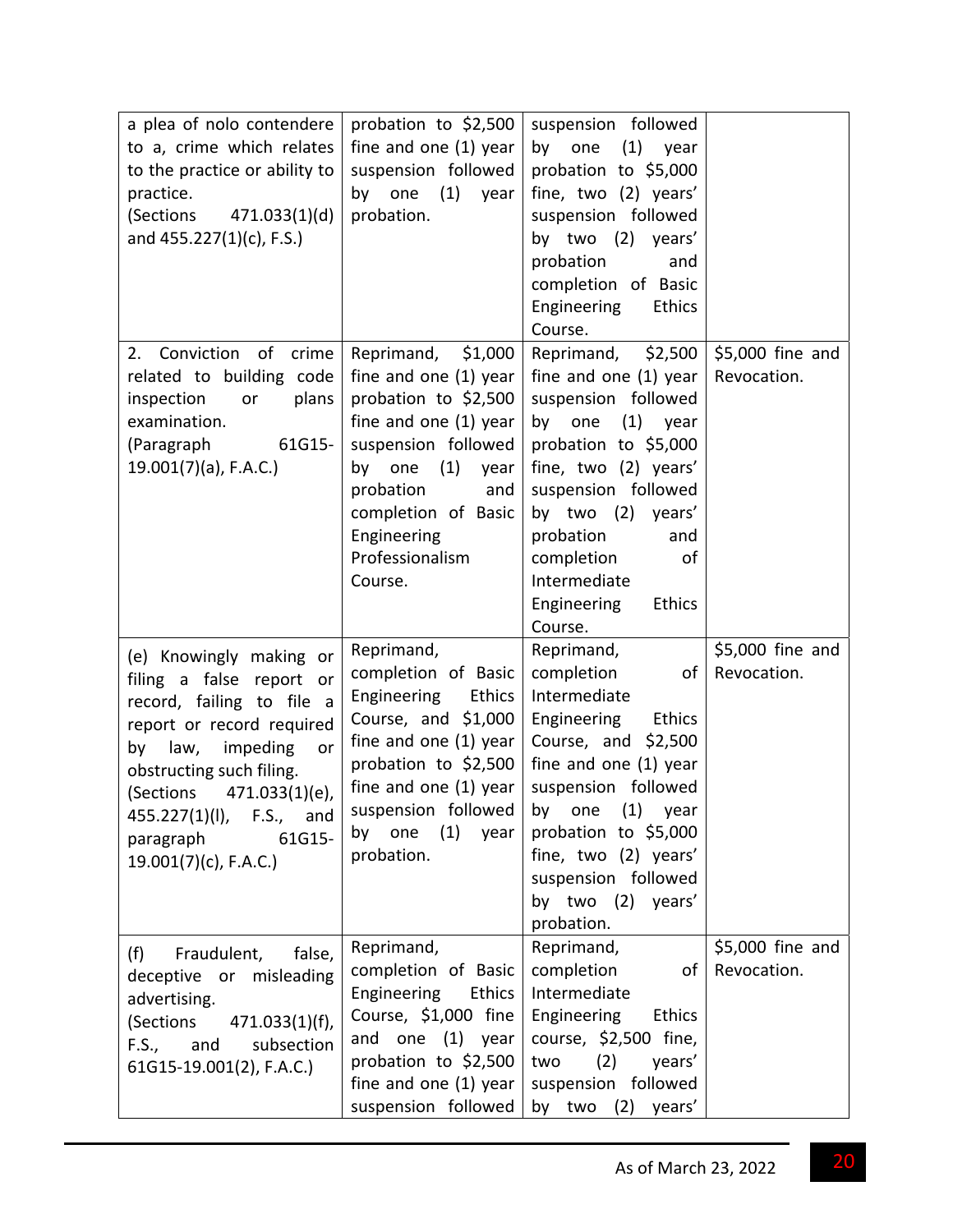| (g)<br>Fraud,<br>deceit,<br>negligence, incompetence<br>or misconduct.<br>(Sections 471.033(1)(g)           | (1)<br>year<br>by<br>one<br>probation.                                                                                                                                                                                                                                                     | probation to \$5,000<br>fine<br>and five (5)<br>suspension<br>years'<br>followed by five (5)<br>years' probation.                                                                                                                                                                                     |                                 |
|-------------------------------------------------------------------------------------------------------------|--------------------------------------------------------------------------------------------------------------------------------------------------------------------------------------------------------------------------------------------------------------------------------------------|-------------------------------------------------------------------------------------------------------------------------------------------------------------------------------------------------------------------------------------------------------------------------------------------------------|---------------------------------|
| $455.227(1)(a)$ ,<br>and<br>$(m)$ ,<br>F.S.                                                                 |                                                                                                                                                                                                                                                                                            |                                                                                                                                                                                                                                                                                                       |                                 |
| 1. Fraud or deceit.                                                                                         | Reprimand,<br>completion of Basic<br>Engineering<br>Ethics<br>Course, \$1,000 fine<br>and two (2) years'<br>probation to one (1)<br>suspension<br>year<br>followed by one (1)<br>year probation and<br>\$5,000.00 fine.                                                                    | Reprimand,<br>completion<br>οf<br>Intermediate<br>Engineering<br><b>Ethics</b><br>Course, one (1) year<br>suspension followed<br>$(1)$ year<br>by one<br>probation and \$2,500<br>fine to five (5) years'<br>suspension followed<br>by five (5) years'<br>probation<br>and<br>a<br>\$5,000 fine.      | \$5,000 fine and<br>Revocation. |
| 2.a. Negligence.<br>(Subsection<br>61G15-<br>$19.001(4)$ , F.A.C.)                                          | \$1,000<br>Reprimand;<br>fine per count; two<br>(2) years' probation<br>with plans review,<br>and<br><b>Basic</b><br>Engineering<br><b>Ethics</b><br>Course to two (2)<br>suspension<br>years'<br>followed by five (5)<br>years' probation with<br>plans<br>review<br>and<br>\$2,500 fine. | \$2,500<br>Reprimand;<br>fine per count; one<br>(1) year suspension<br>followed by two (2)<br>years' probation with<br>plans<br>review;<br>Intermediate<br>Engineering<br><b>Ethics</b><br>Course to five (5)<br>year<br>suspension<br>followed by ten (10)<br>years' probation with<br>plans review. | \$5,000 fine and<br>Revocation. |
| Negligence<br>b.<br>in<br>procedural requirements.<br>61G15-                                                | Reprimand;<br>\$1,000<br>fine per count; two<br>(2) years' probation                                                                                                                                                                                                                       | Reprimand;<br>\$2,500<br>fine per count; one<br>(1) year suspension                                                                                                                                                                                                                                   | \$5,000 fine and<br>Revocation. |
| (Subsections<br>$30.003(2)$ , (3)<br>and $(5)$ ,<br>F.A.C.; Rules 61G15-30.005<br>and 61G15-30.006, F.A.C.) | with plans review;<br>Engineering<br><b>Basic</b><br>Ethics Course to two                                                                                                                                                                                                                  | followed by two (2)<br>years' probation with<br>plans<br>review;                                                                                                                                                                                                                                      |                                 |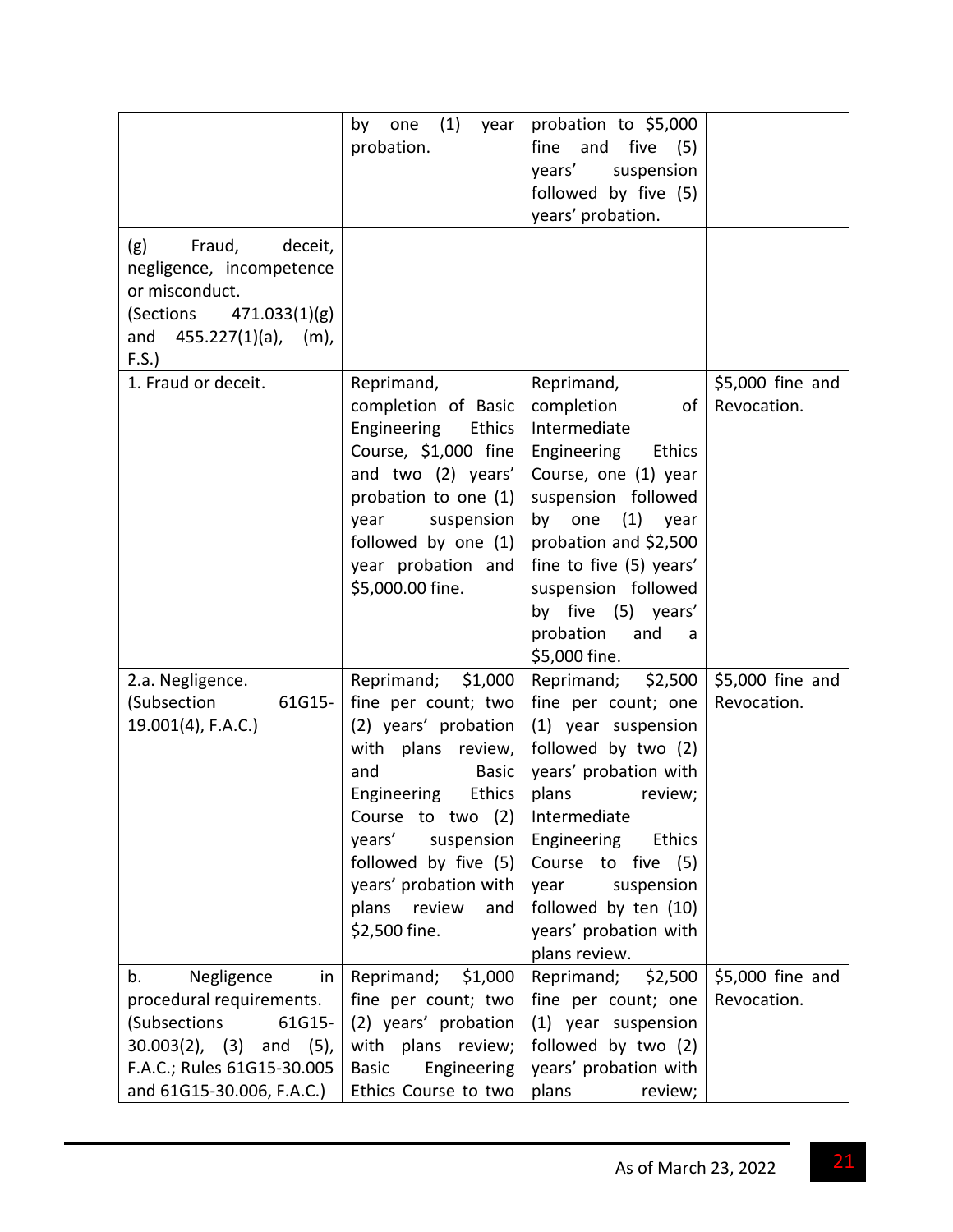|                            | (2) years' suspension   Intermediate |                              |                  |
|----------------------------|--------------------------------------|------------------------------|------------------|
|                            | followed by five (5)                 | Engineering<br>Ethics        |                  |
|                            | years' probation with                | Course to five (5)           |                  |
|                            | plans review<br>and                  | year suspension              |                  |
|                            | \$2,500 fine.                        | followed by ten (10)         |                  |
|                            |                                      | years' probation with        |                  |
|                            |                                      | plans review.                |                  |
| c. As a special inspector. | Reprimand; \$1,000                   | Reprimand; \$2,500           | \$5,000 fine and |
|                            | fine per count; two                  | fine per count; one          | Revocation.      |
|                            | (2) years' probation                 | (1) year suspension          |                  |
|                            | with plans review;                   | followed by two (2)          |                  |
|                            | Basic Engineering                    | years' probation with        |                  |
|                            | Ethics Course to two                 | plans<br>review;             |                  |
|                            | (2) years' suspension                | Intermediate                 |                  |
|                            | followed by five (5)                 | Engineering Ethics           |                  |
|                            | years' probation with                | Course to five (5)           |                  |
|                            | plans review<br>and                  | year suspension              |                  |
|                            | \$2,500 fine.                        | followed by ten (10)         |                  |
|                            |                                      | years' probation with        |                  |
|                            |                                      |                              |                  |
|                            |                                      | plans review.                |                  |
| 3. Incompetence.           | Reprimand; \$1,000                   | Reprimand; \$2,500           | \$5,000 fine and |
| (Subsection<br>61G15-      | fine per count; two                  | fine per count; one          | Revocation       |
| 19.001(5), F.A.C.)         | (2) years' probation                 | (1) year suspension          |                  |
|                            | with plans review;                   | followed by two (2)          |                  |
|                            | <b>Basic</b><br>Engineering          | years' probation with        |                  |
|                            | Ethics Course to two                 | plans<br>review;             |                  |
|                            | (2) years' suspension                | Intermediate                 |                  |
|                            | followed by five (5)                 | Engineering Ethics           |                  |
|                            | years' probation with                | Course to five (5)           |                  |
|                            | plans review<br>and                  | suspension<br>year           |                  |
|                            | \$2,500 fine.                        | followed by ten (10)         |                  |
|                            |                                      | years' probation with        |                  |
|                            |                                      | plans review.                |                  |
| 4. Misconduct.             | Reprimand;<br>\$1,000                | Reprimand;<br>\$2,500        | \$5,000 fine and |
| (Subsection<br>61G15-      | fine per count; one                  | fine per count; two          | Revocation.      |
| 19.001(6), F.A.C.)         | (1) year suspension                  | (2) year suspension          |                  |
|                            | followed by two (2)                  | followed by two (2)          |                  |
|                            | years' probation; and                | years' probation; and        |                  |
|                            | <b>Basic</b><br>Engineering          | Intermediate                 |                  |
|                            | Ethics Course to two                 | Engineering<br><b>Ethics</b> |                  |
|                            | (2) years' suspension                | Course to five (5)           |                  |
|                            | followed by five (5)                 | suspension<br>year           |                  |
|                            | years' probation with                | followed by ten (10)         |                  |
|                            | plans<br>review<br>and               | years' probation with        |                  |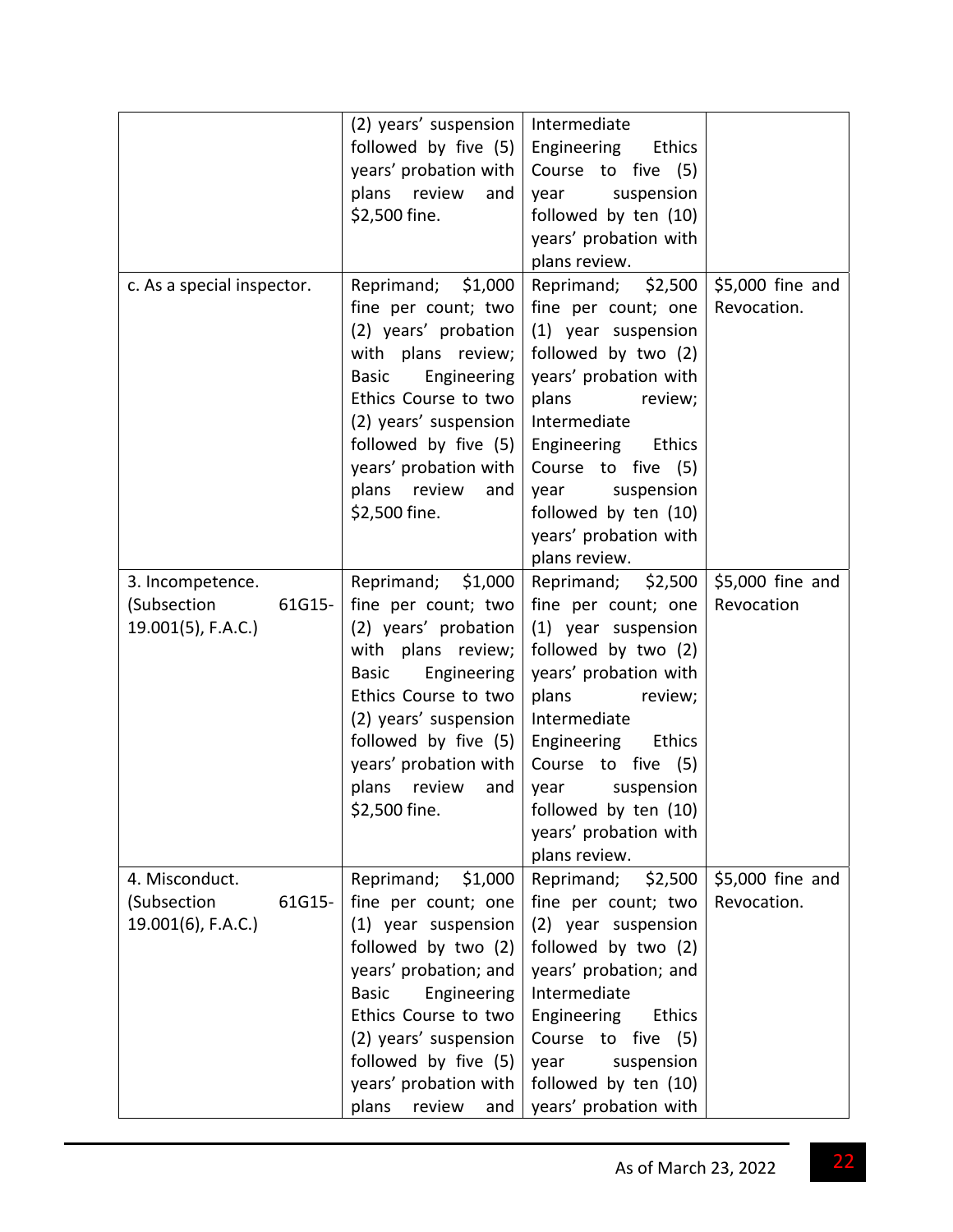|                                                                                                                                                                                                                                                                                                                                                                                                            | \$2,500 fine.                                                                                                                                                                                                                               | plans review.                                                                                                                                                                                                                                                                                                                        |                                 |
|------------------------------------------------------------------------------------------------------------------------------------------------------------------------------------------------------------------------------------------------------------------------------------------------------------------------------------------------------------------------------------------------------------|---------------------------------------------------------------------------------------------------------------------------------------------------------------------------------------------------------------------------------------------|--------------------------------------------------------------------------------------------------------------------------------------------------------------------------------------------------------------------------------------------------------------------------------------------------------------------------------------|---------------------------------|
| a. Expressing an opinion<br>publicly on an engineering<br>subject without<br>being<br>informed as to the facts<br>and being competent to<br>form a sound opinion.<br>(Paragraph<br>61G15-<br>$19.001(6)(a)$ , F.A.C.)                                                                                                                                                                                      | Basic<br>Reprimand,<br>Engineering<br>Ethics<br>Course and \$1,000<br>fine to six (6) months<br>suspension followed<br>by two (2) years'<br>probation and Basic<br>Ethics<br>Engineering<br>Course.                                         | \$1,000<br>Reprimand,<br>fine, six (6) month's<br>suspension followed<br>by one<br>(1)<br>year<br>probation<br>and<br>Intermediate<br>Engineering Ethics<br>Course<br>to<br>\$2,500<br>fine, one (1) year<br>suspension followed<br>by two (2) years'<br>probation<br>and<br>intermediate<br>Engineering<br><b>Ethics</b><br>Course. | \$5,000 fine and<br>Revocation. |
| untruthful,<br>b.<br><b>Being</b><br>deceptive or misleading in<br>any professional report,<br>statement or testimony or<br>relevant<br>omitting<br>and<br>information<br>pertinent<br>from<br>such<br>report,<br>statement or testimony<br>when the result or such<br>omission<br>would<br>or<br>reasonably could lead to a<br>fallacious conclusion.<br>61G15-<br>(Paragraph<br>$19.001(6)(b)$ , F.A.C.) | Reprimand,<br><b>Basic</b><br>Engineering<br>Ethics<br>Course and $$1,000$<br>fine to six (6) months<br>suspension followed<br>by two (2) years'<br>probation and Basic<br>Engineering<br>Ethics<br>Course.                                 | Reprimand, \$1,000<br>fine, six (6) month's<br>suspension followed<br>(1)<br>by one<br>year<br>probation<br>and<br>Intermediate<br>Engineering<br>Ethics<br>Course<br>to<br>\$2,500<br>fine, one (1) year<br>suspension followed<br>by two (2) years'<br>probation<br>and<br>intermediate<br>Engineering<br><b>Ethics</b><br>Course. | \$5,000 fine and<br>Revocation. |
| Offering<br>directly<br>or<br>c.<br>indirectly any bribe<br>or<br>commission or tendering<br>any gift to obtain selection<br>preferment<br>for<br>or<br>engineering employment<br>other than the payment of<br>the usual commission for<br>securing salaried positions<br>through<br>licensed<br>employment agencies.<br>(Paragraph<br>61G15-<br>19.001(6)(e), F.A.C.)                                     | Reprimand; \$1,000<br>fine per count; two<br>(2) years' probation<br>with plans review;<br><b>Basic</b><br>Engineering<br>Ethics<br>Course<br>to<br>\$2,500 fine and one<br>(1) year suspension<br>followed by two (2)<br>years' probation. | Reprimand; \$2,500<br>fine per count; two<br>(2) year suspension<br>followed by two (2)<br>years' probation; and<br>Intermediate<br>Engineering<br><b>Ethics</b><br>Course to \$5,000 fine<br>per count and five (5)<br>year<br>suspension<br>followed by five (5)<br>years' probation.                                              | \$5,000 fine and<br>Revocation. |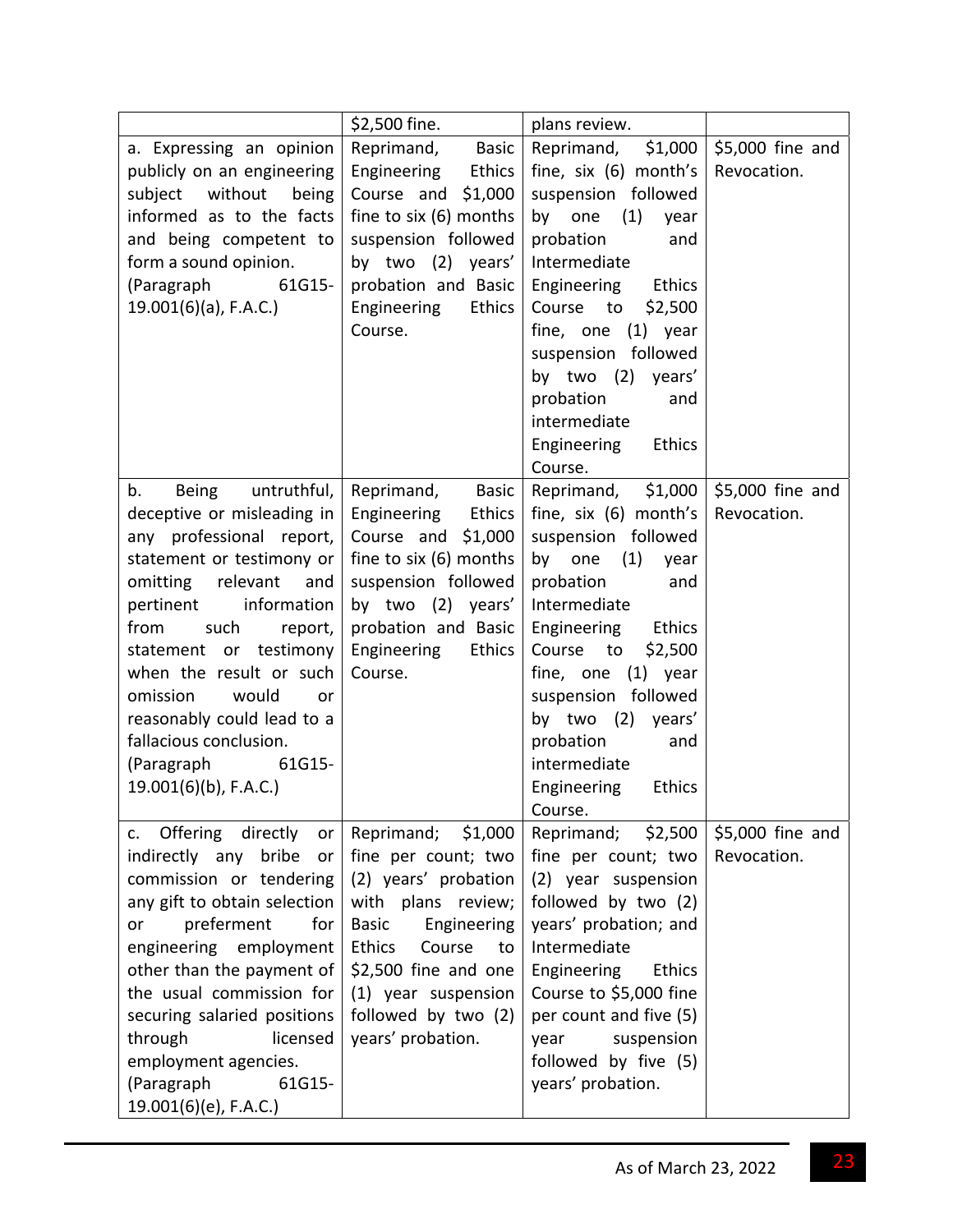| d. Soliciting or accepting<br>gratuities without client<br>knowledge.<br>(Paragraphs<br>61G15-<br>$19.001(6)(g)$ , (h), F.A.C.) | Reprimand; \$1,000<br>fine per count; one<br>(1) year suspension<br>followed by two (2)<br>years' probation; and<br>Basic<br>Engineering<br><b>Ethics</b><br>Course<br>to<br>\$2,500 fine and one<br>(1) year suspension<br>followed by two (2)<br>years' probation.        | Reprimand; \$2,500<br>fine per count; two<br>(2) year suspension<br>followed by two (2)<br>years probation; and<br>Intermediate<br>Engineering Ethics<br>Course to \$5,000 fine<br>per count and five (5)<br>year<br>suspension<br>followed by five (5)                                            | \$5,000 fine and<br>Revocation. |
|---------------------------------------------------------------------------------------------------------------------------------|-----------------------------------------------------------------------------------------------------------------------------------------------------------------------------------------------------------------------------------------------------------------------------|----------------------------------------------------------------------------------------------------------------------------------------------------------------------------------------------------------------------------------------------------------------------------------------------------|---------------------------------|
| Failure<br>to<br>preserve<br>e.<br>client's confidence.<br>(Paragraph<br>61G15-<br>19.001(6)(r), F.A.C.)                        | Reprimand; \$1,000<br>fine per count; one<br>(1) year suspension<br>followed by two (2)<br>years' probation; and<br>Engineering<br><b>Basic</b><br>Course<br><b>Ethics</b><br>to<br>\$2,500 fine and one<br>(1) year suspension<br>followed by two (2)<br>years' probation. | years' probation.<br>Reprimand; \$2,500<br>fine per count; two<br>(2) year suspension<br>followed by two (2)<br>years' probation; and<br>Intermediate<br>Engineering Ethics<br>Course to \$5,000 fine<br>per count and five (5)<br>suspension<br>year<br>followed by five (5)<br>years' probation. | \$5,000 fine and<br>Revocation  |
| f. Professional judgment<br>overruled by unqualified<br>person.<br>(Paragraph<br>61G15-<br>$19.001(6)(I)$ , F.A.C.)             | Reprimand; \$1,000<br>fine per count; one<br>(1) year suspension<br>followed by two (2)<br>years' probation; and<br>Engineering<br><b>Basic</b><br>$$2,500$ fine and one<br>(1) year suspension<br>followed by two (2)<br>years' probation.                                 | Reprimand; \$2,500<br>fine per count; two<br>(2) year suspension<br>followed by two (2)<br>years' probation; and<br>Intermediate<br>Ethics Course to Engineering Ethics<br>Course to \$5,000 fine<br>per count and five (5)<br>suspension<br>year<br>followed by five (5)<br>years' probation.     | \$5,000 fine and<br>Revocation. |
| g. Use of name/firm in<br>fraudulent venture.<br>61G15-<br>(Paragraph<br>$19.001(6)(k)$ , F.A.C.)                               | Reprimand; \$1,000<br>fine per count; one<br>(1) year suspension<br>followed by two (2)<br>years' probation; and<br><b>Basic</b><br>Engineering<br><b>Ethics</b><br>Course<br>to<br>$$2,500$ fine and one                                                                   | Reprimand; \$2,500<br>fine per count; two<br>(2) year suspension<br>followed by two (2)<br>years' probation; and<br>Intermediate<br>Engineering<br><b>Ethics</b><br>Course to \$5,000 fine                                                                                                         | \$5,000 fine and<br>Revocation. |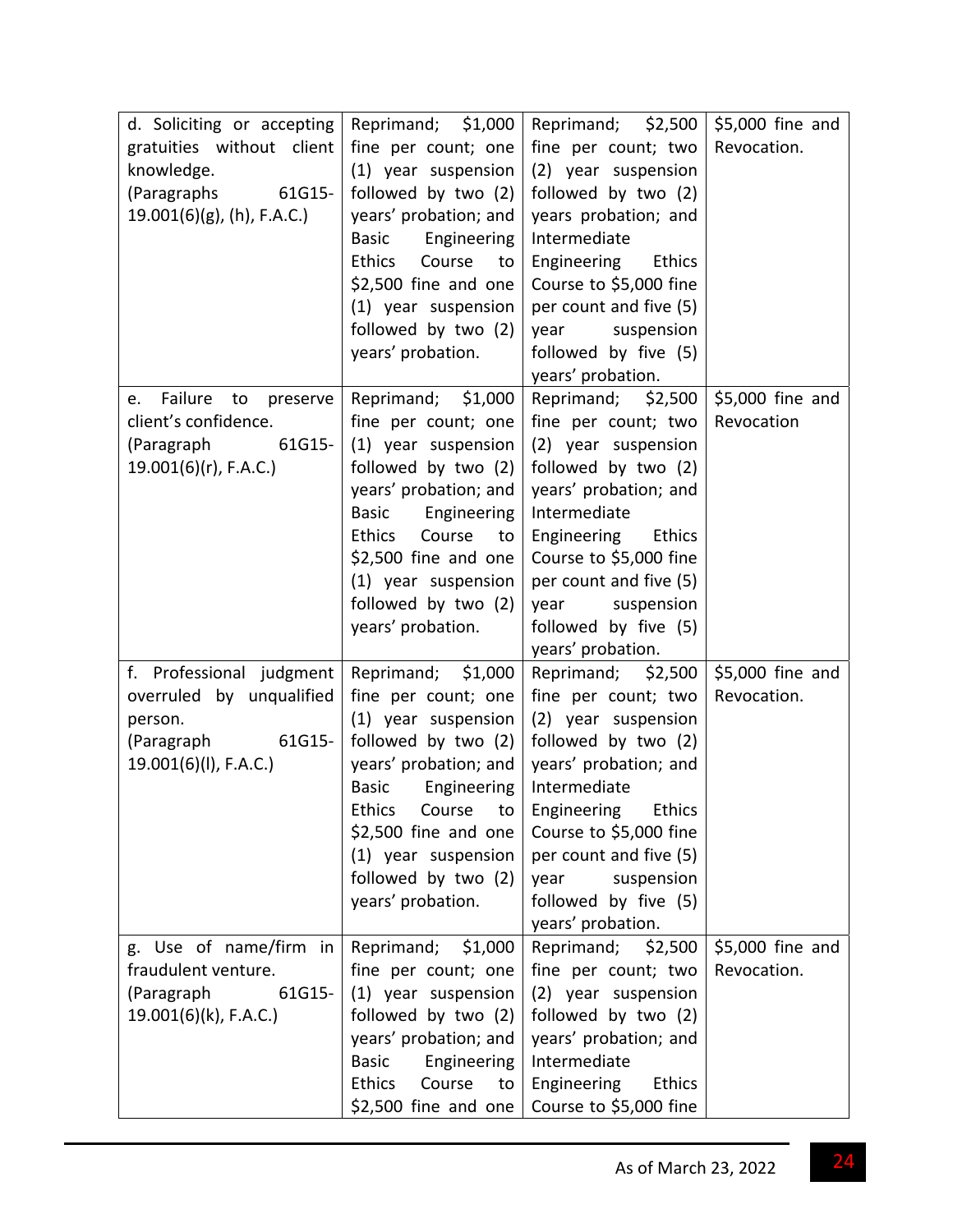| h. Undisclosed conflict of<br>interest.<br>61G15-<br>(Paragraphs<br>$19.001(6)(f)$ , (p), F.A.C.)                                                          | (1) year suspension<br>followed by two (2)<br>years' probation.<br>Reprimand; \$1,000<br>fine per count; one<br>(1) year suspension<br>followed by two (2)<br>years' probation; and<br>Engineering<br><b>Basic</b><br>Ethics<br>Course<br>to<br>\$2,500 fine and one | per count and five (5)<br>suspension<br>year<br>followed by five (5)<br>years' probation.<br>Reprimand;<br>\$2,500<br>fine per count; two<br>(2) year suspension<br>followed by two (2)<br>years' probation; and<br>Intermediate<br>Engineering<br>Ethics<br>Course to \$5,000 fine | \$5,000 fine and<br>Revocation.                                                                                                                                                                                                            |
|------------------------------------------------------------------------------------------------------------------------------------------------------------|----------------------------------------------------------------------------------------------------------------------------------------------------------------------------------------------------------------------------------------------------------------------|-------------------------------------------------------------------------------------------------------------------------------------------------------------------------------------------------------------------------------------------------------------------------------------|--------------------------------------------------------------------------------------------------------------------------------------------------------------------------------------------------------------------------------------------|
|                                                                                                                                                            | (1) year suspension<br>followed by two (2)<br>years' probation.                                                                                                                                                                                                      | per count and five (5)<br>suspension<br>year<br>followed by five (5)<br>years' probation.                                                                                                                                                                                           |                                                                                                                                                                                                                                            |
| i. Renewing or reactivating<br>without<br>license<br>a<br>completion of continuing<br>education hours.<br>(Paragraph<br>61G15-<br>$19.001(6)(s)$ , F.A.C.) |                                                                                                                                                                                                                                                                      |                                                                                                                                                                                                                                                                                     |                                                                                                                                                                                                                                            |
| Failure<br>complete<br>to<br>1.<br>Florida<br>Board<br>approved<br>Rules<br>and<br>Laws<br>or<br>Professional Ethics course<br>prior to renewal.           | Remedial action only,<br>complete<br>Florida<br>Laws and Rules Study<br>Guide.                                                                                                                                                                                       | \$250 fine and 2 hours<br>live or live streaming<br>CE for each hour of<br>missing<br>CE,<br>in<br>addition<br>hours<br>to<br>required for biennial<br>renewal<br><b>OR</b><br>of<br>completion<br>Auburn University<br>Online Ethics Course.                                       | Reprimand, one<br>(1)<br>year<br>suspension,<br>completion<br>of<br>36 hours live CE<br>in addition to<br>required<br>hours<br>biennial<br>for<br>renewal and<br>of<br>completion<br>Auburn<br>University<br>Engineering<br>Ethics Course. |
| Failure<br>2.<br>to<br>complete<br>Board approved Laws and                                                                                                 | Remedial action only,<br>complete<br>Florida                                                                                                                                                                                                                         | \$500 fine and 2 hours<br>live or live streaming                                                                                                                                                                                                                                    | Reprimand, one<br>(1)<br>year                                                                                                                                                                                                              |
| Professional<br>and<br><b>Rules</b>                                                                                                                        | Laws and Rules Study                                                                                                                                                                                                                                                 | CE for each hour of                                                                                                                                                                                                                                                                 | suspension,                                                                                                                                                                                                                                |
| Ethics prior to renewal                                                                                                                                    | Guide.                                                                                                                                                                                                                                                               | missing<br>CE,<br>in                                                                                                                                                                                                                                                                | completion<br>0f                                                                                                                                                                                                                           |
|                                                                                                                                                            |                                                                                                                                                                                                                                                                      | addition<br>to<br>hours                                                                                                                                                                                                                                                             | 36 hours live CE                                                                                                                                                                                                                           |
|                                                                                                                                                            |                                                                                                                                                                                                                                                                      | required for biennial<br>renewal<br>0R                                                                                                                                                                                                                                              | addition to<br>in<br>hours<br>required                                                                                                                                                                                                     |
|                                                                                                                                                            |                                                                                                                                                                                                                                                                      | completion<br>оf                                                                                                                                                                                                                                                                    | for<br>biennial                                                                                                                                                                                                                            |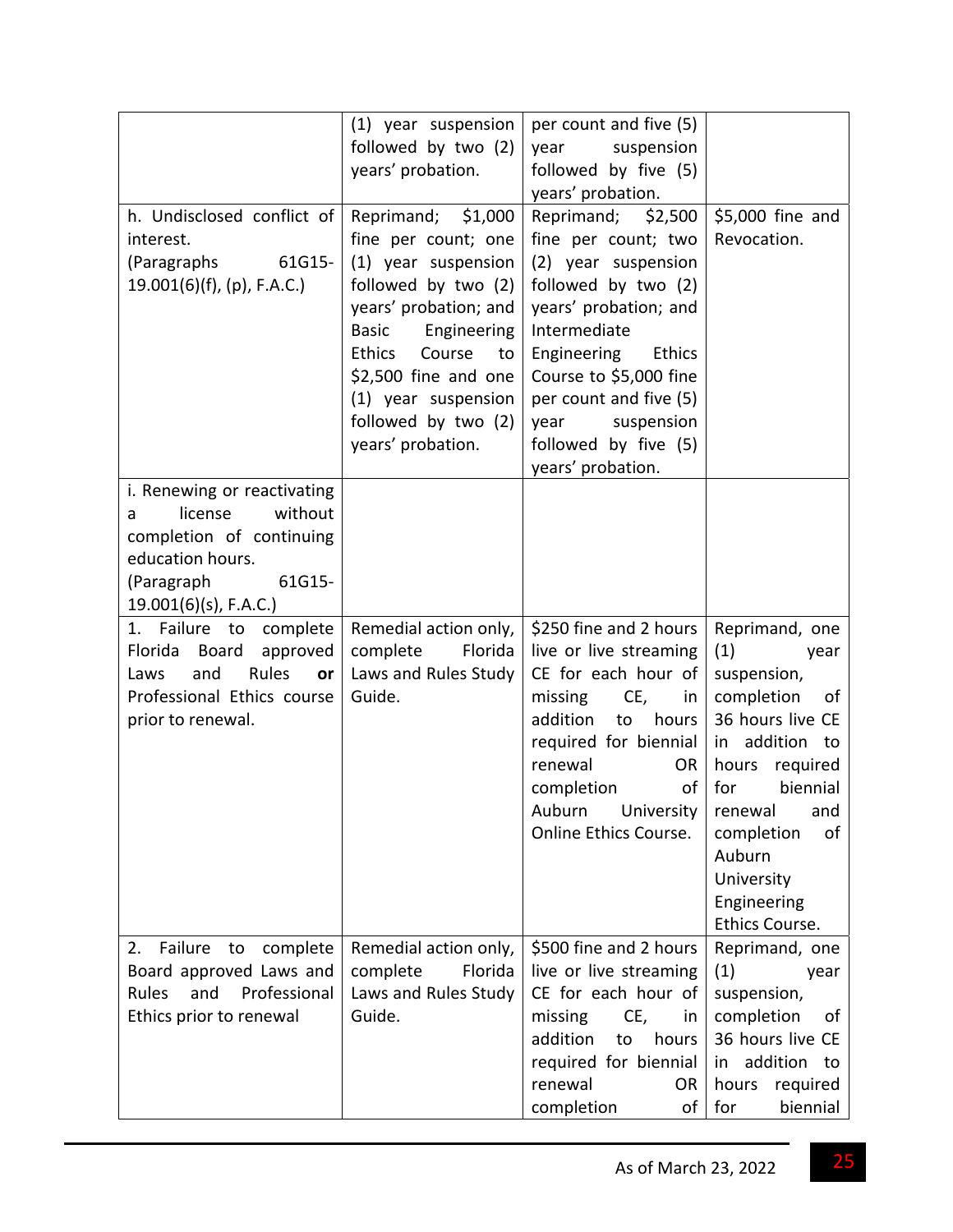|                                                                                                                                                                                      |                                                                                                                                                                                                                                                    | University<br>Auburn<br>Online Ethics Course.                                                                                                                                                                                             | renewal<br>and<br>completion<br>of<br>Auburn<br>University<br>Engineering                                                                                                                                                                                       |
|--------------------------------------------------------------------------------------------------------------------------------------------------------------------------------------|----------------------------------------------------------------------------------------------------------------------------------------------------------------------------------------------------------------------------------------------------|-------------------------------------------------------------------------------------------------------------------------------------------------------------------------------------------------------------------------------------------|-----------------------------------------------------------------------------------------------------------------------------------------------------------------------------------------------------------------------------------------------------------------|
| 3. Failure to complete any<br>state's Laws and Rules<br>and/or Professional Ethics<br>courses.                                                                                       | Remedial<br>action<br>only:<br>\$250<br>fine,<br>Florida<br>Laws<br>and<br>Rules Study Guide,<br>and complete Florida<br><b>Board</b><br>approved<br>courses in both areas<br>addition to CE<br>in.<br>required for biennial<br>licensure renewal. | \$500<br>fine,<br>Florida<br>Laws and Rules Study<br>Guide<br>and<br>Auburn<br>Online<br>University<br>Ethics Course.                                                                                                                     | Ethics Course.<br>Reprimand, one<br>(1)<br>year<br>suspension,<br>completion<br>of<br>36 hours live CE<br>addition to<br>in<br>hours required<br>biennial<br>for<br>renewal<br>and<br>completion<br>of<br>Auburn<br>University<br>Engineering<br>Ethics Course. |
| Failure<br>4.<br>to<br>complete<br>any/all required CE prior to<br>licensure<br>renewal/reactivation;<br>all<br>credits completed prior to<br>initiation of complaint.               | Remedial<br>action<br>only: \$250 fine and<br>Florida<br>Laws<br>and<br>Rules Study Guide.                                                                                                                                                         | \$500<br>fine,<br>Florida<br>Laws and Rules Study<br>Guide<br>Auburn<br>and<br>Online<br>University<br>Ethics Course.                                                                                                                     | Reprimand, one<br>(1)<br>year<br>suspension,<br>completion<br>of<br>36 hours live CE<br>addition to<br>in<br>required<br>hours<br>biennial<br>for<br>renewal<br>and<br>completion<br>of<br>Auburn<br>University<br>Engineering<br>Ethics Course.                |
| 5.<br>Failure<br>to<br>complete<br>any/all required CE prior to<br>licensure<br>renewal/reactivation,<br>all<br>hours completed prior to<br>Administrative Complaint<br>being filed. | Remedial<br>action<br>only: \$500 fine and<br>Florida<br>Laws<br>and<br>Rules Study Guide.                                                                                                                                                         | Reprimand,<br>\$2,000<br>fine and 2 hours live<br>or live streaming CE<br>for each<br>hour<br>of<br>CE,<br>missing<br>in<br>addition<br>hours<br>to<br>required for biennial<br>renewal<br>0R<br>completion<br>of<br>Auburn<br>University | Reprimand, one<br>(1)<br>year<br>suspension,<br>completion<br>οf<br>36 hours live CE<br>addition to<br>in<br>required<br>hours<br>biennial<br>for<br>renewal<br>and<br>completion<br>of                                                                         |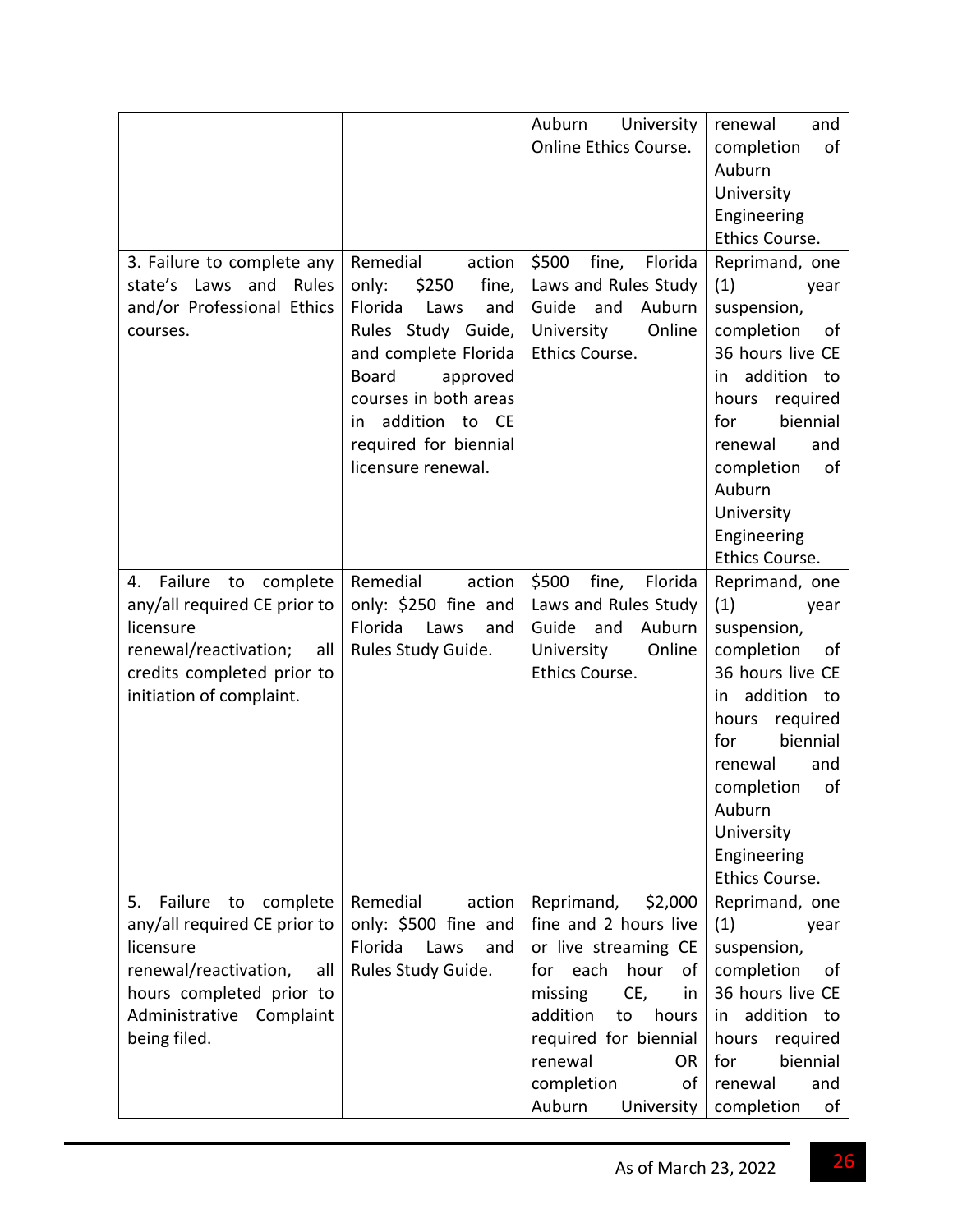|                                                                                                                                                                                                         |                                                                                                                                                                                                                                                      | Online Ethics Course.                                                                                                                                                                                                                                                         | Auburn<br>University<br>Engineering<br>Ethics Course. |
|---------------------------------------------------------------------------------------------------------------------------------------------------------------------------------------------------------|------------------------------------------------------------------------------------------------------------------------------------------------------------------------------------------------------------------------------------------------------|-------------------------------------------------------------------------------------------------------------------------------------------------------------------------------------------------------------------------------------------------------------------------------|-------------------------------------------------------|
| 6. Failure to complete<br>any/all required CE prior to<br>licensure<br>renewal/reactivation;<br>no<br>response<br>to<br>audit<br>or<br>complaint prior to service<br>Administrative<br>of<br>Complaint. | Reprimand, \$5,000<br>fine and 2 hours live<br>or live streaming CE<br>for each hour of<br>CE,<br>missing<br>in<br>addition to hours<br>required for biennial<br>renewal<br>AND<br>completion<br>of<br>Auburn<br>University<br>Online Ethics Course. | Reprimand, one (1)<br>year suspension,<br>completion<br>of<br>36<br>hours live<br><b>CE</b><br>in<br>addition<br>hours<br>to<br>required for biennial<br>renewal<br>and<br>completion<br>of<br>Auburn<br>University<br>Engineering<br>Ethics<br>Course.                       |                                                       |
| (h) Violating any provision<br>of Chapter 455, F.S.<br>(Sections 471.033(1)(h)<br>and 455.227(1)(q), F.S.)                                                                                              | Reprimand; \$1,000<br>fine per count; two<br>(2) years' probation<br>with plans review,<br>and<br><b>Basic</b><br>Engineering<br>Ethics<br>Course to \$2,500 fine<br>and one (1) year<br>suspension followed<br>by two (2) years'<br>probation.      | Reprimand; \$2,500<br>fine per count; two<br>(2) year suspension<br>followed by two (2)<br>years' probation; and<br>Intermediate<br>Engineering Ethics<br>Course to \$5,000 fine<br>per count and five (5)<br>suspension<br>year<br>followed by five (5)<br>years' probation. | \$5,000 fine and<br>Revocation.                       |
| 1. Delinquent license.                                                                                                                                                                                  | Reprimand; \$1,000<br>fine per count; one<br>(1) year suspension<br>years' probation; and<br><b>Basic</b><br>Engineering<br>Ethics Course.                                                                                                           | Reprimand; \$2,500<br>fine per count; two<br>(2) year suspension<br>followed by two $(2)$ followed by two $(2)$<br>years' probation; and<br>Intermediate<br>Engineering<br><b>Ethics</b><br>Course.                                                                           | \$5,000 fine and<br>Revocation.                       |
| 2. Inactive license.                                                                                                                                                                                    | Reprimand; \$1,000<br>fine per count; one<br>(1) year suspension<br>followed by two (2)<br>years' probation; and<br><b>Basic</b><br>Engineering<br>Ethics Course.                                                                                    | Reprimand;<br>\$2,500<br>fine per count; two<br>(2) year suspension<br>followed by two (2)<br>years' probation; and<br>Intermediate<br>Engineering<br><b>Ethics</b><br>Course.                                                                                                | \$5,000 fine and<br>Revocation.                       |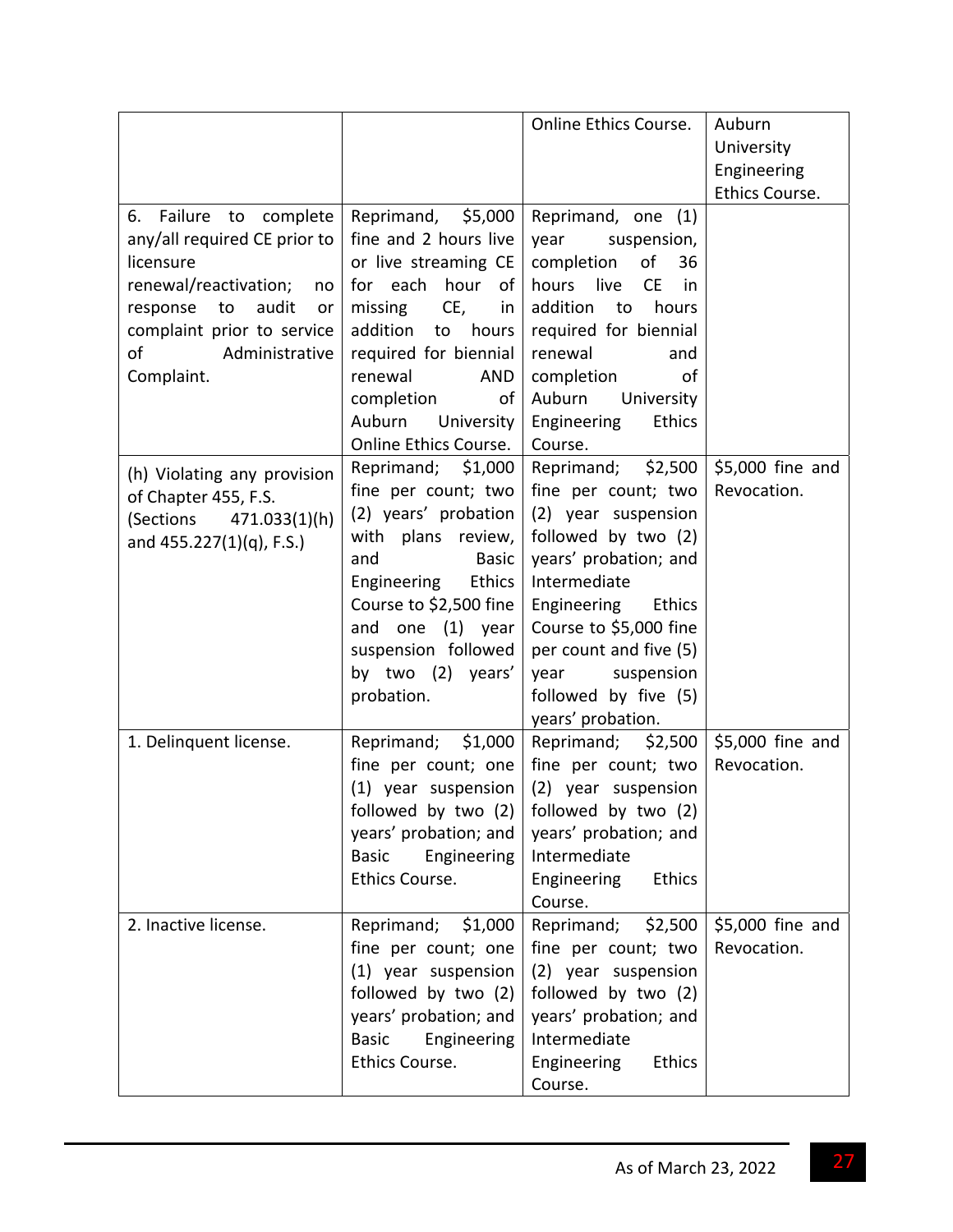| 3. Suspended license.                                                                                                                                                                                                                                                                                                         | Permanent<br>revocation<br>and<br>\$5,000.                                                                                                                                                                                                         |                                                                                                                                                                                                                                                                                      |                                                    |
|-------------------------------------------------------------------------------------------------------------------------------------------------------------------------------------------------------------------------------------------------------------------------------------------------------------------------------|----------------------------------------------------------------------------------------------------------------------------------------------------------------------------------------------------------------------------------------------------|--------------------------------------------------------------------------------------------------------------------------------------------------------------------------------------------------------------------------------------------------------------------------------------|----------------------------------------------------|
| 4. Revoked license.                                                                                                                                                                                                                                                                                                           | fine<br>\$5,000<br>and<br>Referral<br>to<br>State<br>Attorney.                                                                                                                                                                                     | \$5,000<br>fine<br>and<br>Referral<br>to<br>State<br>Attorney.                                                                                                                                                                                                                       | \$5,000 fine and<br>Referral to State<br>Attorney. |
| 5. Business Organization<br>not properly qualified.                                                                                                                                                                                                                                                                           | Reprimand; \$500.00<br>fine to \$5,000.00<br>fine, and one (1) year<br>suspension.                                                                                                                                                                 | (1)<br>One<br>year<br>suspension<br>and<br>\$5,000.00<br>fine<br>to<br>Revocation.                                                                                                                                                                                                   | \$5,000 fine and<br>Revocation.                    |
| (j) Affixing or permitting to<br>be affixed his or her seal,<br>name, or digital signature<br>to any documents that<br>were not prepared by him<br>or her or under his or her<br>responsible supervision,<br>direction or control.<br>(Section 471.033(1)(j), F.S.,<br>and paragraphs 61G15-<br>$19.001(6)(j)$ , (q), F.A.C.) | Reprimand; \$1,000<br>fine per count; two<br>(2) years' probation<br>with plans review;<br>Engineering<br>Basic<br>Ethics<br>Course<br>to<br>\$2,500 fine and one<br>(1) year suspension<br>followed by two (2)<br>years' probation.               | Reprimand; \$2,500<br>fine per count; two<br>(2) year suspension<br>followed by two (2)<br>years' probation; and<br>Intermediate<br><b>Ethics</b><br>Engineering<br>Course to \$5,000 fine<br>per count and five (5)<br>year suspension<br>followed by five (5)<br>years' probation. | \$5,000 fine and<br>Permanent<br>Revocation.       |
| (k) Violating any order of<br>the board or department.<br>(Sections 471.033(1)(k),<br>$455.227(1)(q)$ , F.S., and<br>paragraph<br>61G15-<br>$19.001(6)(o)$ , F.A.C.)                                                                                                                                                          | Reprimand; \$1,000<br>fine per count; two<br>(2) years' probation<br>with plans review;<br>Engineering<br><b>Basic</b><br><b>Ethics</b><br>Course<br>to<br>\$2,500 fine and one<br>(1) year suspension<br>followed by two (2)<br>years' probation. | Reprimand; \$2,500<br>fine per count; two<br>(2) year suspension<br>followed by two (2)<br>years' probation; and<br>Intermediate<br>Engineering<br>Ethics<br>Course to \$5,000 fine<br>per count and five (5)<br>suspension<br>year<br>followed by five (5)<br>years' probation.     | \$5,000 fine and<br>Permanent<br>Revocation.       |
| (1)<br>Aiding,<br>assisting,<br>procuring,<br>employing<br>unlicensed<br>practice<br>or<br>practice<br>contrary<br>to<br>Chapter 455 or 471, F.S.<br>(Section 455.227(1)(j), F.S.)                                                                                                                                            | Reprimand;<br>\$1,000<br>fine per count; two<br>(2) years' probation<br>with plans review;<br><b>Basic</b><br>Engineering<br><b>Ethics</b><br>Course<br>to<br>\$2,500 fine and one<br>(1) year suspension<br>followed by two (2)                   | Reprimand;<br>\$2,500<br>fine per count; two<br>(2) year suspension<br>followed by two (2)<br>years' probation; and<br>Intermediate<br>Engineering<br>Ethics<br>Course to \$5,000 fine<br>per count and five (5)                                                                     | \$5,000 fine and<br>Revocation.                    |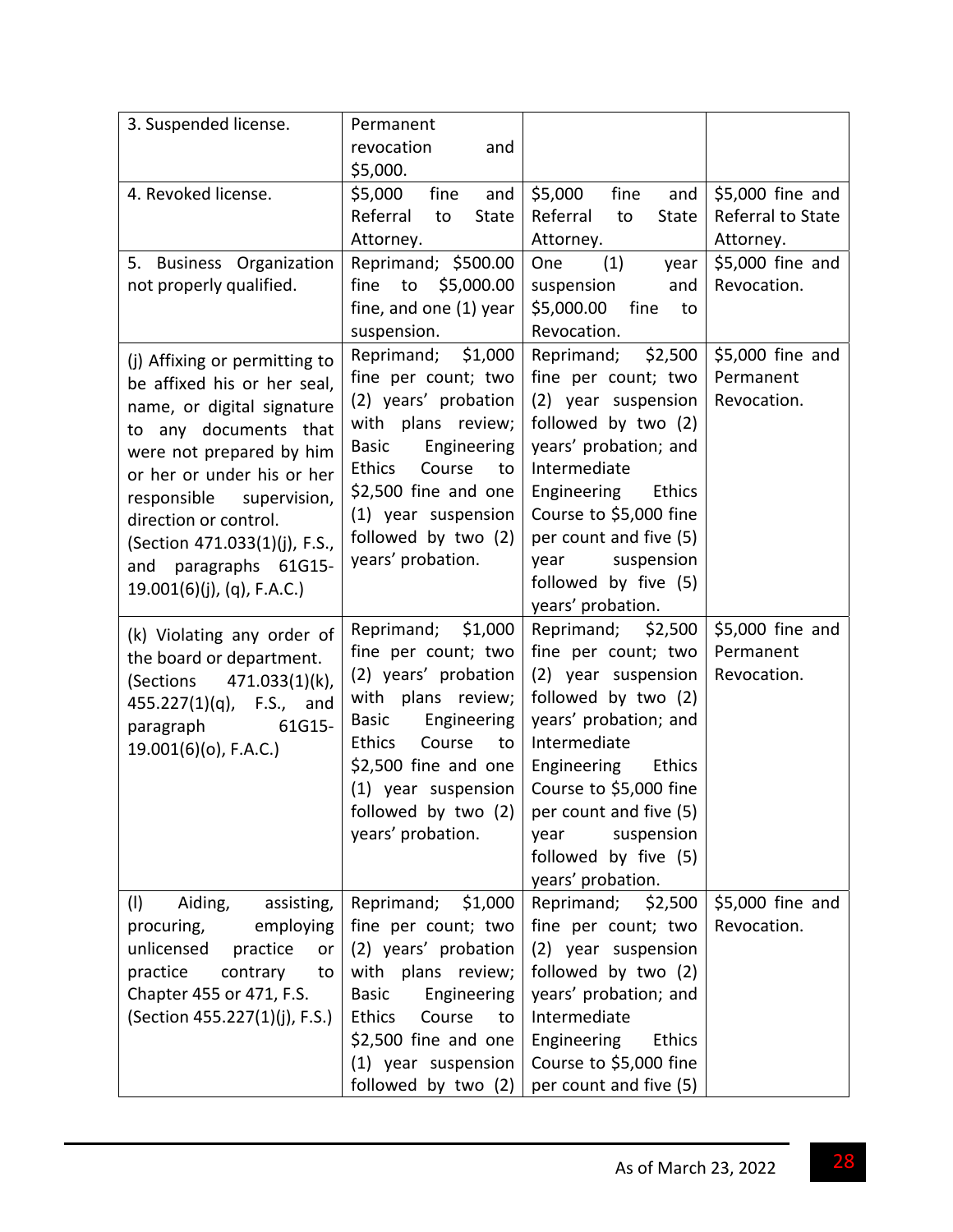|                                              | years' probation. | suspension<br>vear    |                                |
|----------------------------------------------|-------------------|-----------------------|--------------------------------|
|                                              |                   | followed by five (5)  |                                |
|                                              |                   | years' probation.     |                                |
| (m) Failing to report in Reprimand and \$500 |                   | \$1000<br>Reprimand,  | $\frac{1}{2}$ \$5,000 fine and |
| writing a conviction or plea $\vert$ fine.   |                   | fine,<br><b>Basic</b> | Revocation.                    |
| of nolo contendere, a                        |                   | Ethics<br>Engineering |                                |
| crime in any jurisdiction.                   |                   | Course, and one (1)   |                                |
| (Section $455.227(1)(t)$ ,                   |                   | year probation.       |                                |
| F.S.                                         |                   |                       |                                |

(3) Probation. Pursuant to Sections 455.227(2)(f) and (g), F.S., the Board may impose probation and/or corrective action as disciplinary penalties. All impositions of probation/corrective action as a penalty may include successful completion of the Engineering Law and Rules Study Guide, completion of a Board‐approved CE course in Engineering Professionalism and Ethics, and an appearance before the Board at the end of the probationary period. Probation may be with or without monitoring/plans review.

(a) If monitoring/plans review is imposed as a term of probation and/or as corrective action, such monitoring/plans review shall require submission of three (3) plan sets, as selected by the consultant from a list of all plans prepared by Respondent, for review at the six (6) and eighteen (18) month intervals following entry of the order. Following satisfactory review of all 3 plan sets at the 6 month interval monitoring/plans review may be terminated without the 18 month review. Unsatisfactory plans review at the 6 month period will require the 18 month review and shall result in referral for investigation and possible institution of additional disciplinary proceedings. An unsatisfactory 18 month plans review shall lead to referral for investigation and possible institution of additional disciplinary proceedings.

(b) The licensee is responsible for all costs associated with compliance with the terms of probation. Unless stated otherwise in the disciplinary order, any costs of compliance with disciplinary penalties imposed shall be paid within thirty (30) days of the effective date of the Order or of invoice, whichever is later.

(4) The board shall be entitled to deviate from the above‐mentioned guidelines upon a showing of aggravating or mitigating circumstances by clear and convincing evidence presented to the board prior to the imposition of a final penalty. The fact that an Administrative Law Judge of the Division of Administrative Hearings may or may not have been aware of the below mentioned aggravating or mitigating circumstances prior to a recommendation of penalty in a Recommended Order shall not obviate the duty of the board to consider aggravating and mitigating circumstances brought to its attention prior to the issuance of a Final Order.

(a) Aggravating circumstances; circumstances which may justify deviating from the above set forth disciplinary guidelines and cause the enhancement of a penalty beyond the maximum level of discipline in the guidelines shall include but not be limited to the following:

1. History of previous violations of the practice act and the rules promulgated thereto.

2. In the case of negligence; of the magnitude and scope of the project and the damage inflicted upon the general public by the licensee's misfeasance.

3. Evidence of violation of professional practice acts in other jurisdictions wherein the licensee has been disciplined by the appropriate regulatory authority.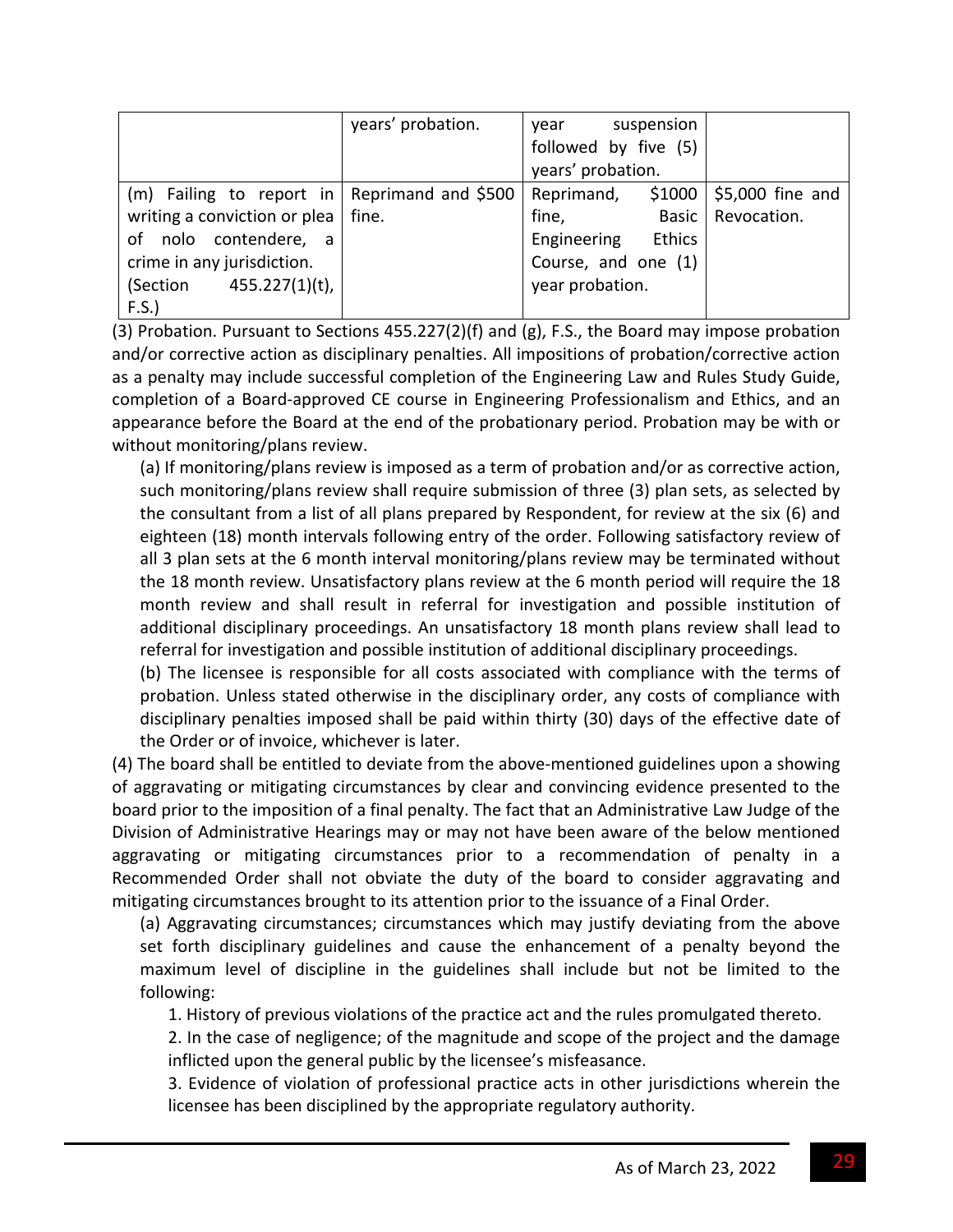4. Violation of the provision of the practice act wherein a letter of guidance as provided in Section 455.225(3), F.S., has previously been issued to the licensee.

5. Refusal to accept responsibility for or to acknowledge the violation.

6. Degree of cooperation with disciplinary investigation.

7. Degree to which conduct departed from generally accepted professional standards of conduct.

8. The number of unrelated and distinct offenses.

9. Prior discipline imposed upon the licensee.

10. The deterrent effect of the penalty imposed.

11. Failure of the licensee to correct or stop violations.

(b) Mitigating circumstances; circumstances which may justify deviating from the above set forth disciplinary guidelines and cause the lessening of a penalty beyond the minimum level of discipline in the guidelines shall include but not be limited to the following:

1. In cases of negligence, the minor nature of the project in question and lack of danger to the public health, safety and welfare resulting from the licensee's misfeasance.

2. Lack of previous disciplinary history in this or any other jurisdiction wherein the licensee practices his profession.

3. Restitution of any damages suffered.

4. The licensee's professional standing among his peers including continuing education.

5. Steps taken by the licensee or his firm to insure the non-occurrence of similar violations in the future.

6. Acceptance of responsibility for the violation and explanation of the facts and circumstances surrounding the occurrence.

7. Degree of cooperation with disciplinary investigation.

8. Degree to which conduct departed from generally accepted professional standards of conduct.

9. The length of time the licensee has practiced his or her profession.

10. The effect of the penalty upon the licensee's livelihood.

11. Efforts of the licensee to correct or stop violations.

(5) Costs. In addition to any penalty imposed pursuant to Section 455.227(2), F.S. and the rules of the Board, pursuant to Section 455.227(3), F.S., the licensee is responsible for payment of all costs of investigation and prosecution related to a disciplinary case.

(6) The provisions of subsections (1) through (5), above, are not intended and shall not be construed to limit the ability of the Board to informally dispose of disciplinary actions by stipulation, agreed settlement, or consent order pursuant to Section 120.57(4), F.S. Likewise, the provisions of subsections (1) through (5), above, are not intended and shall not be construed to limit the ability of the Board to pursue, or recommend the Department pursue, collateral civil or criminal actions, where authorized by law.

*Rulemaking Authority 455.227, 455.2273, 471.008, 471.031, 471.033 FS. Law Implemented 455.227, 455.2273, 455.2277,* 471.031, 471.033 FS. History-New 1-7-87, Formerly 21H-19.004, Amended 11-27-94, 5-22-01, 11-15-01, 5-20-02, 11-21-06, 2-*21‐10, 9‐5‐16, 12‐29‐19, 8‐22‐21.*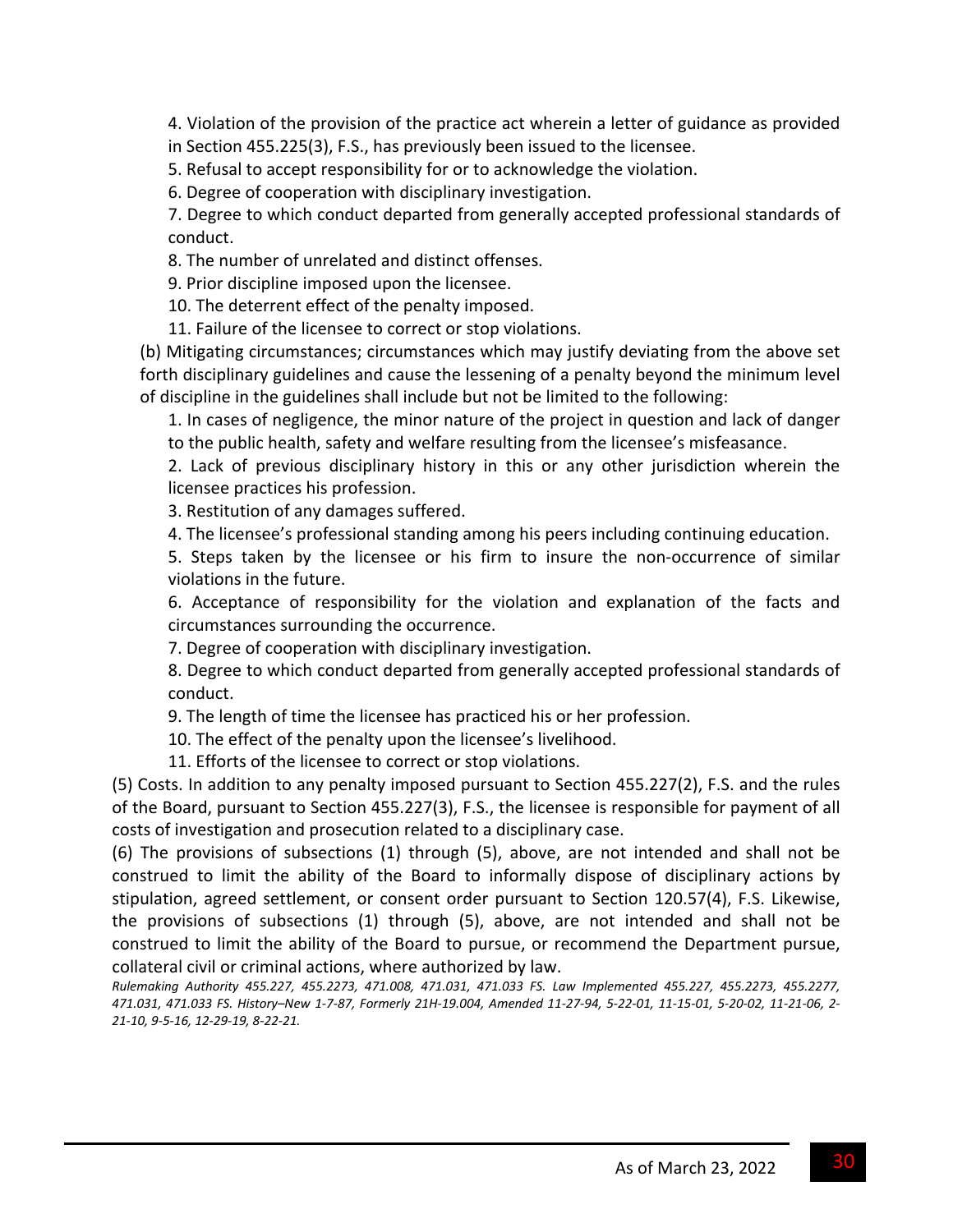## **61G15‐19.0051 Notice of Noncompliance.**

(1) As specified in Section 120.695(2)(b), F.S., minor violations of rules are violations that do not result in economic or physical harm to a person or adversely affect the public health, safety, or welfare or create a significant threat of such harm. Accordingly, as provided in Section 120.695(2)(a), F.S., as an alternative to investigation and prosecution, when a complaint is received, FEMC shall provide a licensee with a notice of noncompliance for an initial offense for the following violations:

(a) Failure to date documents when affixing signature and seal.

(b) Practice with an inactive or delinquent license less than one month.

(c) Failing to report a criminal conviction or plea of nolo contendere, regardless of adjudication, pursuant to Section 455.227(1)(t), F.S., if the licensee self reports after 30 days from the date of conviction or plea but within one (1) year after the date of the conviction or plea.

(d) Failure to complete a Board approved Advanced Building Code course as required by subsection 61G15‐22.001(3), F.A.C., prior to submission of engineering documents in connection with buildings, structures, or facilities and systems covered by the Florida Building Code to an Authority Having Jurisdiction.

(e) Failure to produce documentation of compliance with continuing education requirements within sixty (60) days of notification to the licensee of the requirement to produce said documentation – first offense – No Notice of Noncompliance previously issued Section 61G15‐22.006(2)(c), F.A.C.

(f) Failure to comply with the location, content, or formatting requirements of paragraphs 61G15‐23.004(3)(a)‐(d) or 61G15‐23.005(4)(a)‐(d), F.A.C.

(g) Failure to properly utilize a Title Block as required by paragraph61G15-23.001(4)(a), F.A.C.

(h) Practice with an improper seal. (See Rule 61G15‐23.001, F.A.C.).

(i) First time failure to complete a Florida Board Approved Laws and Rules and/or Professional Ethics Continuing Education course, as required by subsection 61G15‐ 22.001(1), F.A.C., if a non‐approved L&R or PE course was taken prior to licensure renewal.

(j) From August 2, 2021 until December 31, 2022, a first time failure to properly sign and seal an Electronic Multidimensional Model submitted as Final Work Product – subsection 61G15‐23.001(4), F.A.C.

(2) A second offense shall result in issuance of a citation pursuant to Rule 61G15‐19.0071, F.A.C. (3) No later than December 31, 2024, the Board shall review and consider amendment, modification, or repeal of this rule if review determines this rule creates barriers to entry for private business competition, is duplicative, outdated, obsolete, overly burdensome, or imposes excessive costs.

Rulemaking Authority 455.225 FS. Law Implemented 120.695, 455.225(3)(a) FS. History-New 4-2-00, Amended 5-5-10, 8-26-13, 12-31-17, 5-8-18, 12-29-19, 5-17-20, 11-2-20, 8-22-21.

#### **61G15‐19.006 Mediation.**

Pursuant to Section 455.2235, F.S., the Board designates the following areas as appropriate for mediation for a first offense: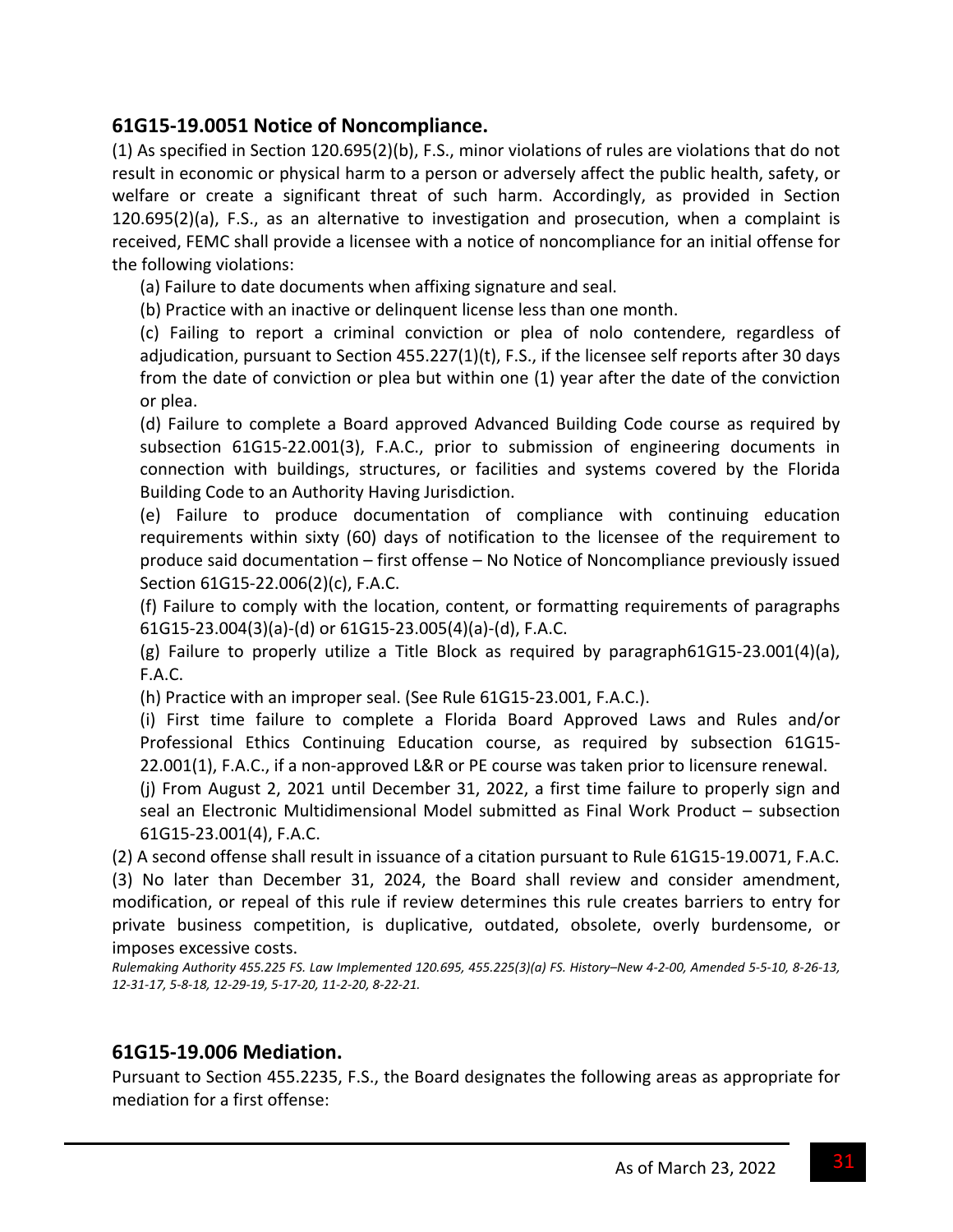(1) Practice with an improper seal. (See Rule 61G15‐23.001, F.A.C.).

(2) Failure to date documents when affixing signature and seal.

Rulemaking Authority 455.2235 FS. Law Implemented 455.2235 FS. History-New 2-20-95, Amended 10-20-96, 4-2-00.

#### **61G15‐19.0071 Citations.**

((1) As used in this rule, "citation" means an instrument which meets the requirements set forth in Section 455.224, F.S., and which is served upon a licensee or qualified business organization for the purpose of assessing a penalty in an amount established by this rule. Citation violations are violations for which there is no substantial threat to the public health, safety, and welfare.

(2) In lieu of the disciplinary procedures contained in Section 455.225, F.S., FEMC is hereby authorized to dispose of any violation designated herein by issuing a citation to the subject within six months after the filing of the complaint that is the basis for the citation. If a violation for which a citation may be issued is discovered during the course of an investigation for an unrelated violation, the citation must be issued within 6 months from the discovery of the violation and filing of the uniform complaint form by the investigator.

(3) The following violations with accompanying fines may be disposed of by citation:

(a) An engineer who has practiced or offered to practice engineering through a corporation, partnership, or fictitious name which has not been properly qualified with the board. The fine shall be \$100 for each month or fraction thereof of said activity, up to a maximum of \$5,000. (See Sections 455.227(1)(j), 471.023, and 471.033(1)(a), F.S.)

(b) Practice with an inactive or delinquent license more than one month or if a Notice of Noncompliance has previously been issued for the same offense. The fine shall be \$100 for each month or fraction thereof. (See Section 471.033(1)(i), F.S.)

(c) Business organization practicing without being properly qualified with the board more than one month or if a Notice of Noncompliance has previously been issued for the same offense. The fine shall be \$100 for each month or fraction thereof. (See Section 471.023, F.S.)

(d) Failure to notify the Board of a change in the principal officer of the corporation or partner in a partnership who is the qualifying professional engineer for said corporation or partnership within one month of such change. The fine shall be \$500. (See Section 471.023(4), F.S.)

(e) Unlicensed practice of engineering. The fine shall be up to \$250 for each month depending on the severity of the infraction practice, up to a maximum of \$5,000.00. (See Section 455.228(3)(a), F.S.)

(f) Failure to properly utilize a Title Block as required by paragraph 61G15‐23.001(4)(a), F.A.C., if a Notice of Noncompliance has previously been issued for the same offense. The fine shall be \$500.

(g) Failure to produce documentation of compliance with continuing education requirements within sixty (60) days of notification to the licensee of the requirement to produce said documentation – Notice of Noncompliance previously issued – paragraph 61G15‐22.006(2)(c), F.A.C. The fine shall be \$500.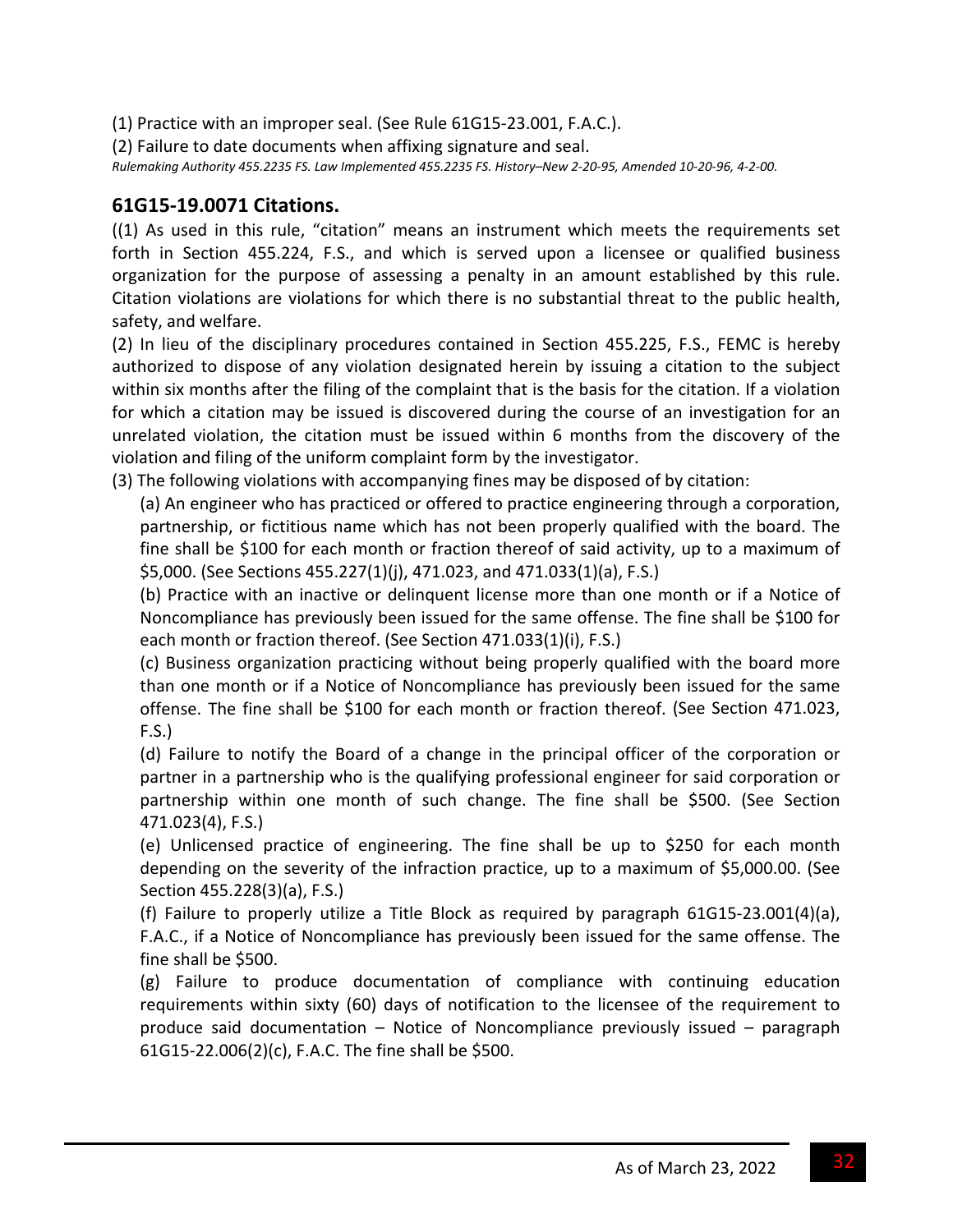(h) Failure to complete any or all CE required prior to renewal of license; all CE completed within thirty (30) days of notification to the licensee. Subsections 61G15‐22.001(1) or 61G15‐22.006(2), F.A.C. The fine shall be \$500.

(i) Failure to properly qualify or register a business entity – Notice of Noncompliance previously issued – Section 471.023, F.S. The fine shall be \$250.

(j) From January 1, 2023 until December 31, 2023, failure to properly sign and seal an Electronic Multidimensional Model submitted as Final Work Product – subsection 61G15‐ 23.001(4), F.A.C. – Notice of Noncompliance previously issued OR which results in adverse impacts to the customer or client. The fine shall be \$500.

(k) Signing or sealing any document that depicts work which is beyond the licensee's profession or specialty therein or accepting and performing responsibilities the licensee is not competent to perform and which does not evidence any risk to public health, safety or welfare. (Sections 471.025(3), 455.227(1)(o), F.S., paragraphs 61G15‐19.001(6)(c), (d), F.A.C.) The fine is \$750.

(l) Incompetence (Subsection 61G15‐19.001(5), F.A.C.) which does not evidence risk to public health, safety or welfare. The fine shall be \$750.

(m) Violating any provision of Chapter 455, F.S. (Sections  $471.033(1)(h)$  and  $455.227(1)(q)$ , F.S.); no evidence of intent or willful action and no evidence of risk to public health, safety or welfare.

(n) Failure to produce documentation of compliance with continuing education requirements within sixty (60) days of notification to the licensee of the requirement to produce said documentation – Notice of Noncompliance previously issued – paragraph 61G15‐22.006(2)(c), F.A.C. The fine shall be \$500.

(4) If the subject does not dispute the matter in the citation in writing within 30 days after the citation is served by personal service or within 30 days after receipt by certified mail, the citation shall become a final order of the Board of Professional Engineers. The subject has 30 days from the date the citation becomes a final order to pay the fine and costs. Failure to pay the fine and costs within the prescribed time period constitutes a violation of Section 471.033(1)(k), F.S., which will result in further disciplinary action. All fines and costs are to be made payable to "Florida Engineers Management Corporation – Citation."

(5) Prior to issuance of the citation, the investigator must confirm that the violation has been corrected or is in the process of being corrected.

(6) Once the citation becomes a final order, the citation and complaint become a public record pursuant to Chapter 119, F.S., unless otherwise exempt from the provisions of chapter 119, F.S. The citation and complaint may be considered as aggravating circumstances in future disciplinary actions pursuant to Rule 61G15‐19.004, F.A.C.

(7) Subsequent violation(s) of the same rule or statute shall require the procedure of Section 455.225, F.S., to be followed. In addition, should the offense for which a citation could be issued occur in conjunction with violations not described herein, then the procedures of Section 455.255, F.S., shall apply.

(8) No later than December 31, 2024, the Board shall review and consider amendment, modification, or repeal of this rule if review determines this rule creates barriers to entry for private business competition, is duplicative, outdated, obsolete, overly burdensome, or imposes excessive costs.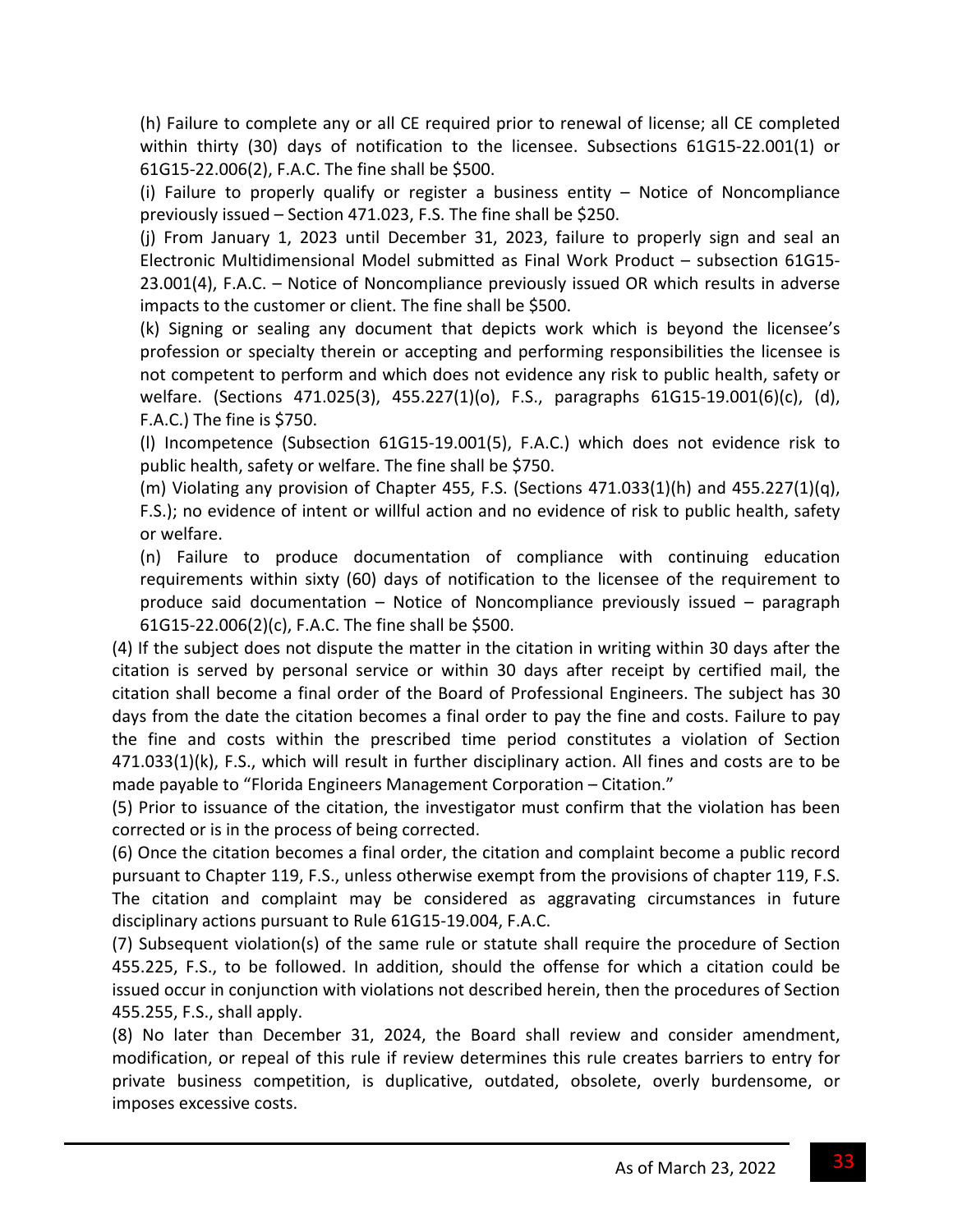*Rulemaking Authority 455.224, 455.225, 455.228(3)(a) FS. Law Implemented 455.224, 455.227, 455.228(3)(a), 471.023, 471.033* FS. History-New 4-2-00, Amended 9-26-05, 8-26-13, 12-29-19, 5-17-20, 11-2-20, 8-22-21.

## **61G15‐19.008 Confidentiality of Investigations.**

The following violations have been deemed to involve the potential for substantial physical or financial harm to the public:

(1) Negligence, as defined in subsection 61G15‐19.001(4), F.A.C., or misconduct, as defined in subsection 61G15‐19.001(6), F.A.C., involving either threshold buildings as defined in Section 553.71(12), F.S.; or the collapse or major damage to any structure; or leading to death or serious physical injury of any person.

(2) No later than 90 days prior to December 31, 2022, the Board shall review and amend, modify, or sunset this rule if it determines this rule creates barriers to entry for private business competition, is duplicative, outdated, obsolete, overly burdensome, or imposes excessive costs. Failure by the Board to act in accordance with this provision will result in the expiration of this rule on December 31, 2022.

Rulemaking Authority 471.038(7) FS. Law Implemented 471.038(7) FS. History-New 5-20-02, Amended 6-5-12, 3-23-22.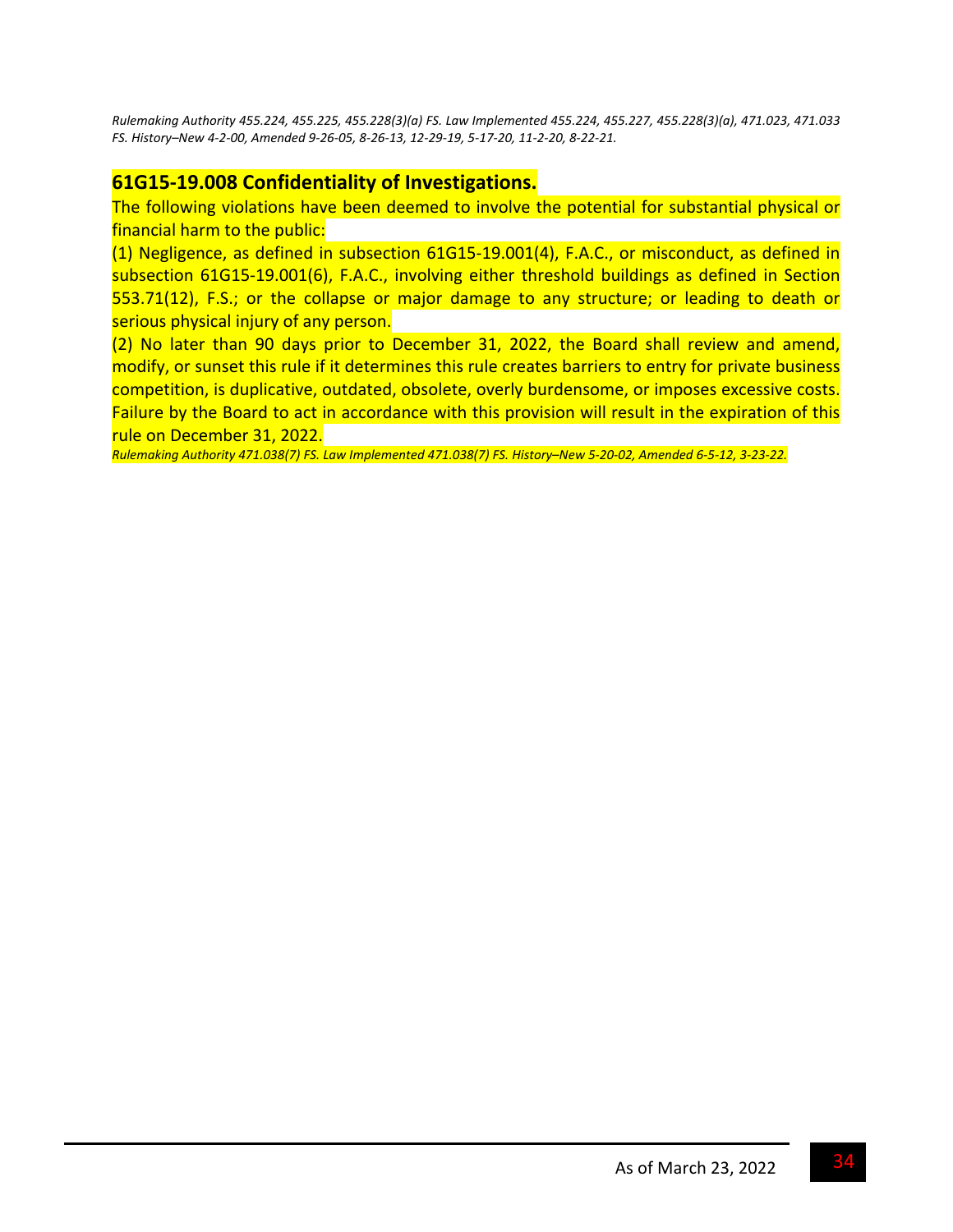# **CHAPTER 61G15‐20 APPLICATION FOR LICENSURE, EDUCATION REQUIREMENTS, AND EXPERIENCE**

| 61G15-20.001  | Definitions                                                           |
|---------------|-----------------------------------------------------------------------|
| 61G15-20.0010 | Application for Licensure as Professional Engineer                    |
| 61G15-20.0015 | Application for Certification as Engineering Intern                   |
| 61G15-20.0016 | Laws and Rules Examination                                            |
| 61G15-20.0017 | <b>Application for Retired Status</b>                                 |
| 61G15-20.0018 | Application for Low Income and Military Veterans Fee Waiver           |
| 61G15-20.0019 | Armed Forces Member/Spouse Application for Licensure; Qualifications; |
|               | Expiration                                                            |
| 61G15-20.002  | Experience                                                            |
| 61G15-20.005  | Rules Governing Candidates Qualifying Under the Provisions of Section |
|               | 471.013(1)(a)3., Florida Statutes(Repealed)                           |
| 61G15-20.006  | <b>Educational Requirements</b>                                       |
| 61G15-20.007  | Educational Requirements for Applicants without EAC/ABET Accredited   |
|               | <b>Engineering Degrees</b>                                            |
| 61G15-20.008  | Educational Requirements for Applicants without ETAC/ABET Accredited  |
|               | <b>Engineering Technology Degrees</b>                                 |
| 61G15-20.100  | <b>Qualified Business Organizations</b>                               |

# **61G15‐20.001 Definitions.**

As used hereinafter in this chapter the following words or phrases shall be defined as follows:

(1) "Year" shall mean 12 months of full‐time employment or a full‐time academic year of graduate or undergraduate college education.

(2) "Board approved engineering programs" shall mean:

(a) Engineering programs accredited by the Engineering Accreditation Commission of the Accreditation Board for Engineering and Technology, Inc. (EAC/ABET or EAC/M‐ABET). The Term "engineering program" is synonymous with the term "engineering science" used in Section 471.013(1)(a)1., F.S., and "engineering degree," as used elsewhere in this chapter; or

(b) Engineering programs accredited by the Canadian Engineering Accreditation Board (CEAB) in 1980 or later (which, for the purpose of Title 61G15, F.A.C., is considered equivalent to EAC/ABET); or

(c) Engineering technology programs accredited by the Engineering Technology Accreditation Commission of the Accreditation Board for Engineering and Technology, Inc. (ETAC/ABET); or

(d) In the case of an applicant who did not graduate from an approved program as set forth in paragraph  $(2)(a)$ ,  $(2)(b)$ , or  $(2)(c)$ , above, and who:

1. Holds a baccalaureate degree from an engineering program that is not accredited by EAC/ABET, provided the applicant meets the educational requirements set forth in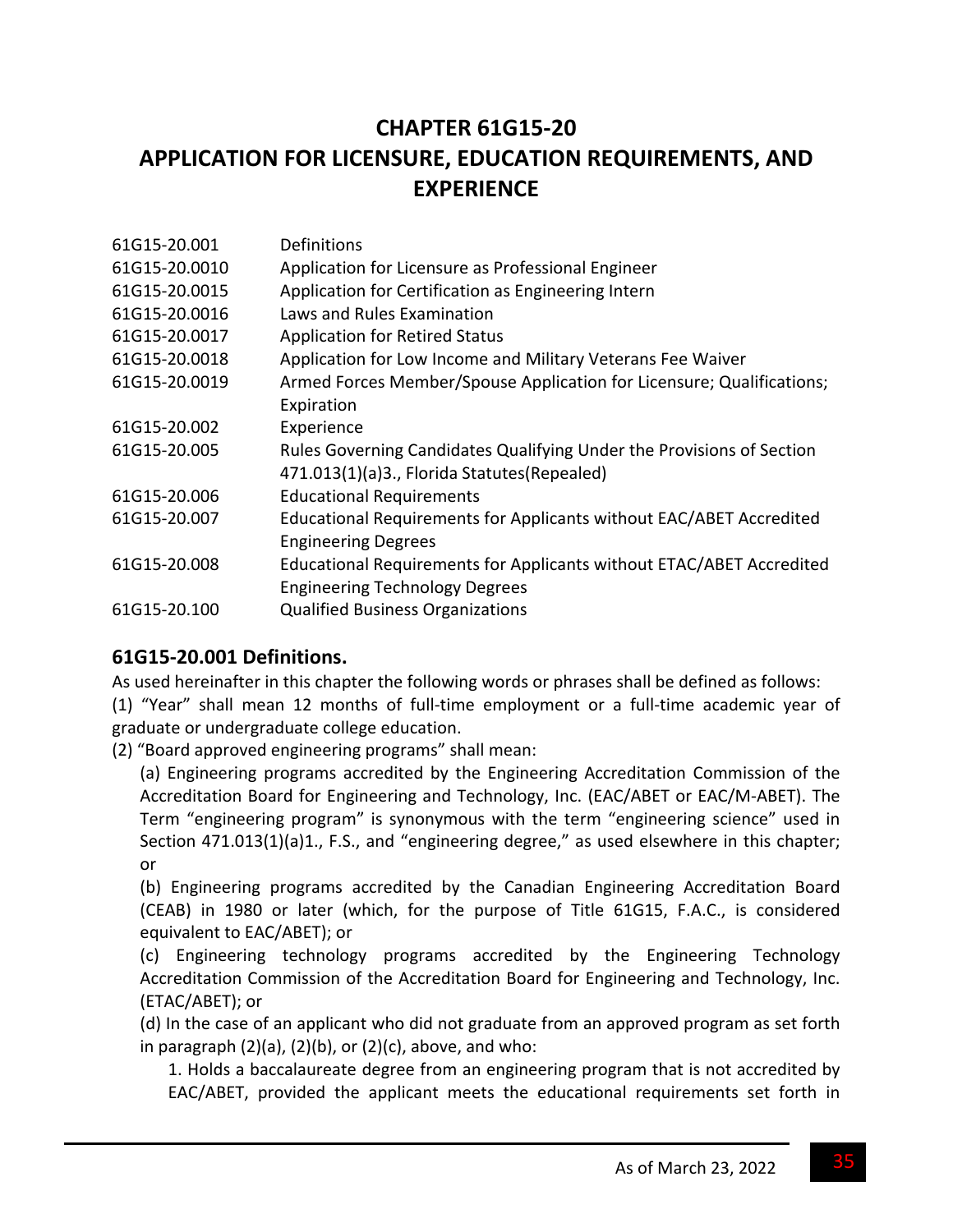subsection 61G15‐20.007(1), F.A.C.; or

2. Holds a baccalaureate degree from an engineering technology program that is not accredited by ETAC/ABET, provided the applicant meets the educational requirements set forth in subsection 61G15‐20.008(1), F.A.C., or

(e) In the case of an applicant who holds a non‐engineering baccalaureate degree coupled with a master's and/or doctoral degree in engineering, provided the applicant meets the educational requirements set forth in subsection 61G15‐20.007(1), F.A.C. or subsection 61G15‐20.008(1), F.A.C., respectively; or

(f) Programs which have been approved by the Board of Professional Engineers under the provisions of Section 455.11(3), F.S.

Rulemaking Authority 471.008, 471.013(1)(a), 471.015(7) FS. Law Implemented 471.013, 471.015 FS. History-New 1-8-80, Amended 4-15-80, 7-7-83, 9-13-83, Formerly 21H-20.01, Amended 4-20-86, 8-3-86, 5-20-92, 2-2-93, Formerly 21H-20.001, Amended 11-19-03, 3-13-05, 4-9-07, 1-31-08, Amended 10-15-09, 11-2-15, 12-29-19.

# **61G15‐20.0010 Application for Licensure as Professional Engineer.**

(1) Any person desiring licensure as a professional engineer in Florida shall submit an application to the Board. The instructions and application Form FBPE/002 (12/19), entitled, "Application for Licensure as Professional Engineer," is hereby incorporated by reference, copies of which may be obtained from the Board office at 2639 North Monroe Street, Suite B‐ 112, Tallahassee, Florida 32303; from the Board's website at http://www.fbpe.org/licensure/application-process or or at https://www.flrules.org/Gateway/reference.asp?No=Ref-11864. The Board shall certify as eligible for licensure only those applicants who have completed the application form, remitted the application and examination fee(s) required by Chapter 61G15‐24, F.A.C., and who have demonstrated to the Board that they:

(a) Are graduates of a "Board approved engineering program" as required by Section 471.013(1)(a), F.S. and defined by subsection 61G15‐20.001(2), F.A.C.;

(b) Have the requisite number of years of acceptable engineering experience as required by Section 471.015(2), F.S. and defined by Rule 61G15‐20.002, F.A.C.;

(c) Have passed the examinations required by Sections 471.013(1)(b) and (c), F.S. and as defined by Rule 61G15‐21.001, F.A.C.; and

(d) Have passed the Laws and Rules Study Guide and Questionnaire as required by Rule 61G15‐20.0016, F.A.C.

(2) If an applicant for licensure by examination satisfies the conditions found in Section 471.013(1)(d), F.S. or an applicant for licensure by endorsement satisfies the conditions found in Section 471.015(5)(a), F.S., then the Board shall deem that the applicant has passed an examination substantially equivalent to Part I, fundamentals of the engineering examination. If an applicant for licensure by endorsement satisfies the conditions found in Section 471.015(5)(b), F.S., then the Board shall deem that the applicant has passed an examination substantially equivalent to Part I, fundamentals, and Part II, principles and practice, of the engineering examination.

(3) The Board shall deem that an applicant for licensure, who has an engineering or engineering technology degree from a program that is not EAC/ABET accredited, has demonstrated substantial equivalency to an EAC/ABET or ETAC/ABET accredited engineering program, as required by Rules 61G15‐20.007 and 61G15‐20.008, F.A.C., whcn such applicant has held a valid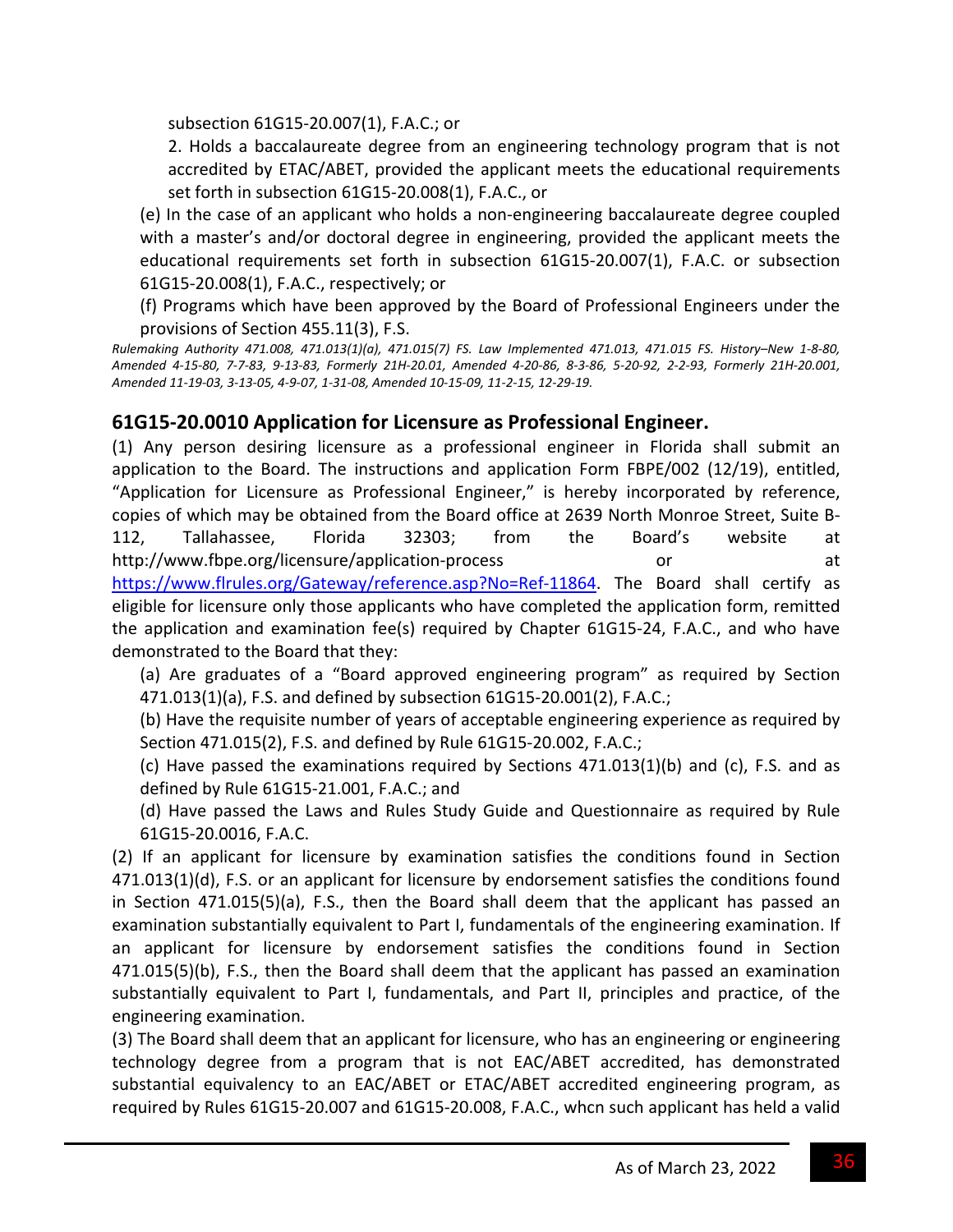professional engineer's license in another state for 15 years and has had 20 years of professional‐level engineering experience, to include the active practice of engineering for at least 3 of the last 5 years.

(4) An applicant who previously held licensure as a professional engineer in the State of Florida and whose license became void because of non-renewal may not reapply for licensure pursuant to this rule. Such applicants must apply for reinstatement of the void license pursuant to the provisions of Rule 61G15‐22.0002, F.A.C. Such applicants, if otherwise eligible, shall be subject to disciplinary sanctions as a condition of licensure if it is demonstrated that they practiced engineering during any period their license was delinquent and/or void.

(5) Upon submission of an application, the Board will timely notify an applicant of any apparent errors or omissions, or any additional information which is required to complete the application. All errors and omissions, and any additional information, must be submitted before the application can be presented to the Board for review, unless the applicant notifies the Board to process the application as submitted. If an applicant fails to correct any errors or omissions, or supply any requested information, within one (1) year of notification, the application will be presented to the Board for review and decision on the application as submitted.

(6) No later than December 31, 2024, the Board shall review and consider amendment, modification, or repeal of this rule if review determines this rule creates barriers to entry for private business competition, is duplicative, outdated, obsolete, overly burdensome, or imposes excessive costs.

Rulemaking Authority 471.008, 471.013, 471.015 FS. Law Implemented 120.60(1), 471.013, 471.015 FS. History-New 9-27-01, Amended 11-19-03, 9-14-14, 3-19-17, 12-18-18, 12-29-19, 5-27-20.

### **61G15‐20.0015 Application for Certification as Engineering Intern.**

(1) Any person desiring to be licensed as an engineering intern in this state shall submit an application to the Board. The application FBPE/003 (09/19), entitled "Application For Engineer Intern Certification," is hereby incorporated by reference and may be obtained from the Board office at 2639 North Monroe Street, Suite B‐112, Tallahassee, Florida 32303; the Board's website at http://www.fbpe.org/licensure/application-process or at http://www.flrules.org/Gateway/reference.asp?No=Ref-11408. The Board shall certify applicants who have completed the application form, remitted the application fee(s) required by Chapter 61G15‐24, F.A.C., achieved a passing score on the Fundamentals of Engineering (FE) Examination and Florida Study Guide, and have graduated from, "a Board approved engineering program" as defined by subsection 61G15‐20.001(2), F.A.C.

(2) Upon submission of an application, the Board will timely notify an applicant of any apparent errors or omissions, or any additional information which is required to complete the application. All errors and omissions, and any additional information, must be submitted before the application can be presented to the Board for review, unless the applicant notifies the Board to process the application as submitted. If an applicant fails to correct any errors or omissions, or supply any requested information, within one (1) year of notification, the application will be presented to the Board for review and decision on the application as submitted.

Rulemaking Authority 471.008, 471.013, 471.015 FS. Law Implemented 471.013, 471.015 FS. History-New 9-27-01, Amended 4-9-07, 10-15-09, 11-16-10, 9-14-14, 7-7-15, 11-2-15, 3-19-17, 6-24-18, 12-18-18, 12-29-19.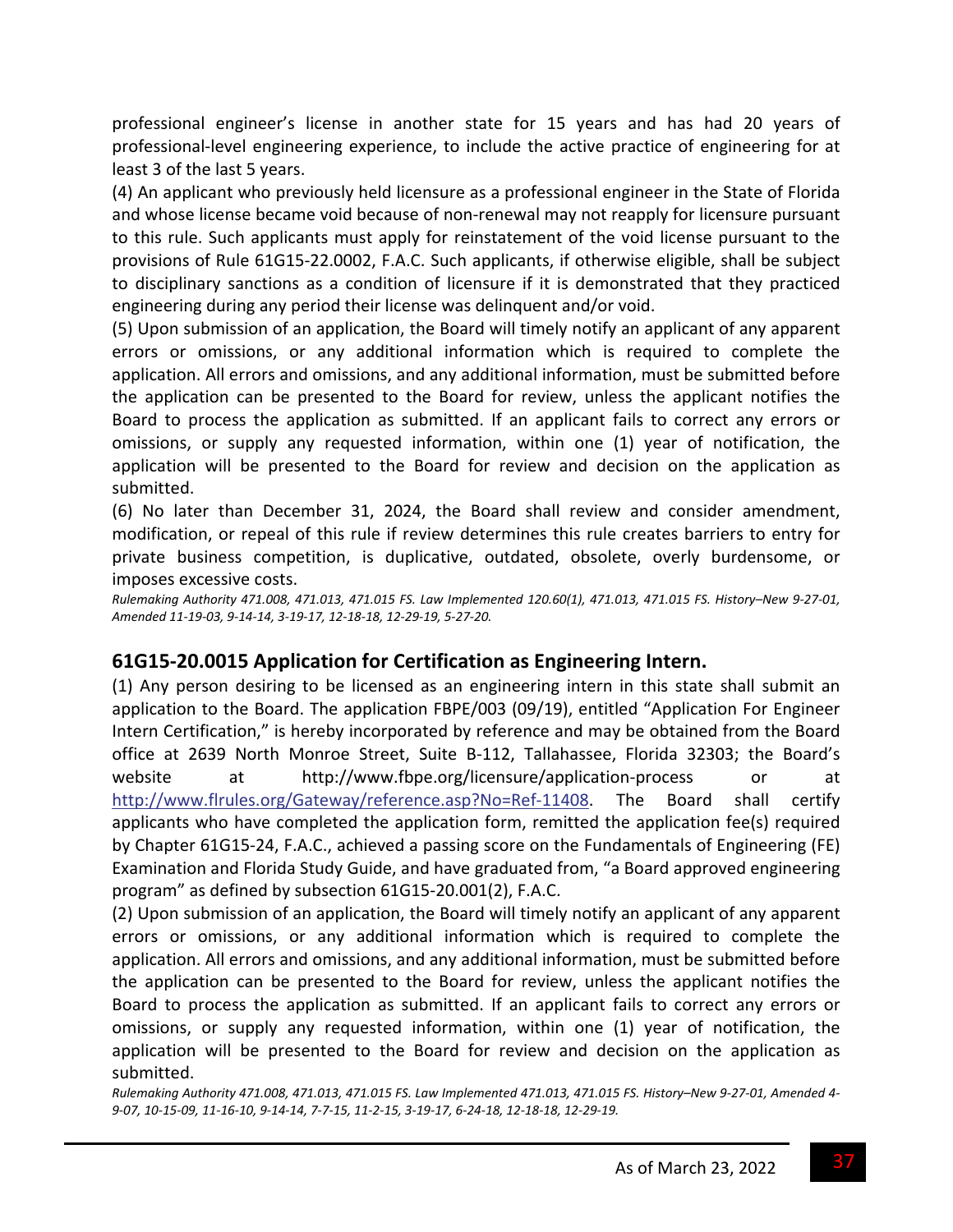## **61G15‐20.0016 Laws and Rules Examination.**

All applicants for licensure shall successfully complete an examination in the Laws and Rules applicable to the practice of engineering in Florida as a condition of licensure. The Board hereby designates the "Laws and Rules Study Guide and Questionnaire" as the examination. A copy of said examination shall be provided to every applicant free of charge, and each applicant shall complete and submit said examination to the Board office. The examination shall consist of multiple choice questions concerning Chapter 471, F.S., and rule Chapter 61G15, F.A.C. A passing score of 90% or more is required.

*Rulemaking Authority 455.217(7) FS. Law Implemented 455.217(7) FS. History–New 2‐11‐01.*

# **61G15‐20.0017 Application for Retired Status.**

(1) A person wishing to apply for Retired Status shall submit a completed application to the Board. The instructions and application Form FBPE/005(06‐01), entitled "Application For Retired Status," which is incorporated by reference, effective 9‐27‐01, copies of which may be obtained from the Board office. The Board shall certify as eligible for Retired Status any applicant who has completed the application form and who has chosen to relinquish or not to renew his or her license.

(2) Engineers who have been approved for Retired Status shall be carried on the records of the Board as "P.E., Retired."

(3) Engineers on Retired Status may use the term "Professional Engineer, Retired" or "P.E., Retired;" however, such engineer shall refrain from the active practice of engineering and the use of his or her seal. Any engineer in Retired Status who wishes to become active shall make application for licensure and meet the licensure criteria in effect at the time of application.

*Rulemaking Authority 471.008, 471.013, 471.015 FS. Law Implemented 471.005(10), 471.013, 471.015, 471.017(3) FS. History– New 9‐27‐01.*

## **61G15‐20.0018 Application for Low Income and Military Veterans Fee Waiver.**

(1) Pursuant to Section 455.219(7)(a), F.S., the Board shall waive the initial licensing fee for members of the Armed Services of the United States and their spouses or surviving spouses. In addition, pursuant to Section 455.213(12), F.S., the Board shall waive the application fee, initial licensure fee, and initial unlicensed activity fee for military veteran or his or her spouse at the time of discharge, if he or she applies within sixty (60) months of honorable discharge from any branch of the United States Armed Forces. Application for waiver of the initial application and licensing fees shall be made on Form FBPE MVL 002, 12/17, Members of the Armed Forces/Spouse Fee Waiver and Military Service Verification, which is incorporated by reference herein and may be obtained from https://fbpe.org/licensure/other forms/military fee waiver or at https://www.flrules.org/Gateway/reference.asp?No=Ref‐09491.

(2) Pursuant to Section 455.219(7)(a), F.S., the Board shall waive the initial licensing fee for a low-income individual. As defined in that section, a "low income individual" is a person whose household income, before taxes, is at or below one hundred thirty percent (130%) of the federal poverty guidelines prescribed for the family's household size by the United States Department of Health and Human Services. The 2018 federal poverty guidelines, published on January 18, 2018 in 83 Federal Register 2642, are hereby incorporated by reference and may be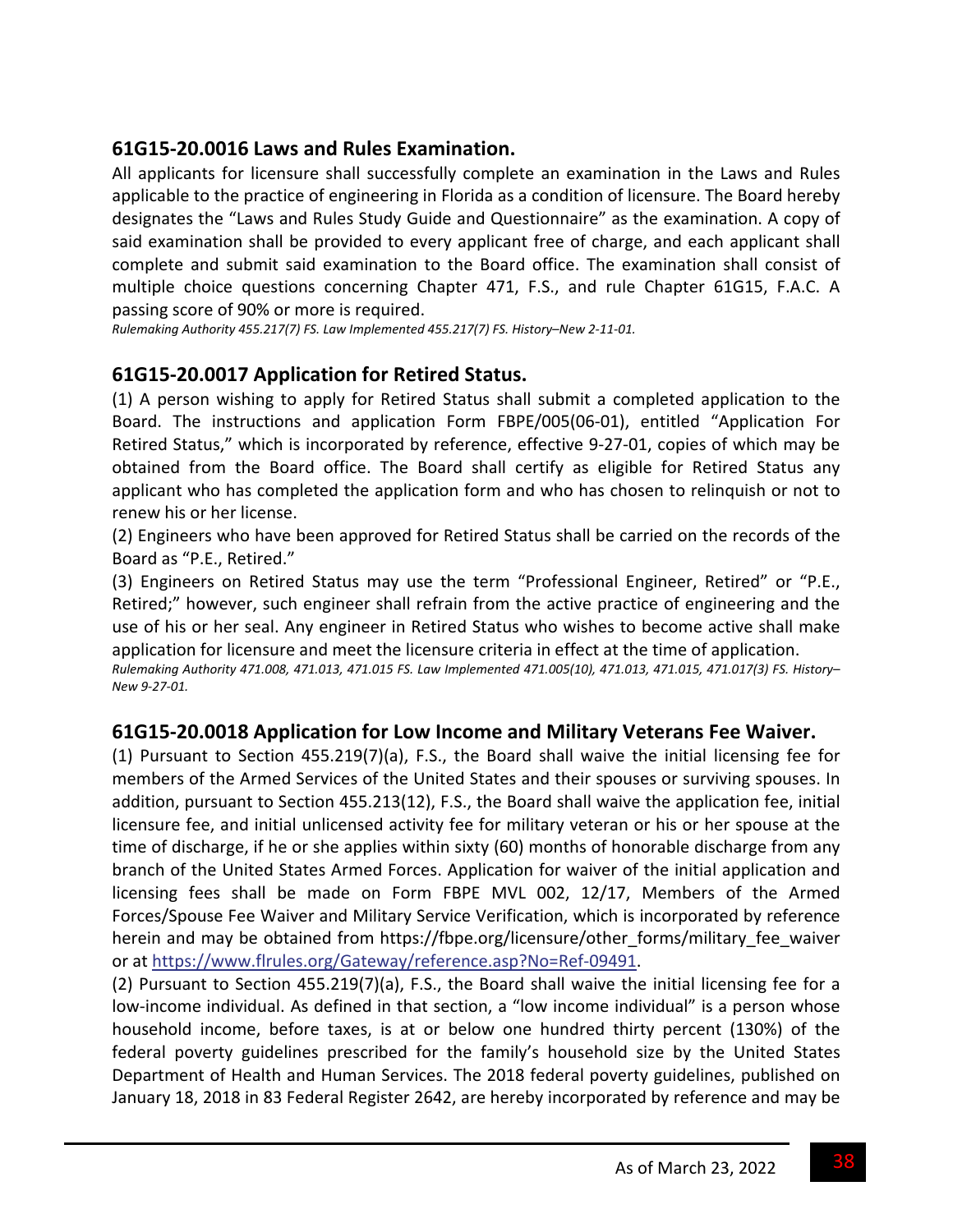obtained from https://www.federalregister.gov/documents/2018/01/18/2018‐00814/annual‐ update-of-the-hhs-poverty-guidelines and a series or at at a series or at a series at at a series or at a seri

https://www.flrules.org/Gateway/reference.asp?No=Ref‐09573.

(a) Application for waiver of the initial licensing fee by a low‐income individual shall be made on Form FBPE/LI 001, 04/18, Application for Low Income Waiver of Initial Licensing Fee, which is incorporated by reference herein and may be obtained from https://fbpe.org/licensure/other forms/low income waiver or at https://www.flrules.org/Gateway/reference.asp?No=Ref‐09492.

(b) All applications for waiver of the initial licensing fee shall be accompanied by proof that the individual's income is at or below 130% of the federal poverty guidelines. Proof of income may be established through documentation of enrollment in a state or federal program which requires participants to be at or below 130% of the federal poverty guidelines or by other means, such as submission of Federal Income Tax Returns.

Rulemaking Authority 455.213(12), 455.219(7), 471.008 FS. Law Implemented 455.213(12), 455.219(7) FS. History-New 6-20-18.

# **61G15‐20.0019 Armed Forces Member/Spouse Application for Licensure; Qualifications; Expiration.**

(1) Application for licensure. Application for licensure by United States Armed Forces members, former members or spouses of members shall be made on Form FBPE/MVL003, 02/19, Application for Professional Licensure for Armed Forces Members, Former Members, or Spouses, which is incorporated by reference herein and may be obtained from https://fbpe.org/licensure/other forms/active duty member or spouse or at https://www.flrules.org/Gateway/reference.asp?No=Ref‐10817.

(2) Active Duty United States Armed Forces. Pursuant to Section 455.02(3)(a), F.S., the Board shall issue a license to an applicant who is or was an active duty member of the Armed Forces of the United States or who is or was married to an active duty member and who holds a valid license as a Professional Engineer in another jurisdiction and who meets the requirements for licensure after review of criminal history checks.

(3) Active Duty Florida National Guard/United States Armed Forces Reserves.

(a) Qualifications. Pursuant to Section 250.483, F.S., upon request within six (6) months of release from active duty, a member of the Florida National Guard or United States Armed Forces Reserves is entitled to request licensure under the qualifications and criteria in effect at the time the member entered active duty and not those qualifications and criteria in effect at the time the licensure decision is made.

(b) Engineering Experience. As provided in subparagraph 61G15‐20.002(1)(b)6., F.A.C., the Board will accept practical experience gained while serving in the Florida National Guard or United States Armed Forces Reserves determined by the Board to be substantially the same as the engineering experience required by the rule.

Rulemaking Authority 455.02(3) FS. Law Implemented 250.4815, 250.483, 455.02(3) FS. History-New 6-20-18, Amended 8-6-19.

## **61G15‐20.002 Experience.**

(1)(a) In order to qualify for licensure, an applicant is required to have the requisite number of years of acceptable experience in engineering at the time of application for licensure and acceptable educational qualifications. In determining whether an applicant's experience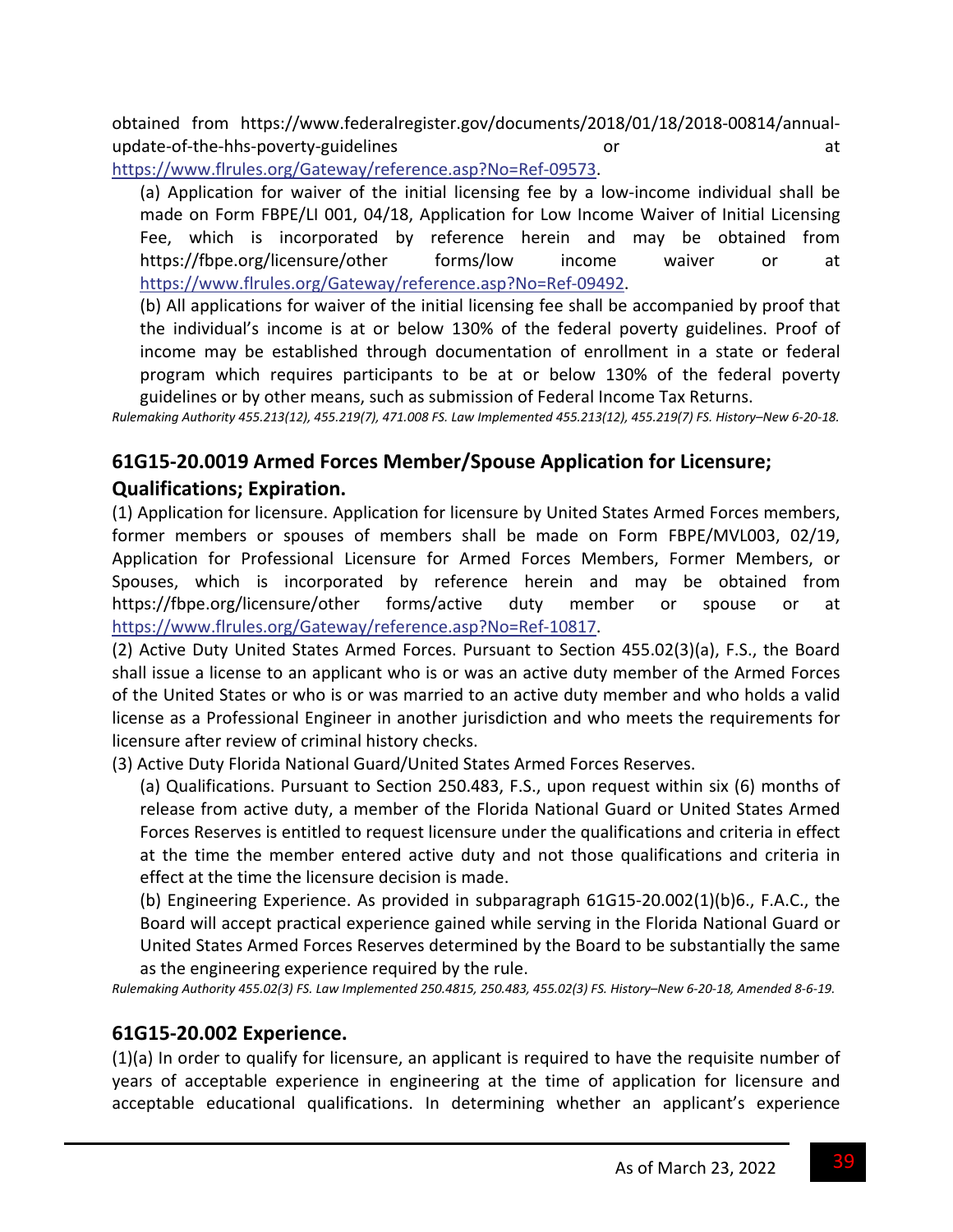background is sufficient to meet the requirements set forth in Sections 471.015(2)(a)1. and 2., F.S., the Board has determined that an individual must have the requisite number of years of acceptable engineering experience gained through education and through the requisite amount of full-time employment in engineering. The type of employment which shall be acceptable must principally involve activities in the field of engineering as defined in Section 471.005(7), F.S. The Board may accept engineering experience in foreign countries if such experience is properly verified by the Board from evidence supplied by the applicant to be equivalent to that accepted as experience by the Board as to any state or territory.

(b) Because the evaluation of experience is a complex and subjective matter, the Board establishes the following guidelines which shall be generally applicable absent extraordinary evidence and documentation supporting a departure therefrom:

1. The acquisition of acceptable engineering experience should logically follow and constitute an application of the engineering education previously obtained.

2. Engineering experience obtained prior to the completion of the approved engineering program is usually of a subprofessional nature. If the full‐time experience is obtained within the 2 years immediately preceding completion of the approved engineering program, and involves tasks and responsibilities consisent with the disciplines of engineering, experience credit may be awarded at 50% of actual time. In any event, the total engineering experience credit allowable for pregraduation experience shall not exceed 12 months.

3. Experience credit is based on a 40 hour per week full‐time employment basis. No additional credit is allowable for overtime work, or for part‐time work experience obtained while pursuing engineering education on a full‐time basis, or for the pursuit of a master's or doctoral degree while obtaining full‐time work experience.

4. Experience must be progressive on engineering projects to indicate that it is of increasing quality and requiring greater responsibility.

5. Experience must not be obtained in violation of the licensure act.

6. Experience gained in the armed services, to be creditable, must be of a character equivalent to that which would have been gained in the civilian sector doing similar work. Normally, it would be expected that the applicant while in the armed services served in an engineering or engineering‐related group.

7. Experience should be gained under the supervision of a licensed professional engineer or, if not, an explanation should be made showing why the experience should be considered acceptable.

8. For sales experience to be creditable, it must be demonstrated that engineering principles were required and used in gaining the experience.

9. Teaching experience, to be creditable, must be in engineering or engineering-related courses at an advanced level in a college or university offering an engineering program of four years or more that is approved by the Board.

10. Experience gained in engineering research and design projects by members of an engineering faculty where the program is approved by the Board is creditable.

11. Experience may not be anticipated. The experience must have been gained by the time of the application.

12. Experience in construction, to be creditable, must demonstrate the application of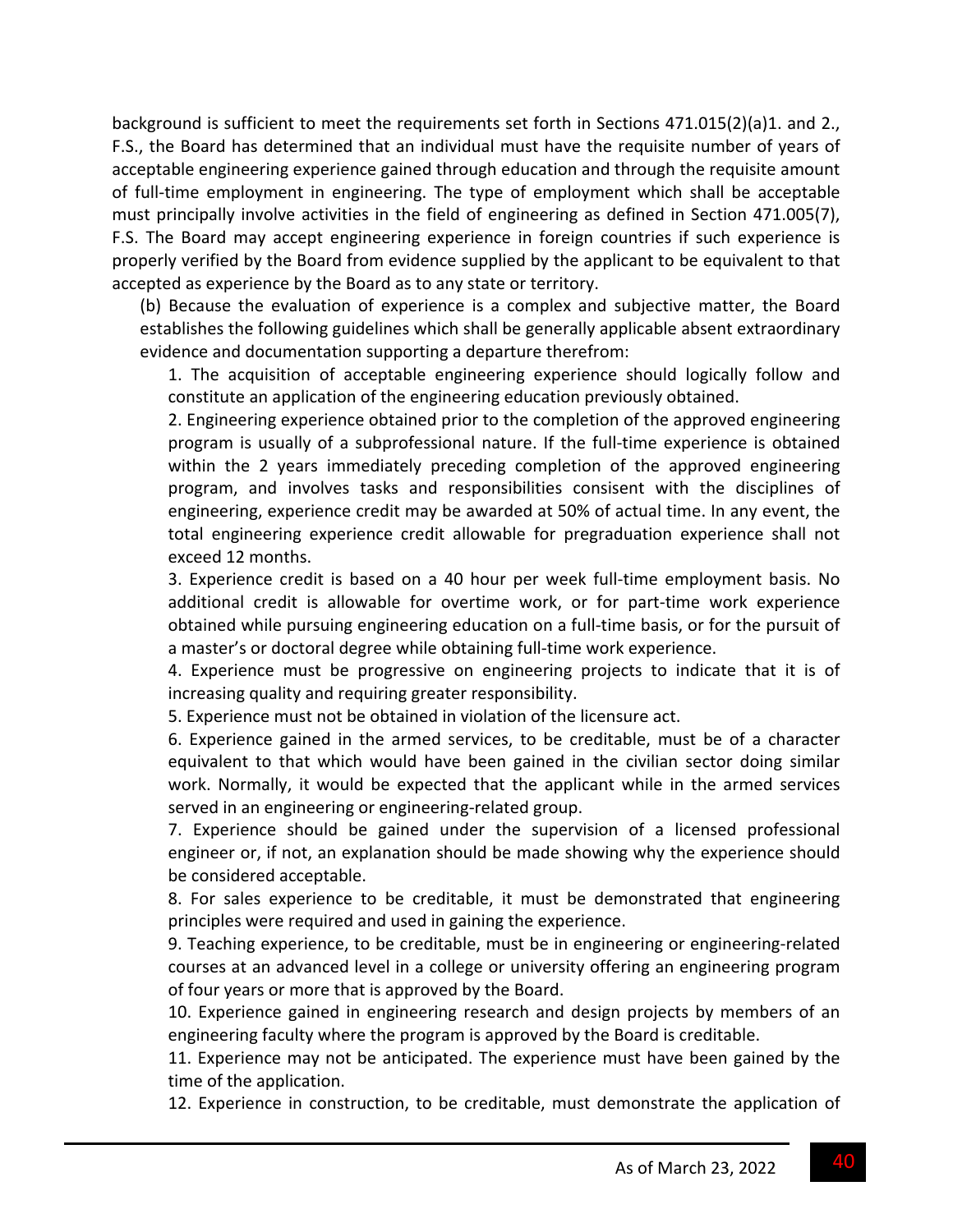engineering principles.

13. Experience should include demonstration of a knowledge of engineering mathematics, physical and applied science, properties of materials, and the fundamental principles of engineering design.

14. Experience should include demonstration of the application of engineering principles in the practical solution of engineering problems.

15. Engineering experience gained after licensure as a Professional Engineer in another jurisdiction is creditable.

(2) In order to verify an applicant's experience record, the Board will require evidence of employment from employers or supervisors who are employed in the engineering profession or are professional engineers, who shall set forth the quality and character of the applicant's duties and responsibilities. In addition to the employer verification, an applicant must list three current personal references who are professional engineers. Should the Board find the information submitted by the applicant is insufficient or incomplete, the Board may require the applicant to supply additional references or evidence regarding the applicant's experience and background or both so that an intelligent decision may be made on whether admittance to the examination is allowable.

The Board will accept as equivalent to one year's experience a master's degree in engineering from an EAC/M-ABET-accredited program or from a college or university in the U.S. that has an EAC/ABET‐accredited engineering program in a related discipline at the baccalaureate level. The Board will also accept as equivalent to one year's experience a doctorate in engineering from a college or university in the U.S. that has an EAC/ABET‐accredited engineering program in a related discipline at the baccalaureate level. Experience equivalents will be given for the master's or doctoral degree only if the applicant has earned a prior engineering or engineering technology degree from a college or university that solely meets the requirements of a Board‐ approved engineering program as defined in subsection 61G15‐20.001(2), F.A.C. Experience equivalents shall not be given for a master's or doctoral degree if credits earned for the degree are used to satisfy educational requirements of Rule 61G15‐20.007 or 61G15‐20.008, F.A.C. The combination of experience equivalents and work experience shall not exceed the number of actual months during which the experience is claimed.

Rulemaking Authority 471.008, 471.013(1)(a) FS. Law Implemented 471.005(6), 471.013(1)(a), 471.015 FS. History-New 1-8-80, Amended 3-11-80, 6-23-80, 7-7-83, 9-13-84, Formerly 21H-20.01, Amended 8-18-87, 12-4-91, Formerly 21H-20.002, Amended 12-26-94, 5-20-02, 4-5-04, 11-2-15, 8-8-18, 12-18-18, 12-29-19.

## **61G15‐20.005 Rules Governing Candidates Qualifying Under the Provisions of Section 471.013(1)(a)3., Florida Statutes.**

Rulemaking Authority 471.008 FS. Law Implemented 471.013(1)(a)3. FS. History-New 10-25-84, Formerly 21H-20.05, 21H-*20.005, Amended 10‐19‐97, 11‐19‐03, Repealed 10‐26‐15.*

# **61G15‐20.006 Educational Requirements.**

(1) The evaluation of curricula and standards of accreditation for approval of degree programs required by Section 471.013, F.S., shall be made by the Education Advisory Committee and shall be based upon an overview of engineering programs within the United States accredited by the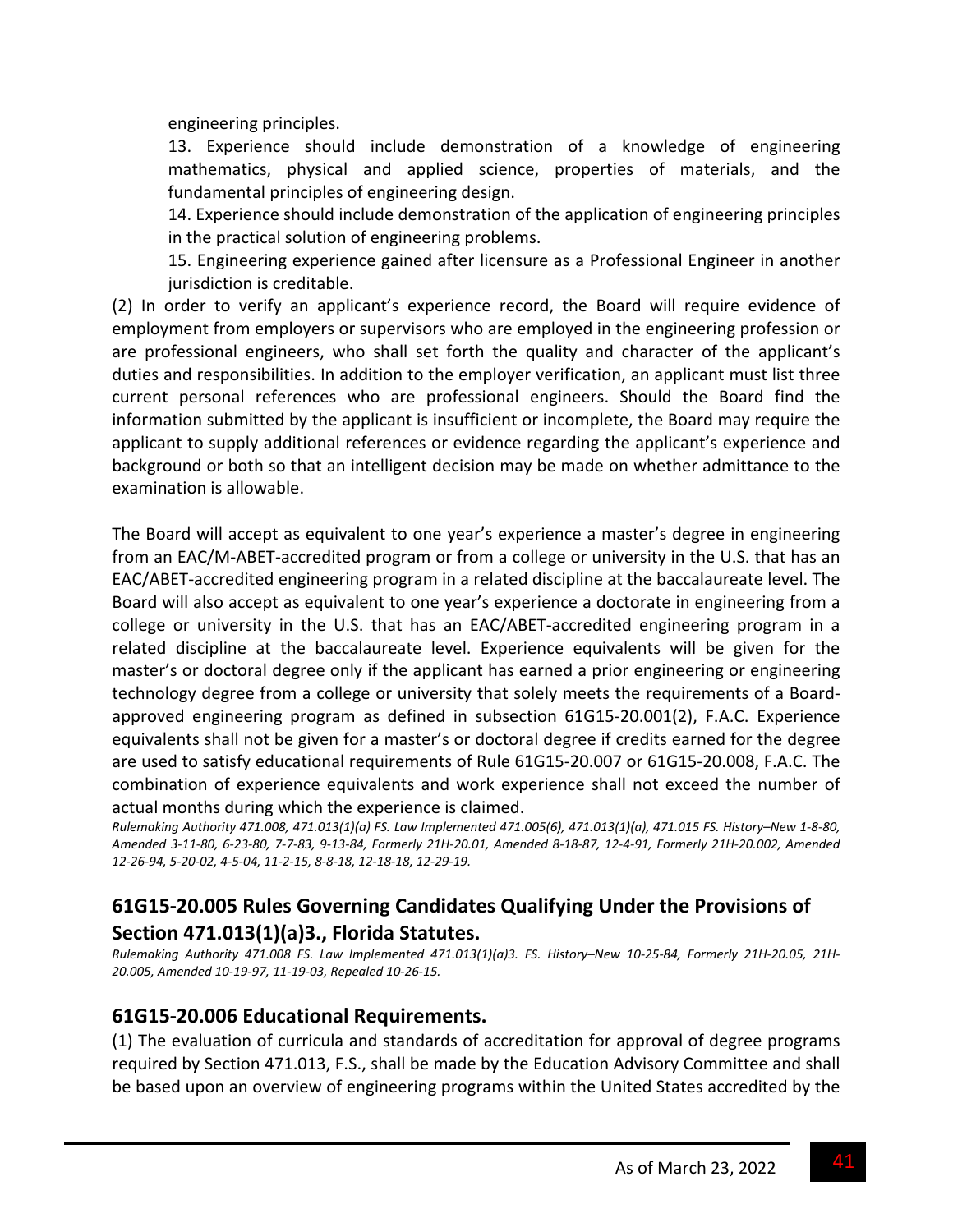Engineering Accreditation Commission or Engineering Technology Accreditation Commission of the Accreditation Board for Engineering and Technology, Inc., (EAC/ABET or ETAC/ABET), and an evaluation of such programs and schools, following the definition of the practice of engineering set forth in Section 471.005(7), F.S. Acceptable curricula requirements and degree programs shall conform to the criteria for accrediting engineering programs set forth by the Engineering Accreditation Commission or Engineering Technology Accreditation Commission of the Accreditation Board for Engineering and Technology, Inc., (EAC/ABET or ETAC/ABET) and found in the applicable Annual Report of EAC/ABET or ETAC/ABET.

(2) A non‐EAC/ABET or ETAC/ABET accredited engineering program which seeks approval pursuant to Section 471.013(1)(a), F.S., shall submit the following to the Board:

(a) A completed application form "Request for Evaluation" [FBPE/007 (11‐07)] and "Self‐ Study Report" [FBPE/008 (1‐08)] hereby incorporated by reference (which may be obtained from the Board by writing to: Executive Director, Florida Board of Professional Engineers, 2639 North Monroe Street, Suite B‐112, Tallahassee, Florida 32303);

- (b) A current catalog and student and faculty handbook.
- (3) The Board's survey and evaluation of an engineering program shall consist of two elements: (a) A review of the documents submitted by the applicant. The purpose of the review is initially to determine if the application is complete. The applicant will be notified if the application is not complete. If the application is complete, the Board will begin the survey and evaluation of the engineering program and will provide the documents to any outside consultants which the Board may retain to survey and evaluate the engineering program.

(b) A visit to the engineering school, including visits to facilities at locations other than the main campus, at the expense of the applying engineering program. This site visit will encompass all elements of the standards for approval set forth in this rule. A site visit is an essential requirement in the review of an engineering program seeking certification, without which no approval may be granted by the Board.

(4) The Meaning of Approval.

(a) Purpose.

1. Approval of an engineering program is the responsibility of the Board and is based on standards established by the Board. The same standards as are applied in the accreditation of engineering programs by EAC/ABET or ETAC/ABET will be applied for approval of an engineering program.

2. In practical terms a graduate of an engineering program that has been certified by the State of Florida will be eligible for the Fundamentals and Principles and Practice examinations, or for licensure by endorsement.

3. Application for approval is entirely voluntary on the part of the school.

(b) Standards.

1. To be approved, engineering programs must meet the standards set forth by the Board in this rule as judged by the Board. These standards are sometimes stated in a fashion that is not susceptible to quantification or to precise definition because the nature of the evaluation is qualitative in character and can be accomplished only by the exercise of professional judgment by qualified persons.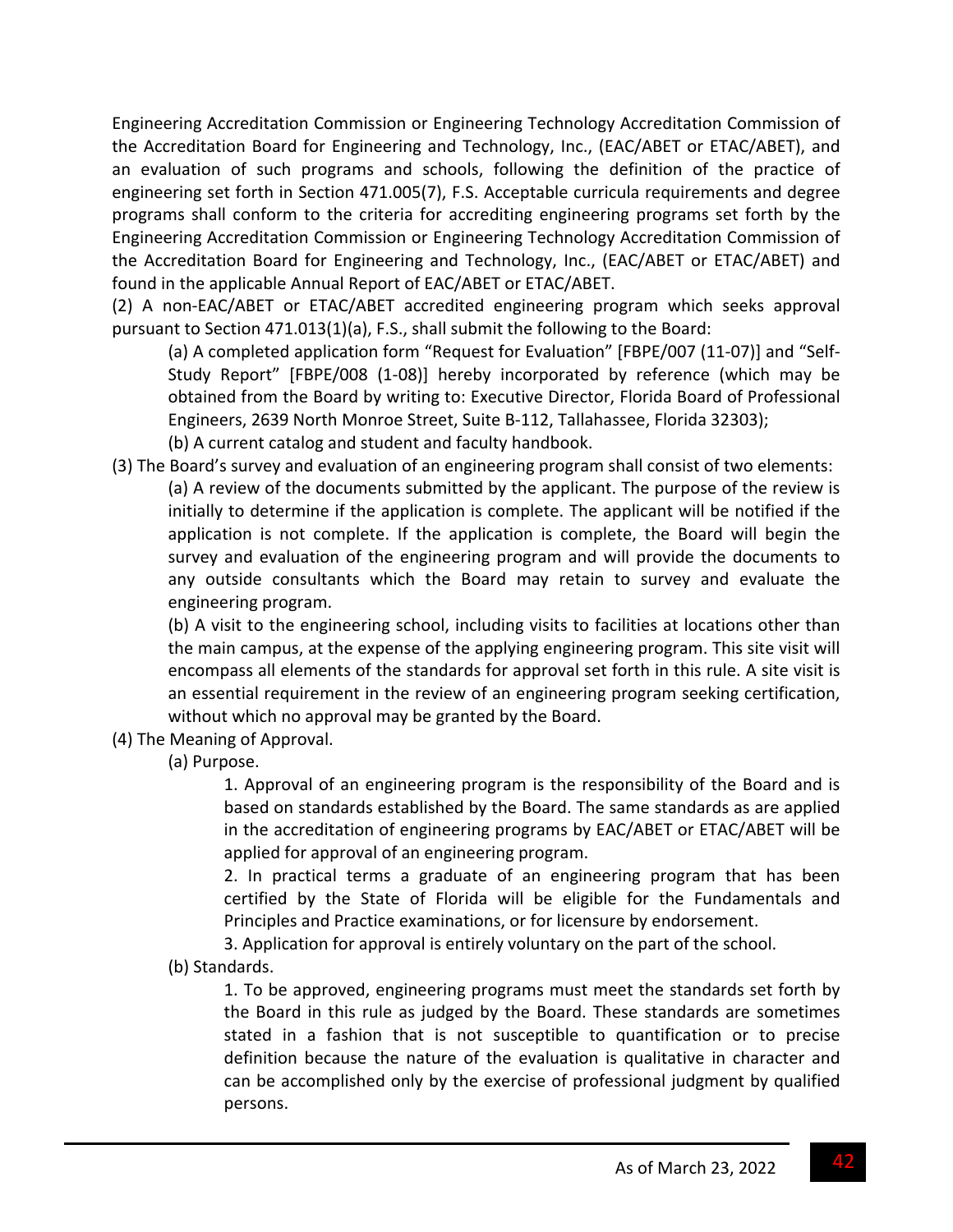2. In these standards, the words "must" and "should" have been chosen with care. Use of the word "must" indicates that Florida considers meeting the standard to be absolutely necessary if the program is to be certified. Use of the word "should" indicates that Florida considers an attribute to be highly desirable and makes a judgment as to whether or not its absence may compromise substantial compliance with all of the requirements for approval.

#### (5) Objectives.

(a) An essential objective of a program in engineering education leading to a Bachelor's of Science in Engineering (BSE) or Bachelor's of Science in Engineering Technology (BSET) degree must be to meet the standards herein described for approval that its graduates will be prepared to qualify for licensure, to provide competent engineering services and to have the educational background necessary for lifelong learning. An engineering program may establish additional objectives consistent with its available resources. Objectives must be defined in writing and made known to faculty and students. While recognizing the existence and appropriateness of diverse institutional missions and educational objectives, the Board subscribes to the proposition that local circumstances do not justify approval of a program that fails to meet the standards as set forth in this rule.

(b) Approval is granted on the basis of evidence of an appropriate balance between the size of the enrollment in each class and the total resources of the program, including the faculty, physical facilities, curricular time and methods of instruction, and the budget. If there is to be substantial change in any of the above functions, the Board must be notified in writing so that reevaluation may be instituted.

(6) Governance.

(a) Preferably an engineering school should be a component of a university that has other graduate and professional degree granting programs. The environment of a university fosters intellectual challenge, the spirit of inquiry, the seeking of new knowledge and the habit of lifelong learning.

(b) The engineering school must be accredited by an accrediting organization recognized by the U.S. Department of Education.

(7) Administration.

(a) General.

1. Administrative officers and members of an engineering school faculty must be appointed by, or on the authority of, the governing body of the engineering school.

2. If the engineering school is part of a university, the dean must have ready access to the university chief executive officer and to such other university officials as may be necessary to fulfill the dean's responsibilities. If the engineering school is not part of a university, the dean must have ready access to the chief officer of the governing body.

3. The dean must be qualified by education and experience to provide leadership in engineering education, in scholarly activity and research, and in the practice of professional engineering. The dean should have the assistance of such professional associates and staff as are necessary for administration of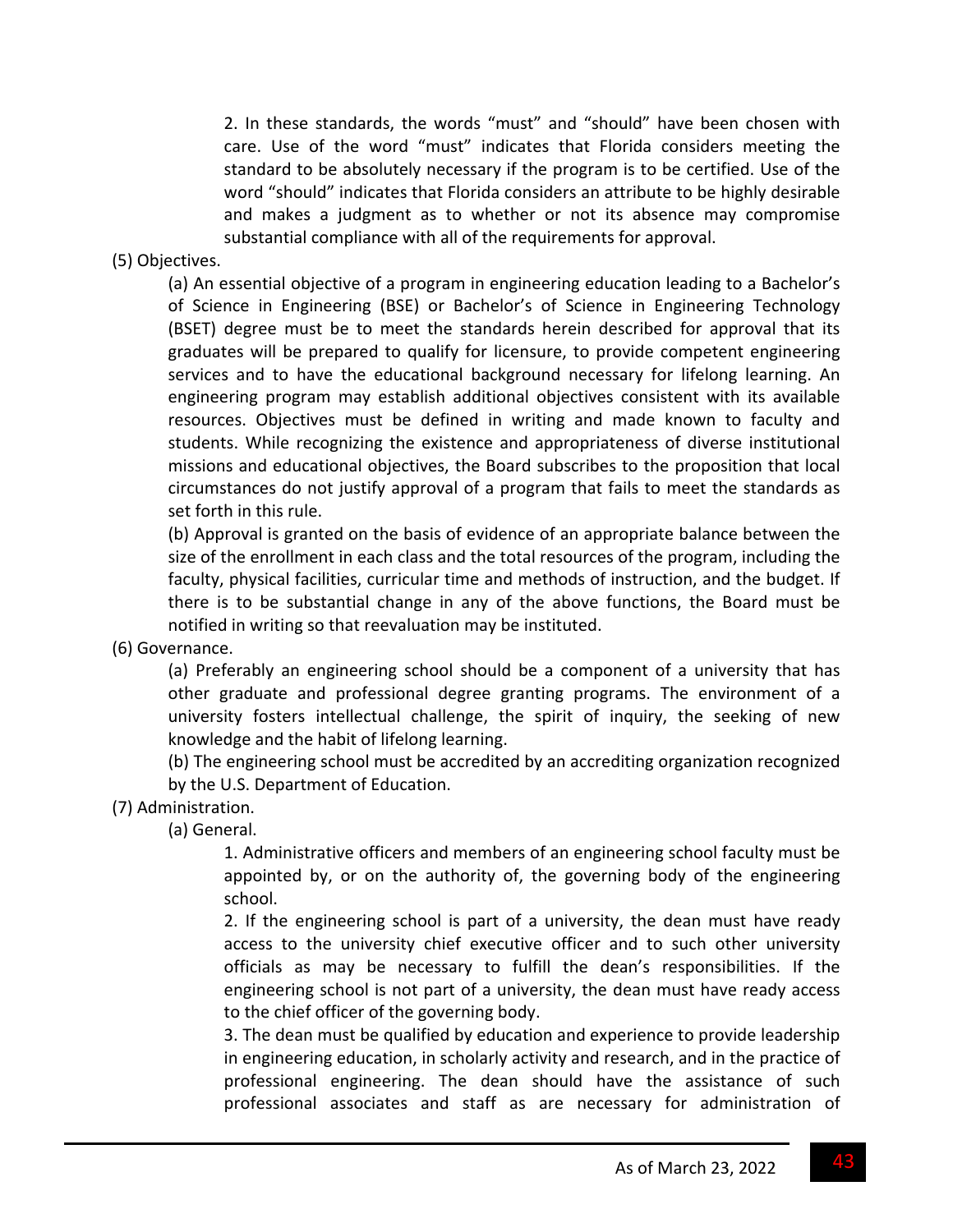admissions, student affairs, academic affairs, business affairs, physical facilities and other activities normally associated with the office of the dean.

4. The manner in which the engineering school is organized, including the responsibilities and privileges of administrative officers, faculty, students and committees must be formally set forth in writing. It is through committee structure and function that faculty and at times students and others become involved in decisions concerning admissions, promotions, curriculum, library, research, etc. The number and composition of committees may vary among engineering programs.

5. A budget, showing available revenue sources and expenditures must be prepared for the engineering school at regular and specified periods. To facilitate effective planning, each engineering program should know in advance a reasonable estimate of its available operating resources.

(b) Geographically Separated Campuses.

1. If components of the program are conducted at sites geographically separated from the main campus of the engineering school, the administration of the engineering school must be fully responsible for the conduct, and maintenance of the quality of the educational experiences offered at these sites and for identification of the faculty at all sites. In order to ensure that all educational components of the school's program are equivalent in quality, the principal academic officer of each geographically separated site must be administratively responsible to the chief academic officer of the engineering school conducting the certified program. Similarly, the faculty in each discipline, in all sites, must be functionally integrated by administrative mechanisms that ensure comparable quality of the geographically separated segments of the program.

2. A large number of program sites or a significant distance between sites may require extra academic and administrative controls in order to maintain the quality of the entire program.

(c) Design and Management.

1. The program's faculty must be responsible for the design, implementation, and evaluation of the educational program. A faculty committee should undertake this responsibility with full support of the chief academic officer and staff. The curriculum of the program leading to the professional engineering or engineering technology degree must be designed to provide a general professional education, recognizing that, this alone, is insufficient to prepare a graduate for independent, unsupervised practice throughout a professional lifetime.

2. The committee responsible for curriculum should give careful attention to the impact on students of the amount of work required. The committee should monitor the content provided in each discipline in order that objectives for education of an engineer are achieved without attempting to present the complete, detailed, systematic body of knowledge in that discipline. The objectives, content, and methods of teaching and learning utilized for each segment of the curriculum, as well as for the entire curriculum, should be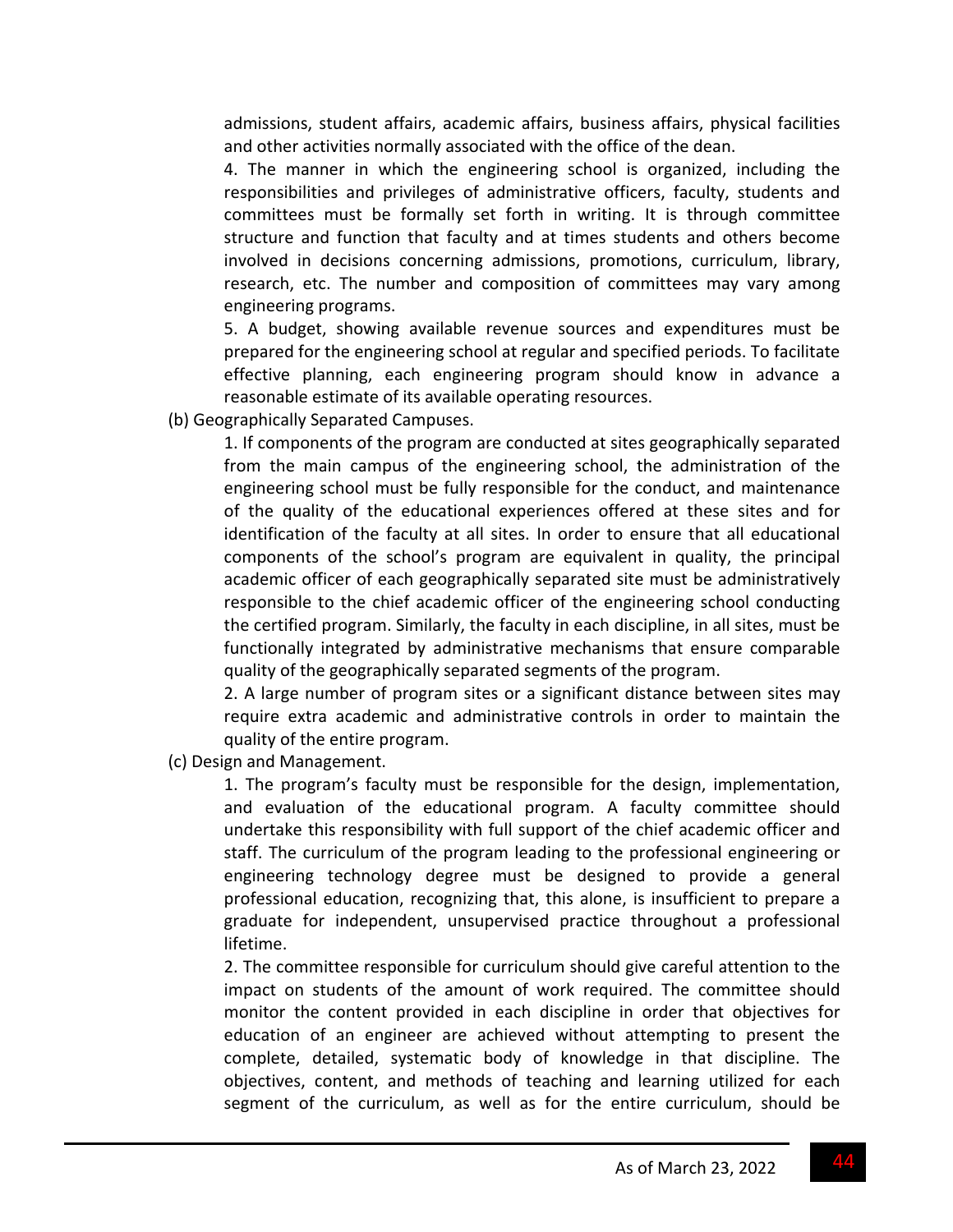subjected to periodic evaluation. Undue repetition and serious omissions and deficiencies in the curriculum identified by these evaluations should be corrected. Review and necessary revision of the curriculum is an ongoing faculty responsibility.

(d) Content.

1. The engineering faculty is responsible for devising a curriculum that permits the student to learn the fundamental principles of engineering, to acquire skills of critical judgment based on evidence and experience, and to develop an ability to use principles and skills wisely in solving engineering problems. In addition, the curriculum must be designed so that students acquire an understanding of the scientific concepts underlying engineering. In designing the curriculum, the faculty must introduce current advances in the basic engineering sciences.

2. The curriculum cannot be all‐encompassing. However, it must include the sciences basic to engineering and ethical, behavioral, and socioeconomic subjects pertinent to engineering. There should be presentation of material on engineering ethics and human values. The faculty should foster in students the ability to learn through self‐directed, independent study throughout their professional lives.

3. The required subjects which must be offered are probability and statistics, differential calculus, integral calculus, and differential equations; general chemistry and calculus‐based general physics, with at least a two semester (or equivalent) sequence of study in either area. Additional courses may include linear algebra, numerical analysis, and advanced calculus, life sciences (biology), earth sciences (geology), and advanced chemistry or physics.

4. The curriculum should provide grounding in the body of knowledge represented in the disciplines that support the fundamentals of engineering practice, such as, mechanics, thermodynamics, electrical and electronic circuits, and materials science. Courses in engineering design stress the establishment of objectives and criteria, synthesis, analysis, construction, testing, and evaluation. In order to promote breadth, at least one engineering course outside the major disciplinary area is required.

5. The faculty committee responsible for curriculum should develop, and the chief academic officer should enforce, the same rigorous standards for the content of each year of the program leading to the BSE or BSET. The final year should complement and supplement the curriculum of the individual student so that each student will acquire appropriate competence in general engineering care regardless of subsequent career specialty.

6. The curriculum should include elective courses designed to supplement the required courses and to provide opportunities for students to pursue individual scholarly interests. Faculty advisors must be available to guide students in the choice of elective courses. If students are permitted to take electives at other institutions, there should be a system centralized in the dean's office to screen the student's proposed extramural program prior to approval and to ensure the return of a performance appraisal by the host program. Another system, devised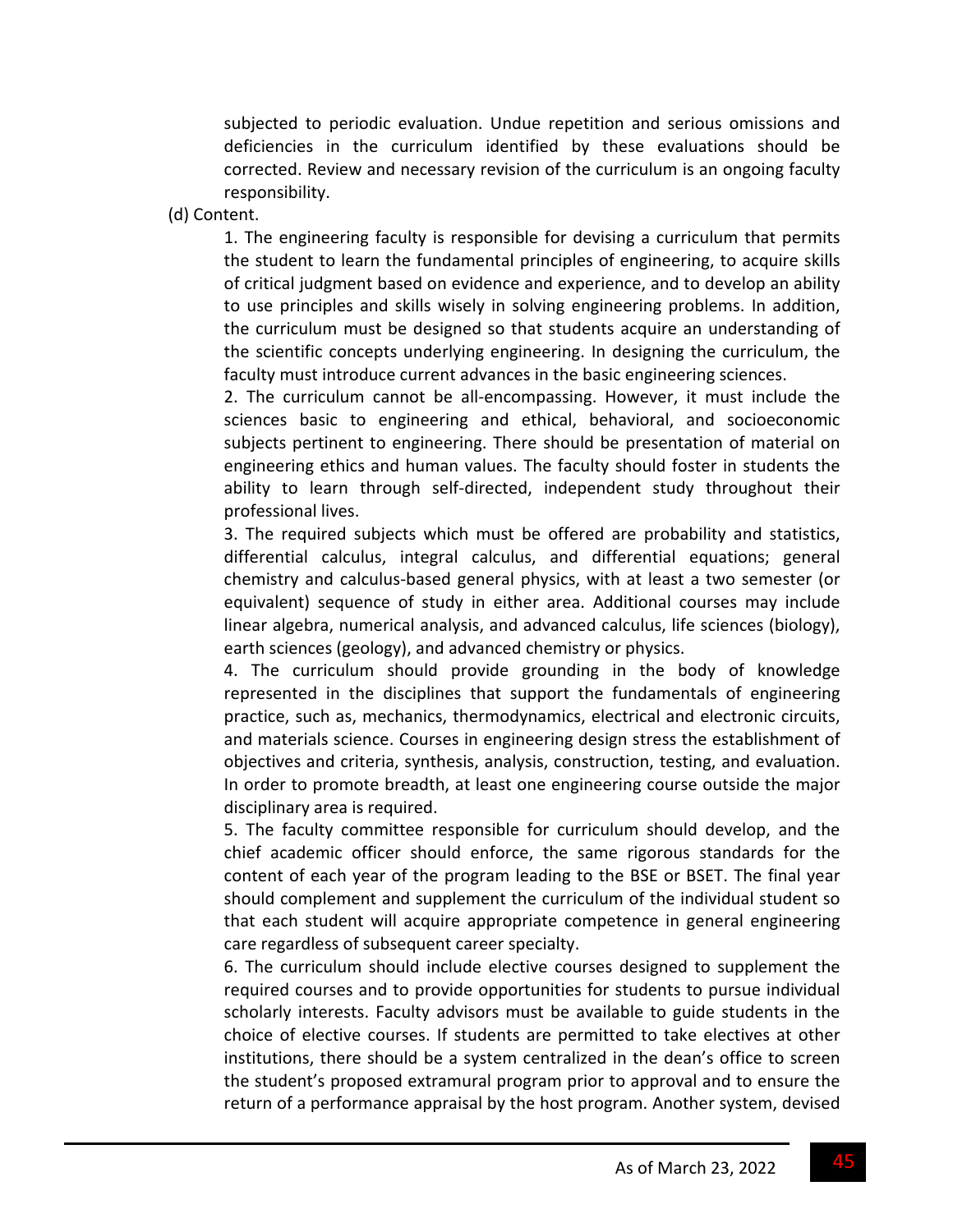and implemented by the dean, should verify the credentials of students from other schools wishing to take courses at the school, approve assignments, maintain a complete roster of visiting students, and provide evaluations to the parent schools.

(e) Evaluation of Student Performance.

1. The faculty must establish principles and methods for the evaluation of student performance and make decisions regarding promotion and graduation. The varied measures utilized should determine whether or not students have attained the school's standards of performance.

2. The faculty of each discipline should set the standards for performance by students in the study of that discipline. The faculty should review the frequency of examinations and their scheduling, particularly when the students are enrolled in several subjects simultaneously. Schools should develop a system of evaluation that fosters self-initiated learning by students rather than frequent tests which condition students to memorize details for short-term retention only. Examinations should measure cognitive learning, mastery of basic engineering skills, and the ability to use data in realistic problem solving. If geographically separated campuses are operated, a single standard for promotion and graduation of students should be applied.

3. The engineering school must publicize to all faculty members and students its standards and procedures for the evaluation, advancement, and graduation of its students and for disciplinary action. The school should develop and publish a fair and relatively formal process for the faculty or administration to follow when taking any action that adversely affects the status of a student.

4. The institutions must maintain adequate records. These records should include summaries of admission credentials, attendance, measurement of the performance and promotion of the student, and the degree to which requirements of the curriculum have been met. Evaluation of each student in each course should be part of the record.

5. Academic Counseling. The chief academic officer and the directors of all courses must design and implement a system of evaluation of the work of each student during progression through each course. Each student should be evaluated early enough during a unit of study to allow time for remediation. Course directors and faculty assigned to advise students should consider this duty a primary responsibility. All course directors or departmental heads, or their designates, should serve as expert consultants to the chief academic officer for facilitation of performance of both students and faculty.

(8) Resources for the Educational Program.

(a) Finances. The cost of conducting a certified educational program leading to the BSE or BSET must be supported by sufficient financial resources. Dependence upon tuition must not cause schools to seek enrollment of more students than their total resources can accommodate and provide with a sound education experience.

(b) Faculty.

1. Members of the faculty must have the capability and continued commitment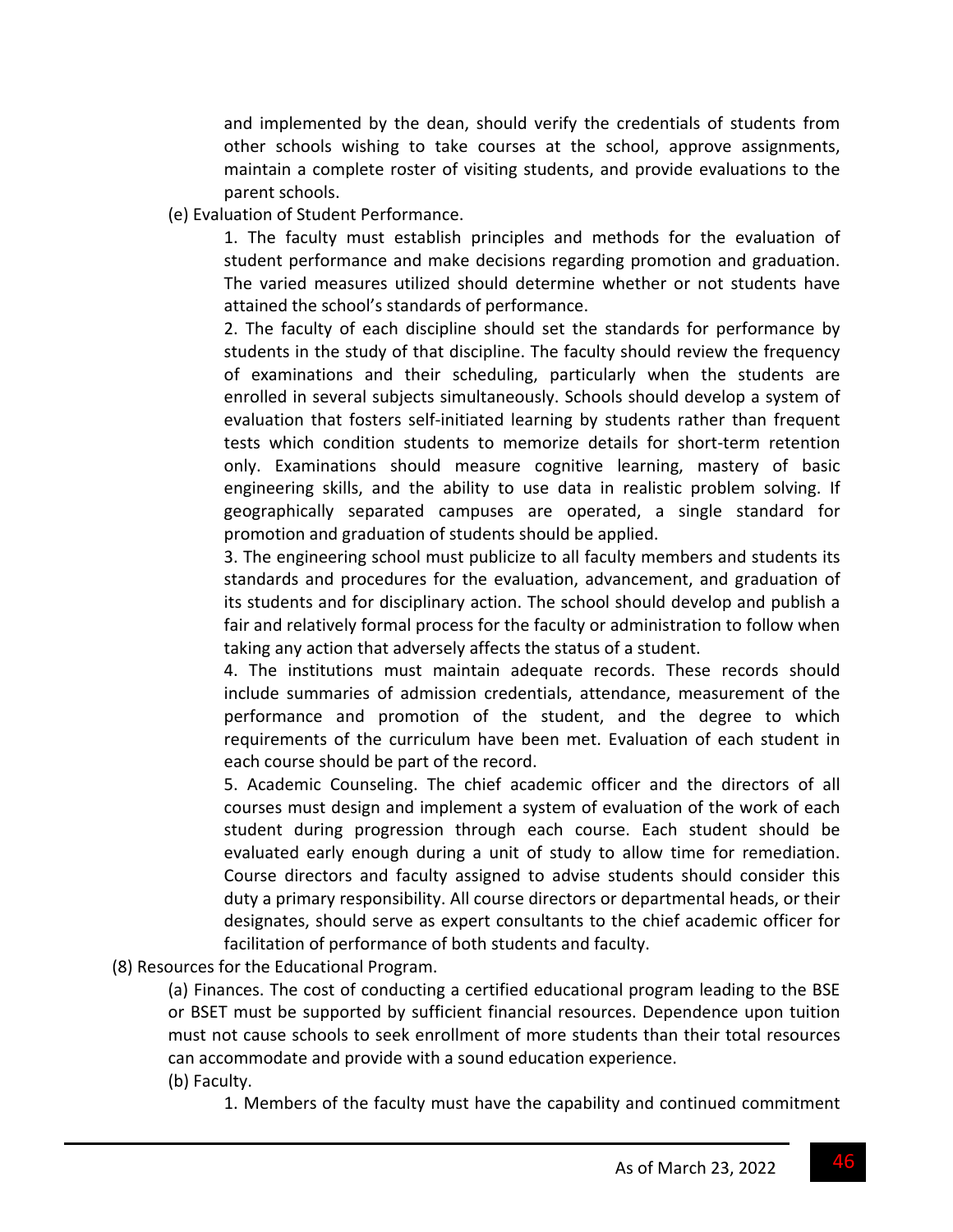to be effective teachers. Effective teaching requires knowledge of the discipline, and an understanding of pedagogy, including construction of a curriculum consistent with learning objectives, subject to internal and external formal evaluation. The administration and the faculty should have knowledge of methods for measurement of student performance in accordance with stated educational objectives and national norms.

2. Persons appointed to faculty positions must have demonstrated achievements within their disciplines commensurate with their faculty rank. It is expected that faculty members will have a commitment to continuing scholarly productivity, thereby contributing to the educational environment of the engineering school.

3. In each of the major disciplines basic to engineering sciences, a sufficient number of faculty members must be appointed who possess, in addition to a comprehensive knowledge of their major disciplines, expertise in one or more subdivisions or specialties within each of these disciplines.

4. In addition, engineers practicing in the community can make a significant contribution to the educational program of the engineering school, subject to individual expertise, commitment to engineering education, and availability. Practicing engineers appointed to the faculty, either on a part‐time basis or as volunteers, should be effective teachers, serve as role models for students, and provide insight into contemporary engineering methods.

5. There must be clear written policies for the appointment, renewal of appointment, promotion, retention and dismissal of members of the faculty. The appointment process must involve the faculty, the appropriate departmental heads and the dean. Each appointee should receive a clear definition of the terms of appointment, responsibilities, line of communication, privileges and benefits.

6. The education of engineering students requires an academic environment that provides close interaction among the faculty members so that those skilled in teaching and research in the basic sciences can maintain awareness of the relevance of their disciplines to engineering problems.

7. The dean and a committee of the faculty must determine engineering school policies. This committee typically consists of the heads of major departments, but may be organized in any manner that brings reasonable and appropriate faculty influence into the governance and policymaking processes of the school. The full faculty should meet often enough to provide an opportunity for all to discuss, establish, or otherwise become acquainted with engineering school policies and practices.

(c) Library.

1. The engineering school library should be a major component of the school's program of teaching and learning. Attitudes of lifelong learning can only be instilled by instruction in the production, storage and retrieval of new knowledge. Use and importance of the library can be imparted to students by example of faculty.

2. The engineering students and faculty must have ready access to a well‐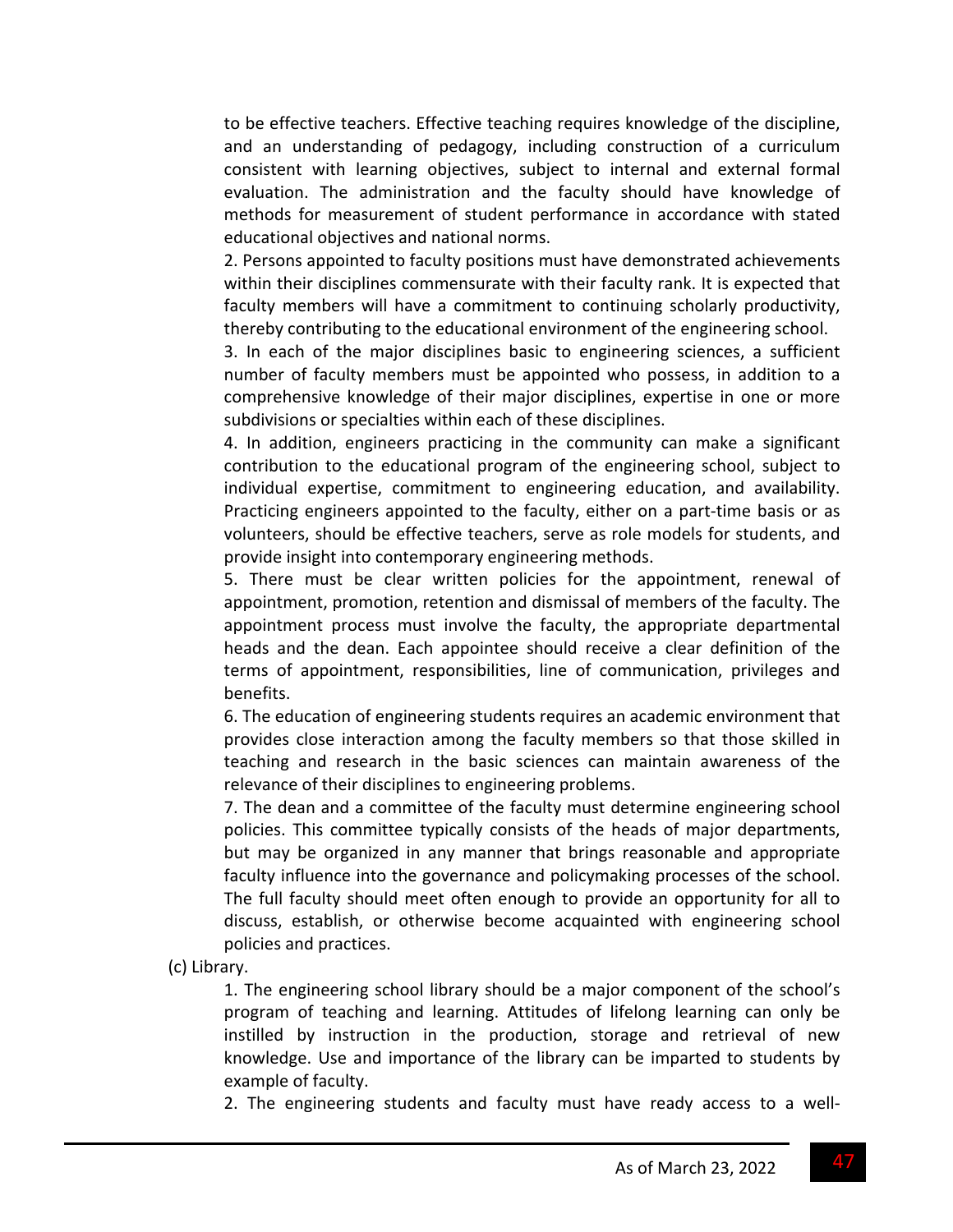maintained and catalogued library, sufficient in size and breadth to support the educational programs offered by the institution. The library should receive the leading national and international engineering periodicals, the current numbers of which should be readily accessible. The library and any other learning resources should be equipped to allow students to learn new methods of retrieving and managing information, as well as to use self‐instructional materials. A professional library staff should supervise the library and provide instruction in its use.

3. If the library serving the engineering school is part of a university library system, the professional library staff must be responsive to the needs of the engineering school, the faculty, resident staff and students who may require extended access to a journal and reference book collection, some of which may be virtual. The librarian should be familiar with the methods for maintaining relationships between the library and national library systems and resources, and with the current technology available to provide services in non‐print materials. If the faculty and students served by the library are dispersed, the utilization of departmental and branch libraries should be facilitated by the librarian and by the administration and faculty of the school.

(9) Site Visit.

(a) The site visit team shall consist of the Educational Advisory Committee and individual(s) designated by the Board who are or have been engineering educators and practitioners experienced in engineering program evaluation. The applicant must assist the Board in making all necessary arrangements for the site visit, including the opportunity to meet trustees, owners or their representatives, administrators, faculty, students, and any others connected with the program.

(b) Following the site visit, the Educational Advisory Committee will report its findings to the Board.

(10) Board Approval.

(a) Upon receipt of a report from the Educational Advisory Committee, the Board will notify the applicant of its intent to grant or deny approval. Approval must be denied if deficiencies found are of such magnitude as to prevent the students in the school from receiving an educational base suitable for the practice of engineering.

(b) If the Board gives notice of its intent to deny the application for approval, the notice shall include a specific list of deficiencies and what the Board will require for compliance. The Board shall permit the applicant, on request, to demonstrate by satisfactory evidence, within 90 days, that it has remedied the deficiencies specified by the Board.

(c) If the Board gives notice of its intent to approve the application, it shall specify which type it intends to grant: provisional or full approval.

(d) Provisional approval may be granted where deficiencies exist but are not of such magnitude to warrant denial entirely. The Board shall determine the period of provisional approval, not to exceed three (3) years, based on the nature of the deficiencies found, and an estimate of the reasonable period of time which may be necessary to remedy the deficiencies. Failure to remedy the deficiencies within the time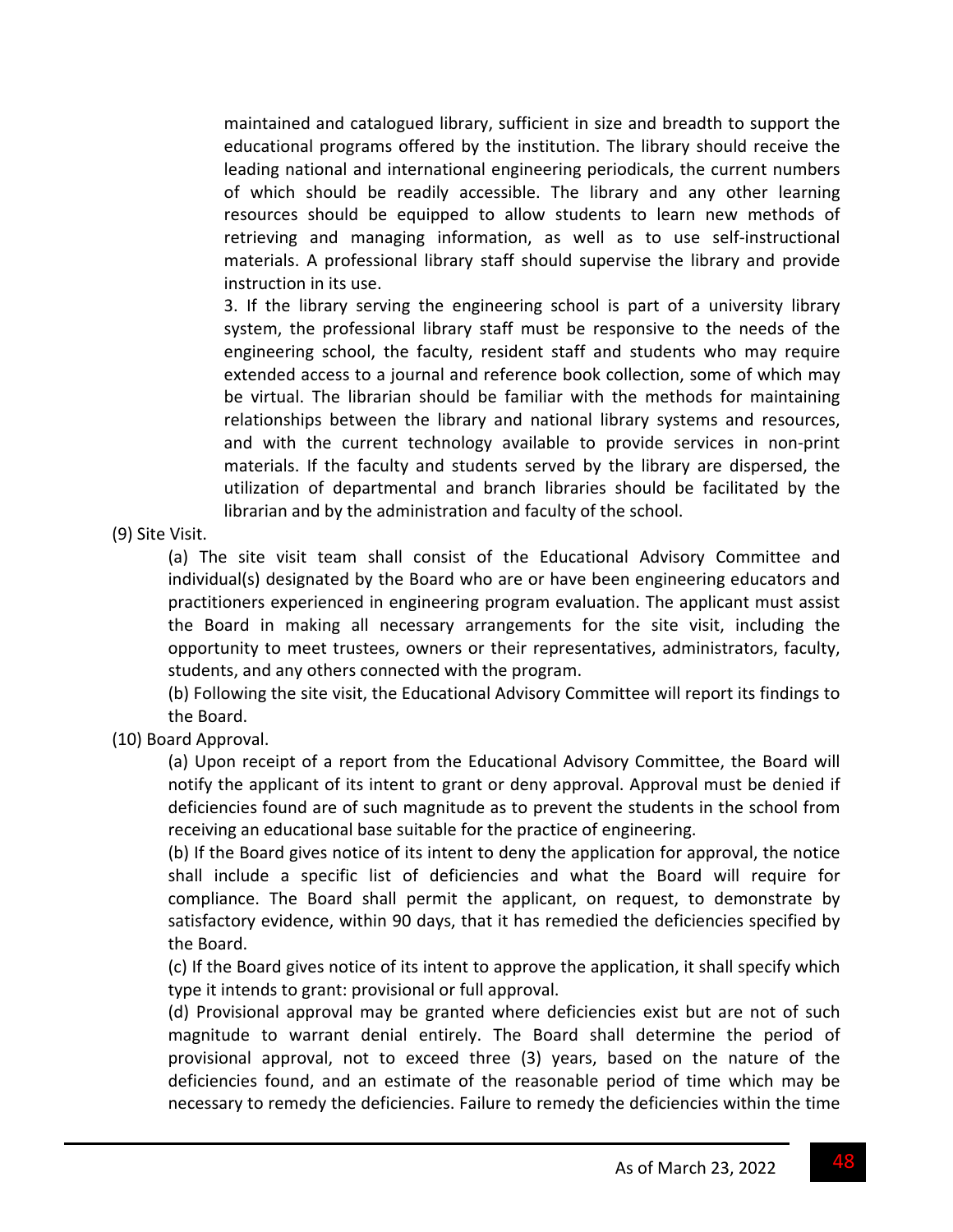specified by the Board may be grounds for denial of approval. The Board may, however, extend the period within which deficiencies may be remedied, if there is good cause to do so. A site visit may be required by the Board if it deems it necessary to determine whether the deficiencies have been adequately remedied and whether any other conditions may have changed during the period of provisional approval.

(e) Full approval will be granted to an engineering school which is in substantial compliance with all of the standards set forth in this rule. The school shall submit to the Board evidence of continued compliance annually.

(f) Periodic surveys and evaluations of all approved schools shall be made at least every four (4) years.

(g) Renewal applications will be evaluated on the basis of standards existing at the time renewal is acted upon by the Board. A site visit may be required as an element of the evaluation.

Rulemaking Authority 471.013(1)(a)3. FS. Law Implemented 471.013(1)(a)3., 471.005(6) FS. History-New 8-18-87, Formerly *21H‐20.006, Amended 12‐26‐94, 4‐10‐08, 12‐29‐19.*

# **61G15‐20.007 Educational Requirements for Applicants without EAC/ABET Accredited Engineering Degrees.**

(1) Applicants having engineering degrees from programs that are not accredited by EAC/ABET must demonstrate:

(a) 30 college semester credit hours of higher mathematics and basic sciences. Credit hours may be substituted with engineering science courses that are in excess of the requirements of paragraph (1)(c).

1. The hours of mathematics must be beyond algebra and trigonometry and must emphasize mathematical concepts and principles rather than computation. Courses in differential calculus and integral calculus are required. Additional courses may include differential equations, linear algebra, numerical analysis, probability and statistics, and advanced calculus. Computer skills and/or programming courses cannot be used to satisfy mathematics requirements.

2. The hours in basic sciences, must include at least two courses. These courses must be in general chemistry, calculus‐based physics, biological sciences, or earth sciences (geology, ecology, or oceanography), but the two courses may not be in the same area. For an applicant who has earned both a baccalaureate degree in engineering and a graduate degree in engineering, only one of the two courses is required. Additional courses towards the requisite 30 hours of mathematics and basic sciences may include physical science, natural science, and/or an advanced science, computer skills and/or programming courses cannot be used to satisfy basic science requirements.

(b) 9 college semester credit hours in general education. Examples of acceptable courses include philosophy, religion, history, literature, fine arts, sociology, psychology, political science, anthropology, economics, (micro and macro), professional ethics, and social responsibility. Examples of other general education courses deemed acceptable include management (such as organizational behavior), accounting, written and oral communications, business, and law. No more than 6 credit hours can come from courses in management, accounting, business, or law. Courses in engineering economics, engineering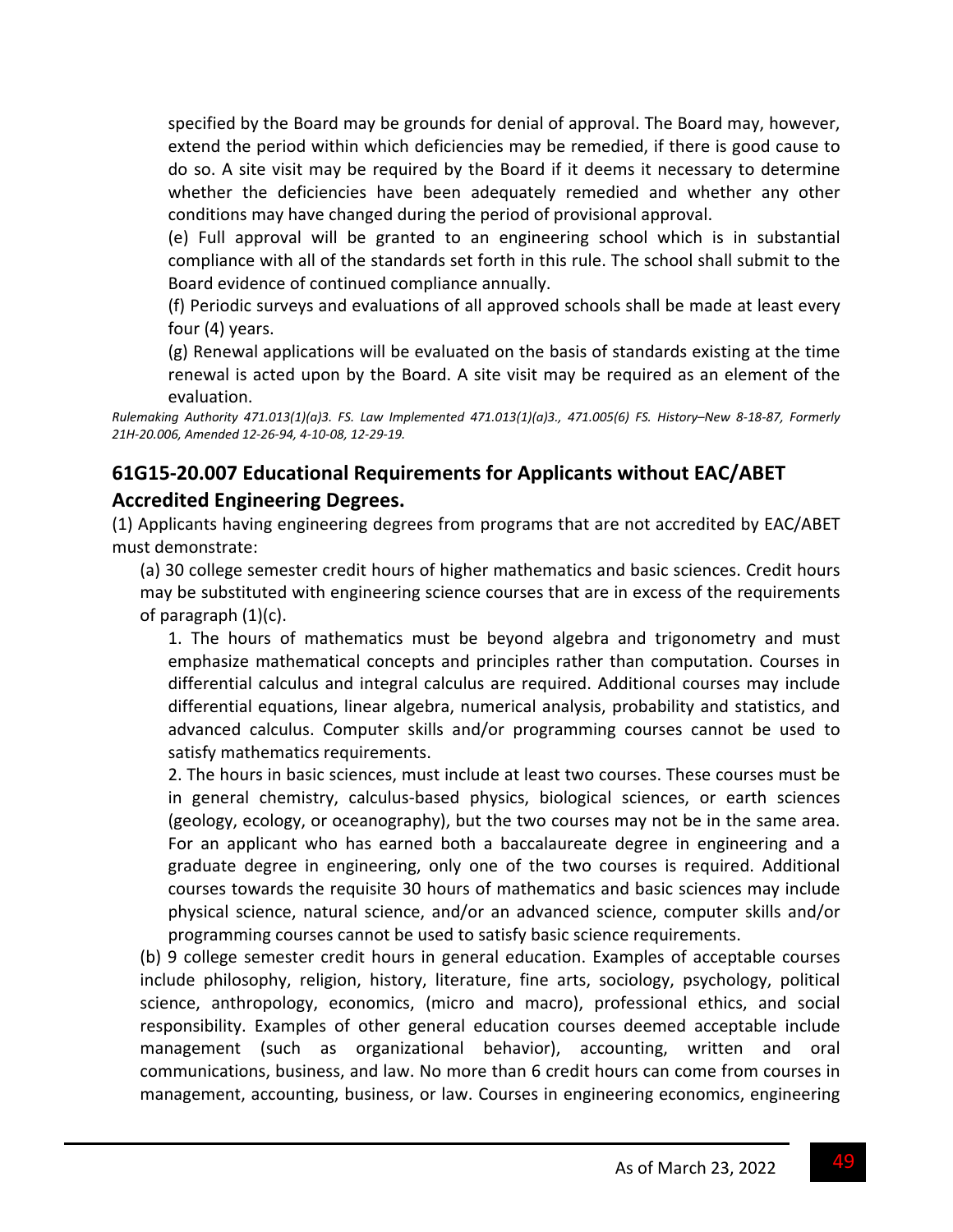management, construction management, systems engineering/analysis, production, or industrial engineering/management will not be counted. Up to 6 credit hours of languages other than the applicant's native language are acceptable for credit. English and foreign language courses in literature and civilization may be considered in this area. Courses that instill cultural values are acceptable. Other means towards satisfying the general education requirement are as follows: Earning a doctoral degree is equivalent to 10 credit hours if the degree is from a college or university in the U.S. that has an EAC/ABET‐accredited engineering program in a related discipline at the baccalaureate level.

(c) 45 college semester credit hours of engineering science and engineering design taught within the college or by the faculty of engineering. Examples of approved engineering science courses are mechanics, thermodynamics, heat transfer, electrical and electronic circuits, materials science, transport phenomena, engineering economics, and computer science (other than computer programming skills). Courses in engineering design stress the establishment of objectives and criteria, synthesis, analysis, construction, testing, and evaluation. Graduate‐level engineering courses may be included to fulfill curricular requirements in this area. A maximum of six credit hours will be granted for thesis, dissertation, special topics and independent study at any level. Graphics, surveying, or engineering technology courses will not be considered to meet engineering science and design requirements. Cooperative training, practicums, internships, and continuing education activities will not receive credit.

(2) College Level Examination Programs (CLEP) examinations that are outlined at http://clep.collegeboard.org/exams may be recognized as satisfying education deficiencies, provided the exams are in courses that meet the requirements of paragraph (1)(b), above. CLEP exams in biology, chemistry, natural sciences, and/or calculus may be used to meet the requirements of paragraph (1)(a), above. For credit to be given, the applicant shall achieve a passing score as determined by CLEP; 3 credit hours shall be granted for each exam, unless the applicant provides evidence that a college or university with an EAC/ABET‐accredited engineering program will grant more credit. College- or university-level courses can also be taken to satisfy deficiencies. Credit shall not be given for a college, university, or CLEP course if credit in a similar course has already been earned.

(3) The FBPE education committee shall make the final decision regarding equivalency of education credentials and shall make recommendations to the Board as to whether an applicant shall be approved for admittance to the examination or for licensure by endorsement. The applicant requesting an equivalency determination by the Board bears the burden of presenting evidence regarding equivalency to the Board.

(4) An applicant with an engineering degree from a non‐EAC/ABET‐accredited degree program must request an evaluation of his or her credentials through either of the following: National Council of Examiners for Engineering and Surveying, 280 Seneca Creek Road, Clemson, South Carolina 29678; or Josef Silny & Associates, Inc., International Education Consultants, 7101 SW 102 Avenue, Miami, FL 33173.

(5) Credit toward meeting the education requirements will only be given for coursework with a Grade of "C" or better.

(6) No later than December 31, 2024, the Board shall review and consider amendment, modification, or repeal of this rule if review determines this rule creates barriers to entry for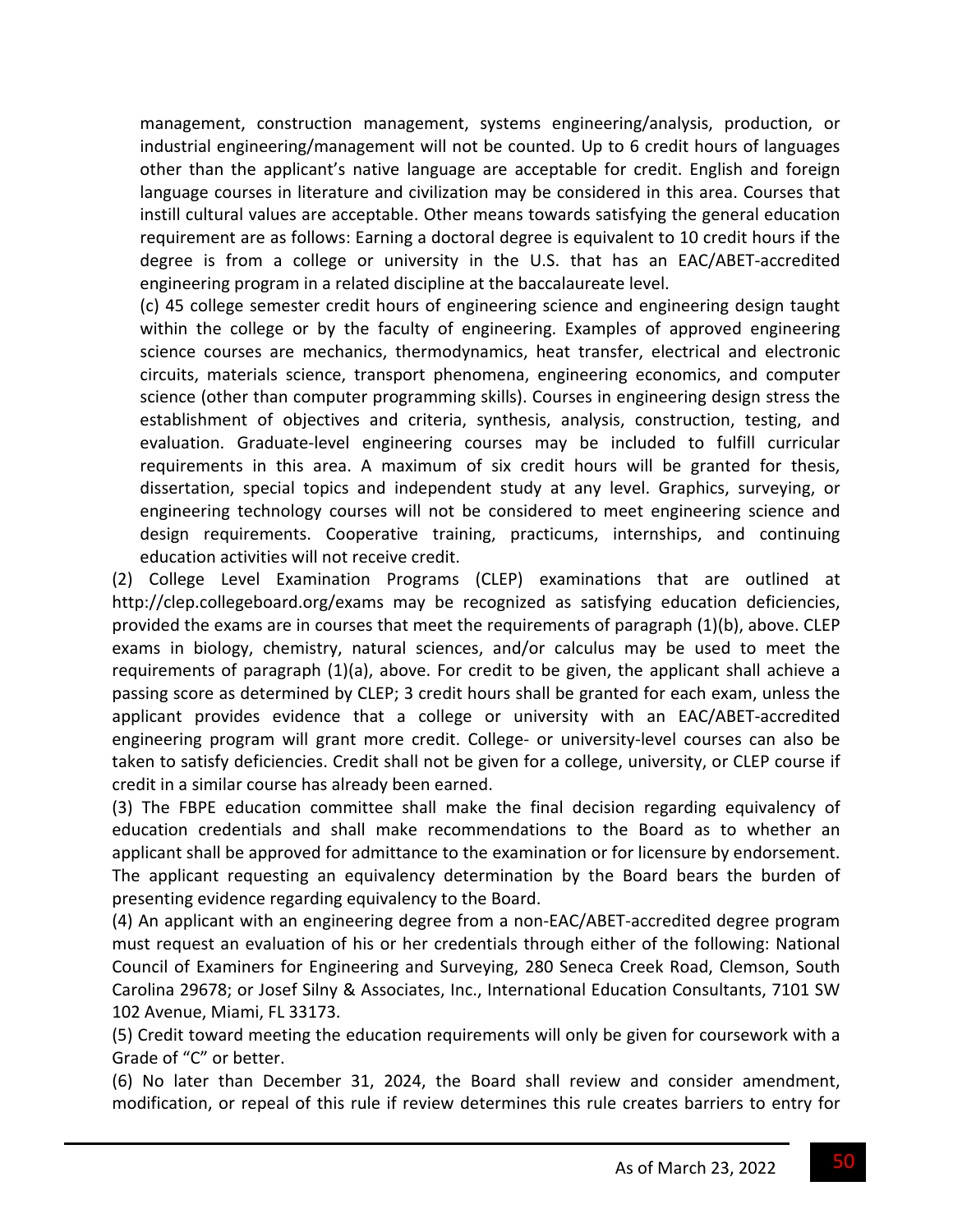private business competition, is duplicative, outdated, obsolete, overly burdensome, or imposes excessive costs.

Rulemaking Authority 471.008, 471.013 FS. Law Implemented 471.013, 471.015 FS. History-New 7-20-95, Amended 6-5-96. 4-16-98, 1-17-99, 7-28-99, 1-6-02, 6-13-02, 6-30-02, 10-2-03, 6-16-04, 3-13-05, 5-1-05, 6-11-06, 1-29-07, 4-9-07, 1-31-08, 10-15-09, 11-27-11, 2-4-13, 3-17-16, 4-19-18, 12-29-19, 5-27-20.

## **61G15‐20.008 Educational Requirements for Applicants without ETAC/ABET Accredited Engineering Technology Degrees.**

(1) Applicants having a baccalaureate degree in engineering technology from programs that are not accredited by ETAC/ABET must demonstrate:

(a) A minimum of 24 college semester credit hours of higher mathematics and basic sciences. Credit hours may be substituted with engineering science courses that are not used to satisfy the requirements of paragraph (1)(c).

1. A minimum of 9 semester hours of mathematics which must be beyond algebra and trigonometry and must emphasize mathematical concepts and principles rather than computation. Courses in differential calculus and integral calculus are required. Additional courses may include differential equations, linear algebra, numerical analysis, probability and statistics, and advanced calculus. Computer skills and/or programming courses cannot be used to satisfy mathematics requirements.

2. A minimum of 12 semester hours in basic sciences, which must include at least three courses. These courses must be in general chemistry, calculus‐based physics, biological sciences, or earth sciences (geology, ecology, or oceanography), but no more than two of the three courses may be in the same area. For an applicant who has earned both a baccalaureate degree in engineering technology and a graduate degree in engineering, only two courses are required. Additional courses towards the requisite 24 semester hours of mathematics and basic sciences may include physical science, natural science, and/or an advanced science. Computer skills and/or programming courses cannot be used to satisfy basic science requirements.

(b) A minimum of 9 college semester credit hours in general education. Examples of acceptable courses include philosophy, religion, history, literature, fine arts, sociology, psychology, political science, anthropology, economics (micro and macro), professional ethics, and social responsibility. Examples of other general education courses deemed acceptable include management (such as organizational behavior), accounting, written and oral communications, business, and law. No more than 6 credit hours can come from courses in management, accounting, business, or law. Courses in engineering economics, engineering management, construction management, systems engineering/analysis, production, or industrial engineering/management will not be counted. Up to 6 credit hours of languages other than the applicant's native language are acceptable for credit. English and foreign language courses in literature and civilization may be considered in this area. Courses that instill cultural values are acceptable. Other means towards satisfying the general education requirement are as follows: Earning a doctoral degree is equivalent to 10 credit hours if the degree is from a college or university in the U.S. that has an EAC/ABET‐accredited engineering or ETAC/ABET engineering technology program in a related discipline at the baccalaureate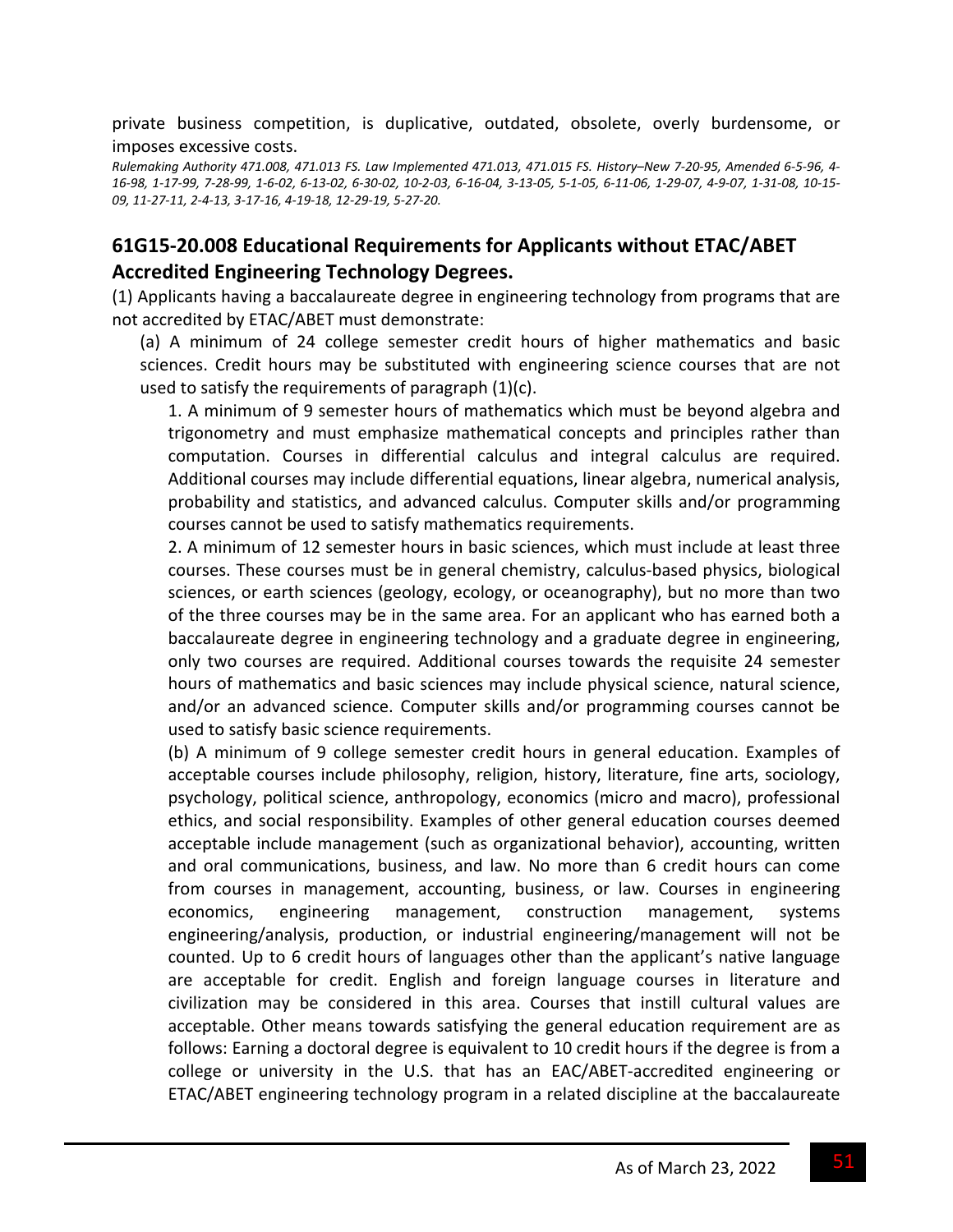level.

(c) A minimum of 40 college semester credit hours of engineering technology, engineering science, or engineering design taught within the college or by the faculty of engineering. Examples of approved engineering technology courses are mechanics, thermodynamics, heat transfer, electrical and electronic circuits, materials science, transport phenomena, engineering economics, and computer science (other than computer programming skills). Courses in engineering design stress the establishment of objectives and criteria, synthesis, analysis, construction, testing, and evaluation. All engineering course work should incorporate hands‐on laboratory work as described in ETAC/ABET criteria, and shall contain a sufficiently designed engineering technology program to provide minimal competency in the use of engineering algorithms and procedures. Graduate‐level engineering courses may be included to fulfill curricular requirements in this area. A maximum of six credit hours will be granted for thesis, dissertation, special topics and independent study at any level. Graphics or surveying courses will not be considered to meet engineering technology, science and design requirements. Cooperative training, practicums, internships, and continuing education activities will not receive credit.

(2) College Level Examination Programs (CLEP) examinations that are outlined at http://clep.collegeboard.org/exams may be recognized as satisfying education deficiencies, provided the exams are in courses that meet the requirements of paragraph (1)(b), above. CLEP exams in biology, chemistry, natural sciences, and/or calculus may be used to meet the requirements of paragraph (1)(a), above. For credit to be given, the applicant shall achieve a passing score as determined by CLEP; 3 credit hours shall be granted for each exam, unless the applicant provides evidence that a college or university with an EAC/ABET or ETAC/ABET accredited engineering program will grant more credit. College- or university-level courses can also be taken to satisfy deficiencies. Credit shall not be given for a college, university, or CLEP course if credit in a similar course has already been earned.

(3) An applicant with an engineering technology degree from a non‐ETAC/ABET‐accredited degree program must request an evaluation of his or her credentials through Josef Silny & Associates, Inc., International Education Consultants, 7101 SW 102 Avenue, Miami, FL 33173.

(4) The FBPE education committee shall make the final decision regarding equivalency of education credentials and shall make recommendations to the Board as to whether an applicant shall be approved for admittance to the examination or for licensure by endorsement. The applicant requesting an equivalency determination by the Board bears the burden of presenting evidence regarding equivalency to the Board.

(5) Credit toward meeting the education requirements will only be given for coursework with a Grade of 'C' or better.

(6) No later than December 31, 2024, the Board shall review and consider amendment, modification, or repeal of this rule if review determines this rule creates barriers to entry for private business competition, is duplicative, outdated, obsolete, overly burdensome, or imposes excessive costs.

Rulemaking Authority 471.008, 471.013(1) FS. Law Implemented 471.013(1) FS. History-New 12-29-19, Amended 5-27-20.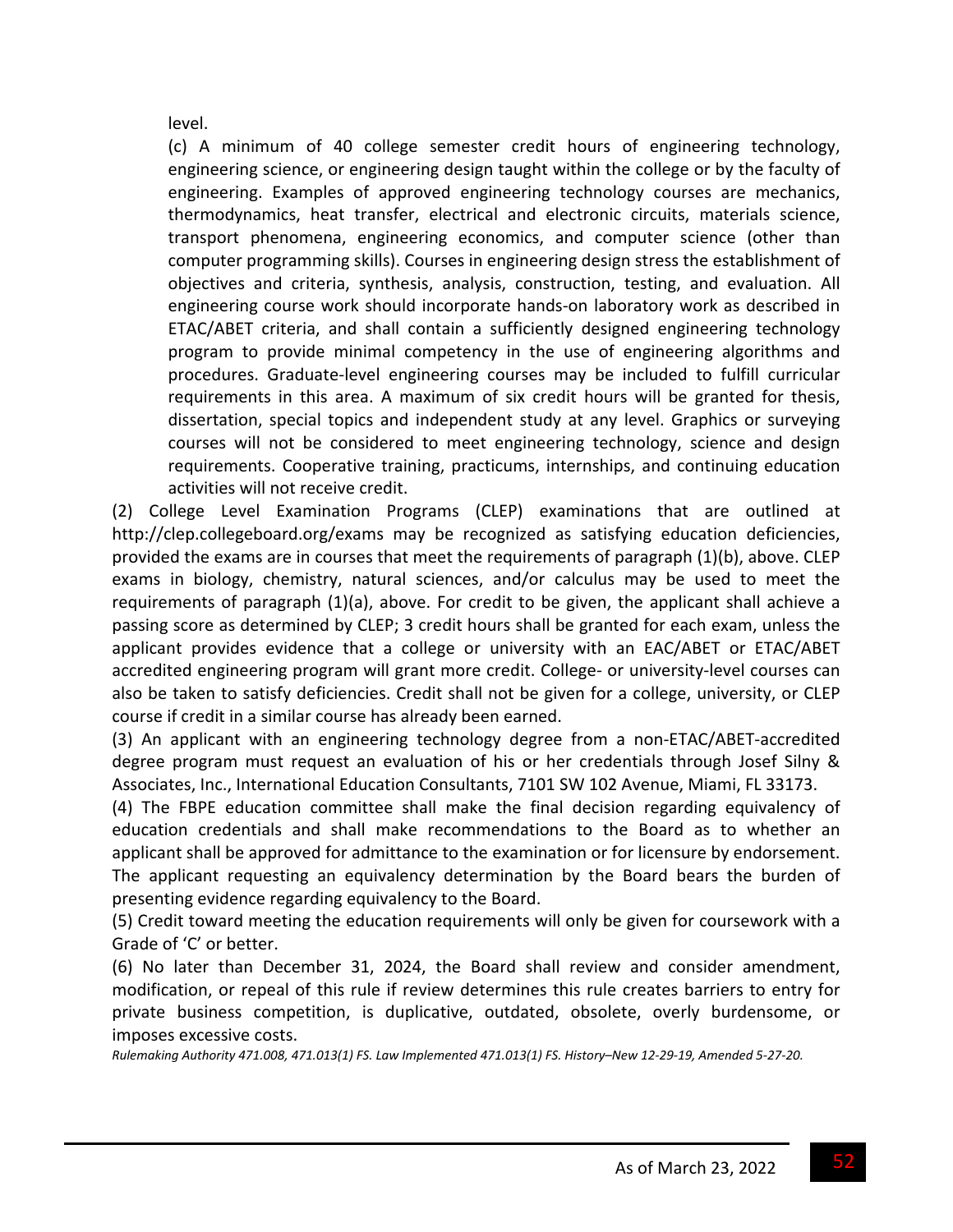## **61G15‐20.100 Qualified Business Organizations.**

Pursuant to Section 471.023, F.S., the practice or offer to practice engineering or engineering services to the public through a business organization, or by a business organization or other person practicing under a fictitious name, is permitted only if the business organization is qualified by a Florida licensed professional engineer. A qualifying agent who is the professional engineer qualifying the business organization must notify the Board of any change in the name of the business organization or the business organization's qualifying Professional Engineer within thirty (30) days of such change.

Rulemaking Authority 471.008 FS. Law Implemented 471.023 FS. History-New 9-7-17, Amended 12-29-19.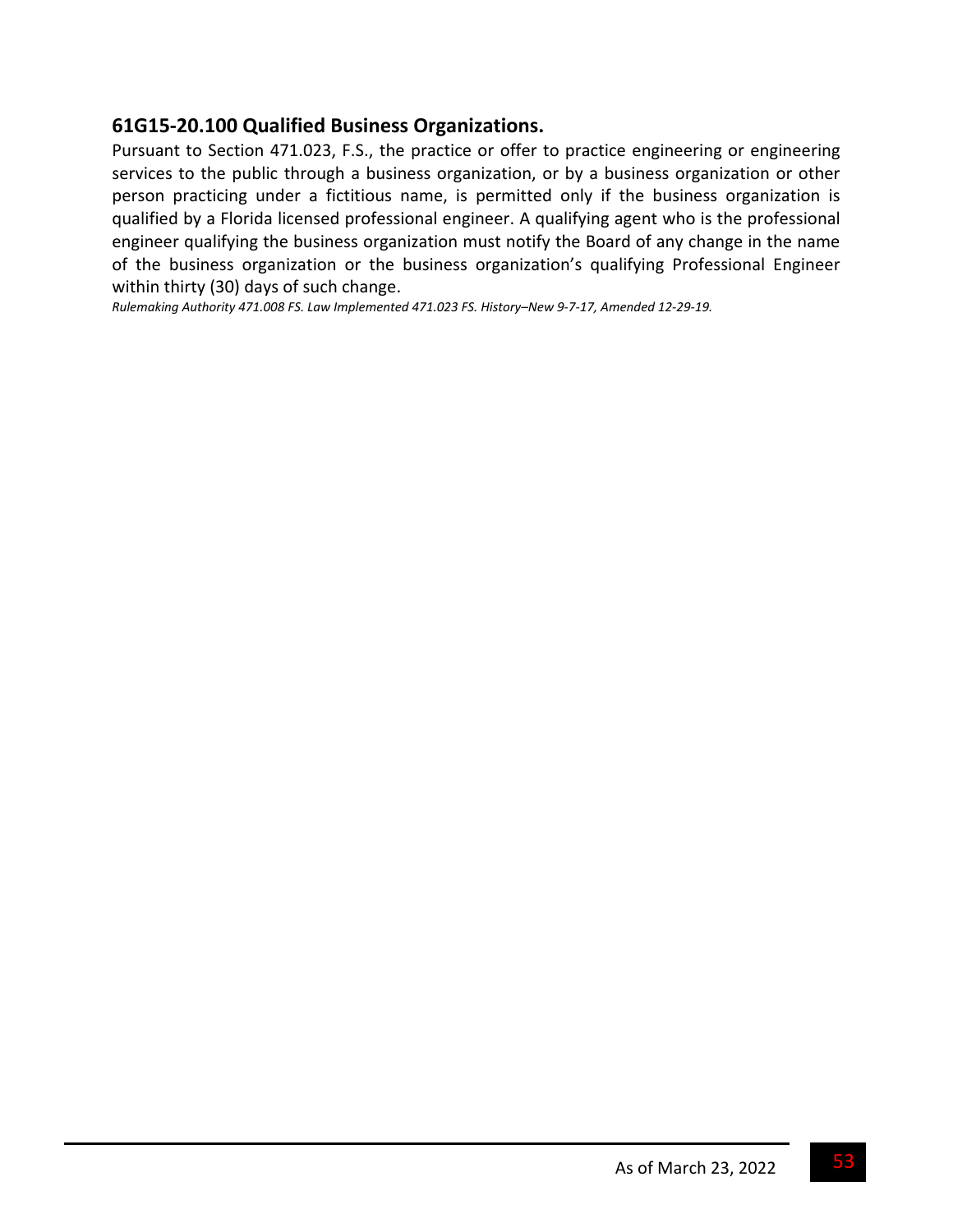# **CHAPTER 61G15‐21 EXAMINATIONS**

| 61G15-21.001 | <b>Examination Designated; General Requirements</b>          |
|--------------|--------------------------------------------------------------|
| 61G15-21.004 | Passing Grade                                                |
| 61G15-21.007 | Re-examination; Additional Requirements After Third Failure; |
|              | <b>Examinations in Additional Disciplines</b>                |
| 61G15-21.009 | Endorsement (Repealed)                                       |

# **61G15‐21.001 Examination Designated; General Requirements.**

(1) Pursuant to Sections 471.013 and 471.015(1), F.S., an examination shall be given and passed prior to any applicant receiving a license to practice as a professional engineer or becoming an engineer intern in the State of Florida, except as provided in subsections 471.015(3) and (5), F.S. The examination shall be provided by the National Council of Examiners for Engineering and Surveying (NCEES).

(a) Part I of the examination provided by NCEES is the Fundamentals of Engineering examination.

(b) Part II of the examination provided by NCEES for all disciplines other than structural is the Principles and Practices of Engineering examination, and is given by discipline.

(c) For Part II of the examination, in lieu of the Principles and Practices of Engineering exmination, an applicant can take the sixteen (16) hour Structural Engineering examination provided by NCEES.

(2) National examination security requirements as established by the NCEES shall be followed throughout the administration of the examination.

(3) Applicants for licensure by examination must be graduates of a Board‐approved engineering program as defined in subsection 61G15‐20.001(2), F.A.C. Acceptance into the fundamentals examination, either in Florida or elsewhere, does not indicate automatic acceptance for the principles and practice examination, nor does it exempt said applicant from meeting the licensure eligibility criteria set forth in Chapter 471, F.S., and Title 61G15, F.A.C.

Rulemaking Authority 455.217(1), 471.008 FS. Law Implemented 455.217(1), 471.013, 471.015 FS. History-New 1-8-80, Formerly 21H-21.01, Amended 10-5-92, Formerly 21H-21.001, Amended 11-15-94, 10-14-02, 3-9-04, 2-3-05, 2-2-12, 9-25-13, 8-*20‐17.*

### **61G15‐21.004 Passing Grade.**

(1) The passing grade for the Fundamentals of Engineering Examination is determined by National Council of Examiners for Engineering and Surveying, where a scaled score is compared to the minimum ability level determined by psychometric statistical methods.

(2) The passing grade for the Principles and Practice Examination is determined by National Council of Examiners for Engineering and Surveying, where psychometric statistical methods are used to determine the level of performance that corresponds with minimal competence in the discipline.

Rulemaking Authority 455.217(1)(c), 471.013 FS. Law Implemented 455.217(1)(c), 471.015(1) FS. History-New 1-8-80, Amended 3-23-81, 8-25-81, 2-21-84, 1-20-85, Formerly 21H-21.04, 21H-21.004, Amended 3-9-04, 10-25-15.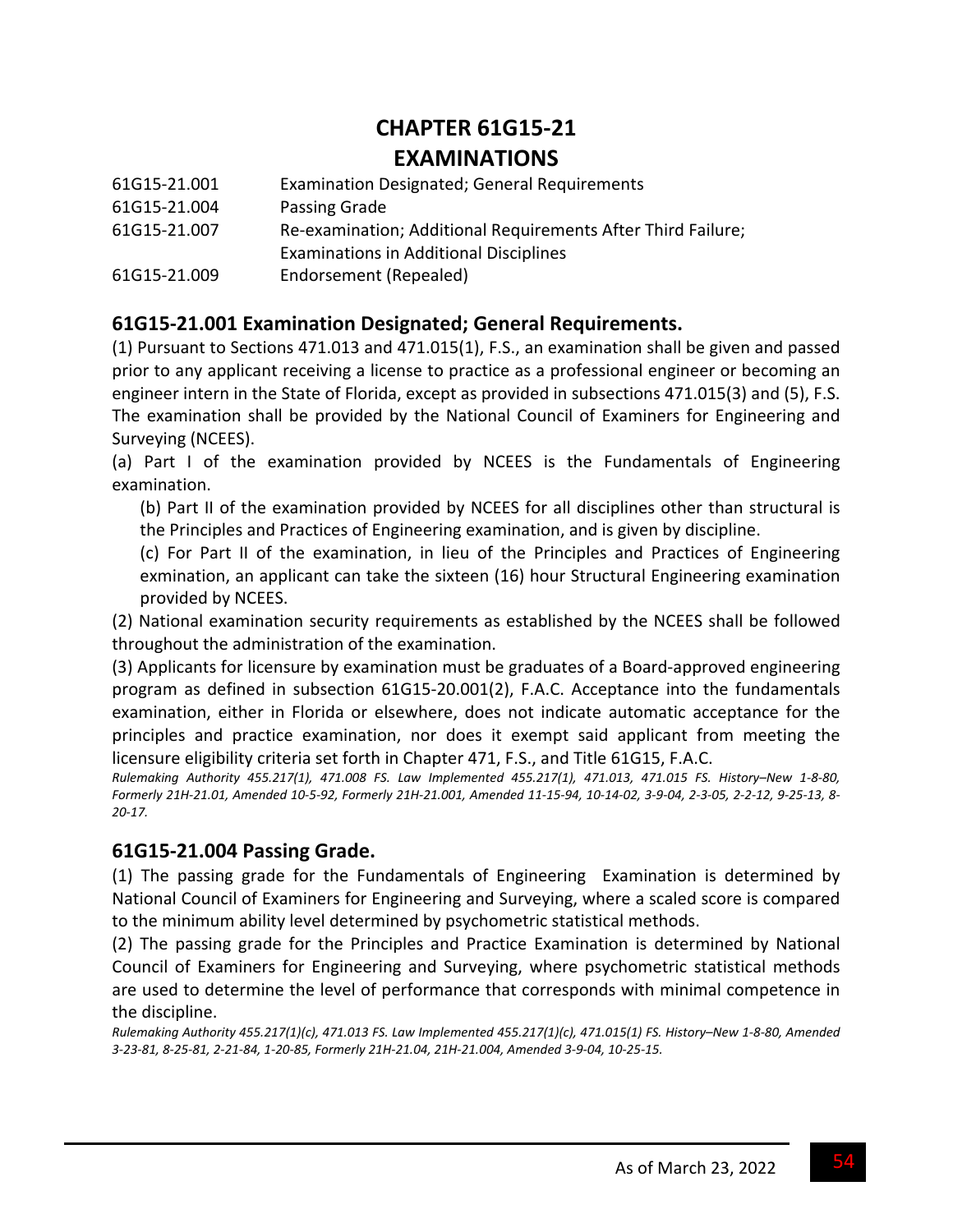# **61G15‐21.007 Re‐examination; Additional Requirements After Third Failure; Examinations in Additional Disciplines.**

(1) Re‐examinations. Any applicant desiring to retake either the Fundamentals of Engineering or Principles and Practice of Engineering examination must reapply to the Board by submitting a completed application and remitting the appropriate reapplication fee. Applicants wishing to retake Fundamentals of Engineering shall reapply using Form FBPE/013, Application for Fundamentals of Engineering Re‐Examination (08/17), which is incorporated by reference herein and may be obtained from https://fbpe.org/licensure/applicationprocess/fundamentals‐examination/FE Re Exam Application or at https://www.flrules.org/Gateway/reference.asp?No=Ref‐09068. Applicants wishing to retake Principles and Practice of Engineering shall reapply using Form FBPE/012, Application for Principles and Practice Re‐Examination (08/17), which is incorporated by reference herein and may be obtained from https://fbpe.org/licensure/application-process/principles-practices examination/PE Re-Exam Application or at https://www.flrules.org/Gateway/reference.asp?No=Ref-09069. All applications must be accompanied by the fee as specified in Rule 61G15‐24.001, F.A.C.

(2) Additional Requirements after third failure. If an applicant fails three (3) times to pass either examination, the applicant must take additional courses in order to reapply for examination. The applicant may either:

(a) Submit to the Board of Professional Engineers transcripts for the enrollment and completion of twelve (12) college credit hours, with grades no lower than a "C" or its equivalent, of college level courses in the applicant's area of deficiency. For applicants to take Part I of the engineer examination, such additional courses shall be undergraduate college courses in higher mathematics, basic sciences or engineering as described in paragraphs 61G15‐20.007(1)(a) and (c), F.A.C. For applicants to take Part II of the engineer examination, such additional courses shall be upper level or higher courses in engineering, as defined in paragraph 61G15‐20.007(1)(c), F.A.C., or

(b) Submit evidence of completion of one of the following board approved engineering examination review courses; the selected course must cover content for the examination in the engineering discipline the applicant intends to take.

1. Schools with an ABET approved engineering program;

- 2. Kaplan Engineering Education;
- 3. School of PE;
- 4. Testmasters Educational Services, Inc.;
- 5. SmartPros, Ltd.;
- 6. Professional Publications, Inc., or

(3) Examination in additional engineering discipline. Applicants wishing to take the Principles and Practices of Engineering Examination in an additional engineering discipline shall apply on Form FBPE/010, Principles and Practice Additional Discipline Application (08/17), which is incorporated by reference herein and may be obtained from https://fbpe.org/licensure/application‐process/principles‐practice examination/PE Additional Discipline Examination or at https://www.flrules.org/Gateway/reference.asp?No=Ref‐09070, and submit the required application fee.

Rulemaking Authority 455.217(2), 471.008 FS. Law Implemented 455.217(2), 471.013, 471.015 FS. History-New 1-8-80,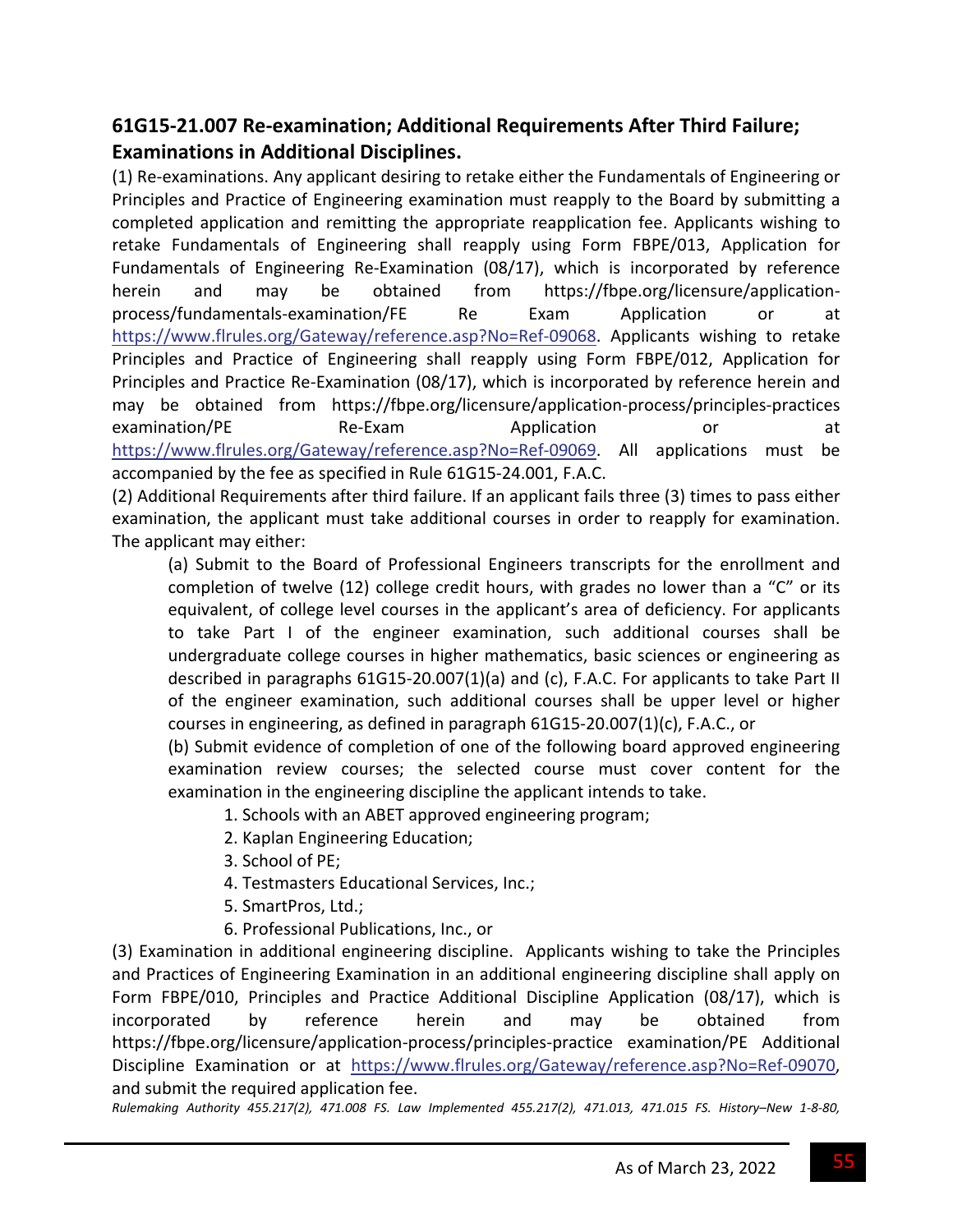Amended 8-25-81, Formerly 21H-21.07, 21H-21.007, Amended 2-14-95, 5-22-01, 12-10-02, 2-3-05, 4-10-08, 11-3-15, 2-19-18.

## **61G15‐21.009 Endorsement.**

Rulemaking Authority 471.008 FS. Law Implemented 471.015(3), (5) FS. History-New 8-23-98, Repealed 6-2-09.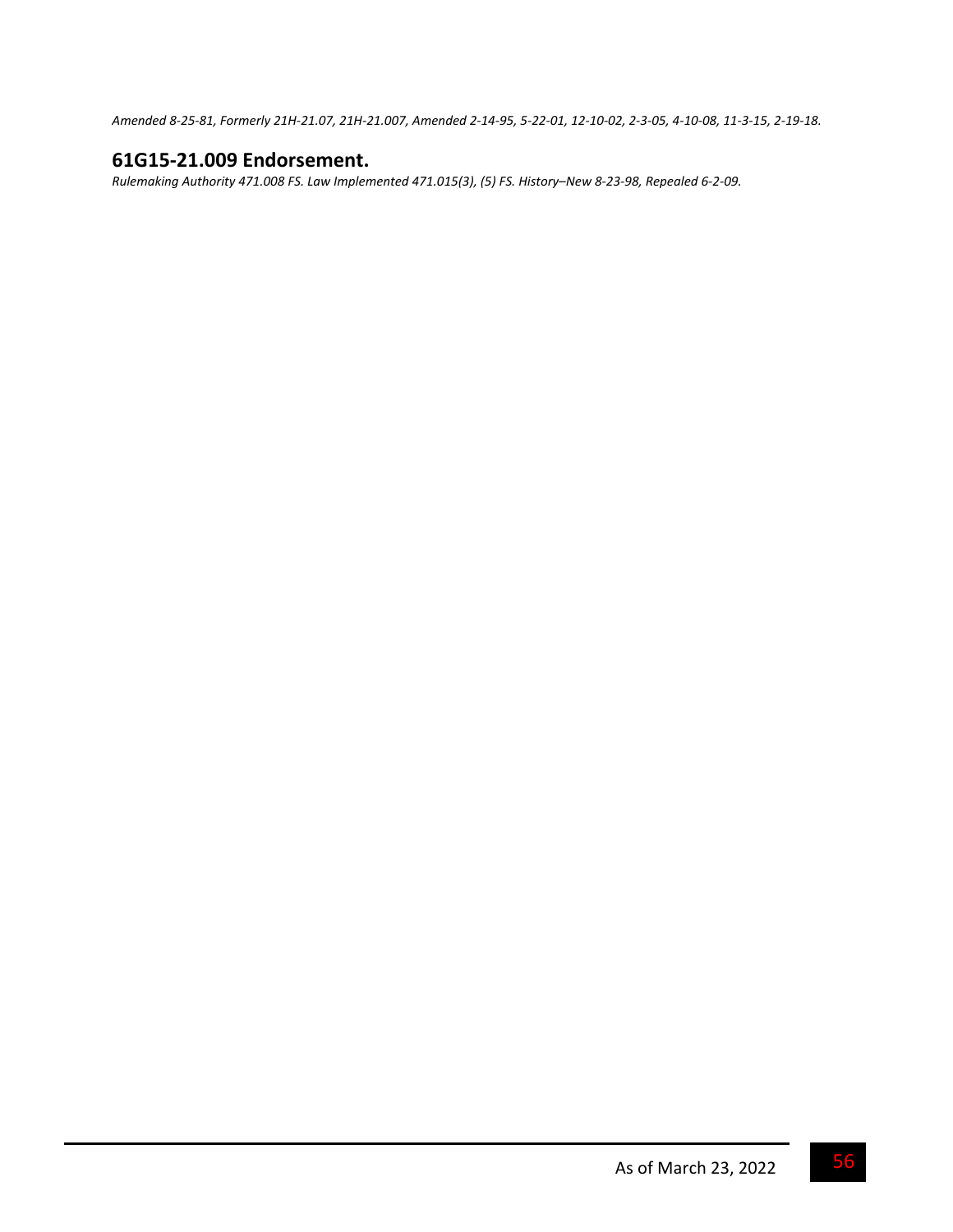# **CHAPTER 61G15‐22 LICENSE RENEWAL, CONTINUING EDUCATION**

| 61G15-22.0001 | License Renewal                                                          |
|---------------|--------------------------------------------------------------------------|
| 61G15-22.0002 | Licensure Change of Status, Reactivation; Reinstatement of Void Licenses |
| 61G15-22.0003 | Exemption from Renewal Requirements for Spouses of Members of the        |
|               | Armed Forces of the United States                                        |
| 61G15-22.001  | <b>Continuing Education Requirements</b>                                 |
| 61G15-22.002  | Definitions                                                              |
| 61G15-22.003  | Qualifying Activities for Area of Practice Requirement                   |
| 61G15-22.004  | Conversion of Education Units to Continuing Education Hours              |
| 61G15-22.005  | <b>Non-Qualifying Activities</b>                                         |
| 61G15-22.006  | Demonstrating Compliance; Audits; Investigations                         |
| 61G15-22.007  | Noncompliance (Repealed)                                                 |
| 61G15-22.008  | Record Keeping (Repealed)                                                |
| 61G15-22.009  | <b>Exemptions from Continuing Education Requirements</b>                 |
| 61G15-22.010  | Qualifying Activities for Laws and Rules Requirement                     |
| 61G15-22.0105 | Approval of Continuing Education Courses in Laws and Rules and Courses   |
|               | in Professional Ethics                                                   |
| 61G15-22.011  | Board Approval of Continuing Education Providers                         |
| 61G15-22.012  | <b>Obligations of Continuing Education Providers</b>                     |
| 61G15-22.013  | <b>Evaluation of Providers</b>                                           |
| 61G15-22.014  | <b>Duration of Provider Status</b>                                       |

## **61G15‐22.0001 License Renewal.**

(1) Active or Inactive Status. To renew an active or inactive status license, the licensee must remit to FEMC a completed renewal application and the biennial renewal licensure fee for active or inactive status licenses as specified by Rule 61G15‐24.001, F.A.C. The application form FBPE/020, 12/17, Professional Engineer License Renewal Application And Instructions, is incorporated by reference herein and may be obtained from www.fbpe.org/index.php/licensure/other-forms or or at https://www.flrules.org/Gateway/reference.asp?No=Ref‐09413. All applications for renewal of inactive status licenses must also contain a statement certifying that the licensee has neither practiced engineering in Florida nor violated any of the provisions of section 471.033, F.S., since the date on which the license was first placed on inactive status.

(2) Delinquent status.

(a) Pursuant to Section 455.271(6)(a), F.S., licensees with delinquent status licenses must affirmatively apply for either active or inactive status during the renewal cycle in which the license becomes delinquent; failure to do so by the end of the renewal cycle renders the license void without further action by the Board.

(b) Application for renewal of a delinquent status license shall be made on form FBPE/020, and shall be accompanied by all fees as specified by Section 455.271(7), F.S., and Rule 61G15‐24.001, F.A.C. In addition, applications for renewal of a delinquent status license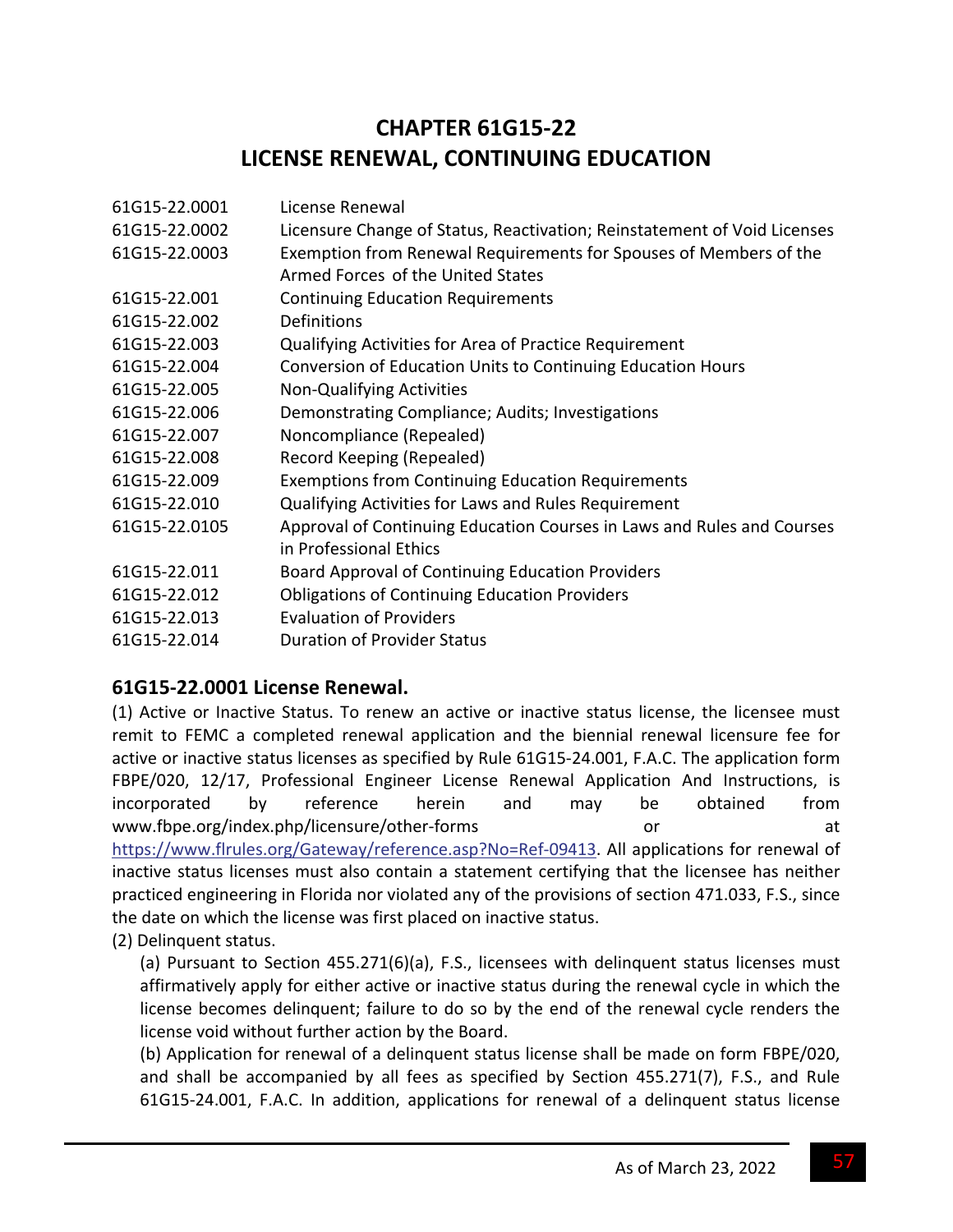must be accompanied by documentation of the licensee's compliance with the continuing education requirements established by Section 471.017(3)(a), F.S., and Rule 61G15‐22.001, F.A.C.

(3) Members of the Armed Forces and Spouses.

(a) Members of the United States Armed Forces serving on active duty, or having been discharged within the twenty‐four (24) months preceding renewal; or spouses or surviving spouses of active duty members, may renew a license as specified in Sections 455.02(1) and (2), F.S. Applications for renewal shall be made by remitting to FEMC Form FBPE 040, 12/18, Renewal Application Military Change of Status, which is incorporated by reference herein and may be obtained from www.fbpe.org/index.php/licensure/other‐forms or at https://www.flrules.org/Gateway/reference.asp?No=Ref‐10315.

(b) The active or inactive license of a member of the Florida National Guard or United States Armed Forces Reserve shall not expire while that member is serving on federal active duty, and shall be extended through the period of federal active duty and for up to ninety (90) days thereafter, as provided by Section 250.4815, F.S.

Rulemaking Authority 455.271(2), (5), (6)(a), (7), 471.011, 471.017(2) FS. Law Implemented 250.4815, 455.02(1), (2), 455.271(2), (5), (6)(a), (7), 471.011, 471.017 FS. History-New 8-1-02, Amended 2-18-16, 2-27-17, 11-21-17, 5-28-18, 4-1-19, 7-25-19.

# **61G15‐22.0002 Licensure Change of Status, Reactivation; Reinstatement of Void Licenses.**

(1) Active to Inactive Licensure Status Change. Licensees may inactivate their license and change their licensure status from active to inactive by remitting to FEMC a completed Change of Status Application, Form FBPE/023, 09/19, and the fee specified by Rule 61G15‐24.001, F.A.C. The application form FBPE/023 is incorporated by reference herein and may be obtained from www.fbpe.org/index.php/licensure/other-forms or at https://www.flrules.org/Gateway/reference.asp?No=Ref-11355.

(2) Reactivation of Inactive Licenses. Licensees may reinstate an inactive license and change their licensure status from inactive to active by remitting to FEMC a completed Change of Status Application, referenced in subsection (1), the fee specified by Rule 61G15‐24.001, F.A.C., and proof of completion of eighteen (18) hours of continuing education obtained within the two (2) years immediately prior to application and in compliance with subsection 61G15‐ 22.001(1), F.A.C.

(3) Reinstatement of Void Licenses. Persons previously licensed as professional engineers in Florida may not re‐apply for licensure by examination or by endorsement pursuant to Section 471.013 or 471.015, F.S. Rather, pursuant to Sections 455.271(6) and 471.019, F.S., any person previously licensed as a professional engineer in Florida whose Florida license has become void must apply for reinstatement of the previous license. Application for reinstatement shall be made on form FBPE/023, Change of Status Application, referenced in subsection (1). In addition to a completed application form, all applications for reinstatement shall be accompanied by the following.

(a) The fees specified by Rule 61G15‐24.001, F.A.C.;

(b) Documentation of satisfaction of any disciplinary obligations imposed against the void license;

(c) Passage of the Board's Laws and Rules Study Guide as detailed in Rule 61G15‐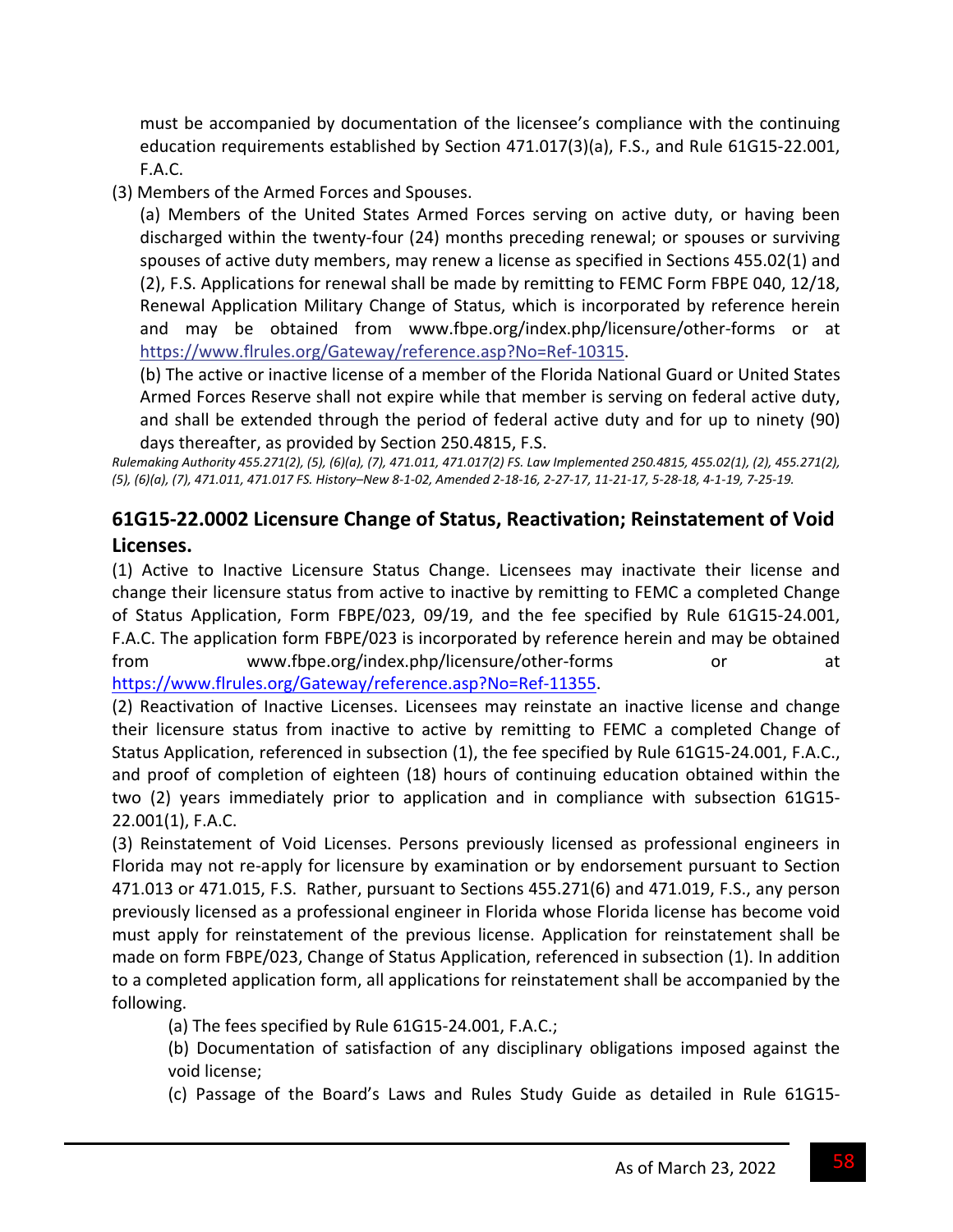20.0016, F.A.C.; and

(d) Documentation of one of the following:

1. Current active practice as a professional engineer in another U.S state or territory. Such documentation shall include verification of active licensure in good standing and compliance with such state or territory's continuing education requirements; or

2. Applicants not currently in active practice as a professional engineer must provide proof of completion of thirty‐six (36) hours of Board approved continuing education, including two (2) hours of professional ethics and a one (1) hour course in Florida Laws and Rules. With the exception of the one (1) hour Florida Laws and Rules course, which can be taken online, the remaining thirty‐ five (35) hours must be either in‐person or synchronous live streaming/videoconference/interactive webinar OR obtained through distance learning CE courses provided by a national or Florida statewide engineering society or association pursuant to Rule 61G15‐22.011, F.A.C.; other online or distance learning courses will not be accepted.

(4) No later than 90 days prior to December 31, 2026, the Board shall review and consider amendment, modification, or repeal of this rule if review determines this rule creates barriers to entry for private business competition, is duplicative, outdated, obsolete, overly burdensome, or imposes excessive costs. Failure by the Board to act in accordance with this provision will result in the expiration in this rule December 31, 2016.

Rulemaking Authority 455.271, 471.008, 471.019 FS. Law Implemented 455.271, 471.019 FS. History-New 8-1-02, Amended 2-*27‐17, 12‐29‐19, 12‐27‐21.*

# **61G15‐22.0003 Exemption from Renewal Requirements for Spouses of Members of the Armed Forces of the United States.**

Spouses of members of the Armed Forces of the United States are exempt from licensure renewal provisions, but only in cases of absence from the state because of their spouses' duties with the Armed Forces. Copies of the military orders requiring the change in duty station must be sent to the Board office in order to qualify for the exemption. Upon receipt of the military orders by the Board office confirming exemption eligibility, the spouse's license will be placed on inactive status with no fee required. Reactivation of the inactive license will not require payment of the fee set forth in paragraph 61G15‐24.001(2)(m), F.A.C. The license will remain in inactive status for up to two renewal cycles at which time the licensee must either renew this exemption, before expiration, by submitting a current set of orders establishing eligibility for the exemption or reactivate the license. The licensee may reactivate the license by submitting an application for change of status from inactive to active and will not be required to pay the fee set forth in paragraph 61G15‐24.001(2)(l), F.A.C., nor be required to comply with any rules setting conditions for reactivation of licensure, including continuing education requirements imposed by Section 455.271(10), F.S. If a license is not reactivated nor the exemption renewed by the expiration date, the license shall become delinquent. Reactivation of the delinquent license will not require payment of the fee set forth in paragraph 61G15‐24.001(2)(f), F.A.C. *Rulemaking Authority 455.02(2) FS. Law Implemented 455.02(2) FS. History–New 6‐8‐03.*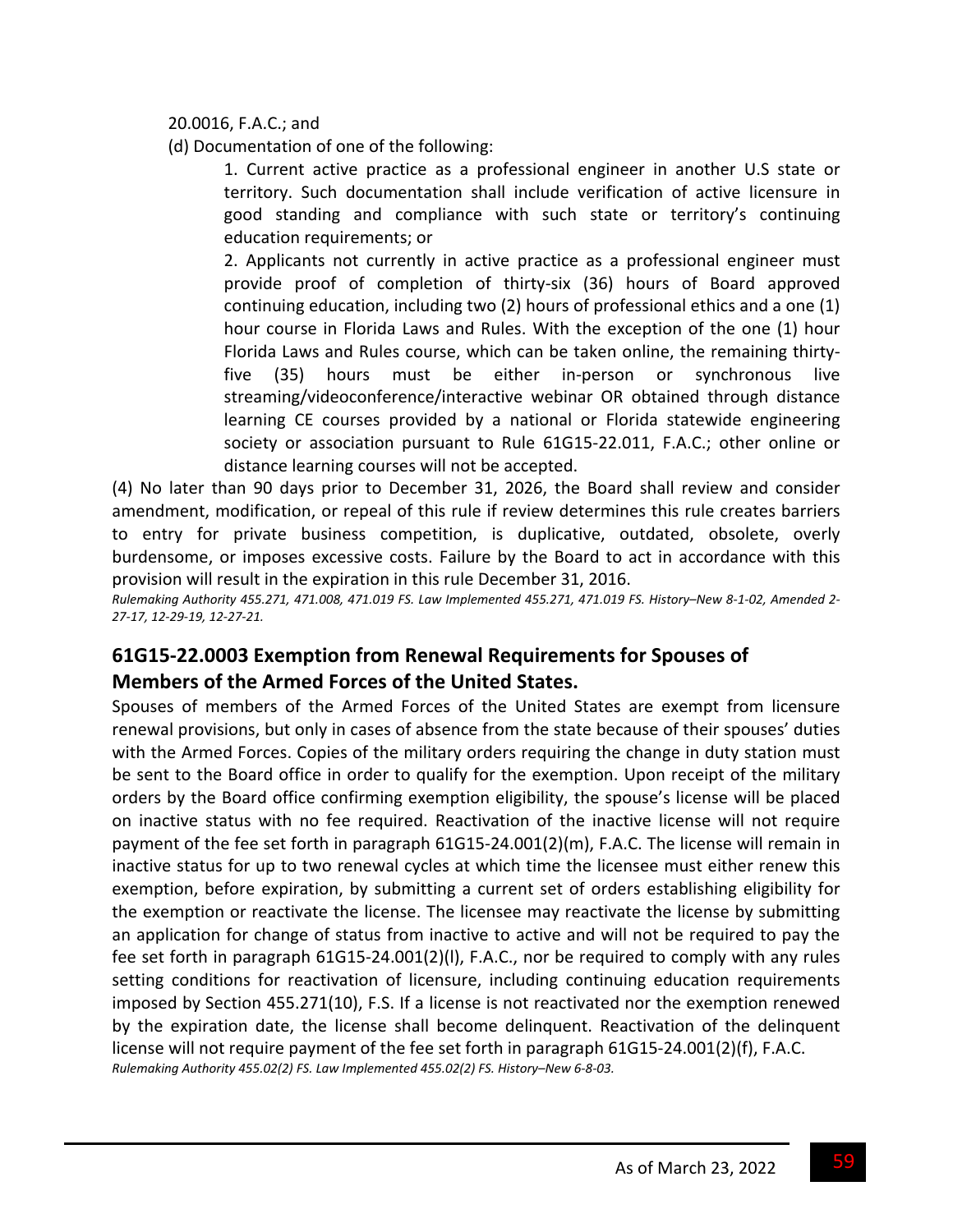# **61G15‐22.001 Continuing Education Requirements.**

(1) Each licensee shall complete eighteen (18) continuing education hours during each license renewal biennium as a condition of license renewal. Four (4) hours shall relate to the licensee's area(s) of practice; one (1) hour must be related to professional ethics; and one (1) hour shall relate to Chapter 471, F.S., and the rules of the Board. The remaining hours may relate to any topic pertinent to the practice of engineering as defined in Rule 61G15‐22.002, F.A.C.

(a) The one (1) hour of professional ethics must be obtained from a professional ethics course approved for credit in any US jurisdiction.

(b) The one (1) hour of laws and rules required by Section 471.017, F.S., must be obtained from courses approved by the Board pursuant to Rule 61G15‐22.0105, F.A.C.

(c) Pursuant to Section 471.017(3)(a), F.S., a licensee may earn the required professional ethics and laws and rules hours by serving as a member of the Legislature or as an elected state or local official.

(2) There shall be no carryover of hours permitted from one licensure renewal biennium to the next.

(3) Beginning with the Fifth Edition of the Florida Building Code, all licensees actively participating in the design of engineering works or systems in connection with buildings, structures, or facilities and systems covered by the Florida Building Code, as identified within Section 553.73(1)(a), F.S., shall:

(a) Complete at least one (1) advanced Florida Building Code course within twelve (12) months of each edition of the Florida Building Code effective date,

(b) Provide the Board with a copy of a certificate of completion which shows: course number, course hours, Code edition year, and Code or course focus. This course may also count towards the area of practice requirement for continuing education set forth in Rule 61G15‐22.001, F.A.C.

(4) The Board shall approve all Advanced Florida Building Code courses. Courses submitted for approval shall have been designated an "Advanced" course by the Florida Building Commission and shall be within the discipline of civil structure, mechanical, electrical or general engineering. Rulemaking Authority 471.008, 471.017(3), 471.0195 FS. Law Implemented 471.017(3), 471.0195 FS. History-New 8-19-80, Formerly 21H-22.01, Amended 5-14-86, Formerly 21H-22.001, Amended 6-22-99, 6-13-00, 2-22-01, 9-16-01, 3-7-13, 9-29-14, 2-*18‐16, 8‐1‐18, 12‐29‐19.*

### **61G15‐22.002 Definitions.**

(1) Area of Practice: An engineering discipline for which a Principles and Practice of Engineering examination is offered by the National Council for Examiners of Engineering and Surveying (NCEES).

(2) Continuing Education Hour (CEH): A time measurement requiring a minimum of 50 minutes instruction or presentation per hour. The Continuing Education hour is the common denominator for other units of credit. A continuing education hour is equivalent to a professional development hour (PDH).

(3) Contact Hour. A contact hour shall consist of fifty (50) clock minutes of instruction.

(4) College/Unit Semester/Quarter Hour: Credit for course in ABET‐approved programs or other related engineering college course.

(5) Course/Activity: Any qualifying course or activity with a clear purpose and objective which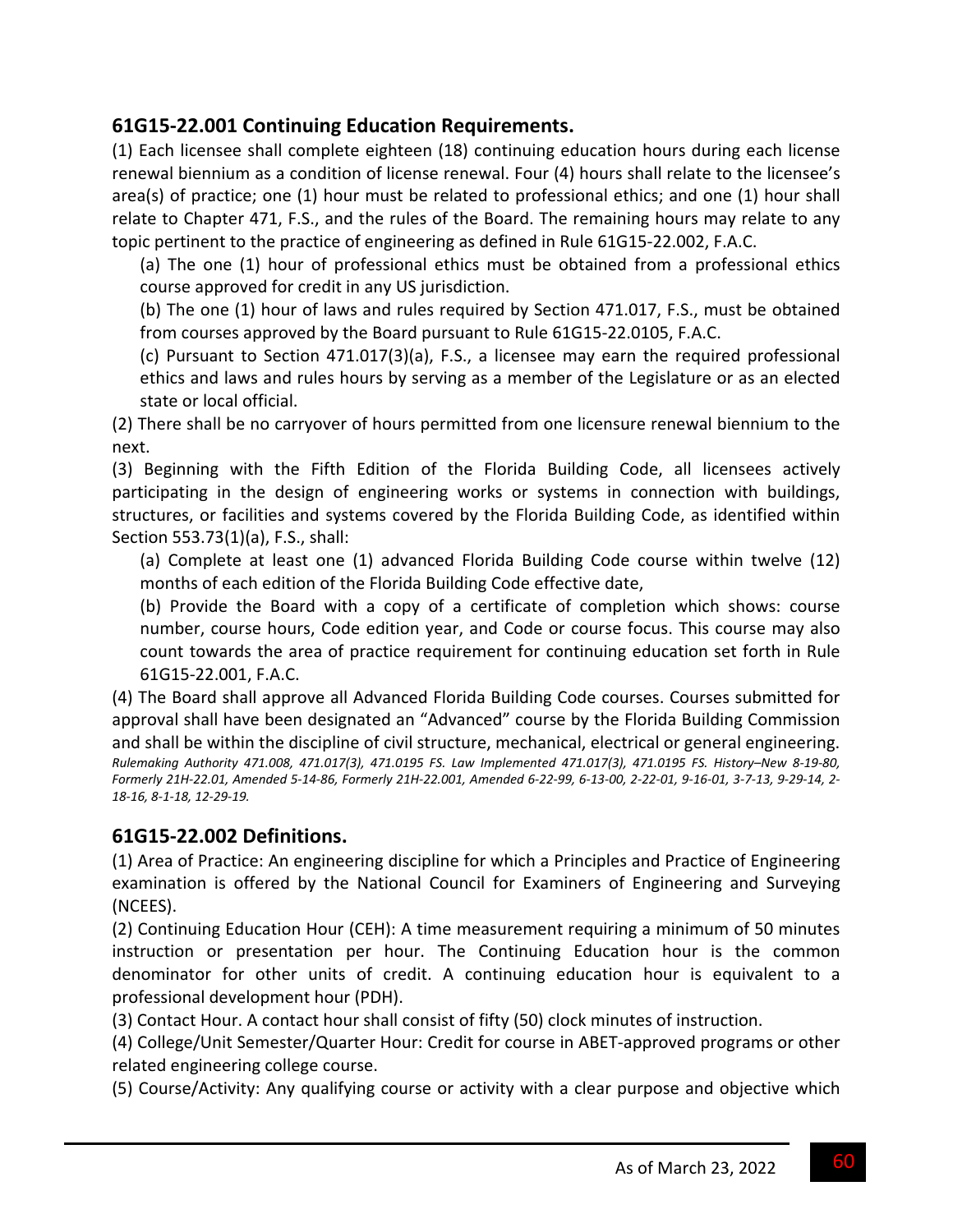will maintain, improve, or expand the skills and knowledge relevant to the licensee's area of practice.

(6) Commercial educator: An individual or business organization trained in teaching and offering education courses for a profit.

(7) Vendor: An individual or business organization who sells products or services related to an engineering area of practice.

(8) Topic pertinent to the practice of engineering: For purposes of meeting the continuing education requirements, a topic pertinent to the practice of engineering is any topic that falls within the definition of the practice of "engineering" as defined in Section 471.005(7), F.S. Topics on marketing, foreign language skills, and basic math skills below the requirements set forth in paragraph 61G15‐20.007(1)(a), F.A.C. are not acceptable and are excluded.

*Rulemaking Authority 455.213(6), 455.2178, 455.2179, 471.008, 471.017(3) FS. Law Implemented 455.213(6), 455.2178,* 455.2179 FS. History-New 9-16-01, Amended 8-1-02, 7-30-03, 2-18-16.

## **61G15‐22.003 Qualifying Activities for Area of Practice Requirement.**

(1) Successful completion of college courses.

(2) Successful completion of short courses, tutorials, webinars, and distance education courses offered through delivery methods such as live, correspondence, recorded, Internet‐based; or attending seminars (including in‐house engineering seminars), workshops, or professional and technical presentations at meetings, conventions or conferences presented/sponsored by a provider or vendor with specific knowledge related to the licensee's area of practice approved under Rule 61G15‐22.011, F.A.C.

(3) Teaching or instructing in subsection (1) or (2), above. However, teaching credit is valid for teaching a course or seminar for the first time only. Teaching credit does not apply to full‐time faculty.

(4) Authoring published technical engineering papers, articles, or books; or accepted licensee examination items for NCEES. Continuing education credits are earned on the date of publication.

(5) Patents.

(6) Active participation in professional or technical societies. Civic or trade organizations do not qualify under this provision. Credit for this activity requires that the licensee serve as an officer of the organization or actively participate on a committee in the organization. Continuing Education credits are not earned until the end of each year of completed service.

Rulemaking Authority 455.213(6), 471.008, 471.017(3) FS. Law Implemented 455.213(6), 471.017(3) FS. History-New 9-16-01, *Amended 5‐14‐06, 2‐18‐16.*

### **61G15‐22.004 Conversion of Education Units to Continuing Education Hours.**

(1) One (1) college semester hour credit is equal to 45 continuing education hours.

(2) One (1) college quarter hour credit is equal to 30 continuing education hours.

(3) One (1) contact hour of professional development in course work, seminars (including in‐ house seminars at an engineering firm), or professional or technical presentations made at meetings, conventions, or conferences is equal to 1 continuing education hour.

(4) For teaching of subsections (1) through (3), above, apply a multiple of 2, if the requirements of subsection 61G15‐22.003(3), F.A.C., are met.

(5) Each published peer‐reviewed paper or book in the licensee's area of professional practice is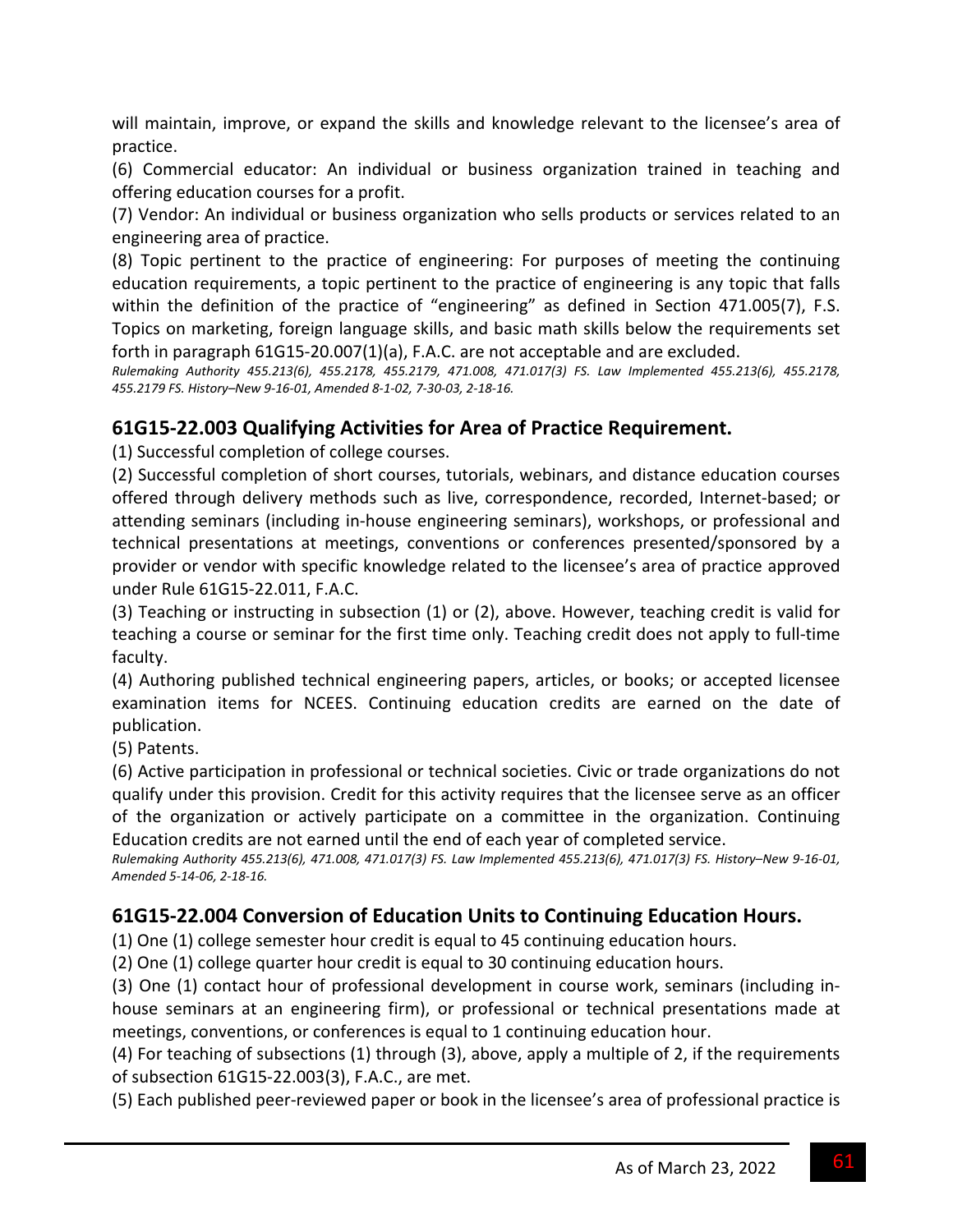equal to 10 continuing education hours.

(6) Each published paper or article (other than in paragraph (5), above) in the licensee's area of professional practice is equal to 5 continuing education hours.

(7) Authoring accepted licensee examination items for NCEES is equal to 2 continuing education hours.

(8) Each patent developed using engineering principles is equal to 10 continuing education hours.

(9) Active participation in professional and technical societies as described in subsection 61G15‐ 22.003(6), F.A.C. Each hour of participation is equal to 1 continuing education hour, with a maximum credit of 4 continuing education hours per renewal period.

Rulemaking Authority 471.008, 471.017(3) FS. Law Implemented 471.017(3) FS. History-New 9-16-01, Amended 2-18-16.

## **61G15‐22.005 Non‐Qualifying Activities.**

Activities that do not qualify as Continuing Education Hours include but are not limited to the following:

(1) Self‐generated courses, that being courses generated and presented by the licensee to himself or herself for continuing education credit.

(2) Personal self‐improvement courses.

(3) Equipment demonstrations or trade show displays.

(4) Enrollment without attendance.

(5) Repetitive attendance or teaching of the same course.

(6) Tours of buildings, structures, schools, museums and such unless there is a clear objective to maintain and strengthen competency in a technical field.

(7) Regular employment.

(8) Personal, estate or financial planning.

(9) Courses the content of which is below the level of knowledge and skill that reflects the responsibility of engineer in charge.

Rulemaking Authority 471.008, 471.017(3) FS. Law Implemented 471.017(3) FS. History-New 9-16-01, Amended 6-3-07, 2-18-*16.*

### **61G15‐22.006 Demonstrating Compliance; Audits; Investigations.**

(1) In order to demonstrate compliance with continuing education requirements, licensees must affirmatively declare completion of the continuing education requirements upon licensure renewal.

(2) The Board will randomly audit a minimum of three percent (3%) of licensees to assure that the continuing education requirements are met.

(a) In addition, licensees audited in the previous biennium who failed to demonstrate compliance will be included with the group of licensees audited for the current renewal cycle.

(b) Licensees whose void license was reactivated during the previous renewal cycle will be included within the group of licensees audited for the current renewal cycle.

(c) A failure to produce documentation of compliance with continuing education requirements during an audit will result in the opening of a disciplinary complaint against the licensee for violation of paragraph 61G15‐19.001(6)(s), F.A.C. If a violation is proven, the penalty shall be within the guidelines established by sub‐subparagraph 61G15‐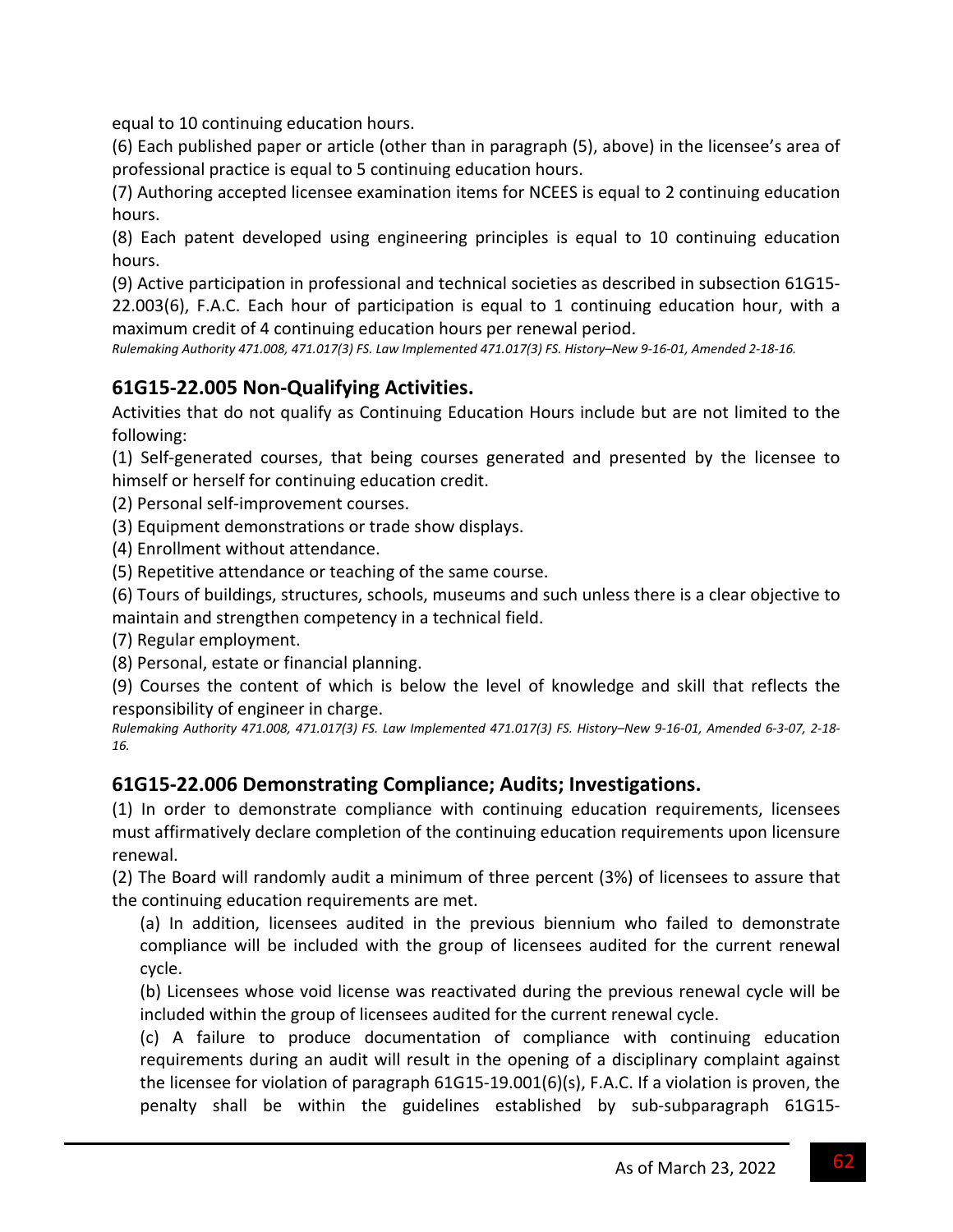### 19.004(2)(g)4.i., F.A.C.

(3) The licensee shall retain such receipts, vouchers, certificates, or other papers as may be necessary to document completion of the continuing education pursuant to an audit for four (4) years from the date of completion of the continuing education activity.

In addition, the Board shall use attendance information submitted by the provider to determine whether licensees can demonstrate compliance.

(4) In addition to auditing licensee compliance as provided in subsection (2), to monitor licensee compliance with continuing education requirements, any investigation conducted pursuant to Section 455.225, F.S., shall be expanded to include investigation of compliance with continuing education.

*Rulemaking Authority 455.213(7), 455.2178, 471.008, 471.017(3) FS. Law Implemented 455.2177, 455.2178, 471.017(3) FS.* History-New 9-16-01, Amended 7-13-04, 8-20-12, 1-2-18, 8-1-18, 12-29-19.

### **61G15‐22.007 Noncompliance.**

*Rulemaking Authority 455.213(6), 455.2178, 455.2179, 471.017(3), 471.019 FS. Law Implemented 455.213(6), 455.2177, 455.2178, 455.2179, 471.008, 471.017, 471.019 FS. History–New 9‐16‐01, Repealed 2‐2‐12.*

## **61G15‐22.008 Record Keeping.**

Rulemaking Authority 471.008, 471.017(3) FS. Law Implemented 471.017(3) FS. History-New 9-16-01, Amended 2-18-16, Repealed 4‐4‐21.

### **61G15‐22.009 Exemptions from Continuing Education Requirements.**

(1) Licensees who have passed a Principles and Practices of Engineering Examination and become licensed in Florida during the current biennium shall be exempt from continuing education requirements for that same biennium. This exemption does not apply to the requirement of Section 471.0195, F.S., regarding Advanced Building Code training.

(2) Any licensee whose license is placed in retired status shall be exempt thereafter.

(3) Any licensee whose license is placed in inactive status, for so long as it remains inactive.

(4) Any licensee who is a member of the United States Armed Forces and maintains Florida licensure pursuant to Section 455.02, F.S.

(5) No later than December 31, 2024, the Board shall review and consider amendment, modification, or repeal of this rule if review determines this rule creates barriers to entry for private business competition, is duplicative, outdated, obsolete, overly burdensome, or imposes excessive costs.

*Rulemaking Authority 455.213(7), 471.017(3), 471.019 FS. Law Implemented 455.213(6), 455.2179, 471.017(3) FS. History–New 9‐16‐01, Amended 12‐29‐19, 11‐16‐20.*

### **61G15‐22.010 Qualifying Activities for Laws and Rules Requirements.**

(1) In order to comply with the provisions of Section 471.017(3), F.S., licensees shall demonstrate professional competency relative to Chapter 471, F.S., and the Board's rules, by:

(a) Either completing a continuing education course, as detailed in subsection (2), below;

(b) By serving as a board member, as detailed in subsection (3), below, or

(c) By approval of the Board as a consulting engineer providing assistance to the Board in the performance of its duties, as detailed in subsection (4), below.

(2) Successful completion of a course of continuing education for laws and rules of the Board which must consist of a minimum of one (1) continuing education hour in laws and rules of the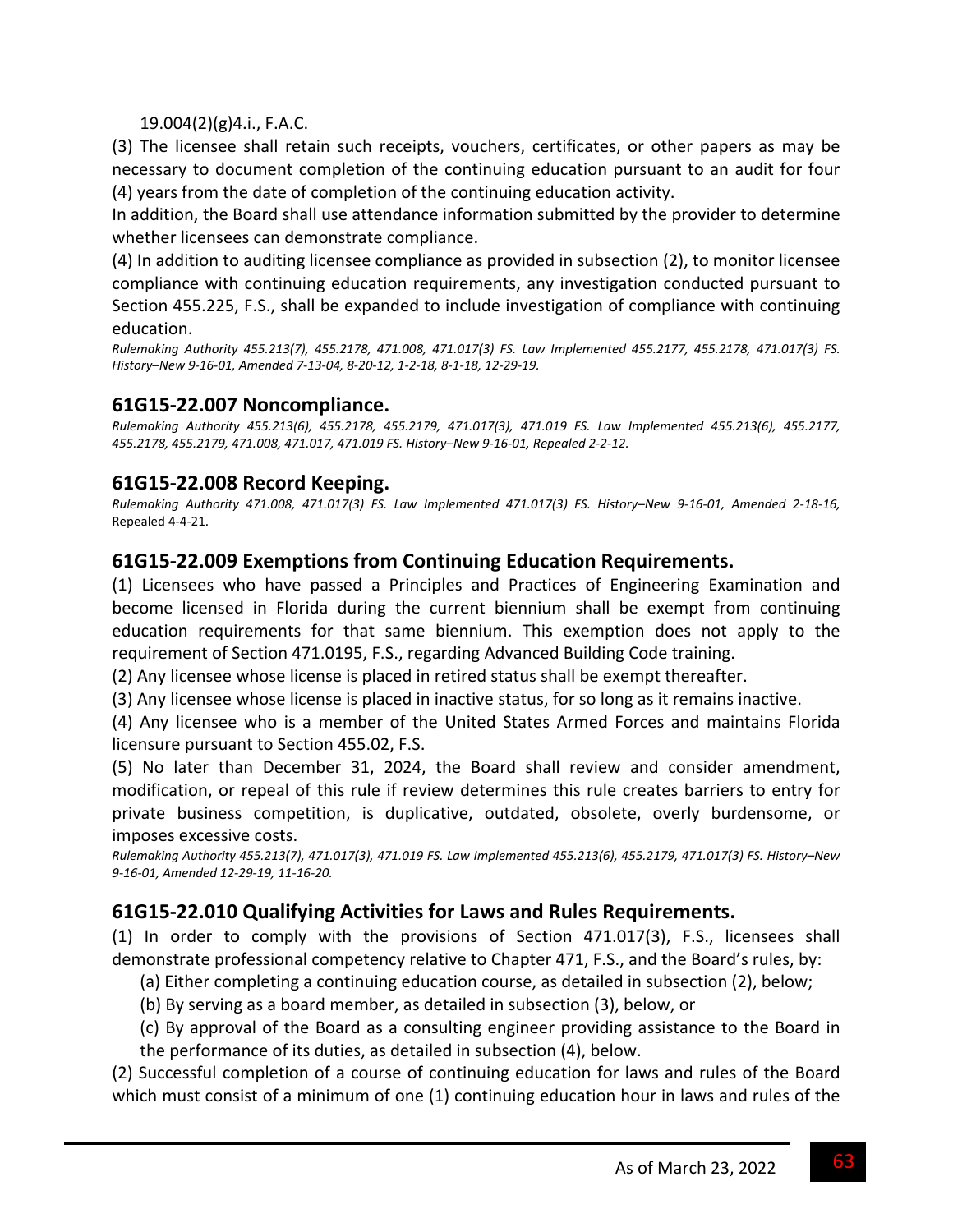Board.

(3) Members of the Board of Professional Engineers shall receive credit for the laws and rules and ethics requirements set forth in Section 471.017(3)(a), F.S., for their service as board members.

(4) All consultant engineers used by the Board in the resolution of Board business, including rulemaking and prosecution of discipline cases and complaints, shall receive credit for the laws and rules of the Board and area of practice requirement by specific approval of the Board of a written list of such consultants during each biennium.

(5) Service as a member of the legislature or as an elected state or local official shall meet the laws and rules and ethics requirements set forth in Section 471.017(3)(a), F.S.

Rulemaking Authority 471.008, 471.017(3) FS. Law Implemented 455.213(6), 471.017(3) FS. History-New 9-16-01, Amended 9-4-*02, 1‐16‐03, 8‐10‐09, 2‐18‐16.*

# **61G15‐22.0105 Approval of Continuing Education Courses in Laws and Rules and Courses in Professional Ethics.**

(1) Each course provider approved by the Board to conduct courses in Florida Laws and Rules and courses in Professional Ethics must meet the requirements of Rule 61G15‐22.011, F.A.C., and shall submit an application for approval of a continuing education course in Laws and Rules or in Professional Ethics.

(a) Applications for approval of Florida Laws and Rules courses shall be made on Form FBPE/008, Application for Approval of Laws and Rules Continuing Education Course (rev. 10/15), which is incorporated by reference herein and may be obtained from www.fbpe.org/licensure/application-process or or at

https://www.flrules.org/Gateway/reference.asp?No=Ref‐06012.

(b) Applications for approval of Professional Ethics courses shall be made on Form FBPE/009, Application for Approval of Professional Ethics Continuing Education Course (rev. 10/15), which is incorporated by reference herein and may be obtained from www.fbpe.org/licensure/application‐process or at

https://www.flrules.org/Gateway/reference.asp?No=Ref‐06013.

(2) All applications shall be submitted on the applicable course approval application identified above and shall include the following:

(a) Course materials, including the course syllabus and a detailed outline of the contents of the course;

(b) The total number of classroom or interactive distance learning continuing education hours;

(c) For courses in Laws and Rules, course content that shall include:

1. Changes to Chapters 455 and 471, F.S., and rules adopted, amended or repealed during the immediately preceding biennium;

2. A list of resources used to develop the course content.

(d) For courses in laws and rules, course content may also include:

1. Application of the provisions of Chapter 471, F.S., to individual disciplinary cases and unlicensed practice cases during the immediately preceding biennium.

2. The laws and rules of the Board pertaining to signing and sealing, responsibility rules, certification and responsible charge.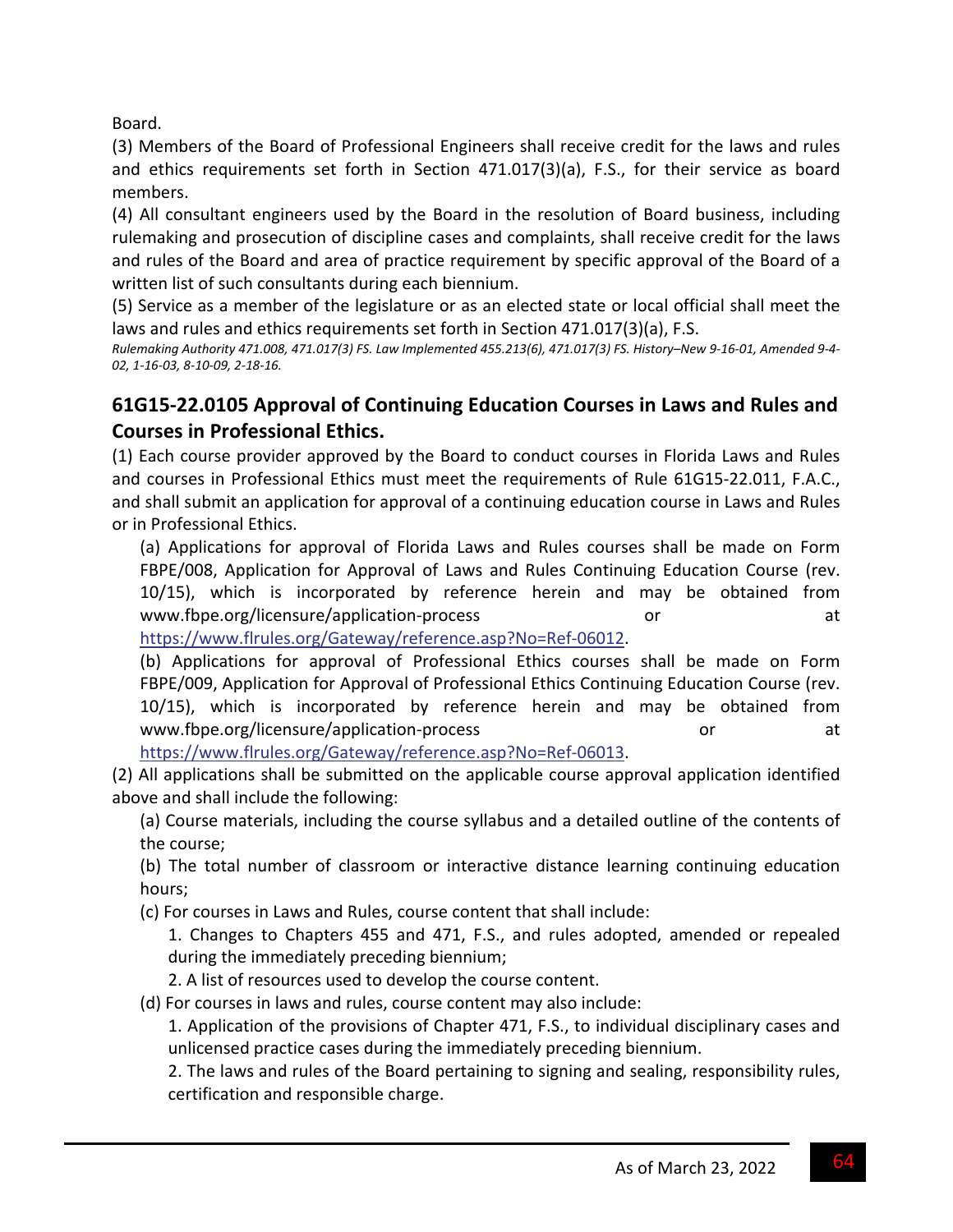(e) For courses in Professional Ethics, course content that shall include one or more of the following:

1. Codes of ethics or other guidelines for ethical decision making as applied to the practice of engineering;

2. The importance of ethics as a broad professional concern rather than a personal one;

3. The engineer's obligations to society, clients, and the profession;

4. Ethical dilemmas encountered in engineering practice; or

5. The application of professional ethics to decision making through hypothetical or illustrative examples.

(3) Continuing education course approval is valid for the biennium during which it was approved, provided no substantial change is made in the course and the approval status of the provider has not expired or been suspended or revoked. Substantial changes made in any course will require a new approval of that course. A provider must reapply for course approval ninety (90) days prior to the date of the end of the biennium which would be the expiration of course approval in order to prevent a lapse in course approval.

(4) If a course is approved, the board shall assign the course a number. The course provider shall use the course number in the course syllabus, in all other course materials used in connection with the course and in all written advertising materials used in connection with the course.

*Rulemaking Authority 455.2123, 455.213, 455.2179, 471.017(3), 471.019 FS. Law Implemented 455.2123, 455.213, 455.2179, 471.017(3), 471.019 FS. History–New 4‐8‐07, Amended 4‐28‐08, 12‐21‐15.*

### **61G15‐22.011 Board Approval of Continuing Education Providers.**

(1) Applicants for continuing education provider status must either be registered as a continuing education provider with the Registered Continuing Education Program (RCEP) of the American Council of Engineering Companies (ACEC) or International Association for Continuing Education and Training (IACET) as of March 1, 2015, or meet the requirements of subsection (2) of this rule, to demonstrate the education and/or the experience necessary to instruct professional engineers in the conduct of their practice.

(2) To demonstrate the education and/or the experience necessary to instruct professional engineers in the conduct of their practice for continuing education credit, an applicant for continuing education provider status must be a regionally accredited educational institution, a commercial educator, a governmental agency, a state or national professional association whose primary purpose is to promote the profession of engineering, an engineer with a Florida license to practice engineering who is not under disciplinary restrictions pursuant to any order of the Board, a vendor with specific knowledge related to the licensee's area of practice, or an engineering firm properly qualified as an engineering business organization by the Board pursuant to section 471.023, F.S.

(3) To allow the Board to evaluate an application for continuing education provider status, the applicant must submit the following:

(a) A completed Application For Continuing Education Provider New Provider Application, Form FBPE/007 (10/17), incorporated by reference herein, which may be obtained from www.fbpe.org/licensure/application-process or or at

https://www.flrules.org/gateway/reference.asp?No=Ref‐09327.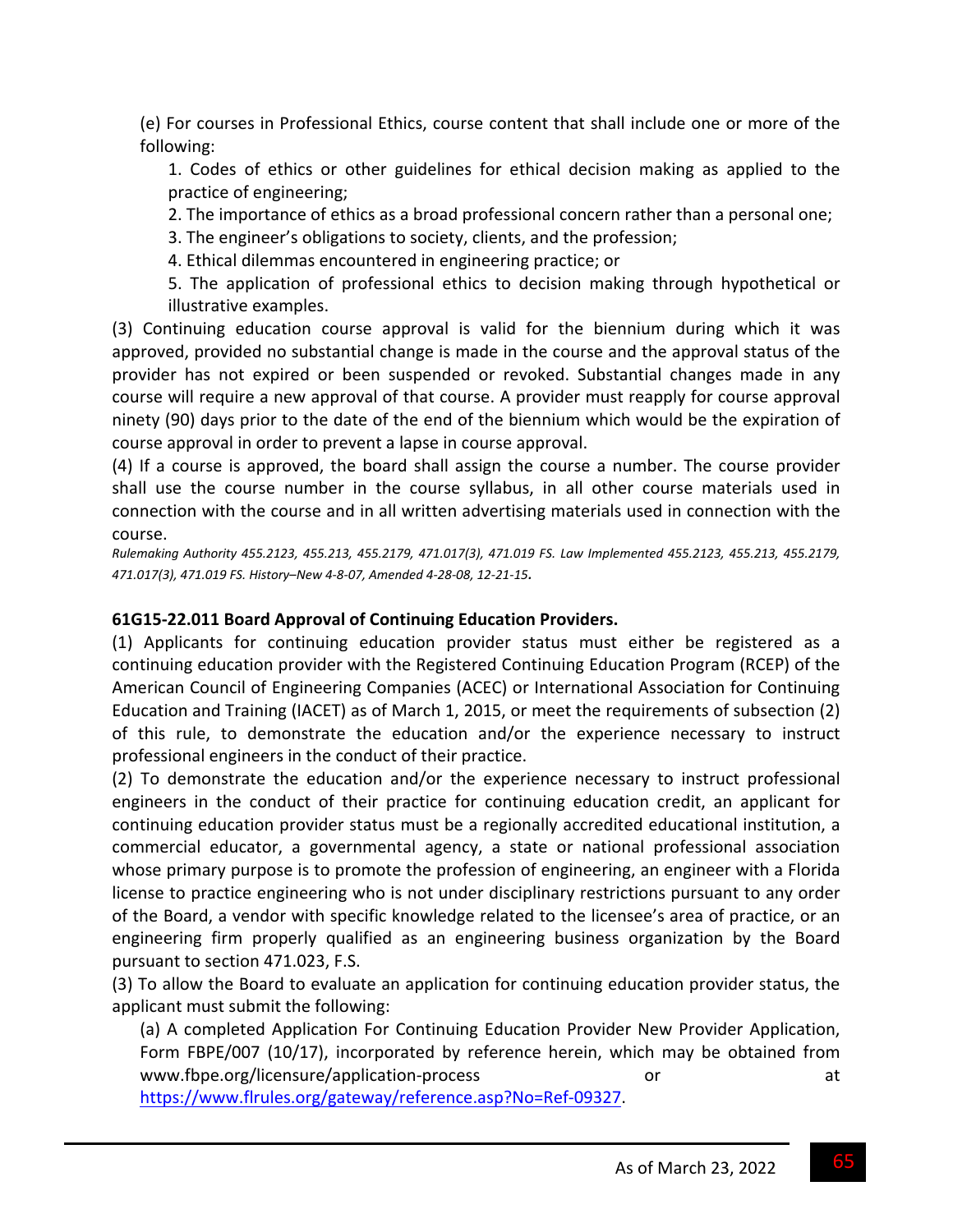(b) The name, address and telephone number of the prospective provider; and,

(c) Proof of registration as continuing education provider with ACEC or IACET, or if the applicant is not registered as a continuing education provider with ACEC or IACET, the applicant must submit the following:

1. A description of the type of courses or seminars the provider expects to conduct for credit;

2. A description of the staffing capability of the applicant;

3. A sample of intended course materials;

4. A list of anticipated locations to conduct the courses;

5. A complete course curriculum for each course the applicant intends to offer;

6. A description of the means the applicant will use to update the course in response to rule or law changes;

7. A description of the means the applicant will use to evaluate the licensee's performance in the course;

8. A fee of \$250.

(4) No engineer may conduct continuing education courses or seminars for credit upon the engineer's receipt of any disciplinary order from any professional regulatory board in any jurisdiction. Rather, the engineer must notify the Board office within ten (10) days of the engineer's receipt of any such order.

(5) Should the Board determine that the provider has failed to provide appropriate continuing education services, it shall request that the Department of Business and Professional Regulation issue an order requiring the provider cease and desist from offering any continuing education courses and shall request that the Department revoke any approval of the provider granted by the Board.

(6) No provider may allow an engineer to conduct any course or seminar offered by the provider if that engineer has been disciplined and has not been released from the terms of the final order in the disciplinary case. Upon receipt of notice that an instructor is under discipline, the provider shall, within seven (7) days, write to the Board office and confirm that the engineer is no longer conducting any course or seminar offered by the provider. For the purpose of this subsection, a letter of guidance or a reprimand shall not constitute "under discipline."

(7) The Board retains the right and authority to audit and/or monitor programs and review records and course materials given by any provider approved pursuant to this rule. The Board shall request that the Department of Business and Professional Regulation revoke the approved status of the provider or reject individual programs given by a provider if the provider disseminated any false or misleading information in connection with the continuing education programs, or if the provider fails to conform to and abide by the rules of the Board. Licensees will not lose credit for attending courses offered by approved providers that are later rejected or stopped by the Board.

(8) Members of the Board of Professional Engineers or the Florida Engineers Management Corporation Board of Directors are prohibited from being a continuing education provider.

(9) The following providers shall be approved as providers, and the Board shall accept their courses for continuing education credit:

(a) Educational Institutions teaching college level courses;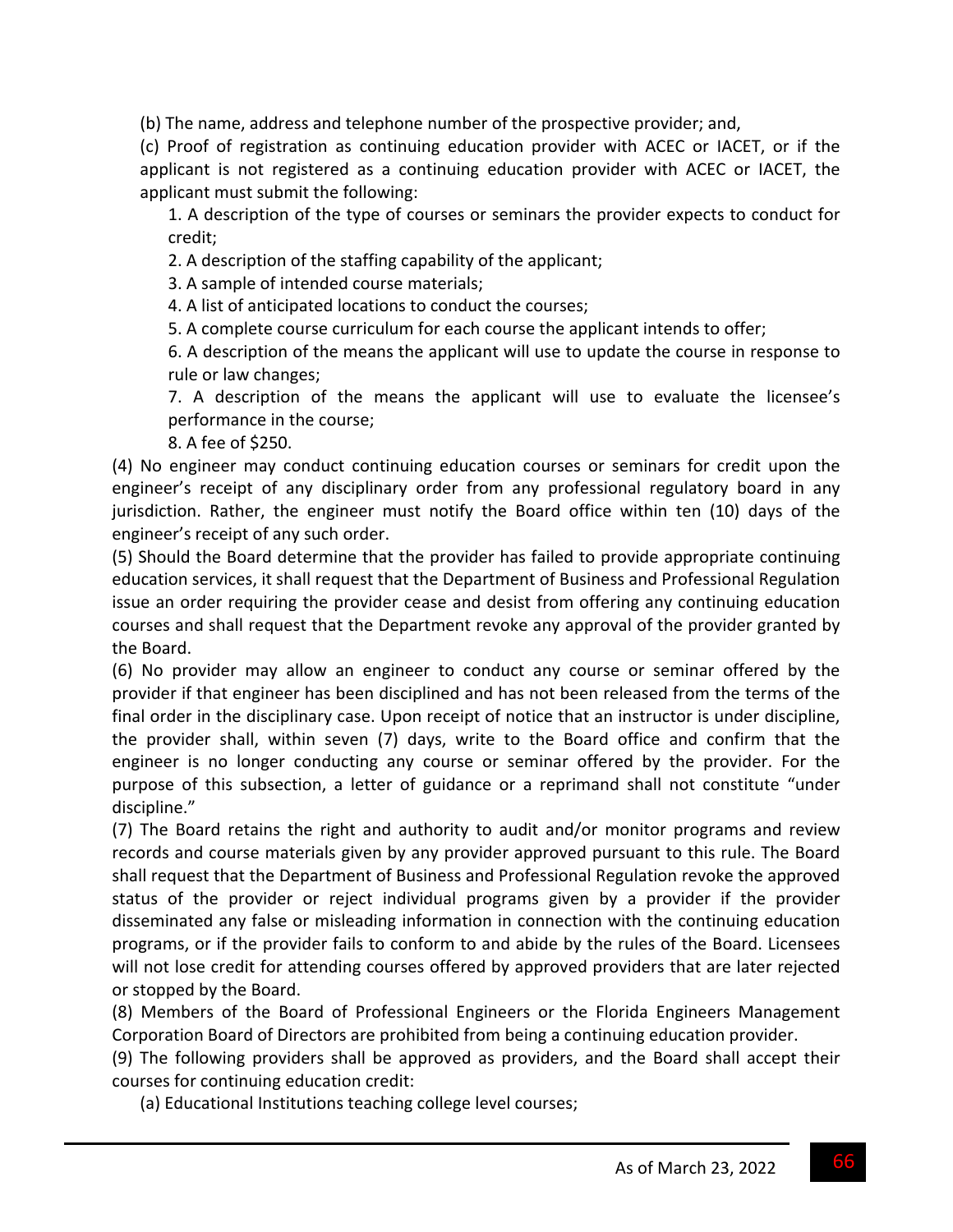(b) Federal and State Governmental Agencies that establish rules, regulations, guidelines, or otherwise have an impact on the practice of engineering; and,

(c) State and National Engineering Professional Associations approved by the Board.

(10) No later than December 31, 2024, the Board shall review and consider amendment, modification, or repeal of this rule if review determines this rule creates barriers to entry for private business competition, is duplicative, outdated, obsolete, overly burdensome, or imposes excessive costs.

*Rulemaking Authority 455.213(6), 455.2179, 471.008, 471.017(3) FS. Law Implemented 455.213(6), 455.2179, 471.017(3) FS.* History-New 9-16-01, Amended 9-4-02, 12-21-03, 8-8-05, 6-11-06, 1-29-07, 6-3-07, 8-10-09, 7-8-10, 2-18-16, 5-8-18, 5-3-20.

# **61G15‐22.012 Obligations of Continuing Education Providers.**

To maintain status as a continuing education provider, the provider must:

(1)(a) Provide courses or seminars designed to enhance the education of engineers in the practice of engineering;

(b) Require each licensee to complete the entire course or seminar in order to receive a certificate of completion;

(c) Furnish each participant with an individual certificate of attendance. An attendance record shall be maintained by the provider for four years and shall be available for inspection by the Board and the Florida Engineers Management Corporation.

(d) Ensure that all promotional material for courses or seminars offered to professional engineers for credit contain the provider number.

(e) Allow only one continuing education hour for each hour of classroom, audio or video instruction, an "hour of classroom, audio or video instruction" being a minimum of 50 minutes instruction or presentation.

(f) Allow only one continuing education hour for each "hour of correspondence study." The "hour of correspondence study" must be based on the average completion time of each course as established by the provider.

(g) Provide a written examination to each participating licensee in correspondence study courses. In order to complete the course, the licensee must sign and date the examination and receive a minimum grade of seventy percent (70%). If a licensee fails the examination, they will be permitted to take the examination again in order to achieve a passing grade.

(h) Notify the Board within fourteen (14) days of any change in the address or telephone number of the provider.

(i) Allow FEMC's and the Board's designee to have access to information concerning courses or seminars conducted by the provider for continuing education credit.

(2) Providers must make available to potential participants course information sufficient to allow a participant to clearly understand the course content, learning objectives and outcomes, and level of difficulty prior to enrolling in the course. This requirement may be satisfied by either posting a detailed course description or representative excerpts of the course materials, if course materials in their entirety are not made available for review prior to course registration.

Rulemaking Authority 471.008, 471.017(3) FS. Law Implemented 471.017(3) FS. History-New 9-16-01, Amended 2-18-16, 5-8-*18.*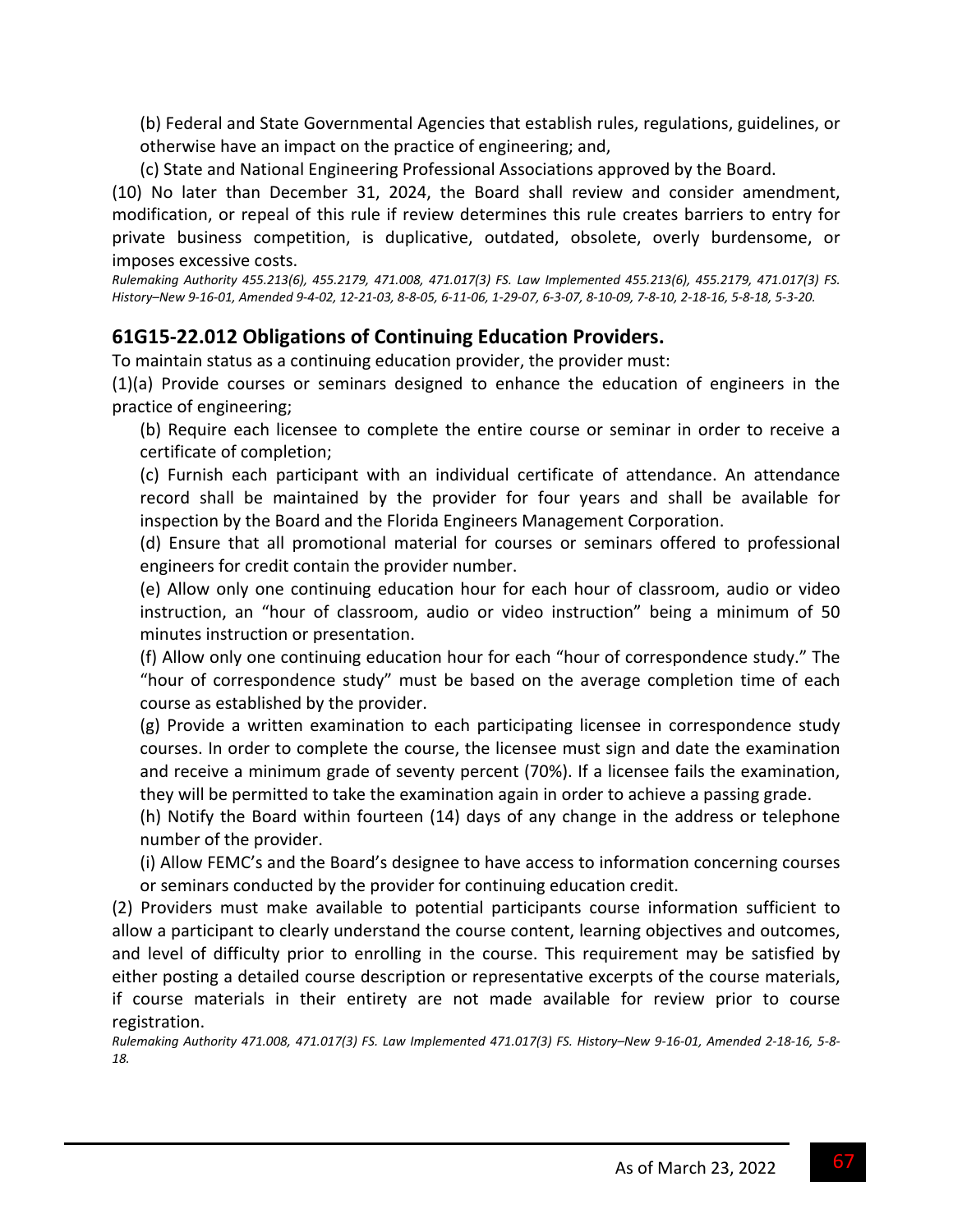## **61G15‐22.013 Evaluation of Providers.**

(1) The Board, or its designee, reserves the right to evaluate continuing education courses or seminars offered to engineers for credit by the following methods:

- (a) Observing such courses or seminars; and,
- (b) Reviewing the files of the provider to gain information about any course or seminar offered to professional engineers for credit.

(2) The Board shall not revoke the continuing education credit given to any professional engineer for completion of any continuing education course or seminar about which the professional engineer registers a complaint with the Board.

*Rulemaking Authority 455.213(6), 455.2178, 455.2179, 471.008, 471.017(3), 471.019 FS. Law Implemented 455.213(6), 455.2177, 455.2178, 455.2179, 471.008, 471.017(3), 471.019 FS. History–New 9‐16‐01.*

#### **61G15‐22.014 Duration of Provider Status.**

(1) Continuing education providers are approved only for the biennium during which they applied and must reapply for provider status at the beginning of each biennium. The biennium for continuing education providers ends on May 31st of each odd-numbered year.

(2) A provider must reapply for approval ninety (90) days prior to the date of expiration of provider status in order to prevent a lapse in provider status.

*Rulemaking Authority 455.213(6), 455.2178, 455.2179, 471.008, 471.017(3), 471.019 FS. Law Implemented 455.213(6), 455.2177, 455.2178, 455.2179, 471.008, 471.017(3), 471.019 FS. History–New 9‐16‐01.*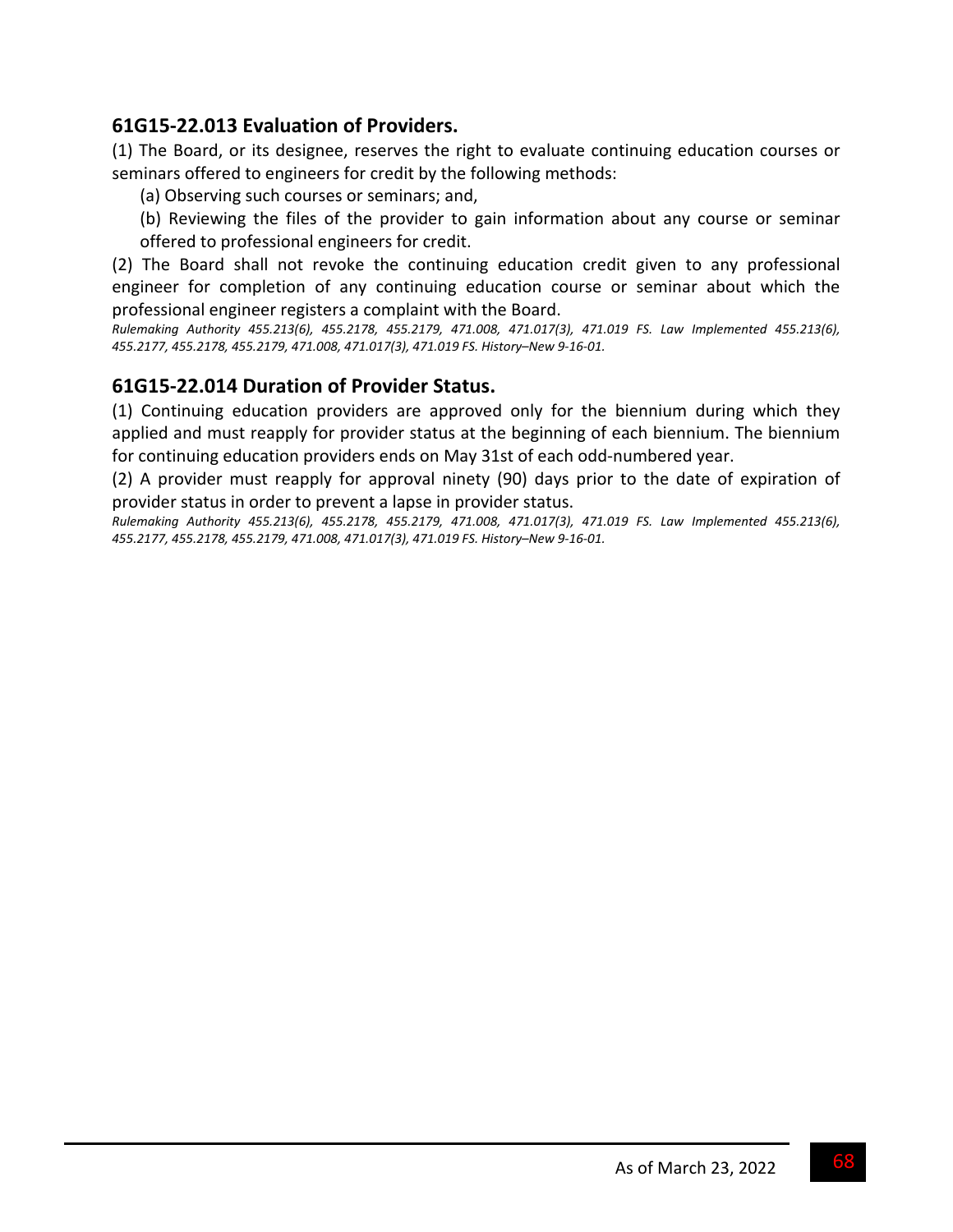# **CHAPTER 61G15‐23 SEALS**

- 61G15‐23.001 Signature, Date and Seal Shall Be Affixed
- 61G15‐23.002 Seals Acceptable to the Board
- 61G15‐23.003 Procedures for Physically Signing and Sealing Plans, Specifications, Reports or Other Documents
- 61G15‐23.004 Procedures for Digitally Signing and Sealing Electronically Transmitted Plans, Specifications, Reports or Other Documents
- 61G15‐23.005 Procedures for Electronically Signing and Sealing Electronically Transmitted Plans, Specifications, Reports or Other Documents

### **61G15‐23.001 Signature, Date and Seal Shall Be Affixed.**

(1) A professional engineer shall sign, date and seal:

(a) All final plans, prints, specifications, reports, or other documents prepared or issued by the licensee and being filed for public record;

(b) All final documents provided to the owner or the owner's representative.

(2) Additional Final and Non‐Final Documents.

(a) A professional engineer may sign, date and seal documents required by any public entity or any provision of contract which requires the signing, dating and sealing of additional original documents.

(b) A professional engineer shall not sign, date and seal any documents which are not final documents unless the professional engineer states any limitations on the use of those documents on the face of those documents by using terms such as "Preliminary," "For Review Only," "Not for Construction," or any other suitable statement which denotes that the documents are for limited use, are not final and are not intended for permit, construction, or bidding purposes.

(3) A professional engineer may only sign, date and seal engineering plans, prints, specifications, reports or other documents if that professional engineer was in responsible charge, as that term is defined in subsection 61G15-18.011(1), F.A.C., of the preparation and production of the engineering document and the professional engineer has the expertise in the engineering discipline used in producing the engineering document(s) in question. Professional engineers working for local, State or Federal Government agencies shall legibly indicate their name and license number, and shall indicate the name and address of the agency on all documents that are required to be signed, dated and sealed.

(4) Additional Requirements for Plans or Prints, Engineering Specifications and Calculations, and Engineering Reports or Other Documents. When an engineer signs, dates and seals any of the following types of documents plans or prints under the provisions of Section 471.025, F.S., and subsection (1) of this rule, the following additional information must be included:

(a) Plans and Prints. Every sheet within the plans and prints must be signed, dated and sealed by the professional engineer in responsible charge.

1. A title block shall be used on each sheet of plans or prints and shall contain the printed name, address, and license number of the engineer who has signed,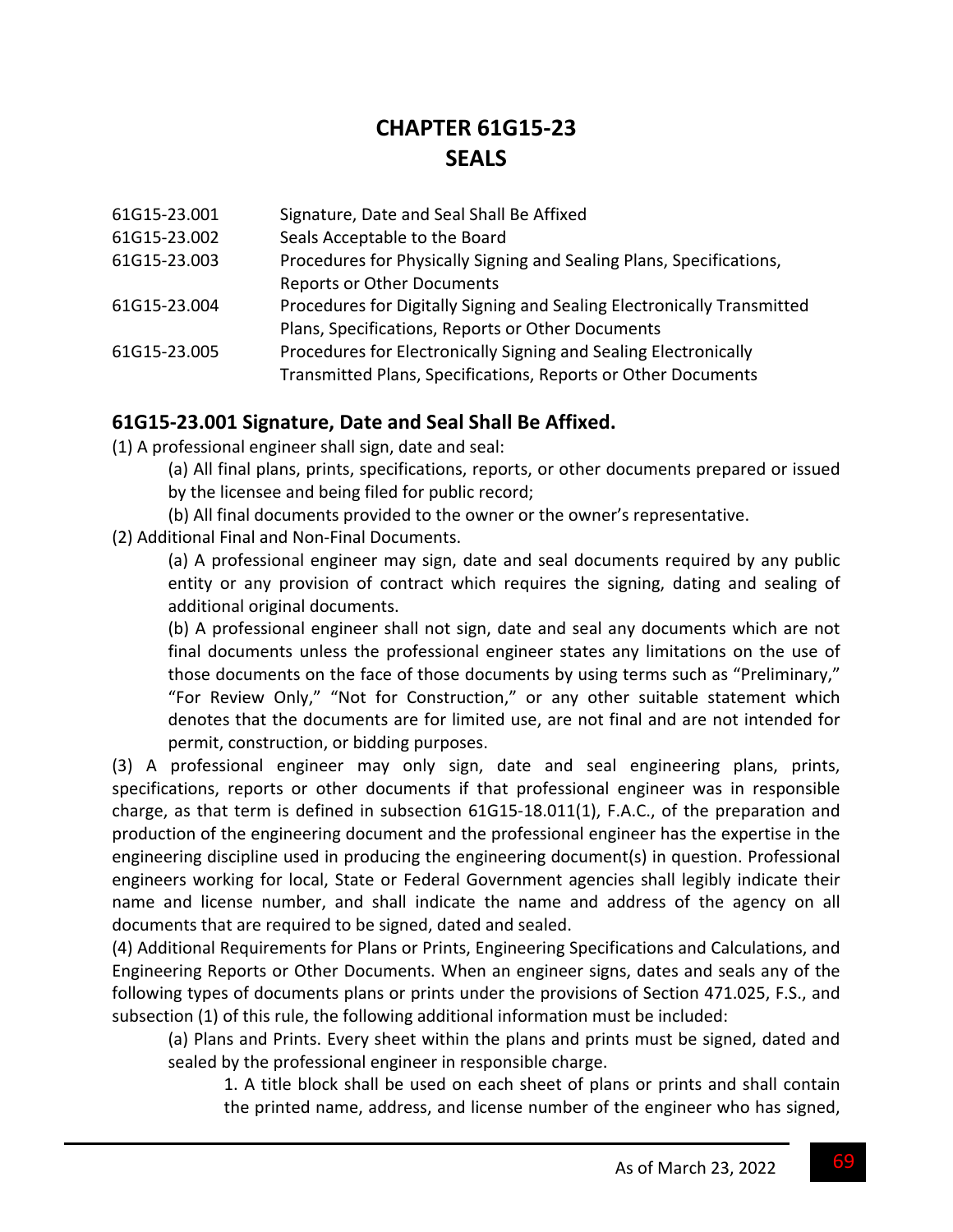dated and sealed the plans or prints.

2. If the engineer signing, dating and sealing engineering plans or prints is practicing through a duly authorized qualified engineering business organization; the title block shall contain the printed name and address of the qualified engineering business organization.

(b) Engineering Specifications and Calculations. An index sheet shall be used and shall be signed, dated and sealed by each professional engineer who is in responsible charge of any portion of the engineering specifications or calculations.

1. The index sheet must be signed, dated and sealed by those professional engineers in responsible charge of the production and preparation of each section of the engineering specifications or calculations, with sufficient information on the index sheet so that the user will be aware of each portion of the specifications or calculations for which each professional engineer is responsible.

2. The index sheet shall include at a minimum:

a. The printed name, address and license number of each engineer in responsible charge of the production of any portion of the calculations or specifications.

b. If the engineer signing, dating and sealing calculations or specifications is practicing through a duly qualified engineering business organization; the printed name and address of the qualified engineering business organization.

c. Identification of the project, by address or by lot number, block number, section or subdivision and city or county.

d. Identification of any computer program used for engineering the specifications or calculations.

(c) Engineering Reports or Other Documents.

1. A signature page or cover letter shall be used and shall be signed, dated and sealed by each professional engineer who is in responsible charge of any portion of the report with sufficient information provided so that the user will be aware of each portion for which each professional engineer is responsible.

2. If the engineer signing, dating and sealing an engineering report or other document is practicing through a duly qualified engineering business organization, the printed name and address of the qualified engineering business organization.

(d) The date that the signature and seal is affixed as provided herein shall be entered on said plans, prints, specification, reports or other documents immediately adjacent to the signature of the professional engineer.

(5) Additional Requirements for Multi‐Dimensional Models. The Florida Board of Professional Engineers recognizes that the practice of engineering is evolving into increasingly frequent contractual requirements for licensees to submit final work product as an electronic multidimensional model. Accordingly, when a licensee's contract requires the submission of an electronic multidimensional model as final work product; which by contract, law, or rule must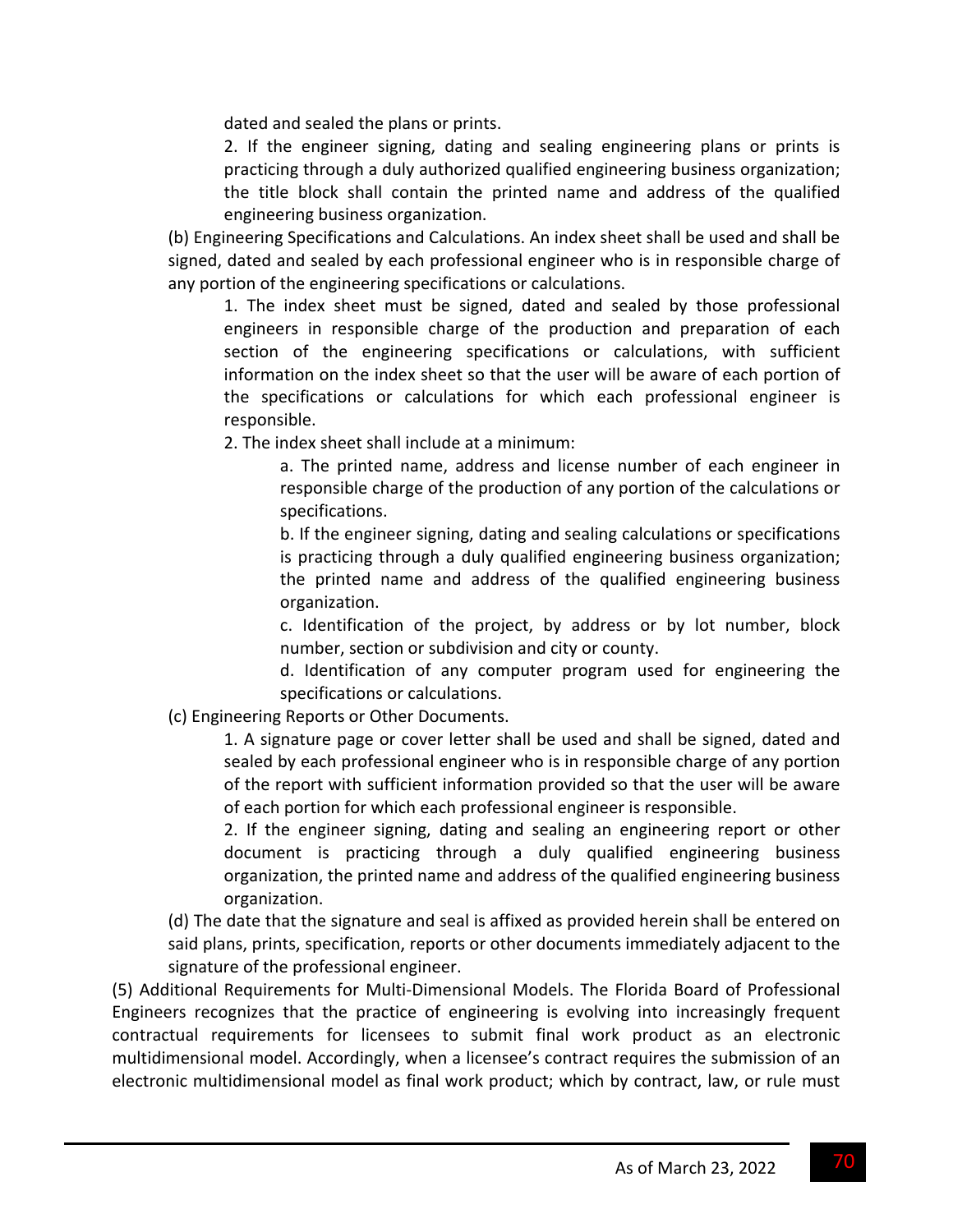be signed, dated, and sealed, the licensee shall utilize the process specified in paragraph (4)(b), above, regarding engineering specifications or calculations.

(6) As detailed in paragraph 61G15‐30.003(1)(b), F.A.C., signed and sealed documents are presumed to comply with all applicable codes and standards in effect at the time of sealing. Unless the documents are amendments to documents previously signed and sealed by the engineer, and that fact is clearly noted at the time of submission, the licensee must affirmatively indicate on the documents any other edition of a code or standard, other than those currently in effect, with which the licensee intends the documents to comply.

Rulemaking Authority 471.008, 471.025 FS. Law Implemented 471.025, 471.033(1)(a), (e), (j) FS. History-New 1-8-80, Amended 6-23-80, Formerly 21H-23.01, 21H-23.001, Amended 4-1-97, 2-5-04, 8-8-05, 11-16-09, 2-2-12, 11-3-15, 10-26-16, 12-29-19, 6-*29‐21, 11‐15‐21.*

## **61G15‐23.002 Seals Acceptable to the Board.**

(1) Only the following seals are authorized to be used pursuant to Section 471.025, F.S.;

(a) Wet Seals: A Wet Seal is any seal physically applied to a printed document capable of leaving a permanent ink representation or other form of opaque permanent impression on the printed document that complies with subsection 61G15‐23.002(2), F.A.C.;

(b) Embossing Seals: An Embossing Seal is any seal physically applied to a printed document capable of leaving a permanent crimped representation or other form of permanent raised impression on the printed document that complies with subsection 61G15‐23.002(2), F.A.C.; or

(c) Digitally Created Seals: A Digitally Created Seal is any seal created as part of the document and not physically applied that is an opaque permanent representation that complies with subsection 61G15‐23.002(2), F.A.C.

(2) Wet Seals, Embossing Seals and Digitally Created Seals shall be a minimum of 1‐7/8 inches in diameter and shall be of a design similar to those set forth in subsections (a), (b) and (c) below. When utilizing Digitally Created Seals, the requirement of a minimum diameter of 1‐7/8 inches shall be met when the image is represented in native (unreduced) document size.

(a) The seal must contain the licensee's given name, the licensee's license number immediately preceded by the designation "No", the words "PROFESSIONAL ENGINEER" and the words "STATE OF FLORIDA" similar to that depicted here:



(b) If the seal is for a temporary license it must also contain the words "TEMPORARY LICENSE" and the date that the license expires in the form of "Month – Day – Year" immediately preceded by the word "EXPIRES" similar to that depicted here: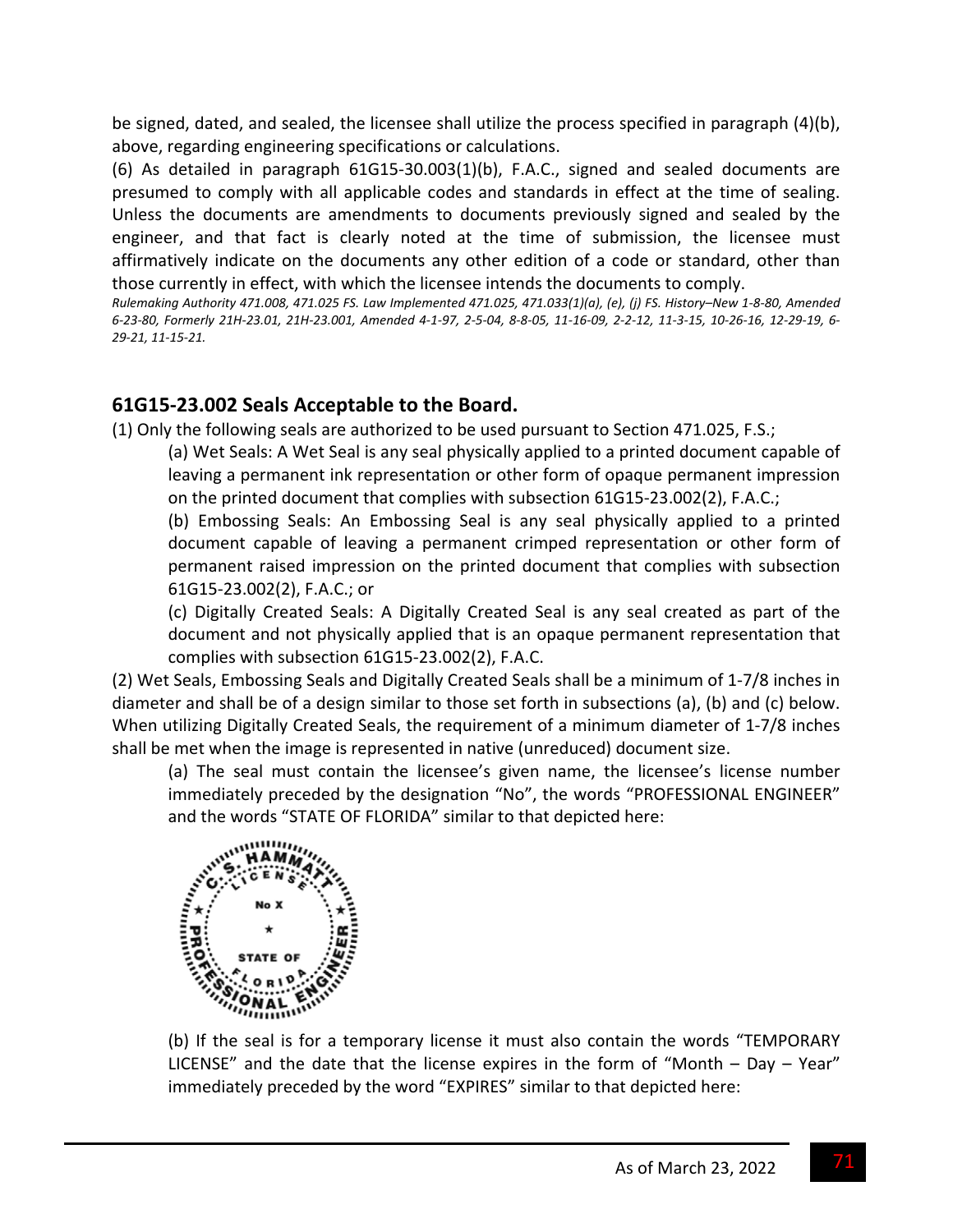

(c) For Professional Engineers who are in good standing under both Chapters 471 and 472, F.S., a seal similar to that depicted here may be used.



(d) Seals may contain an abbreviated form of the licensee's given name or a combination of initials representing the licensee's given name provided the surname listed with the Board appears on the seal and in the signature.

Rulemaking Authority 471.025, 471.033(2) FS. Law Implemented 471.025, 471.033(1)(a) FS. History-New 1-8-80, Amended 1-20-85, Formerly 21H-23.02, Amended 5-14-86, Formerly 21H-23.002, Amended 11-15-94, 8-18-98, 2-3-00, 2-22-01, 2-5-04, 1-31-*08, 5‐6‐09, 11‐3‐15, 11‐16‐20.*

# **61G15‐23.003 Procedures for Physically Signing and Sealing Plans,**

### **Specifications, Reports or Other Documents.**

Engineering plans, specifications, reports or other documents which must be signed, dated and sealed in accordance with the provisions of Section 471.025, F.S., and Rule 61G15‐23.001, F.A.C. may be physically signed, dated and sealed as provided herein by the professional engineer in responsible charge.

(1) The licensee shall sign by hand an original of the licensee's signature on each page required to be sealed. A scanned, facsimile, digitally created or copied image of the licensee's signature shall not be used.

(2) The licensee must then use a wet seal, a digitally created seal, or an embossing seal placed partially overlapping the licensee's signature on each page required to be sealed. The placement of the seal shall not render the signature illegible.

Rulemaking Authority 471.025(1), 668.006 FS. Law Implemented 471.025 FS. History-New 8-18-98, Amended 9-4-05, 5-6-09, 1-*5‐12, 8‐20‐12, 12‐10‐13, 11‐3‐15.*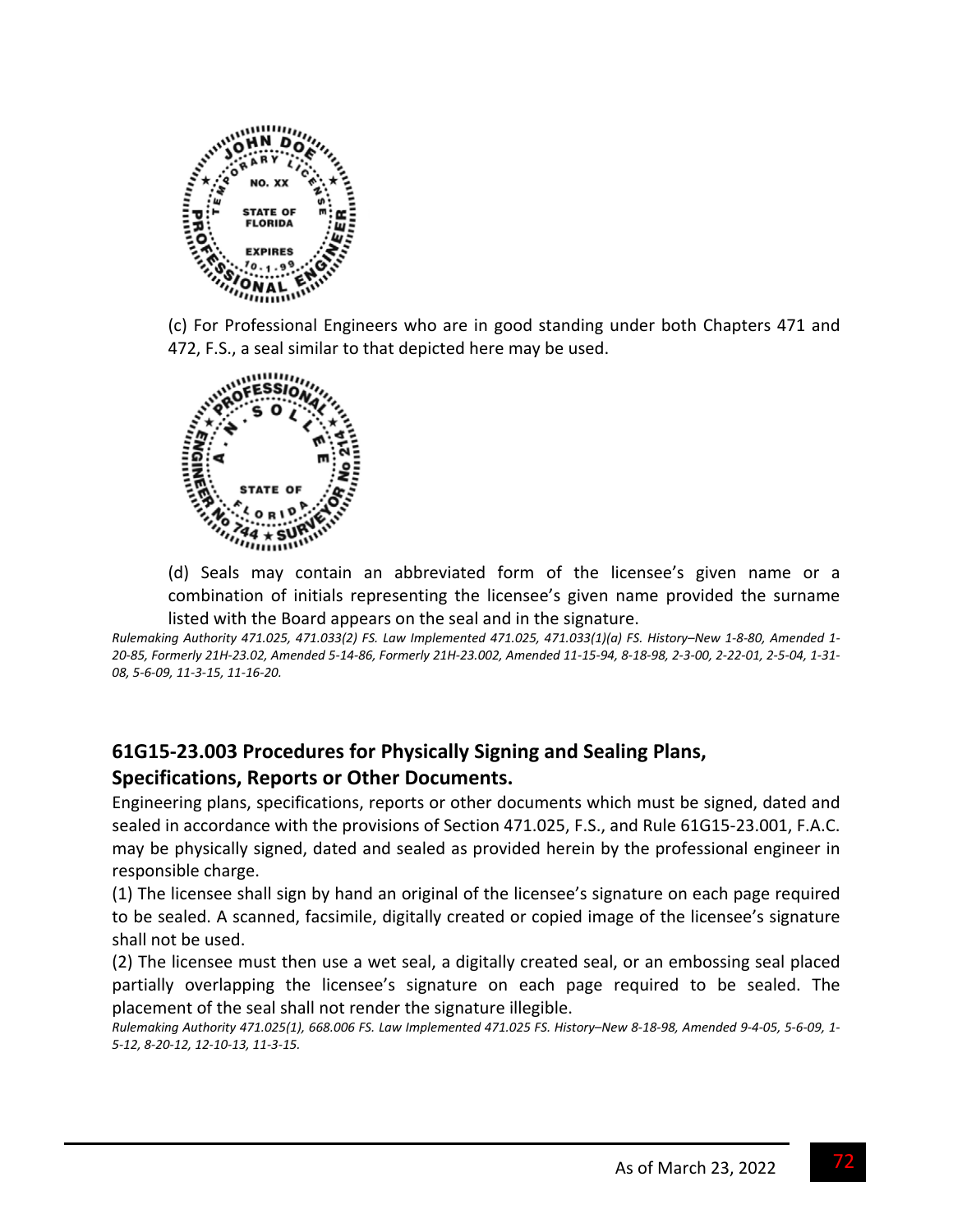## **61G15‐23.004 Procedures for Digitally Signing and Sealing Electronically Transmitted Plans, Specifications, Reports or Other Documents.**

(1) Engineering plans, specifications, reports or other documents which must be signed, dated and sealed in accordance with the provisions of Section 471.025, F.S., and Rule 61G15‐23.001, F.A.C., may be signed digitally as provided herein by the professional engineer in responsible charge. As used herein, the terms "certification authority," and "digital signature" shall have the meanings ascribed to them in Sections 668.003(2) and (3), F.S.

(2) A professional engineer utilizing a digital signature to electronically sign and seal engineering plans, specifications, reports or other documents shall have their identity authenticated by a certification authority and shall assure that the digital signature is:

- (a) Unique to the person using it;
- (b) Capable of verification;
- (c) Under the sole control of the person using it; and,

(d) Linked to a document in such a manner that the digital signature and correspondingly the document is invalidated if any data in the document is changed.

(3) The affixing of a digital signature to engineering plans, specifications, reports or other documents as provided herein shall constitute the signing and sealing of such items.

(a) A digitally created seal as set forth in Rule 61G15‐23.002, F.A.C., may be placed where it would appear if the item were being physically signed, dated and sealed.

(b) The date that the digital signature was placed into the document must appear on the document in accordance with subsection 61G15‐23.001(4), F.A.C., and where it would appear if the item were being physically signed, dated and sealed.

(c) The engineering plans, specifications, reports or other documents being digitally signed and sealed shall include text to indicate the following and place it where an original signature would appear if the item were being physically signed, dated and sealed:

1. The same information required by subsection 61G15‐23.002(2), F.A.C., if a digitally created image of the seal is not use;

2. The item has been digitally signed and sealed; and,

3. Printed copies of this document are not considered signed and sealed and all signatures must be verified on any electronic copies.

(d) Formatting of seals and text similar to that depicted below shall be used. While the formatting may be altered, the text must remain identical.

1. When a digitally created seal is used:

This item has been digitally signed and sealed by [NAME] on the date adjacent to the seal.

Printed copies of this document are not considered signed and sealed and the signature must be verified on any electronic copies.

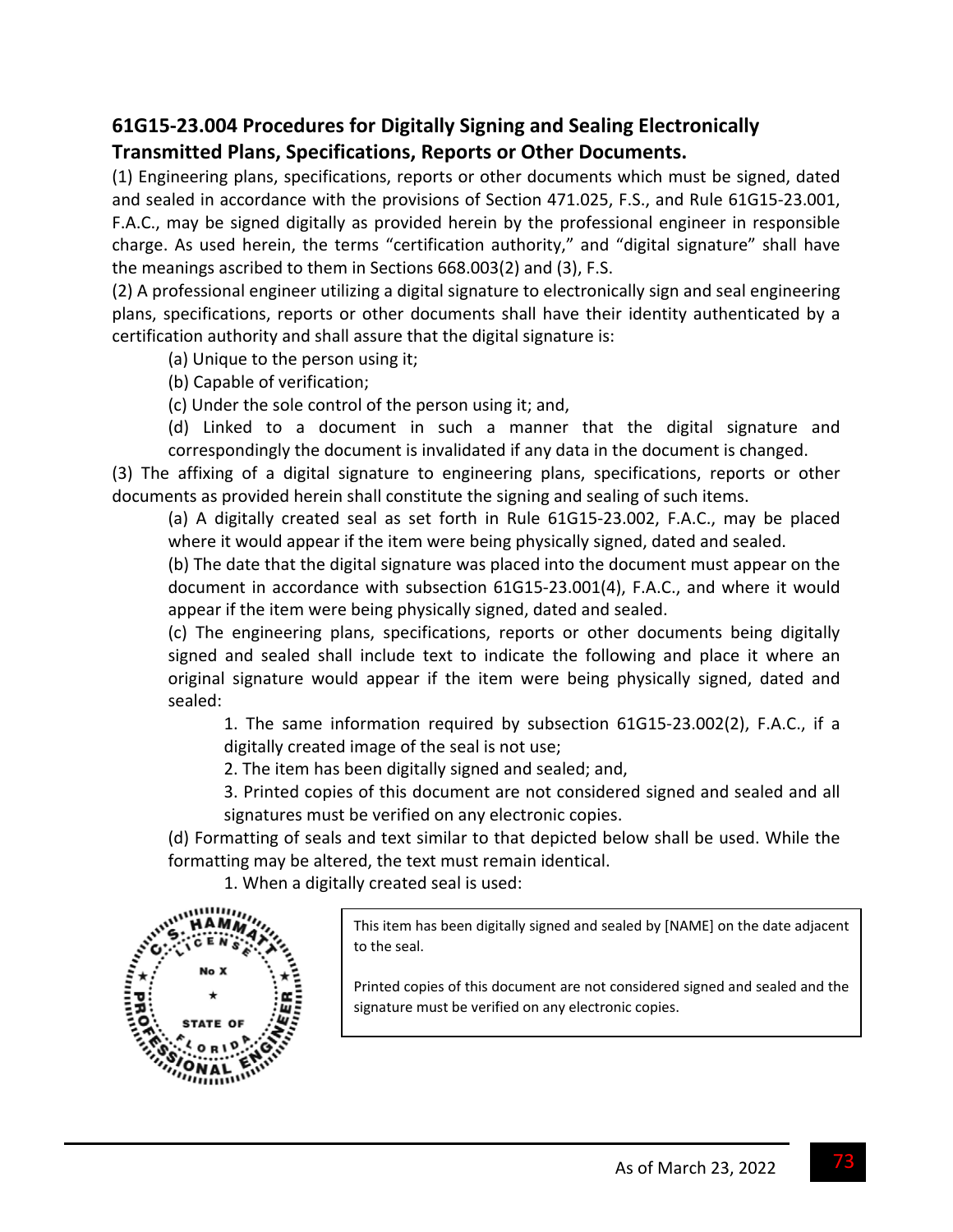2. When a digitally created seal is not used:

and the state

[NAME], State of Florida, Professional Engineer, License No. [NUMBER]

This item has been digitally signed and sealed by [NAME] on the date indicated here.

Printed copies of this document are not considered signed and sealed and the signature must be verified on any electronic copies.

(e) When engineering plans, specifications, reports or other documents contain multiple sheets or pages, the licensee may apply a single digital signature per electronically transmitted item as set out in Rule 61G15‐23.001, F.A.C. A digital signature applied to an item in electronic form shall have the same force and effect as signing all of the individual sheets or pages contained within that item unless otherwise limited as specified in subsection 61G15‐30.003(3), F.A.C.

(f) In the case where multiple licensees sign and seal a single item, each licensee shall apply their digital signature and include qualifying language with those items required in paragraph (e) of this rule, thoroughly describing what portions the licensee is taking responsibility for.

(g) Beginning on the effective date of this rule amendment, November 2, 2020, and continuing until December 31, 2020, the restriction contained in subparagraph (3)(c)3., above, and the text of required language illustrated in subparagraphs  $(3)(d)1$ . and 2., that printed copies of digitally signed and sealed plans or documents are not considered signed and sealed is removed, and printed copies of said plans or documents are deemed validly signed and sealed for any purpose allowed by law. After December 31, 2020, the existing restriction is reinstated. Any licensee seeking to use printed copies of digitally signed and sealed plans or documents must retain an original copy of the signed and sealed plans.

*Rulemaking Authority 471.025(1), 471.033(2), 471.008 FS. Law Implemented 471.025, 471.033(1)(j), 668.003, 668.006 FS. History–New 11‐3‐15, Amended 9‐7‐17, 6‐19‐18, 11‐2‐20.*

### **61G15‐23.005 Procedures for Electronically Signing and Sealing Electronically Transmitted Plans, Specifications, Reports or Other Documents.**

(1) Engineering plans, specifications, reports or other documents which must be signed, dated and sealed in accordance with the provisions of Section 471.025, F.S., and Rule 61G15‐23.001, F.A.C., may be signed electronically as provided herein by the professional engineer in responsible charge. As used herein, the term "electronic signature" shall have the meanings ascribed to them in Sections 668.003(2), (3) and (4), F.S.

(2) The SHA or Secure Hash Standard authentication code is described in Federal Information Processing Standard Publication 180‐4 "Secure Hash Standard," August 2015, which is hereby adopted and incorporated by reference by the Board and can be obtained from the internet website: http://www.flrules.org/Gateway/reference.asp?No=Ref‐05976.

(3) A professional engineer utilizing an electronic signature to sign and seal engineering plans, specifications, reports or other documents shall: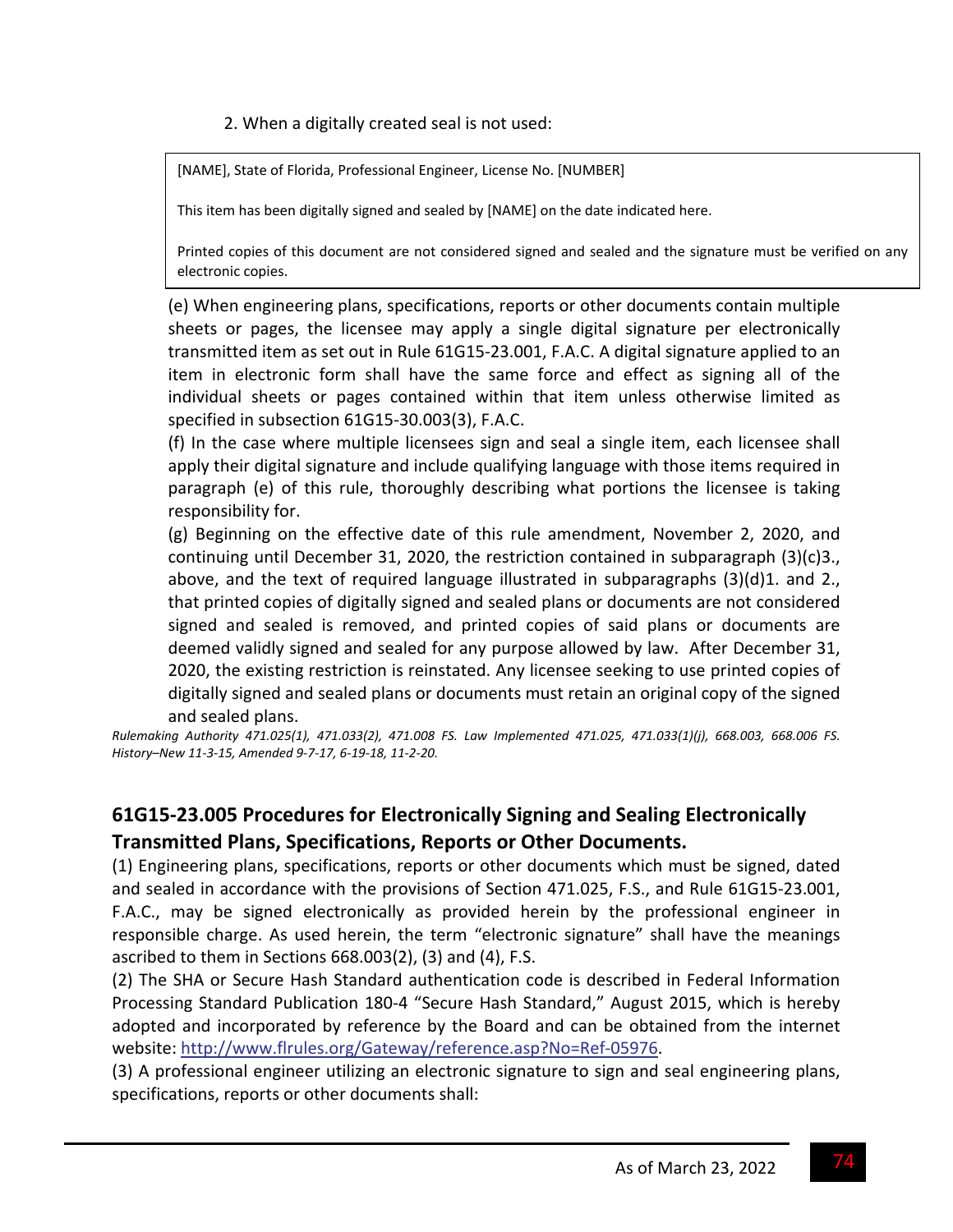(a) Create a static electronic version, such as PDF, of the engineering document(s) that is to be electronically transmitted;

(b) Compute an SHA‐1 authentication code for each electronic engineering document;

(c) Create a printable "signature report" that contains the licensee's given name, the licensee's license number, and a list of the electronic files to be signed and sealed that includes a brief description of each engineering document and the SHA authentication code of each engineering document;

(d) Print and physically sign, date and seal the "signature report" in compliance with Rule 61G15‐23.003, F.A.C.; and,

(e) Transmit the signed, dated and sealed "signature report" to the receiving party along with each electronically signed, dated and sealed engineering document either by hardcopy or electronic scan. If scanned and sent electronically, the hardcopy of the signed and sealed report shall be retained by the licensee in accordance with Rule 61G15‐30.009, F.A.C. Each engineering document is considered to be electronically signed and sealed if the document's SHA authentication code matches the SHA authentication code on the physically signed, dated and sealed "signature report."

(4) The affixing of an electronic signature to engineering plans, specifications, reports or other documents as provided herein shall constitute the signing and sealing of such items.

(a) A digitally created seal as set forth in Rule 61G15‐23.002, F.A.C., may be placed where it would appear if the item were being physically signed, dated and sealed.

(b) The date that the electronic signature is to be placed into the document must appear on the document in accordance with subsection 61G15‐23.001(5), F.A.C., and where it would appear if the item were being physically signed, dated and sealed.

(c) The engineering plans, specifications, reports or other documents being electronically signed and sealed shall include text to indicate the following and place it where an original signature would appear if the item were being physically signed, dated and sealed:

1. The same information required by subsection 61G15‐23.002(2), F.A.C. if a digitally created seal is not used,

2. The item has been electronically signed and sealed using a SHA authentication codes; and,

3. Printed copies of the document are not considered signed and sealed and all SHA authentication code must be verified on any electronic copies.

(d) Formatting of seals and text similar to that depicted below shall be used. While the formatting may be altered, the text must remain identical.

1. When a digitally created seal is used: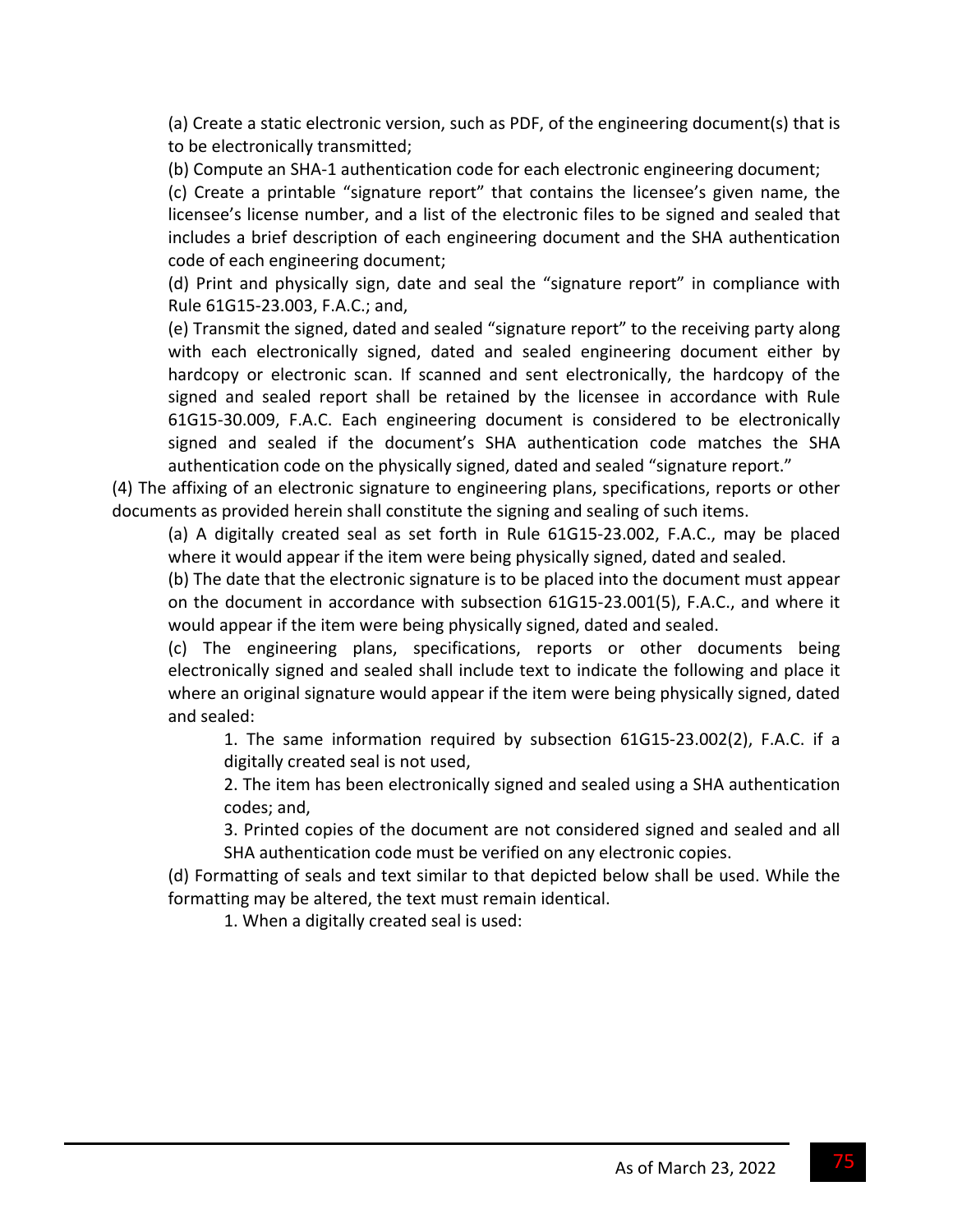

This item has been electronically signed and sealed by [NAME] on the date adjacent to the seal using a *SHA* authentication code.

Printed copies of this document are not considered signed and sealed and the *SHA* authentication code must be verified on any electronic copies.

2. When a digitally created seal is not used:

[NAME], State of Florida, Professional Engineer, License No. [NUMBER]

This item has been electronically signed and sealed by [NAME] on the date indicated here using a *SHA* authentication code.

Printed copies of this document are not considered signed and sealed and the *SHA* authentication code must be verified on any electronic copies.

(e) Beginning on the effective date of this rule amendment, November 2, 2020, and continuing until December 31, 2020, the restriction contained in subparagraph (4)(c)3., above, and the text of required language illustrated in subparagraphs  $(4)(d)1$ . and 2., that printed copies of electronically signed and sealed plans or documents are not considered signed and sealed is removed, and printed copies of said plans or documents are deemed validly signed and sealed for any purpose allowed by law. After December 31, 2020, the existing restriction is reinstated. Any licensee seeking to use printed copies of electronically signed and sealed plans or documents must retain an original copy of the signed and sealed plans.

Rulemaking Authority 471.025(1), 471.033(2), 471.008 FS. Law Implemented 471.025, 668.006 FS. History-New 11-3-15, Amended 2-3-16, 10-26-16, 9-7-17, 6-19-18, 11-2-20.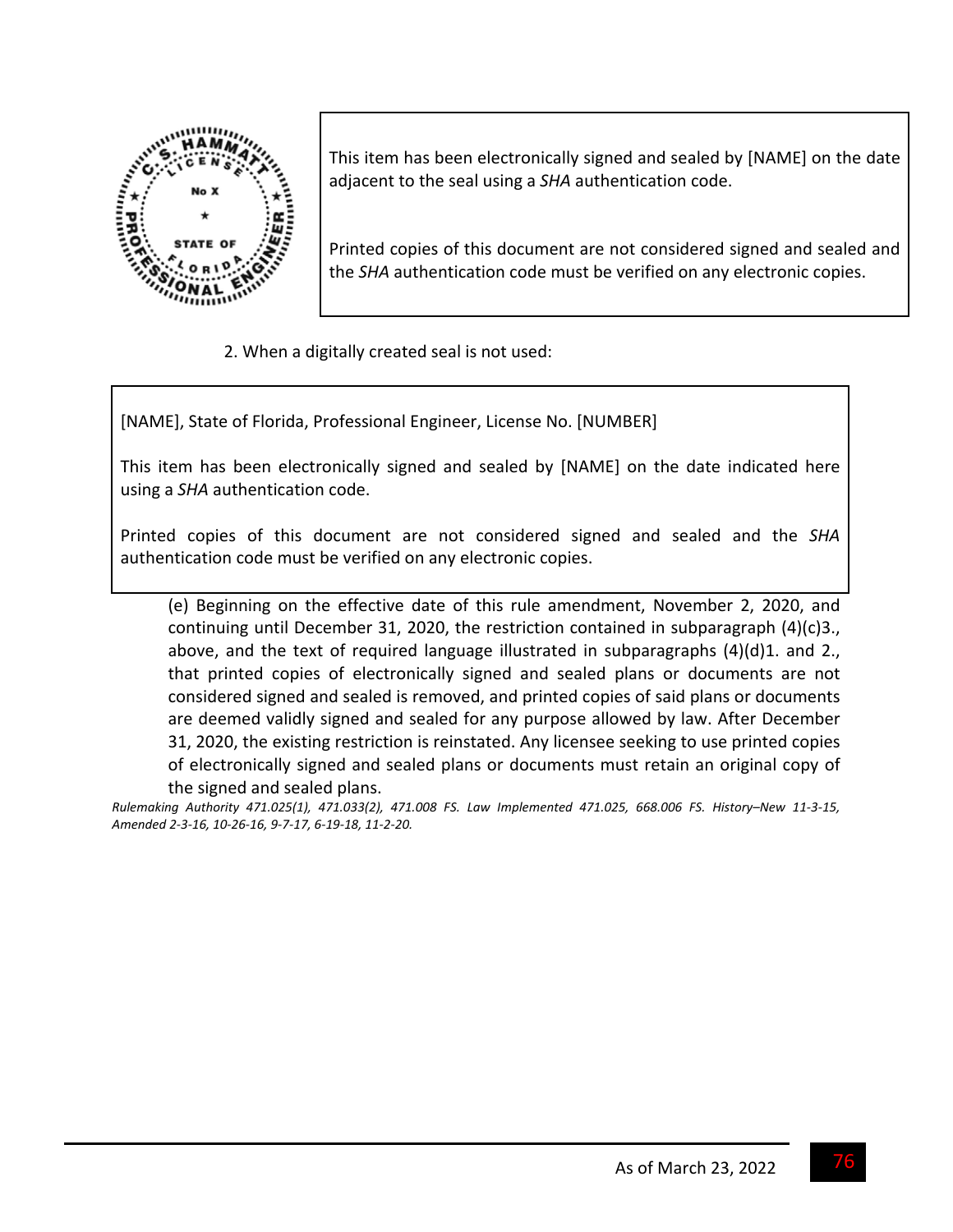# **CHAPTER 61G15‐24 FEES**

61G15‐24.001 Schedule of Fees

### **61G15‐24.001 Schedule of Fees.**

(1) Pursuant to Section 471.011, F.S., the Board hereby establishes the following fees for applications, licensing and renewal, temporary registration, late renewal, licensure by endorsement, reactivation fee, and replacement of certificate.

(2) Engineering licensure fees (individuals and firms):

- (a) Application fee for licensure by examination or endorsement \$125.00 non‐refundable.
- (b) Initial license fee \$100.00.
- (c) Biennial renewal fee \$93.75.
- (d) Delinquency fee \$25.00.
- (e) Temporary license (individual) \$25.00.
- (f) Temporary license (qualified business organization) \$50.00.
- (g) Reinstatement fee \$150.00.
- (h) Inactive Status fee \$125.00.
- (i) Reactivation fee  $-$  \$150.00.
- (j) Change of Status fee (Active/Inactive) \$93.75.
- (k) Duplicate Certificate \$25.00.
- (l) Special Inspector Certification fee \$100.00.
- (m) Application fee for Special Inspector Certification \$125.00.
- (n) Engineer Intern Endorsement fee \$100.00.
- (3) Engineer Intern application fee \$30.00.
- (4) Continuing Education provider fees:

Application fee for continuing education provider status – \$250.00.

(5) Unlicensed Activity Fee collected by the Department of Business and Professional Regulation pursuant to Section 455.2281, F.S. – \$5.00.

(6) Discount for Early Renewal. For active or inactive status licensees who renew their license no later than January 15 of the year the biennium ends, the biennial renewal fee is discounted by ten dollars (\$10), to \$83.75. Licensees renewing after this date receive no discount and must pay the full fee specified in paragraph (2)(c).

*Rulemaking Authority 455.213, 455.2179(3), 455.219, 455.271, 471.008, 471.011 FS. Law Implemented 455.217(3), (7),* 455.2179(3), 471.011, 471.015, 471.021 FS. History-New 1-8-80, Amended 8-26-81, 12-19-82, 6-2-83, 2-28-84, Formerly 21H-24.01, Amended 3-10-86, 12-11-86, 3-10-87, 4-12-88, 12-21-88, 1-10-90, 8-15-90, 1-6-93, Formerly 21H-24.001, Amended 11-15-94, 8-10-98, 6-16-99, 5-8-00, 11-15-01, 2-21-02, 9-16-02, 5-9-04, 6-5-05, 3-5-06, 7-17-14, 3-29-17, 10-30-17, 8-8-18, 12-29-*19.*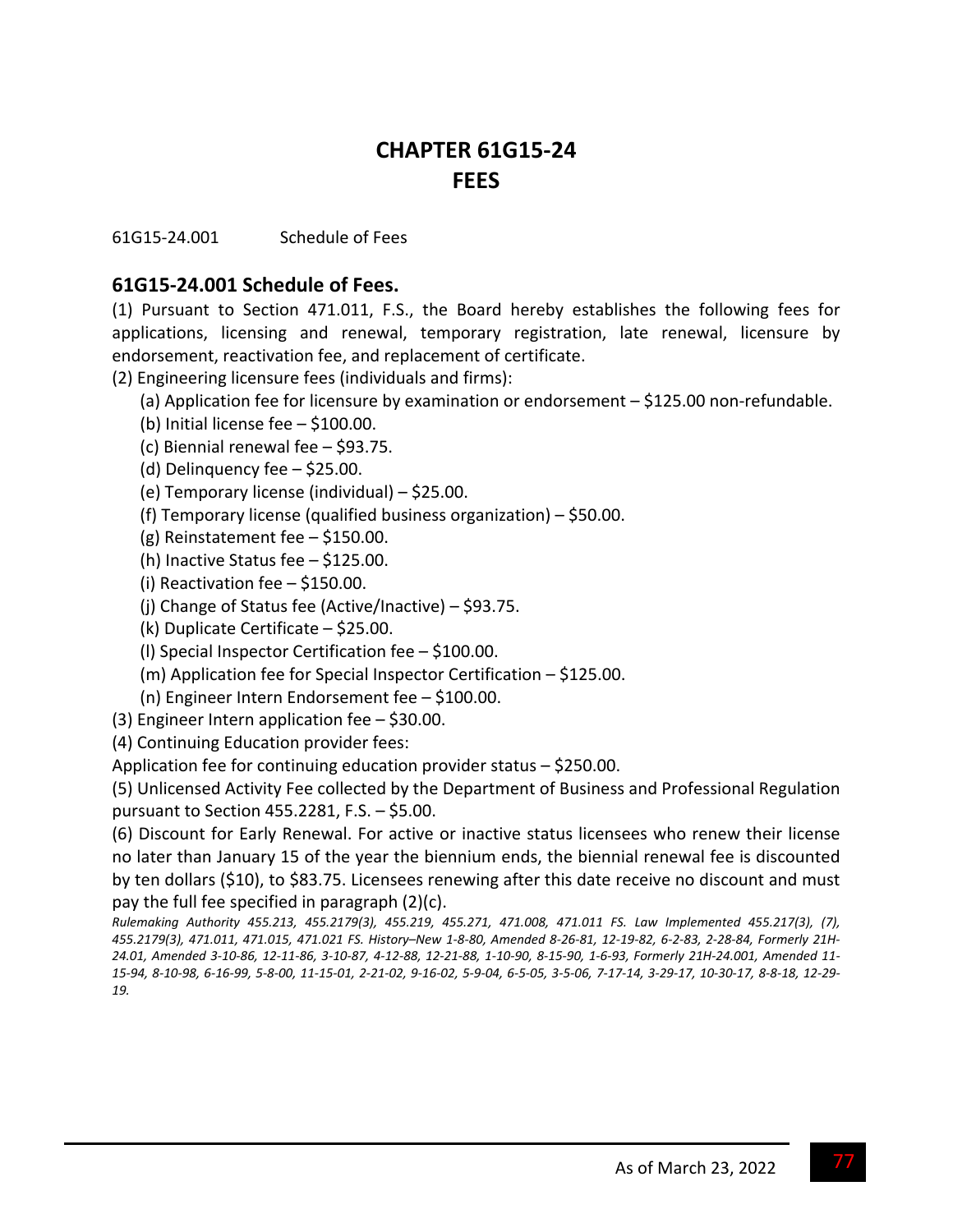# **CHAPTER 61G15‐26 SUPERVISION STANDARDS**

61G15‐26.001 Standards for Supervision of Governmental Employees by Professional Engineers

### **61G15‐26.001 Standards for Supervision of Governmental Employees by Professional Engineers.**

(1) As required by Section 471.003(2)(b)2., F.S. employees of governmental entities must act under the responsible charge of professional engineers as defined in subsection 61G15‐ 18.011(1), F.A.C., whenever they are performing engineering as that term is defined in Section 471.005(7), F.S. The supervision exercised over such employees by the professional engineer in responsible charge must be of such a quality as to be equivalent to that required of private firms. Further, all documents or reports which would be equivalent to those requiring a professional engineer's seal when filed for public record in the private sector will require the seal, signature and date of the supervising professional engineer when such documents or reports are filed or promulgated on behalf of a governmental entity. This rule shall prohibit non‐professional employees governed by this rule from overriding, or approving, accepting or rejecting, or modifying engineering documents prepared by professional engineers unless such actions are concurred in by a professional engineer in responsible charge of the employee and that said professional engineer takes full responsibility for such a decision.

(2) No individual may be entitled or act in the capacity of "municipal", "city" or "county engineer" unless that individual is licensed as a professional engineer in this State.

*Rulemaking Authority 471.003(2)(b)2. FS. Law Implemented 471.003(1), (2)(b)2., (e), 471.005(6), 471.025(1), 471.023(1), 471.031(1)(b) FS. History–New 4‐2‐87, Formerly 21H‐26.001.*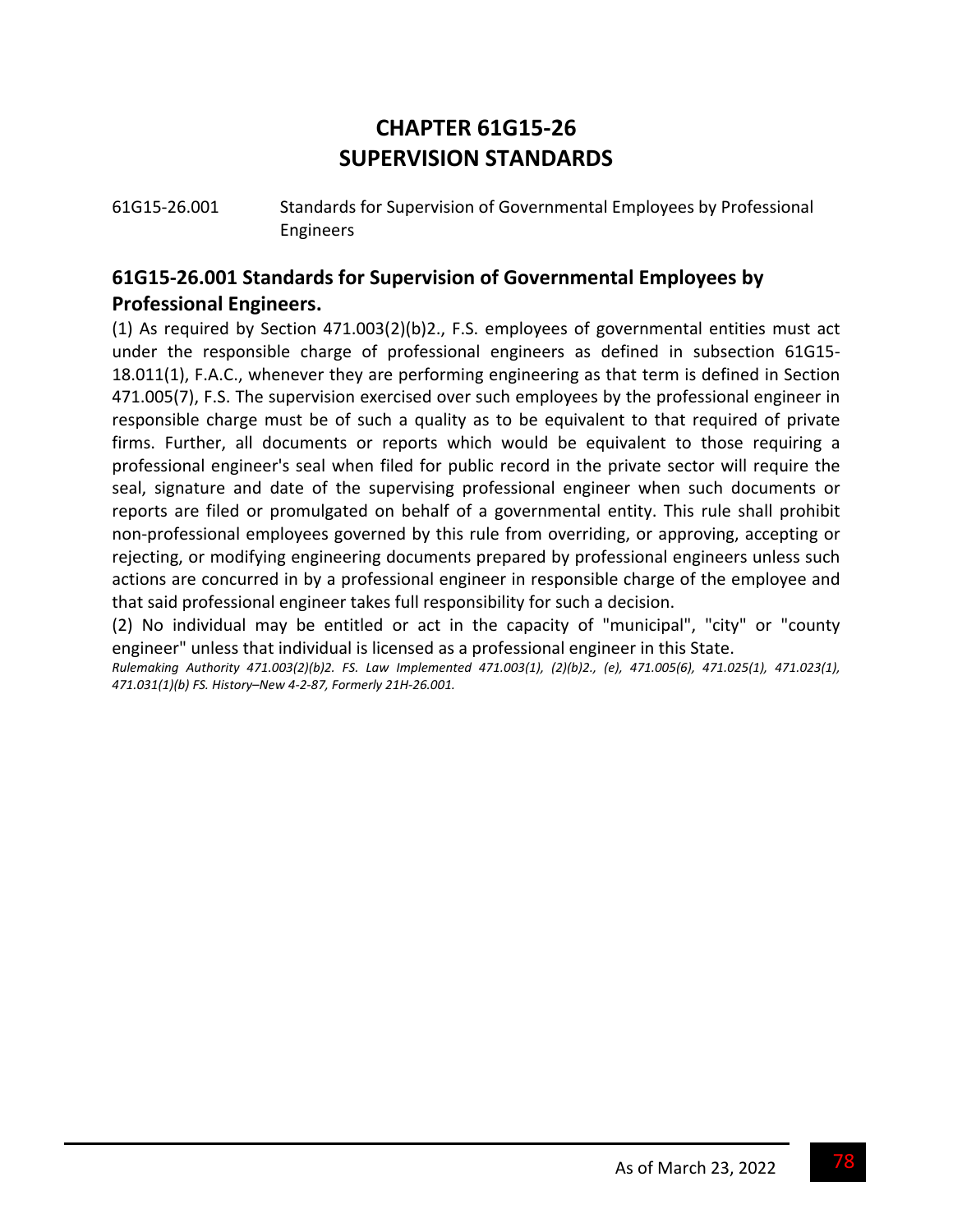# **CHAPTER 61G15‐27 PROCEDURES FOR THE ADOPTION OF ANOTHER'S WORK**

61G15‐27.001 Procedures for a Successor Professional Engineer Adopting As Their Own the Work of Another Engineer

### **61G15‐27.001 Procedures for a Successor Professional Engineer Adopting As Their Own the Work of Another Engineer.**

(1) A successor professional engineer seeking to reuse already sealed plans, prints, engineering specifications, and/or engineering calculations under the successor professional engineer's seal shall do so in compliance with Section 471.025(4), F.S. In other words, calculations, site visits, research and the like must be documented and producible upon demand. Plans, prints, engineering specifications, and/or engineering calculations need not be redrawn by the successor professional engineer; however, justification for such action must be available through well kept and complete documentation on the part of the successor professional engineer as to their having rethought and reworked the entire design process. A successor professional engineer must use their own title block, seal and signature and must remove the title block, seal and signature of the original professional engineer before reusing any sealed, prints, engineering specifications, and/or engineering calculations used for permitted works.

(2) Prior to sealing and signing such work a successor professional engineer shall be required to notify the original professional engineer, their successors, or assigns of the successor's intention to use or reuse the original professional engineer's work. Notification shall be by certified letter or other verifiable communication to the last known physical or electronic address of the original professional engineer.

(3) A professional engineer's reliance upon and legal use of another's engineering work, in the normal course of providing original service, is not reuse or adoption of such other engineer's work as contemplated by Section 471.025(4), F.S., and the professional engineer relying upon such work is not a "successor engineer" as used in that section. Such engineering work includes but is not limited to, geotechnical reports, soil investigation reports, legal surveys, and other works that may be sealed, but which are used to support the professional engineer's work and are not adopted as the professional engineer's original service or work product.

Rulemaking Authority 471.033(2) FS. Law Implemented 471.025(4), 471.033(1)(i), 471.005(6) FS. History-New 8-25-87, Amended 4-21-88, 8-3-88, Formerly 21H-27.001, Amended 8-8-18, 12-29-19.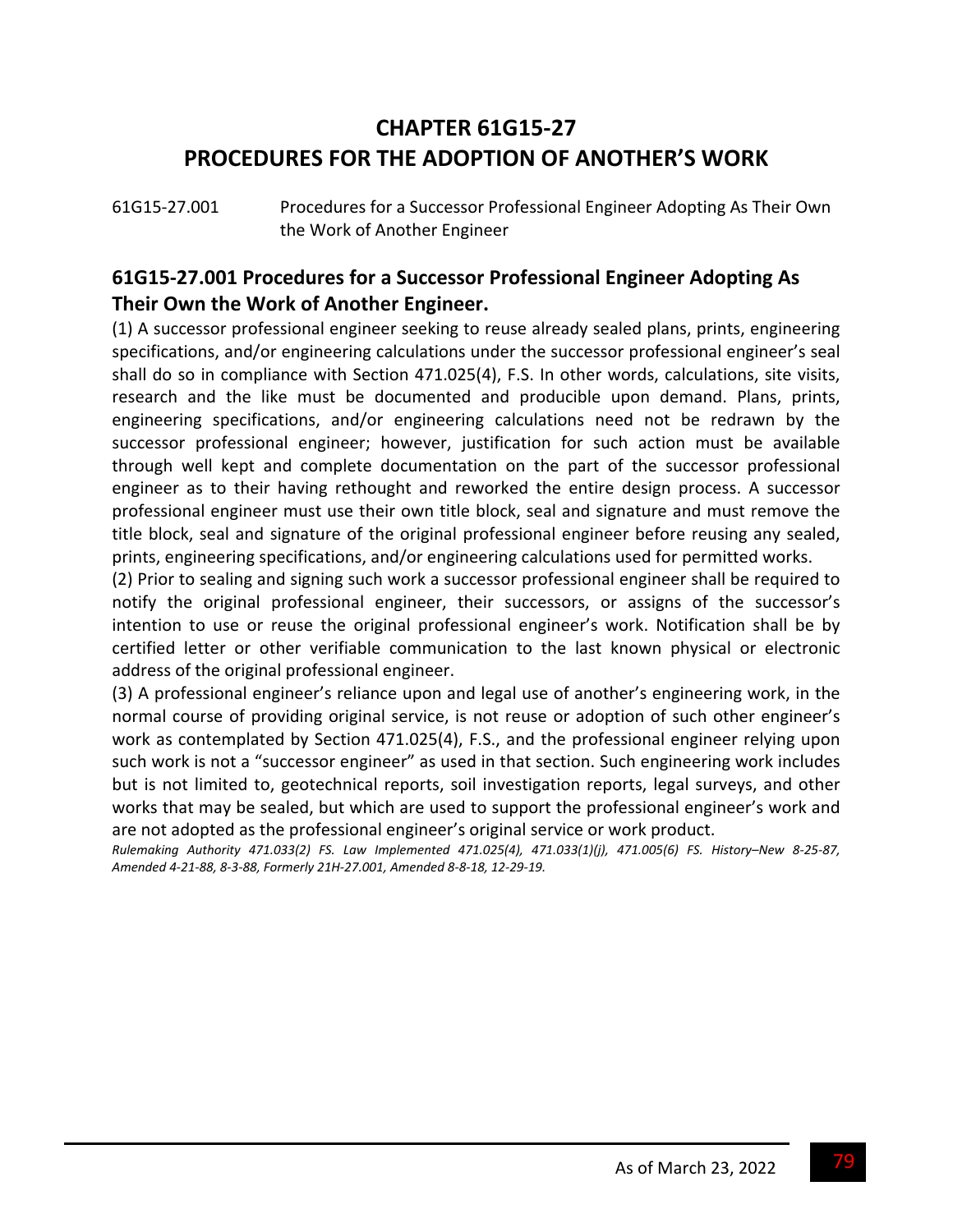# **CHAPTER 61G15‐29 CERTIFICATION**

61G15‐29.001 Certification Definition, Procedures, Prohibitions

### **61G15‐29.001 Certification Definition, Procedures, Prohibitions.**

(1) The term "Certification" as used herein shall be as set forth in Rule 61G15‐18.011(4), F.A.C.

(2) When an engineer is presented with a certification to be signed, dated, and sealed, he or she shall carefully evaluate that certification to determine if any of the circumstances set forth in subsection (3) would apply. If any of these circumstances would apply, that engineer shall either: (a) modify such certification to limit its scope to those matters which the engineer can properly sign, date, and seal, or (b) decline to sign, date and seal such certification.

(3) Engineers who sign, date and seal certifications which: (a) relate to matters which are beyond the engineer's technical competence, or (b) involve matters which are beyond the engineer's scope of services actually provided, or (c) relate to matters which were not prepared under engineer's responsible supervision, direction, or control; would be subject to discipline pursuant to subsection 61G15‐19.001(6), F.A.C.

Rulemaking Authority 471.008 FS. Law Implemented 471.025(3), 471.033(1)(j) FS. History-New 1-16-91, Formerly 21H-29.001, *Amended 4‐2‐12, 8‐20‐12.*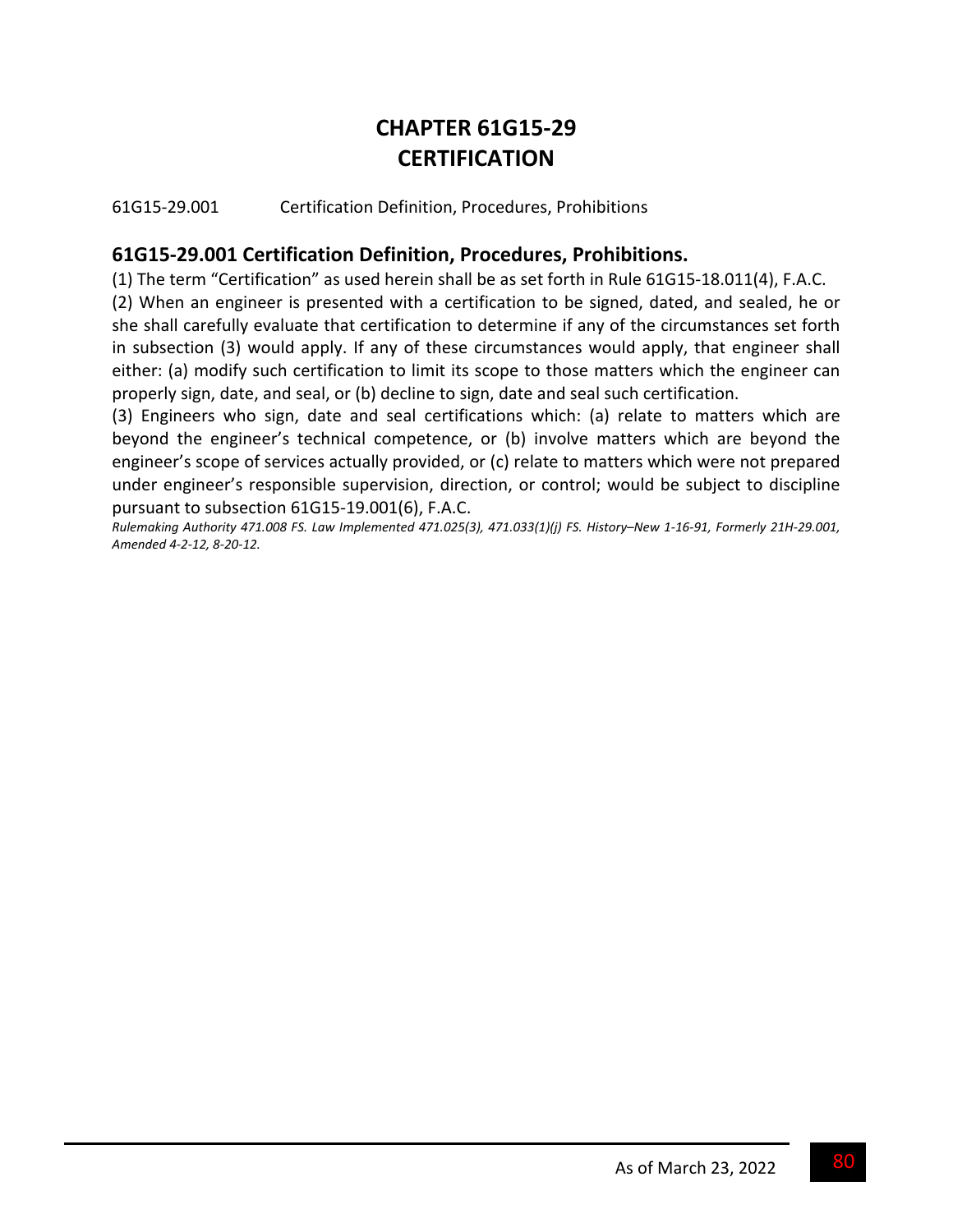# **CHAPTER 61G15‐30 RESPONSIBILITY RULES COMMON TO ALL ENGINEERS**

| 61G15-30.001 | Purpose                                                      |
|--------------|--------------------------------------------------------------|
| 61G15-30.002 | Definitions Common to All Engineer's Responsibility Rules    |
| 61G15-30.003 | Minimum Requirements for Engineering Documents               |
| 61G15-30.004 | Engineering Document Submittal to Public Agencies (Repealed) |
| 61G15-30.005 | Request for and Review of Delegated Engineering Documents    |
| 61G15-30.006 | Delegated Engineer's Responsibility                          |
| 61G15-30.007 | Prime Professional's Responsibility                          |
| 61G15-30.008 | Use of Computer Software and Hardware                        |
| 61G15-30.009 | <b>Retention of Engineering Documents</b>                    |
| 61G15-30.010 | <b>Energy Conservation Compliance</b>                        |

### **61G15‐30.001 Purpose.**

(1) The Board has adopted these responsibility rules pursuant to section 471.033(2), F.S., to safeguard the life, health, property and welfare of the public by promoting proper conduct in the practice of engineering and due care and regard for acceptable engineering principles and standards. The Board considers that professional engineers may avoid disciplinary actions by observing the procedures set forth herein. Failure to comply with these rules may be considered as noncompliance with subsection 61G15‐19.001(4), F.A.C., unless the deviation or departure therefrom is justified by the specific circumstances of the project in question. Furthermore, these rules are intended to apply as general guidelines where no contractual relationship exists between the parties addressed herein. These rules are not intended to take precedence over contractual relationships developed between the parties addressed herein, so long as those contractual relationships do not violate Chapter 471, F.S., or the stated purpose of these responsibility rules. These responsibility rules shall apply to every person holding a license as a professional engineer, and every qualified engineering business organization, as appropriate. A professional engineer's practices, education, training, experience, qualifications, technical competence, conduct, and responsibilities in connection with his authorized engineering practice, services, and creative work are subject to regulation solely by the Board of professional engineers, the courts, and local jurisdictions.

(2) No later than December 31, 2024, the Board shall review and consider amendment, modification, or repeal of this rule if review determines this rule creates barriers to entry for private business competition, is duplicative, outdated, obsolete, overly burdensome, or imposes excessive costs.

Rulemaking Authority 471.033(2), 471.008 FS. Law Implemented 471.033(1) FS. History-New 1-26-93, Formerly 21H-30.001, *Amended 11‐13‐08, 5‐14‐20.*

### **61G15‐30.002 Definitions Common to All Engineer's Responsibility Rules.**

(1) Engineer of Record. A Florida professional engineer who is in responsible charge for the preparation, signing, dating, sealing and issuing of any engineering document(s) for any engineering service or creative work.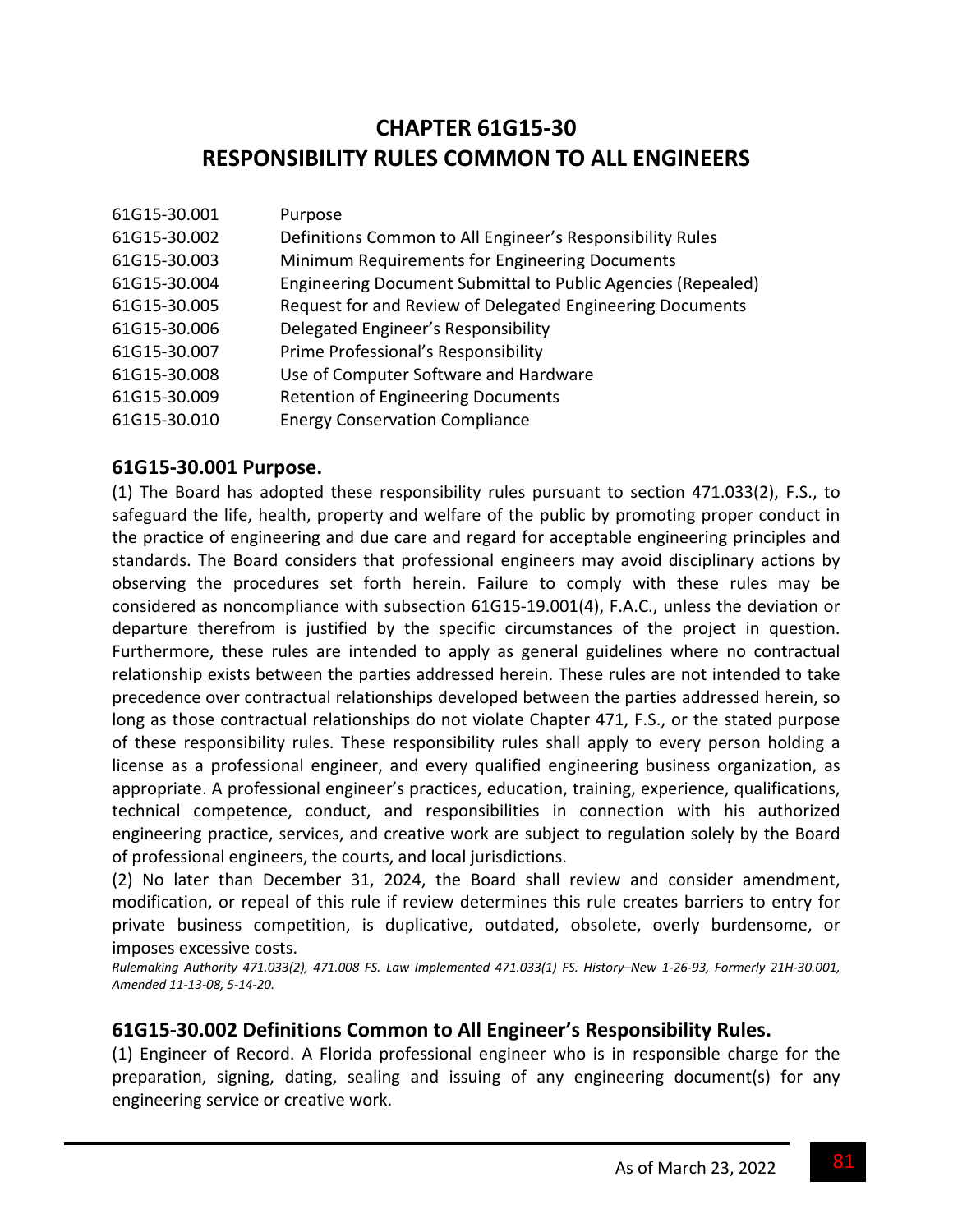(2) Prime Professional. A Florida professional engineer or a duly qualified engineering corporation or partnership, who is engaged by the client to provide any planning, design, coordination, arrangement and permitting for the project and for construction observations in connection with any engineering project, service or creative work. The prime professional engineer may also be an engineer of record on the same project.

(3) Delegated Engineer. A Florida professional engineer who undertakes a specialty service and provides services or creative work (delegated engineering document) regarding a portion of the engineering project. The delegated engineer is the engineer of record for that portion of the engineering project. A delegated engineer usually falls into one of the following categories:

(a) An independent consultant.

(b) An employee or officer of an entity supplying components to a fabricator or contractor, so long as the engineer acts as an independent consultant or through a duly qualified engineering corporation.

(c) An employee or officer of a fabricator or contractor, so long as the engineer acts as an independent consultant or through a duly qualified engineering corporation.

(4) Engineering Documents. Engineering documents are designs, plans, specifications, drawings, prints, reports, or similar instruments of service in connection with engineering services or creative work that have been prepared and issued by the professional engineer or under his responsible supervision, direction or control.

(5) Delegated Engineering Documents. Delegated engineering documents are those engineering documents that are prepared by a delegated engineer.

(6) Public Record. An engineering document is "filed for public record" when said document is presented with the engineer of record's knowledge and consent to any federal, state, county, district, authority, municipal or other governmental agency in connection with the transaction of official business with said agency.

(7) "Engineering Documents Prepared for Public Record" are those documents filed for public record with the Authority Having Jurisdiction (AHJ) to determine compliance with Codes and Standards and to be used for execution of the project. These documents are required to be signed and sealed.

(8) Shop Drawings: Drawings depicting installation means and methods, catalog information on standard products, prepared by a contractor, manufacturers, or professional engineers for incorporation into the project which are prepared based on engineering direction contained in Engineering Documents. Shop drawings do not require the signature, date and seal of a professional engineer.

(9) Record Documents: Documents that are a compiled representation of the constructed project. If the engineer is relying on information provided by others not under the direct supervision and control of the engineer, then the engineer shall not be required to sign, date and seal these Documents. If relying on information by others, as a minimum, the following shall be included on the Documents:

(a) Statement that the documents are a compiled representation of the constructed project. (b) Listing of the sources and basis of information used in the preparation of the Documents.

(c) Statement that the Documents are believed to be correct to the best of the engineer's knowledge, and that the accuracy of the information cannot be guaranteed.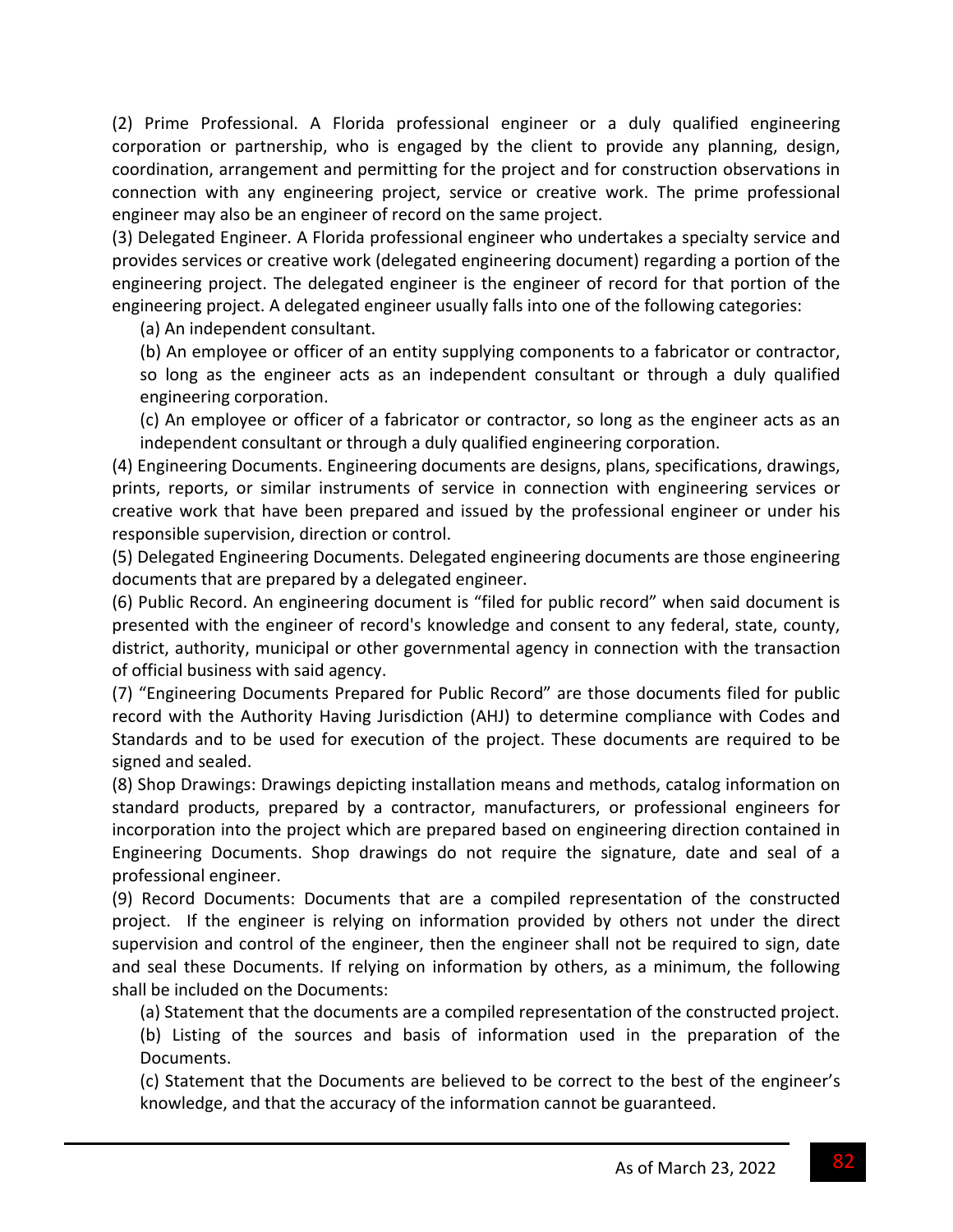Rulemaking Authority 471.033(2), 471.008 FS. Law Implemented 471.033(1), 471.023, 471.025 FS. History-New 1-26-93, *Formerly 21H‐30.002, Amended 11‐13‐08.*

### **61G15‐30.003 Minimum Requirements for Engineering Documents.**

(1) Engineering Documents are prepared in the course of performing engineering services. When prepared for inclusion with an application for a general building permit, the Documents shall meet all Engineer's Responsibility Rules, set forth in Chapters 61G15‐31, 61G15‐32, 61G15‐33, and 61G15‐34, F.A.C., and be of sufficient clarity to indicate the location, nature and extent of the work proposed and show in detail that the proposed work will conform to all applicable standards, codes, laws, ordinances, rules and regulations in effect at the time the Documents are sealed, signed and dated, as determined by the AHJ. The Documents shall include:

(a) Information that provides material specifications required for the safe operation of the system that is a result of engineering calculations, knowledge and experience.

(b) If the Engineering Documents are intended to comply with requirements of any edition of federal, state, municipal, or county standards, codes, ordinances, laws, or rules, other than those currently in effect, the Engineering Documents must clearly state the edition and effective dates the Documents are intended to conform to.

(c) Information, as determined by the Engineer of Record, needed for the safe and efficient operation of the system.

(d) List engineering design criteria; reference project specific studies, reports, and delegated Engineering Documents.

(e) Identify clearly elements of the design that vary from the governing standards and depict/identify the alternate method used to ensure compliance with the stated purpose of these Responsibility Rules.

(2) Engineers shall legibly indicate their name and business address on Engineering Documents. Engineering Documents which are issued for preliminary or conceptual use shall clearly note the intended purpose of such Documents.

(3) When elements of the project are shown on an Engineering Document only for information or clarification and the Engineer does not intend to accept responsibility for the elements, the engineer shall clearly note on the Documents the extent of his responsibility.

(4) Engineering Documents shall be legible and clearly define and delineate the work in the project. They must also comply with the requirements of Chapter 61G15‐23, F.A.C., Seals.

(5) Engineers shall clearly note on any preliminary Engineering Documents that such Documents are not in final form, but are being transmitted to the AHJ to receive agency reviews, comments and interpretations. The Documents may subsequently be revised by the engineer to reflect resolution of issues with the AHJ prior to final action by the AHJ. Changes, revisions and modifications to a project may prompt additional Document submittal for AHJ approval action on the same project.

Rulemaking Authority 471.033(2), 471.008 FS. Law Implemented 471.033(1)(g), 471.025(3) FS. History-New 1-26-93, Formerly *21H‐30.003, Amended 11‐13‐08, 12‐11‐16.*

### **61G15‐30.004 Engineering Document Submittal to Public Agencies.**

Rulemaking Authority 471.033(2), 471.008 FS. Law Implemented 471.033(1)(g), 471.025 FS. History-New 1-26-93, Formerly *21H‐30.004, Repealed 2‐11‐08.*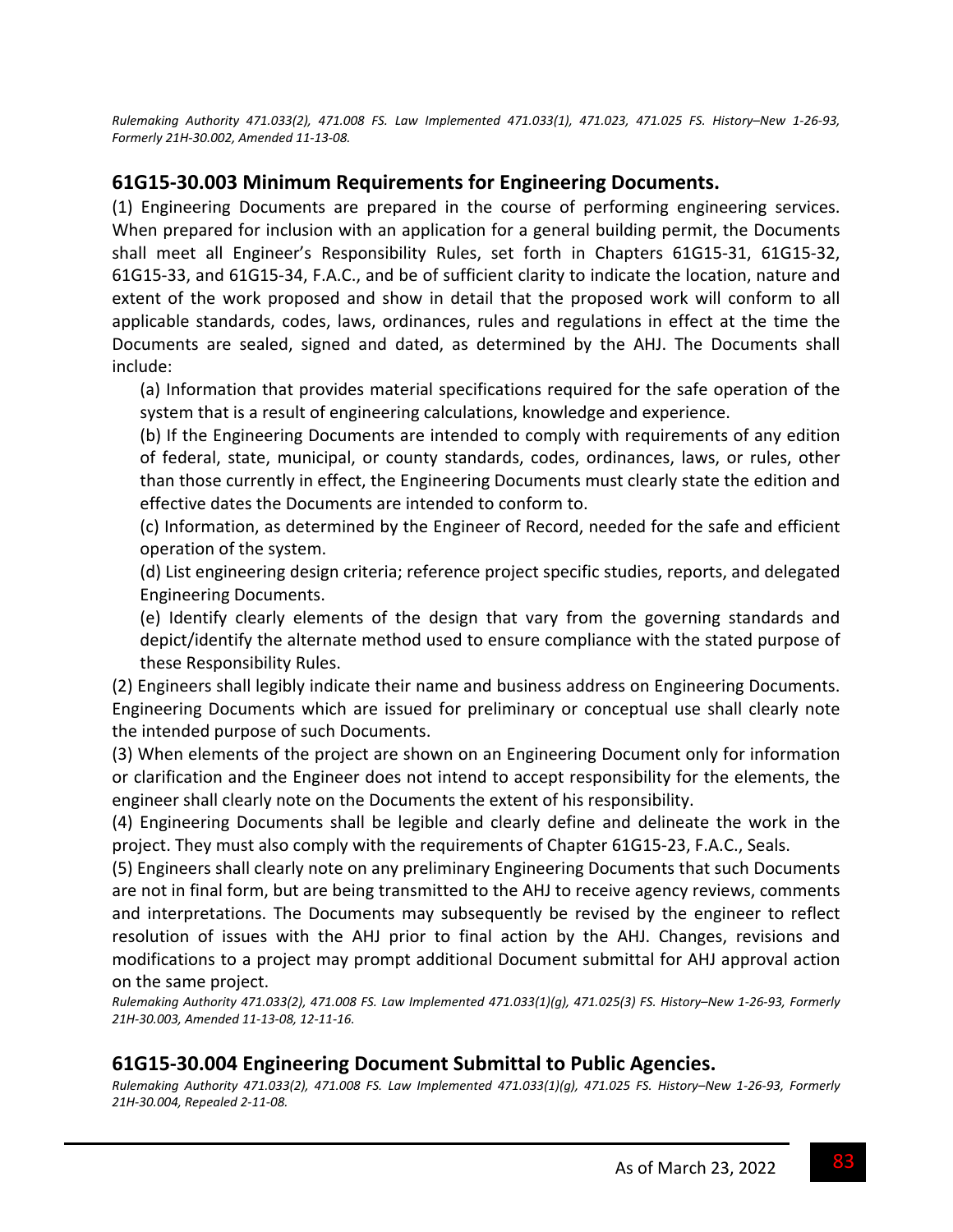### **61G15‐30.005 Delegation of Engineering Documents: Obligations of the Engineer of Record.**

(1) An engineer of record who delegates a portion of his responsibility to a delegated engineer is obligated to communicate in writing his engineering requirements to the delegated engineer.

(2) An engineer of record who delegates a portion of his design responsibility to a delegated engineer shall require submission of delegated engineering documents prepared by the delegated engineer and shall review those documents for compliance with his written engineering requirements and to confirm the following:

(a) That the delegated engineering documents have been prepared by an engineer.

(b) That the delegated engineering documents of the delegated engineer conform with the intent of the engineer of record and meet the written criteria.

(c) That the effect of the delegated engineer's work on the overall project generally conforms with the intent of the engineer of record.

Rulemaking Authority 471.033(2), 471.008 FS. Law Implemented 471.033(1)(g) FS. History-New 1-26-93, Formerly 21H-30.005.

### **61G15‐30.006 Delegation of Engineering Documents: Obligations of the Delegated Engineer of Record.**

(1) It is the delegated engineer's responsibility to review the Engineer of Record's written engineering requirements and authorization for the delegated engineering document to determine the appropriate scope of engineering.

(2) The delegated engineering document shall comply with the written engineering requirements received from the engineer of record. They shall include the project identification and the criteria used as a basis for its preparation. If a delegated engineer determines there are details, features or unanticipated project limits which conflict with the written engineering requirements provided by the engineer of record, the delegated engineer shall timely contact the engineer of record for resolution of conflicts.

(3) The delegated engineer shall forward the delegated engineering document to the engineer of record for review. All final delegated engineering documents require the impressed seal and signature of the delegated engineer and include:

(a) Drawings introducing engineering input such as defining the configuration and structural capacity of structural components and/or their assembly into structural systems.

(b) Calculations.

(c) Computer printouts which are an acceptable substitute for manual calculations provided they are accompanied by sufficient design assumptions and identified input and output information to permit their proper evaluation. Such information shall bear the impressed seal and signature of the delegated engineer as an indication that said engineer has accepted responsibility for the results.

Rulemaking Authority 471.033(2), 471.008 FS. Law Implemented 471.033(1)(g) FS. History-New 1-26-93, Formerly 21H-30.006.

### **61G15‐30.007 Prime Professional's Responsibility.**

It is the responsibility of the prime professional engineer, where one exists, to retain and coordinate the services of such other professionals as needed to complete the services contracted for the project.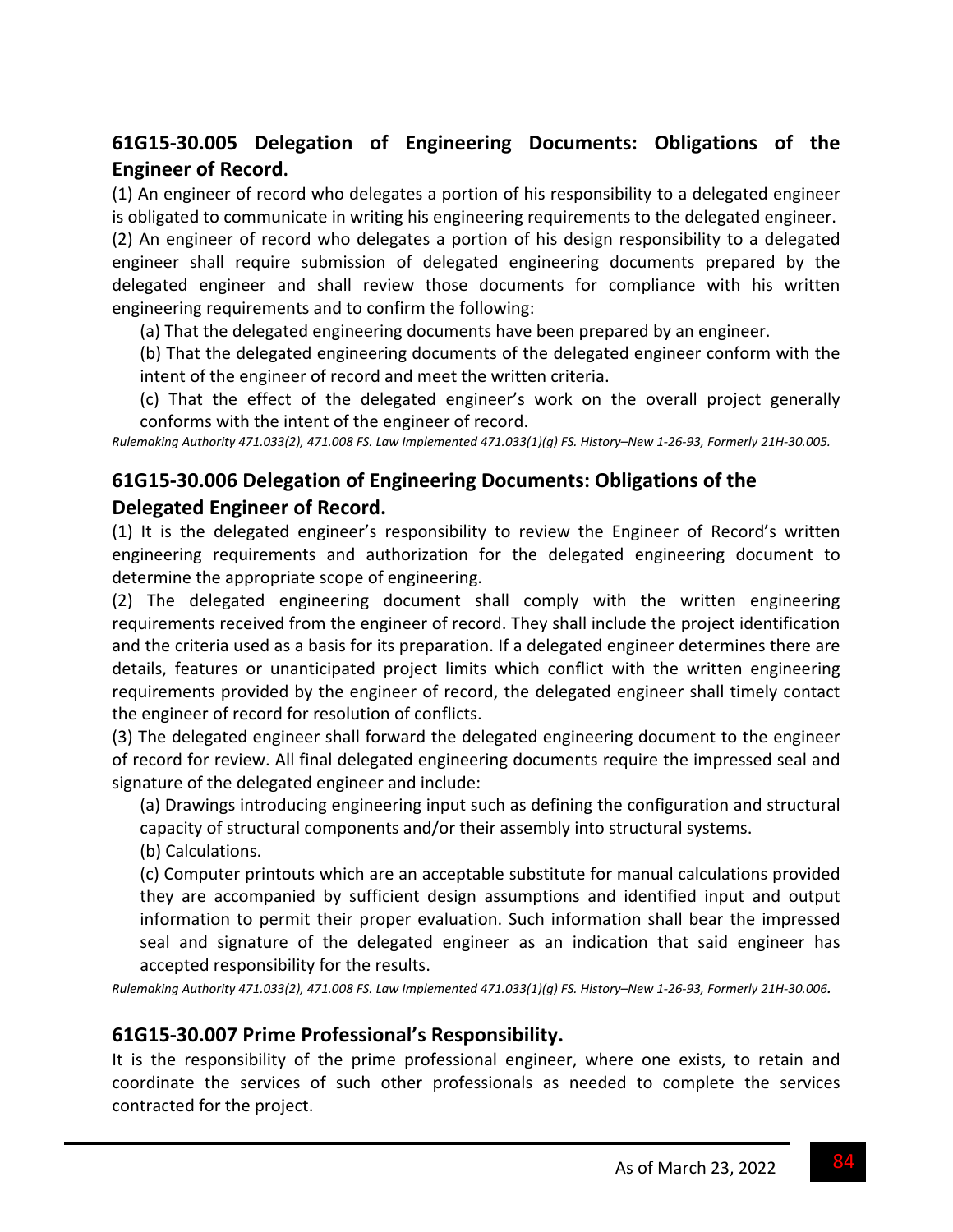Rulemaking Authority 471.033(2), 471.008 FS. Law Implemented 471.033(1)(g) FS. History-New 1-26-93, Formerly 21H-30.007, *Amended 11‐13‐08.*

### **61G15‐30.008 Use of Computer Software and Hardware.**

The engineer shall be responsible for the results generated by any computer software and hardware that he or she uses in providing engineering services.

Rulemaking Authority 471.033(2), 471.008 FS. Law Implemented 471.033(1)(g) FS. History-New 1-26-93, Formerly 21H-30.008.

### **61G15‐30.009 Retention of Engineering Documents.**

At least one copy of all documents displaying the licensee's signature, seal, which is legible to the reader, date and all related calculations shall be retained by the licensee or the licensee's employer for a minimum of three years from the date the documents were sealed. These documents shall be maintained in hardcopy or electronic format.

Rulemaking Authority 471.008, 471.033(2) FS. Law Implemented 471.033(1)(g), (j) FS. History-New 5-9-04, Amended 11-13-08, *8‐26‐13.*

### **61G15‐30.010 Energy Conservation Compliance.**

The engineer who prepares the compliance calculations, and certifies the accuracy thereof, shall verify that the building construction documents conform to compliance calculations. Data used in calculations shall be under the signature, date and seal of the responsible design professionals. The Engineer of Record for energy conservation compliance calculations shall retain the signed, dated and sealed data as provided for in Rule 61G15‐30.009, F.A.C., Retention of Engineering Documents.

*Rulemaking Authority 471.008, 471.033(2) FS. Law Implemented 471.033(1)(g), (j) FS History–New 11‐13‐08.*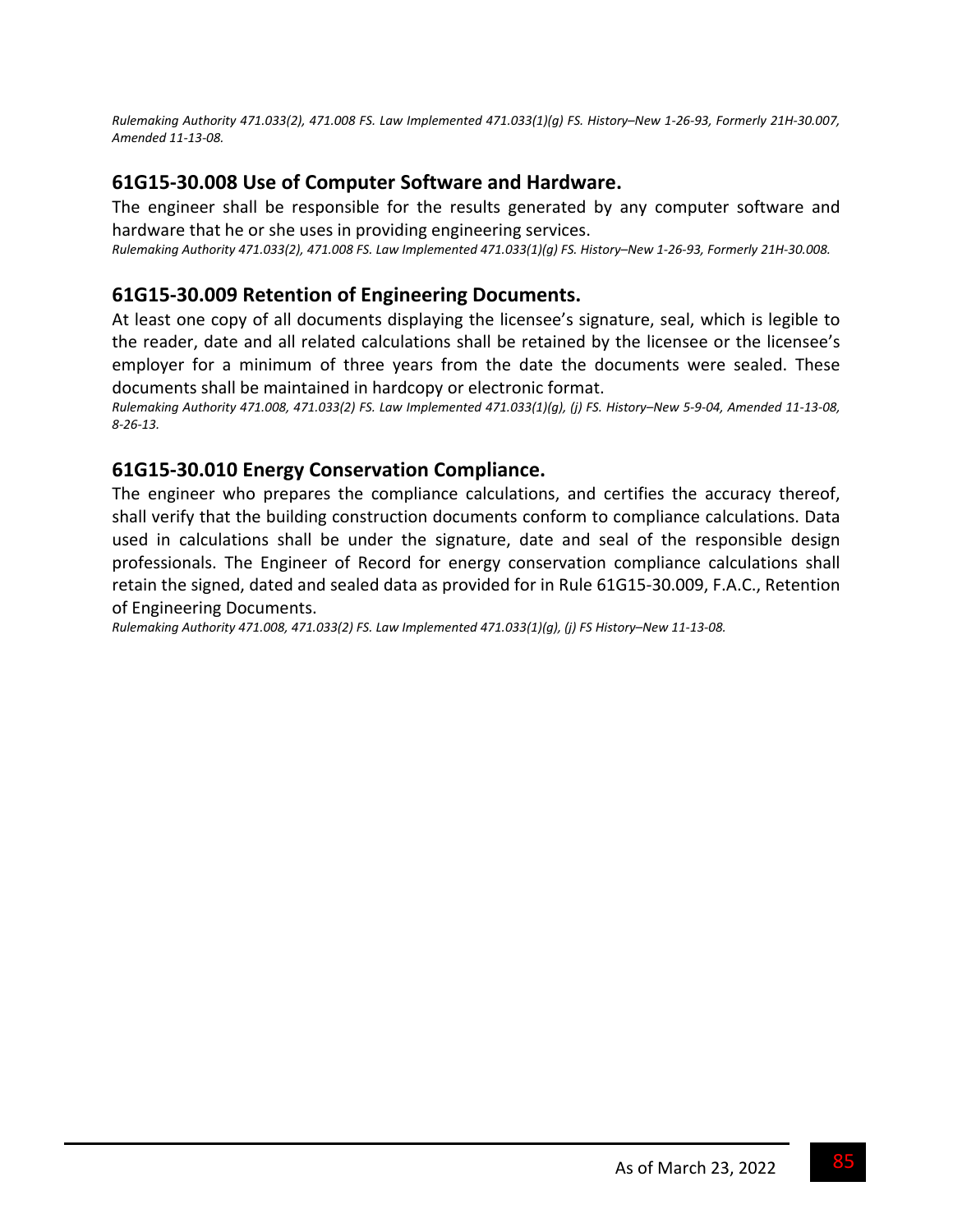# **CHAPTER 61G15‐31 RESPONSIBILITY RULES OF PROFESSIONAL ENGINEERS CONCERNING THE DESIGN OF STRUCTURES**

| 61G15-31.001 | <b>General Responsibility</b>                                          |
|--------------|------------------------------------------------------------------------|
| 61G15-31.002 | Definitions                                                            |
| 61G15-31.003 | Design of Structures Utilizing Prefabricated Wood Trusses              |
| 61G15-31.004 | Design of Cast-in-Place Post-Tensioned Concrete Structural Systems     |
| 61G15-31.005 | Design of Structures Utilizing Precast and Prestressed Concrete        |
|              | Components                                                             |
| 61G15-31.006 | Design of Structural Systems Utilizing Open Web Steel Joists and Joist |
|              | <b>Girders</b>                                                         |
| 61G15-31.007 | Design of Pre-Engineered Structures                                    |
| 61G15-31.008 | Design of Foundations                                                  |
| 61G15-31.009 | Design of Structural Steel Systems                                     |
|              |                                                                        |

### **61G15‐31.001 General Responsibility.**

The Engineer of Record is responsible for all structural aspects of the design of the structure including the design of all of the structure's systems and components. As noted herein the engineer of record may delegate responsibility for the design of a system or component part of the structure to a delegated engineer. In either case the structural engineering documents shall address, as a minimum, the items noted in the following subsections covering specific structural systems or components. The Engineer of Record's structural engineering documents shall identify delegated systems and components. Both the Engineer of Record for the structure and the delegated engineer, if utilized, shall comply with the requirements of the general responsibility rules, Chapter 61G15‐30, F.A.C., and with the requirements of the more specific structural responsibility rules contained herein. The Engineer of Record for the Structural System(s) shall provide design requirements in writing to the delegated engineer if one is used and shall review the design documents of the delegated engineer for conformance with his written instructions in accordance with Rule 61G15‐30.005, F.A.C. When information collected from the engineer or the engineer's authorized representative from a site visit is part of the engineer's deliverative process, the engineer is responsible for the accuracy of such information.

Rulemaking Authority 471.033(2), 471.008 FS. Law Implemented 471.033(1)(g) FS. History-New 1-26-93, Formerly 21H-31.001, *Amended 9‐28‐10.*

### **61G15‐31.002 Definitions.**

(1) Engineer of Record. The Florida licensed professional engineer who develops the overall structural design and the structural design criteria for the structure, and is responsible for the preparation of the structural engineering documents.

(2) Structural Component. An individual structural member or element designed to be part of the structure or structural system. This definition of component should not be confused with any other published definitions.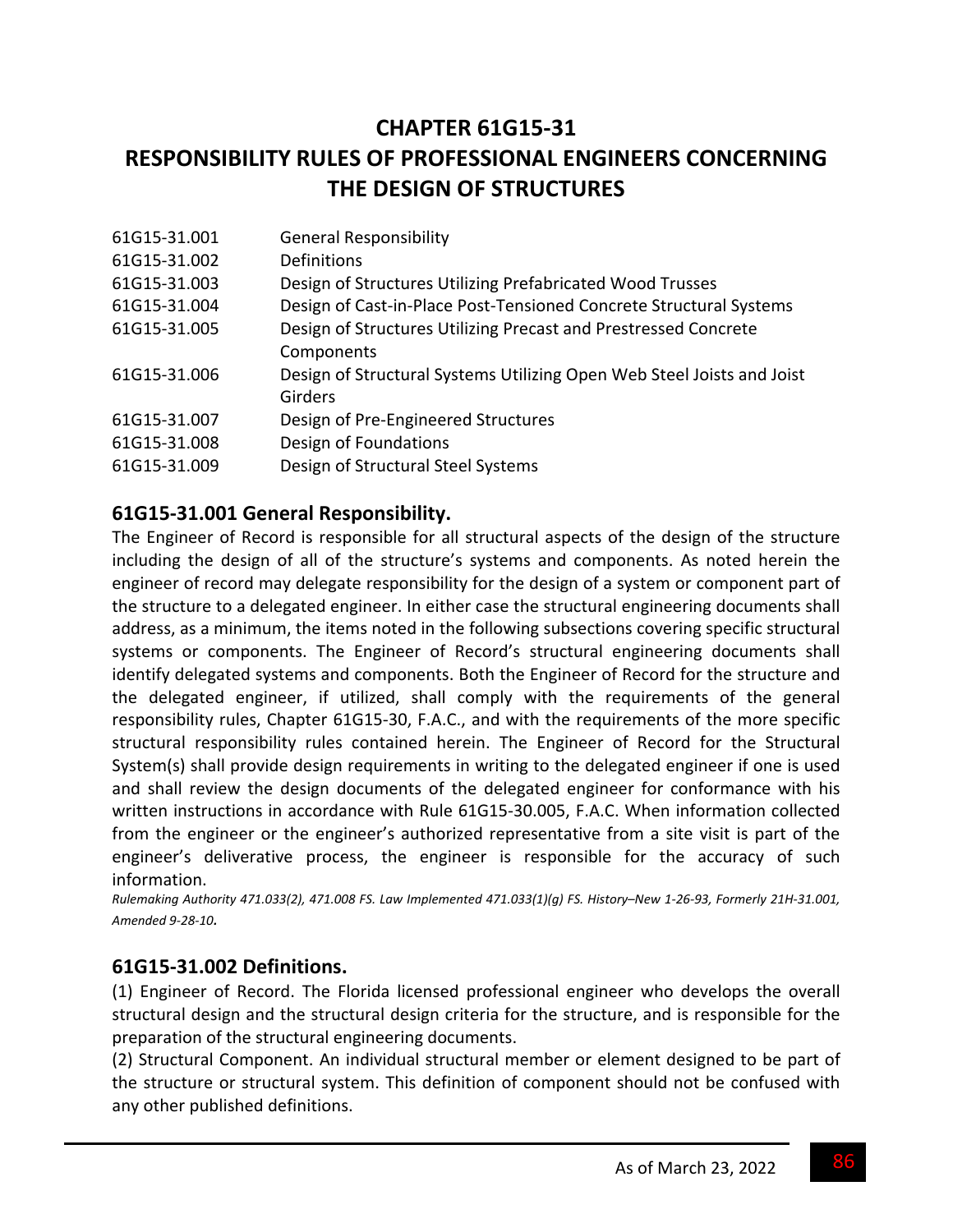(3) Structure. The entity to be built.

(4) Structural System. A portion of a structure comprising an assembly of structural components which carry and transmit loads.

(5) Structural Engineering Documents. The structural drawings, specifications and other documents setting forth the overall design and requirements for the construction, alteration, repair, removal, demolition, arrangement and/or use of the structure, prepared by and signed and sealed by the engineer of record for the structure. Structural engineering documents shall identify the project and specify design criteria both for the overall structure and for structural components and structural systems. The drawings shall identify the nature, magnitude and location of all design loads to be imposed on the structure. The structural engineering documents shall provide construction requirements to indicate the nature and character of the work and to describe, detail, label and define the structure's components, systems, materials, assemblies, and equipment.

(6) Structural Submittals. Submittals required by the structural engineering documents which do not require the seal of a professional engineer, such as:

(a) Drawings prepared solely to serve as a guide for fabrication and installation and requiring no engineering input such as reinforcing steel shop drawings, and structural steel, steel joist and joist girder erection drawings.

(b) Catalog information on standard products not fabricated for a specific project.

(7) Structural Delegated Engineering Documents. Documents prepared by a delegated engineer to whom the engineer of record for the structure has delegated responsibility for the design of a structural component or system.

(8) Specialty Engineer. A licensed professional engineer, who is not the structural engineer of record, who provides engineering criteria or designs necessary for the structure to be completed. The specialty engineer may be a delegated engineer.

Rulemaking Authority 471.033(2), 471.008 FS. Law Implemented 471.033(1)(g), (j) FS. History-New 1-26-93, Formerly 21H-*31.002, Amended 10‐19‐97, 9‐28‐10.*

### **61G15‐31.003 Design of Structures Utilizing Prefabricated Wood Trusses.**

(1) When a Structural Engineer of Record and a Delegated Engineer exist as may be determined by applicable Florida law, the apportionment of responsibilities between the Structural Engineer of Record and a Delegated Engineer shall be as set forth in Chapter 2 of ANSI/TPI 1‐ 2014, National Design Standard for Metal Plate Connected Wood Truss Construction, which standard is incorporated herin by reference, wherein the Structural Engineer of Record is the Building Designer and the Delegated Engineer is the Truss Designer as those terms are defined in said standard. The material incorporated is copyrighted material and may be ordered from the Truss Plate Institute, 2670 Crain Highway, Suite 203, Waldorf MD 20601; it is also available for public inspection and examination, but may not be copied, at the Department of State, Administrative Code and Register Section, Room 701, The Capitol, Tallahassee, Florida 32399‐ 0250, and at the Board office, 2400 Mahan Drive, FL 32308.

(2) The Structural Engineer of Record shall provide design requirements in writing to the Delegated Engineer and shall review the design documents of the delegated engineer for conformance to his written instructions in accordance with rule 61G15‐30.005, F.A.C.

(3) For the purposes of this rule, the following definitions shall apply: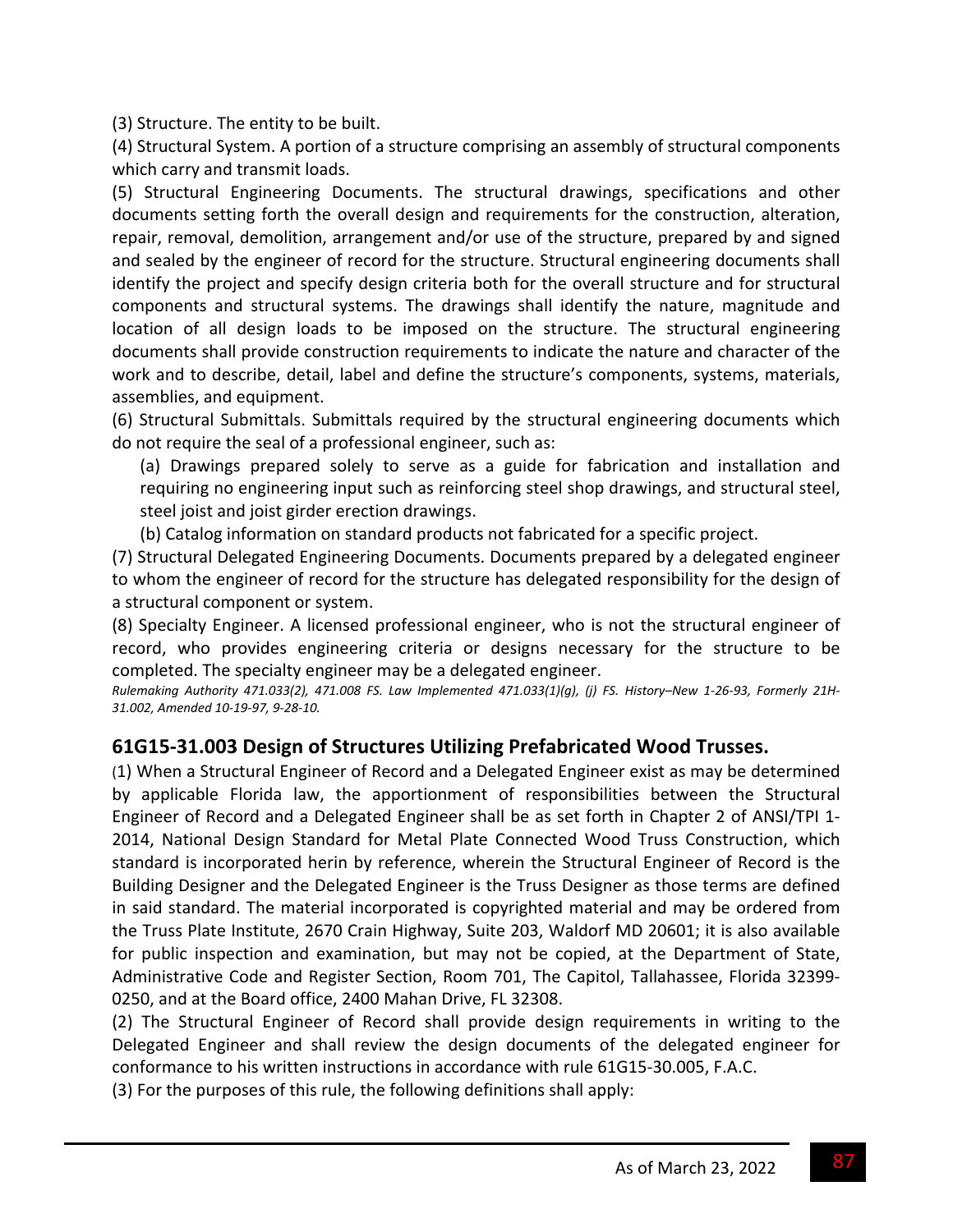(a) "Truss System" shall mean an assemblage of trusses and truss girders, together with all bracing, connections, and other structural elements and all spacing and locational criteria, that, in combination, function to support the dead, live and wind loads applicable to the roof of a structure with respect to a Truss System for the roof, and the floor of a structure with respect to a Truss System for the floor. A Truss System does not include walls, foundations, or any other structural support systems.

(b) "Truss System Engineer" shall mean an engineer who designs a Truss System.

(c) "Truss Design Engineer" shall mean an engineer who designs individual trusses, but does not design a Truss System.

(4) An engineer is a Truss System Engineer if he designs a Truss System. Each of the drawings in the Truss System design package for the Truss System shall include a title block bearing the printed name, address, and license number of the Truss System Engineer and the date of the drawing. The design documentation prepared by the Truss System Engineer shall also include a truss placement plan for the Truss System, showing the location and designation of each truss. Said design documentation for the Truss System shall be signed and sealed by the Truss System Engineer. The cover or index sheet of the Truss System design package may be signed and sealed in lieu of signing and sealing each individual sheet, provided that the cover or index sheet contains the following information:

(a) The name, address and license number of the Structural Engineer of Record, if there is one, and the name, address and license number of the Truss System Engineer.

(b) Identification of the project, by address or by lot number, block number, section or subdivision and city or county.

(c) Identification of the applicable building code and chapter(s) that the Truss System design is intended to meet, the engineering design criteria relied upon in designing the Truss System and the truss design loading.

(d) Identification of any computer program used for engineering the Truss System.

(e) An index of the attached Truss System design drawings. The naming and numbering system utilized for the drawings shall be clear as to how many drawings there are in the set and the date and sequence number of each of these drawings shall be included.

(5) An engineer is a Truss Design Engineer if he designs individual trusses, but does not design the Truss System. Each of the drawings in the truss design package for individual trusses shall include a title block bearing the printed name, address, and license number of the Truss Design Engineer and the date of the drawing. The Truss Design documents prepared by the Truss Design Engineer shall be signed and sealed by the Truss Design Engineer. The cover or index sheet of the truss design package may be signed and sealed in lieu of signing and sealing each individual sheet, provided that the cover or index sheet contains the following information:

(a) The name, address and license number of the Structural Engineer of Record, if there is one, and the name, address, and license number of the Truss Design Engineer.

(b) Identification of the project, by address or by lot number, block number, section or subdivision and city or county.

(c) Identification of the applicable building code and chapter(s) that the truss design is intended to meet, the engineering design criteria relied upon in designing the trusses and the truss design loading.

(d) Identification of any computer program used for engineering the trusses.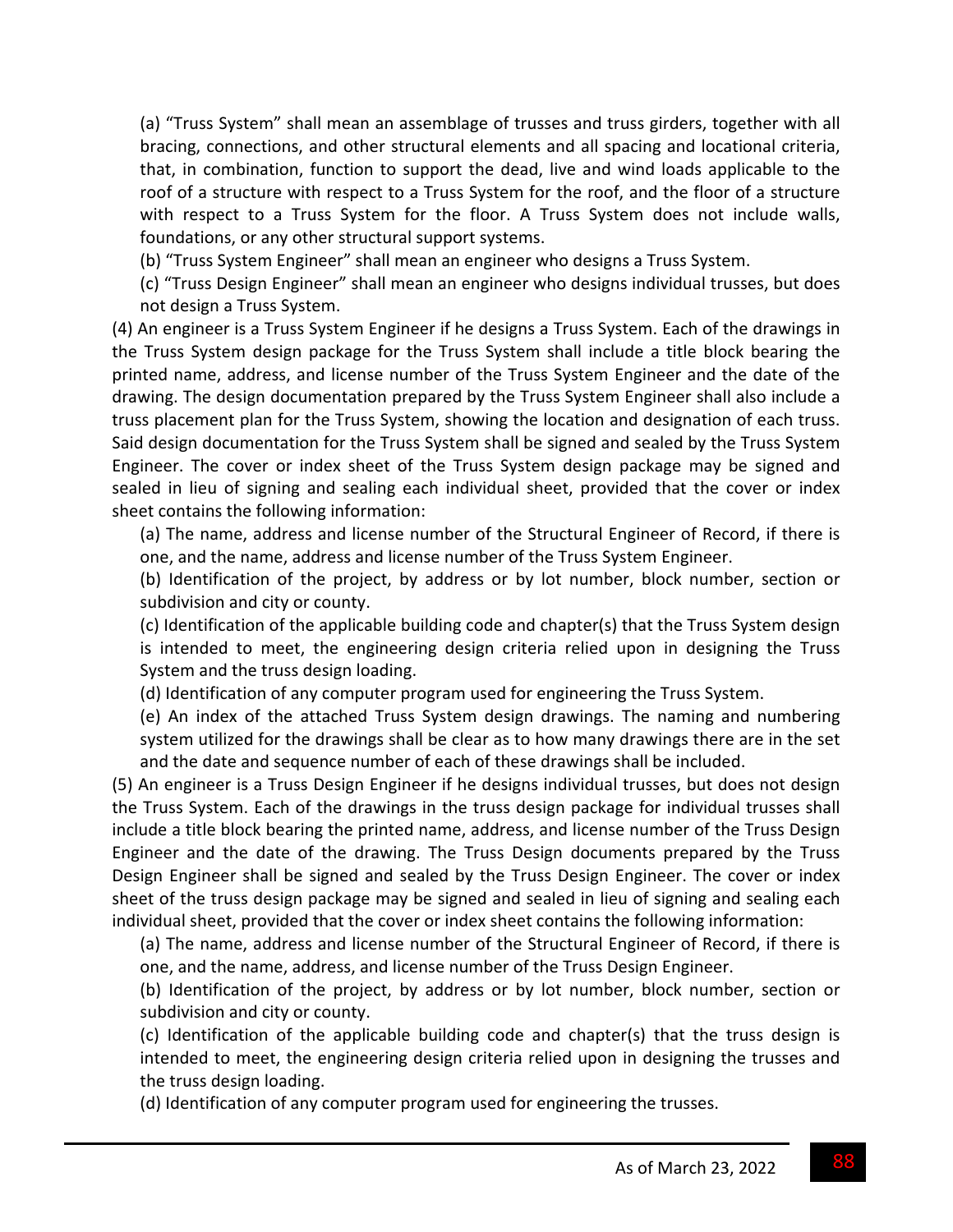(e) An index of the attached truss design drawings. The naming and numbering system utilized for the drawings shall be clear as to how many drawings there are in the set and the date and sequence number of each of these drawings.

*Rulemaking Authority 471.008, 471.033(2) FS. Law Implemented 471.033(1)(g) FS. History–New* 1-26-93, Formerly 21H-31.003, Amended 6-16-99, 3-21-01, 4-30-03, 10-25-21.

# **61G15‐31.004 Design of Cast‐in‐Place Post‐Tensioned Concrete Structural**

**Systems.**

(1) Structural engineering documents shall show the complete structural configuration and loading requirements of the post-tensioned system including: member sizes, type of posttensioning system, location of all prestressing tendons (in plans and elevation), magnitude of all prestressing forces, and all design assumptions. Structural engineering documents shall also show all required non post-tensioned reinforcing steel including size, spacing, and lengths required for the post‐tensioned system.

(2) If the engineer of record (EOR) elects to delegate the responsibility for preparation of calculations and installation drawings to a delegated engineer for the post-tensioning system, the EOR shall require the submission of installation drawings for review. Calculations shall also be submitted by the delegated engineer which show sufficient information to document that the number and size of tendons provided are adequate to carry all loads shown on the structural engineering documents. The member dimensions and tendon directions shall match those on the structural engineering documents, unless otherwise agreed to with the EOR, via modified structural engineering documents. Installation drawings shall include the following as a minimum: identification of all the structural elements designed by the delegated engineer, all details of post-tensioned and non post-tensioned materials to be used including necessary accessories, and instructions for construction. If the delegated engineer utilizes or requires any additional reinforcing to maintain the member sizes shown on the structural engineering documents, the delegated engineer shall inform the EOR. If any moments, shears or axial loads are required for the lateral force resisting system the EOR shall provide them to the delegated engineer for inclusion in the preparation of the delegated engineering documents. All forces imposed on the load supporting members from the post-tensioned system shall be reported to the EOR. The installation drawings and calculations shall bear the seal, date, and signature of the delegated engineer who prepared them and shall be reviewed by the EOR for the structure. (3) It is the responsibility of the EOR for the structure to review the post-tensioning system installation drawings together with the shop drawings of all required reinforcing steel needed for a complete structural design.

(4) The effect of post-tensioning on other parts of the structure is the responsibility of the EOR. Rulemaking Authority 471.033(2), 471.008 FS. Law Implemented 471.033(1)(g), (j) FS. History-New 1-26-93, Formerly 21H-*31.004, Amended 9‐28‐10, 2‐28‐16.*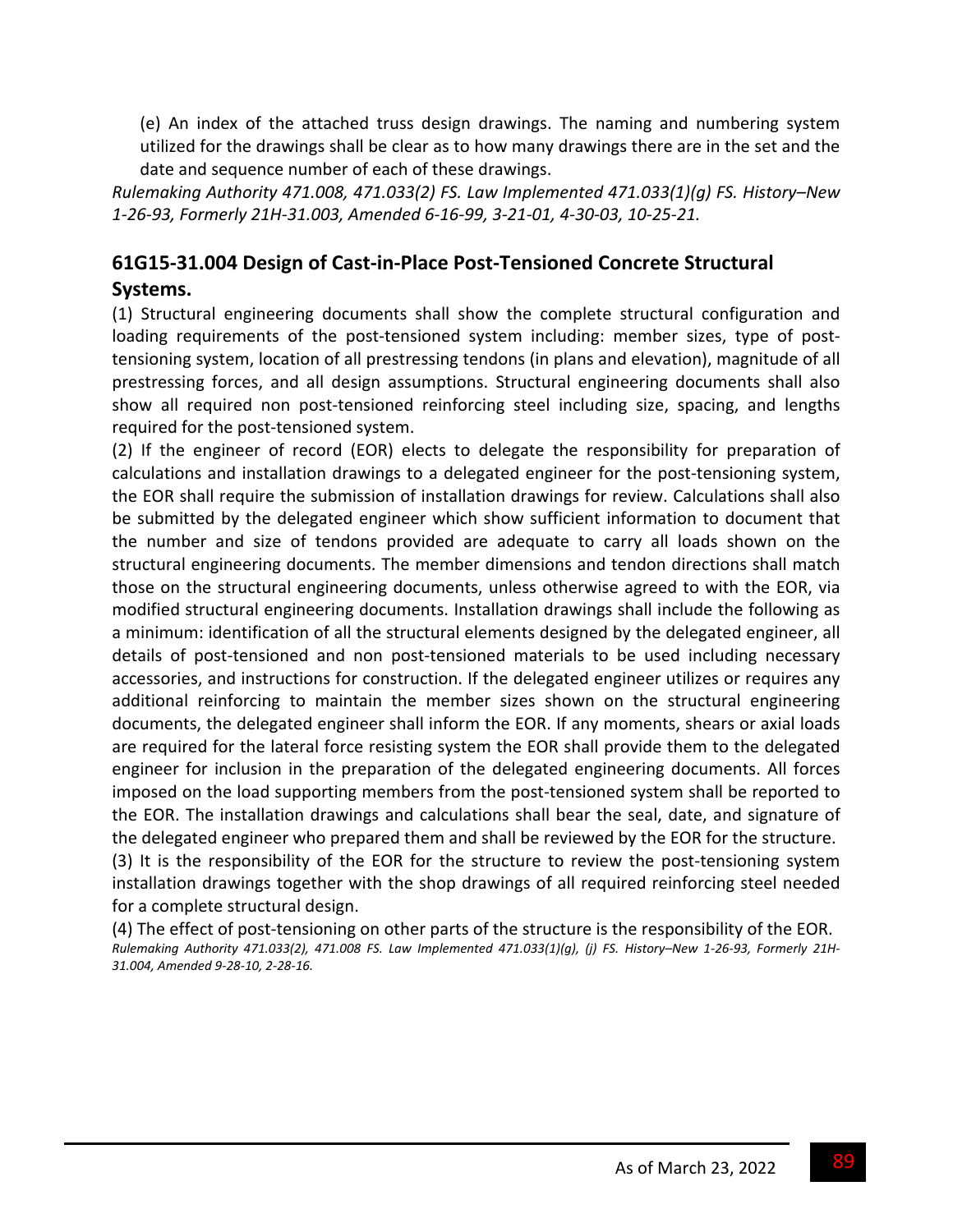## **61G15‐31.005 Design of Structures Utilizing Precast and Prestressed Concrete Components.**

(1) Structural engineering documents shall indicate the configuration of precast and prestressed components and shall include details of supports, anchors and connections for those components.

(2) If the engineer of record elects to delegate responsibility for the design of precast or prestressed concrete components, or structural systems utilizing those components, to a delegated engineer, the engineer of record shall require structural delegated engineering documents for review. Structural delegated engineering documents shall bear the impressed seal, date, and signature of the delegated engineer and shall be reviewed by the Engineer of Record as an indication that the intent has been understood and that the specified criteria have been used.

(3) Structural delegated engineering documents shall include component details, calculations, and fabrications and erection drawings. All such submittals shall identify the specific project. The effect of precast and prestressed concrete members on other parts of the building is the responsibility of the engineer of record.

Rulemaking Authority 471.033(2), 471.008 FS. Law Implemented 471.033(1)(g) FS. History-New 1-26-93, Formerly 21H-31.005, *Amended 9‐28‐10.*

### **61G15‐31.006 Design of Structural Systems Utilizing Open Web Steel Joists and Joist Girders.**

(1) The Engineer of Record shall indicate on the Structural Engineering Documents the steel joist and joist girder designations as required in Section 2207 of the Florida Building Code, Building, which is incorporated by reference in subsection 61G15‐18.011(6), F.A.C., and shall indicate the appropriate standards for joist and joist girder design, layout, end supports, anchorage, bridging requirements, etc., including connections to walls. These documents shall indicate special requirements for concentrated loads, non-uniform loads, openings, extended ends, and resistance to uplift loads.

(2) The Engineer of Record is responsible for reviewing the steel joist and joist girder manufacturer's designs, as required in subsection (1), above, per the Engineer of Record's specified joist and joist girder designations and/or special loading diagrams, as set forth in Structural Engineering Documents. The Engineer of Record may require the submission of the steel joist and joist girder design calculations as an indication of compliance. When required to submit the steel joist and joist girder calculations, the Engineer of Record shall require the steel joist and joist girder manufacturer to submit a cover letter along with the steel joist and joist girder design calculations. The cover letter shall bear the seal and signature of a Florida registered professional engineer responsible for design of the steel joist and joist girders.

(3) No later than December 31, 2024, the Board shall review and consider amendment, modification, or repeal of this rule if review determines this rule creates barriers to entry for private business competition, is duplicative, outdated, obsolete, overly burdensome, or imposes excessive costs.

Rulemaking Authority 471.033(2), 471.008 FS. Law Implemented 471.033(1)(g), (j) FS. History-New 1-26-93, Formerly 21H-*31.006, Amended 10‐19‐97, 1‐4‐16, 8‐22‐21.*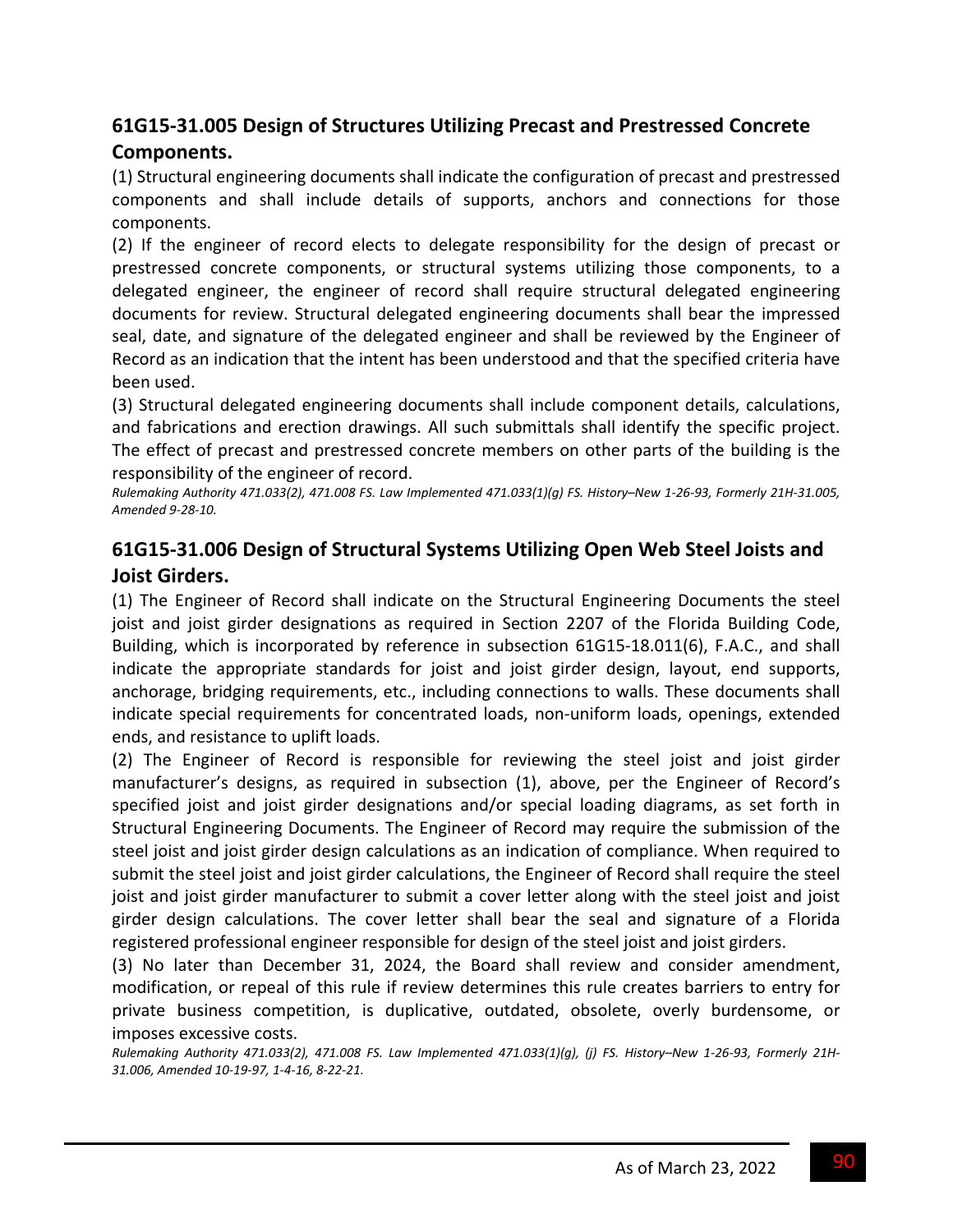### **61G15‐31.007 Design of Metal Building Systems.**

(1) A metal building system is defined as an integrated set of components and assemblies that are specifically designed to form a complete structural system. This typically includes primary framing comprised of constant depth or web-tapered structural steel frames, secondary members that are cold‐formed steel or steel joists, a metal panel roof system and exterior wall cladding. These components and assemblies are manufactured in a manner that permits plant and/or field inspection prior to assembly or erection.

(2) Structural engineering documents prepared by the engineer of record shall reflect the design criteria for the metal building system as required in subsection 61G15‐31.002(5), F.A.C. They shall indicate all openings, concentrated loads and other special requirements. Foundation conditions assumed in the design shall be indicated as well as the location and magnitude of building reactions on that foundation under all design conditions.

(3) The engineer of record may delegate responsibility of the design of the metal building system to a delegated engineer requiring submittal of structural delegated engineering documents.

(4) Structural delegated engineering documents shall identify the project and list loading and other design criteria. Structural delegated engineering documents shall include erection drawings which indicate in detail the construction of the structure used for the specific project. The structural delegated engineering documents shall indicate all connection details, openings and other special details. They shall show the magnitude and location of building reactions on the foundation under all design conditions. Calculations shall be provided, if requested by the engineer of record, to prove the design is in compliance with the written engineering requirements for the specific project. Structural delegated engineering documents shall bear the signature, date, and impressed seal of the Florida licensed delegated engineer.

Rulemaking Authority 471.033(2), 471.008 FS. Law Implemented 471.033(1)(g) FS. History-New 1-26-93, Formerly 21H-31.007, *Amended 9‐28‐10.*

### **61G15‐31.008 Design of Foundations.**

(1) The structural engineering documents shall designate the foundation capacity used as the basis of design and shall include data indicating the nature of the foundation and sub-grade material.

(2) Site and sub‐grade preparation requirements, necessary to provide the foundation capacity, shall be specified in the structural engineering document(s).

(3) The foundation capacity and site preparation requirements shall be determined on the basis of scientific analysis utilizing investigations, tests or studies conducted for or provided by the engineer of record for the structure or by a licensed professional engineer, in accordance with code procedures.

(4) The engineer of record is responsible for the design of foundation components and shall take into account anticipated loads and load paths along with the evaluation of any existing structural conditions.

(5) The engineer of record may delegate the design of certain components of the foundation, such as piles and retaining walls, to a delegated engineer. Structural delegated engineering documents for these components, signed, sealed and dated by the delegated licensed professional engineer, shall be submitted to the engineer of record.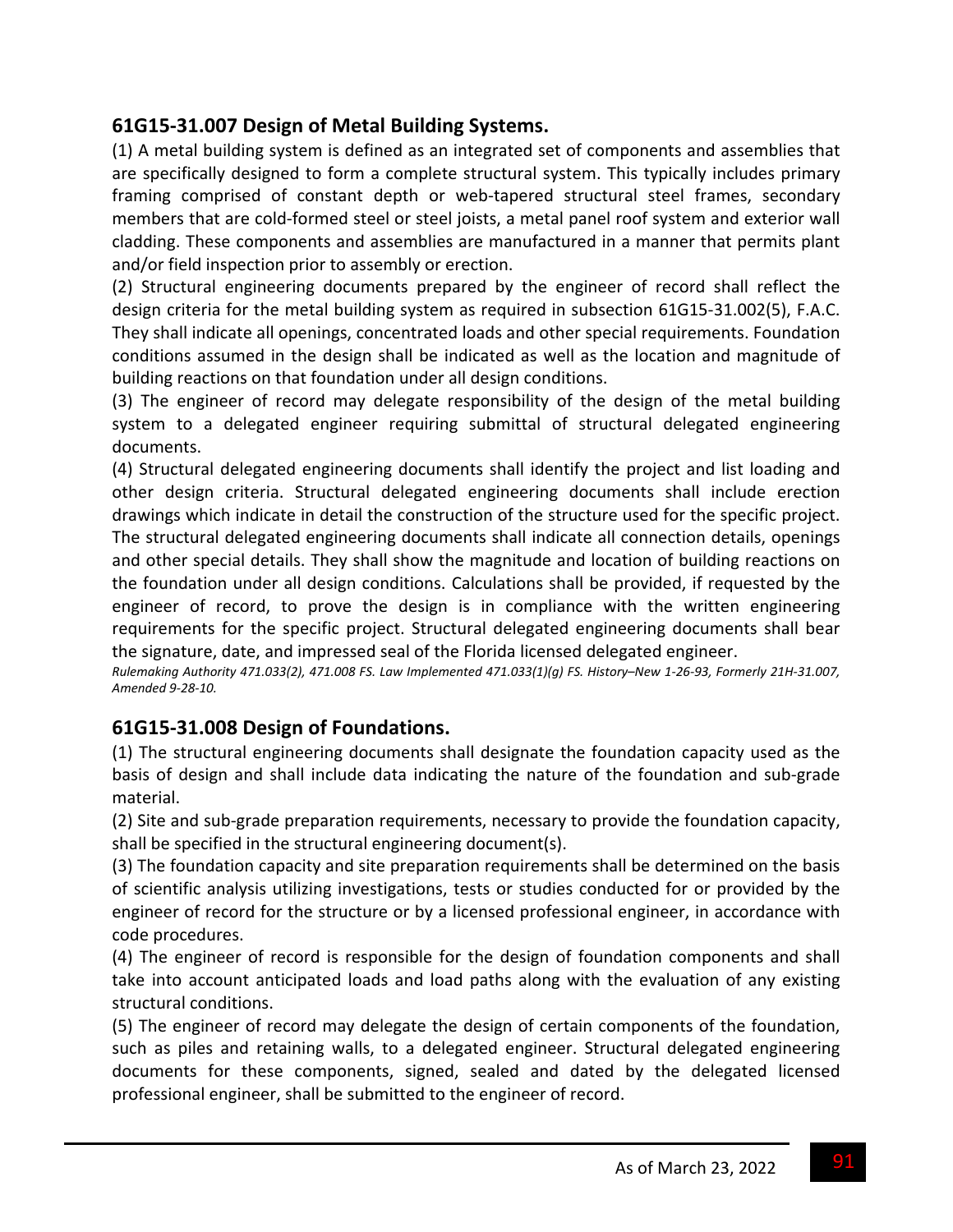Rulemaking Authority 471.033(2), 471.008 FS. Law Implemented 471.033(1)(g) FS. History-New 1-26-93, Formerly 21H-31.008, *Amended 9‐28‐10.*

### **61G15‐31.009 Design of Structural Steel Systems.**

(1) The engineer of record is responsible for all aspects of the structure's design including the design of components and connections.

(2) The engineer of record may detail all structural connections on the structural engineering documents and require fabrication and erection in accordance with these details.

(3) Alternately, the engineer of record may specify criteria for the design of the structural connections and identify the nature, magnitude, and location of all design loads to be supported by the connections in the structural engineering documents. The engineer of record may then delegate design responsibility for the selection or modification of the structural connections to a delegated engineer and require delegated engineering documents, which the engineer of record may require to be signed, sealed and dated by the delegated licensed professional engineer.

(4) The structural engineering documents may assign to the fabricator responsibility for implementing the design as specified and for maintaining fabrication and erection tolerances and for ensuring the fit and erectability of the structure.

(5) The fabricator shall forward fabrication and erection drawings for review by the engineer of record.

Rulemaking Authority 471.033(2), 471.008 FS. Law Implemented 471.033(1)(g) FS. History-New 1-26-93, Formerly 21H-31.009, *Amended 9‐28‐10.*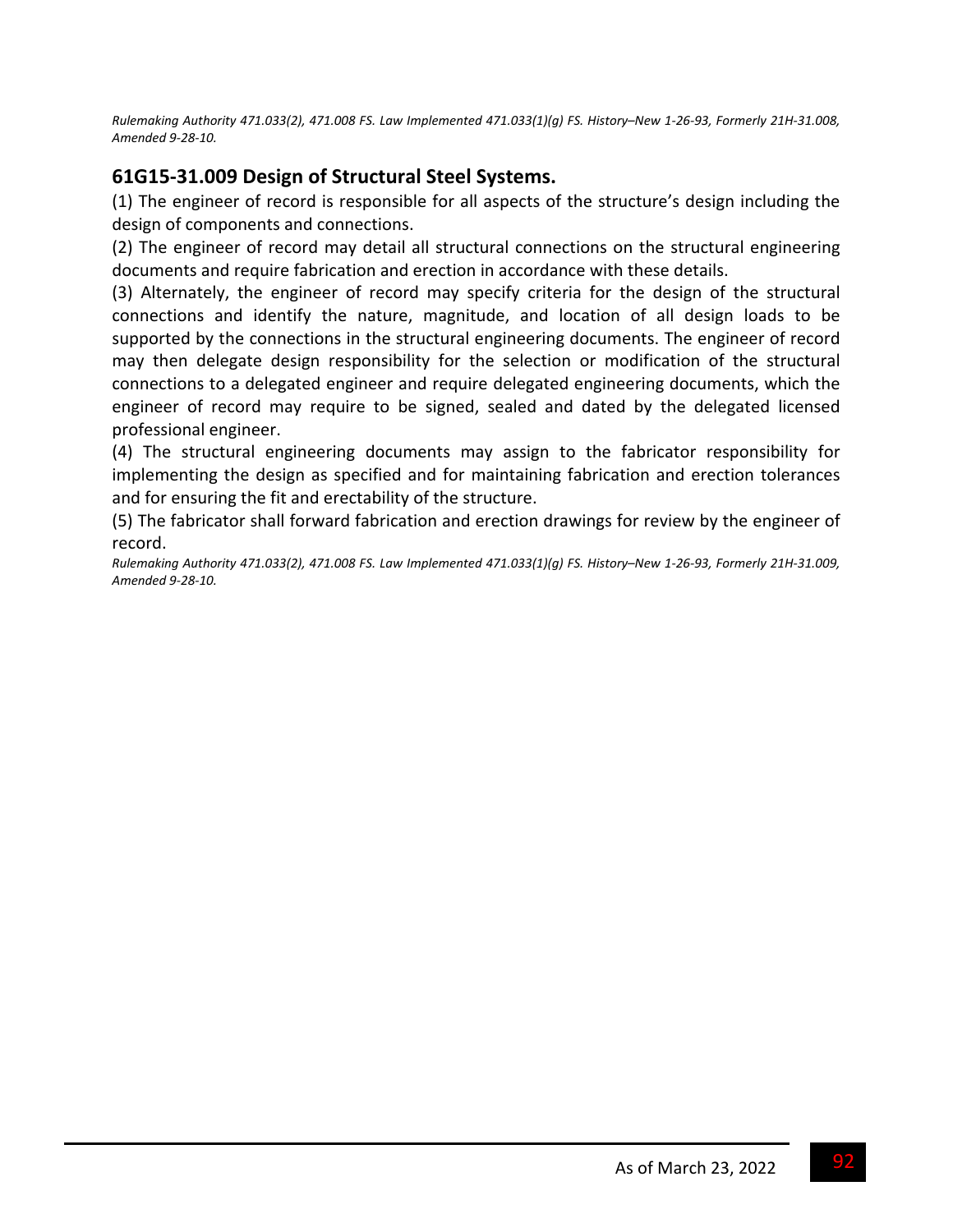# **CHAPTER 61G15‐32 RESPONSIBILITY RULES OF PROFESSIONAL ENGINEERS CONCERNING THE DESIGN OF FIRE PROTECTION SYSTEMS**

| <b>General Responsibility</b><br>61G15-32.001                                          |  |
|----------------------------------------------------------------------------------------|--|
| Definitions<br>61G15-32.002                                                            |  |
| Common Requirements to All Fire Protection System Engineering<br>61G15-32.003          |  |
| Documents                                                                              |  |
| Design of Water Based Fire Protection Systems<br>61G15-32.004                          |  |
| Design of Gas Agent Fire Suppression Systems<br>61G15-32.005                           |  |
| Design of Foam and Foam Water Fire Suppression Systems<br>61G15-32.006                 |  |
| Design of Dry Chemical and Miscellaneous Fire Suppression or Control<br>61G15-32.007   |  |
| Systems                                                                                |  |
| Design of Fire Alarms, Signaling Systems, and Control Systems.<br>61G15-32.008         |  |
| Design of Fine Water Spray (Mist) Fire Suppression and Control Systems<br>61G15-32.009 |  |
| Design of Smoke Control Systems<br>61G15-32.010                                        |  |

### **61G15‐32.001 General Responsibility.**

Fire protection engineering documents shall be prepared in accordance with applicable technology and the requirements of the authority having jurisdiction. The documents shall identify the Engineer of Record for the project. Both the Engineer of Record for the fire protection system and the delegated engineer, if utilized, shall comply with the requirements of the general responsibility rules, Chapter 61G15‐30, F.A.C., and with the requirements of the more specific rules contained herein. The Engineer of Record for the Fire Protection System(s) shall provide design requirements in writing to the delegated engineer if one is used and shall review the design documents of the delegated engineer for conformance with his written instructions in accordance with Rule 61G15‐30.005, F.A.C. Any Fire Protection Delegated Engineering Documents must be included in the final set of documents filed for permit. Rulemaking Authority 471.008, 471.033(2) FS. Law Implemented 471.033 FS. History-New 5-19-93, Formerly 21H-32.001, *Amended 3‐26‐09.*

### **61G15‐32.002 Definitions.**

(1) Engineer of Record for the Fire Protection System(s): The Florida licensed Professional Engineer who develops the Fire Protection System(s) design criteria; performs analysis as required: and is responsible for the preparation of the Fire Protection System Engineering Documents. Except to the limited extent provided in subsection 61G15‐32.002(10), F.A.C., the Engineer of Record for the Fire Protection system(s) is responsible for providing sealed, signed and dated Fire Protection System Engineering Documents that are in full conformity with the applicable design standards set forth in rule Chapter 61G15‐32, F.A.C.

(2) Fire Protection Component: Any individual part, subsystem or device to be incorporated in a Fire Protection System.

(3) Fire Protection System: Any assembly of Fire Protection components, materials, equipment, which require design to form a fully functional fire protection system.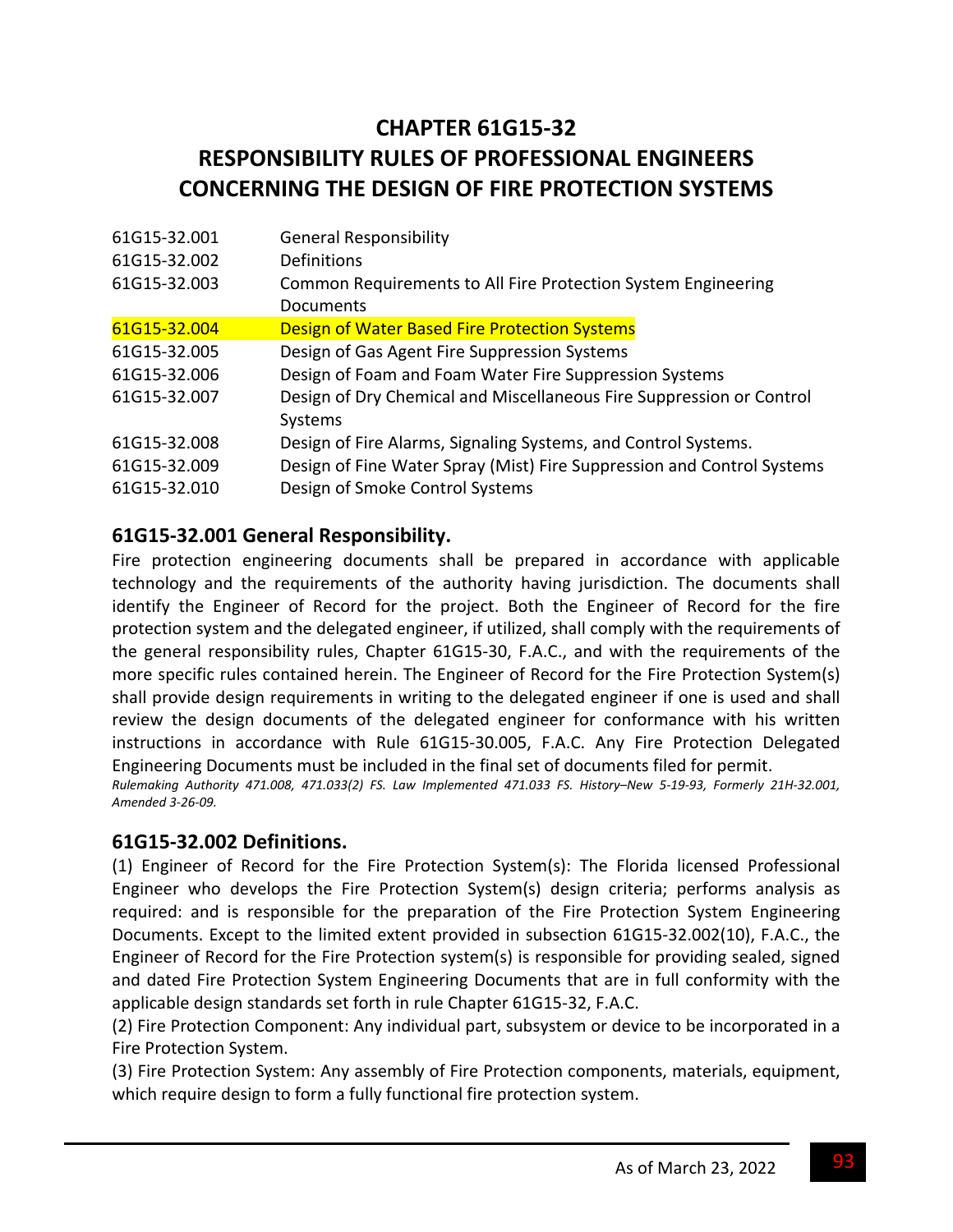(4) Listed: A fire protection component tested by a nationally recognized fire protection equipment testing organization. Recognized organizations include Underwriters Laboratories, Inc. and Factory Mutual Research Corporation.

(5) Fire Protection System Engineering Documents: The fire protection system engineering drawings, specifications, prescriptive and performance criteria, water supply analysis and other materials or representations, which are submitted with the general construction documents pursuant to Section 553.79(6), F.S., that set forth the overall design requirements and provide sufficient direction for the contractor to layout the construction, alteration, demolition, renovation, repair, modification, permitting and such, for any public or private fire protection system(s), which are prepared, signed, dated and sealed by the Engineer of Record for the Fire Protection System(s).

(6) Fire Protection System Layout Documents: Layout drawings, supporting calculations, catalog information on standard products, and other construction data prepared by either a licensed contractor or a licensed Engineer that provides detail on the location of risers, service mains, distribution lines, devices, equipment, sizing of pipe and/or circuits, hanger locations, and supporting calculations and also serves as a guide for fabrication and installation of a fire protection system. Fire Protection System Layout Documents are based upon engineering direction provided in the Fire Protection System Engineering Documents and require no additional engineering input.

(a) If prepared by a licensed contractor, these documents do not require the seal of a Florida licensed engineer.

(b) If prepared by a licensed engineer, these documents are Engineering Documents and therefore meet the definition of Engineering Documents in subsection 61G15‐30.002(4), F.A.C., and accordingly, require sealing by a Florida licensed engineer in accordance with Rule 61G15‐23.001, F.A.C., Signature, Date and Seal Shall Be Affixed.

(c) If prepared by a licensed engineer other than the engineer who prepared, signed, dated, and sealed the Fire Protection System Engineering documents, that engineer shall additionally meet the requirements of Rule 61G15‐27.001, F.A.C., Procedures for a Successor Professional Engineer Adopting as His Own the Work of Another Engineer.

(7) Codes and Standards: Those nationally recognized codes and standards adopted directly or by reference in Chapter 633, F.S., Fire Prevention and Control; the Florida Building Code; and the Florida Fire Prevention Code. The Florida Building Code and the Florida Fire Prevention Code are incorporated by reference in Rule 61G15‐18.011, F.A.C. Applicable codes and standards also include those promulgated by State and local authorities having jurisdiction. In the event the codes and standards fail to cover or address a specific protection requirement, alternative research, test results, and engineering data may be utilized, relying on the Engineer of Record for the Fire Protection System to make an informed engineering decision. This definition is not intended to preclude the use of new technologies when said technology has been demonstrated to provide equivalent or improved protection above that of published National Fire Protection standards.

(8) Material Deviation: A deviation or variance from the design parameters established and documented by the Engineer of Record that significantly alters the ultimate performance requirements of the system.

(9) Layout: The location of risers, cross mains, branch lines, sprinkler heads, sizing of pipe,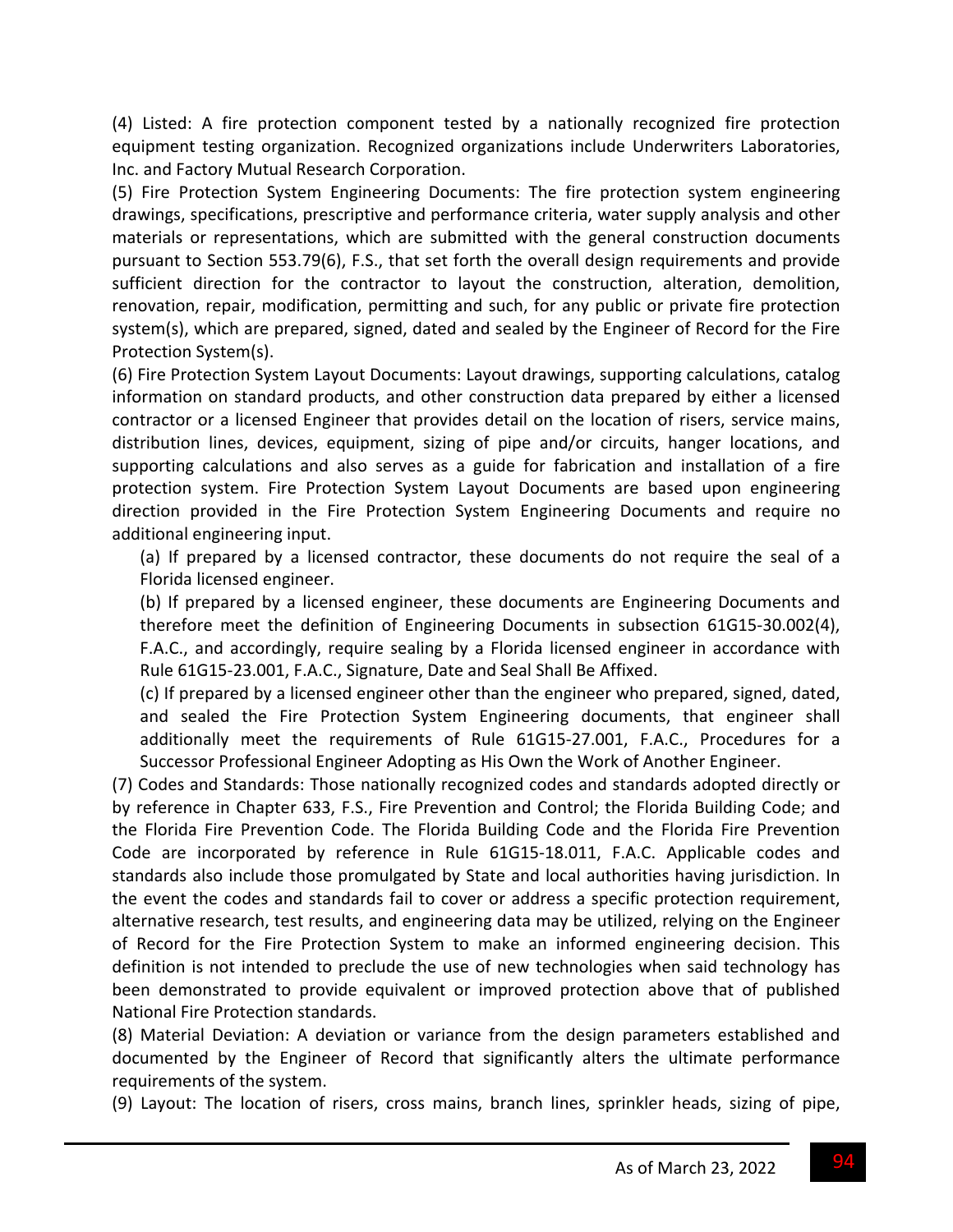hanger locations, and hydraulic calculations based on engineering documents.

(10) Fire Protection Delegated Engineering Documents. Fire Protection System Engineering Documents prepared by a delegated engineer to whom the Engineer of Record for the Fire Protection System has contractually delegated responsibility for the design to be simultaneously submitted for permit of a discrete and limited portion of a fire protection system and which are signed, sealed and dated by the delegated engineer. These documents shall be reviewed and approved by the Engineer of Record for the Fire Protection System for conformity with the Engineer of Record's design intent and shall be included in the engineering design documents prepared prior to submittal for a building permit and Fire Department installation permit, except when no building permit is required. When no building permit is required, the delegated engineering work bearing the seal of delegated engineer and approval of the Engineer of Record for the Fire Protection System shall be submitted together to the fire official for permitting.

Rulemaking Authority 471.008, 471.033(2) FS. Law Implemented 471.005(7), 471.033(2) FS. History-New 5-19-93, Formerly 21H-32.002, Amended 4-2-00, 6-26-01, 3-26-09, 10-11-10, 3-28-17, 7-25-19, 12-29-19.

### **61G15‐32.003 Common Requirements to All Fire Protection System Engineering Documents.**

(1) The Fire Protection System Engineering Documents shall provide the engineering requirements to be used in the preparation of the Fire Protection System Layout Documents and to indicate the nature and scope of the work, and to describe, detail, dimension, label and define the Fire Protection Components, System(s), materials, assemblies, equipment and its structural and utility support system(s), insofar as they involve the safeguarding of life, health or property.

(2) The Fire Protection System Engineering Documents shall specify the applicable requirements for the acceptance testing of the fire protection system and components, which shall be based upon applicable codes and standards, where available.

(3) The occupancy of the area or description of a specific hazard being protected by the Fire Protection System(s) shall be shown on the Fire Protection System Engineering Documents.

(4) The applicable code(s) and standard(s) to be used in the preparation of the Fire Protection System Layout Documents shall be shown on the Fire Protection System Engineering Documents. When codes and standards are not available or applicable, and said layout documents are to be based on engineering judgment, any reasons and assumptions made to develop the fire protection concept shall be identified on the Fire Protection System Engineering Documents.

(5) Structural support and structural openings required by the Fire Protection System shall be shown on the Fire Protection System Engineering Documents and shall be referenced on structural engineering documents.

(6) When Fire Protection Layout Documents contain material deviation from the Fire Protection System Engineering Documents, such Layout Documents are not compliant unless they are accompanied by revised Engineering Documents prepared, signed, dated and sealed by the Engineer of Record for the Fire Protection System.

(7) Requirements for activation control systems, sequence, operating parameters, interlocks, safety related devices, indicators and alarms, shall be shown on the Fire Protection System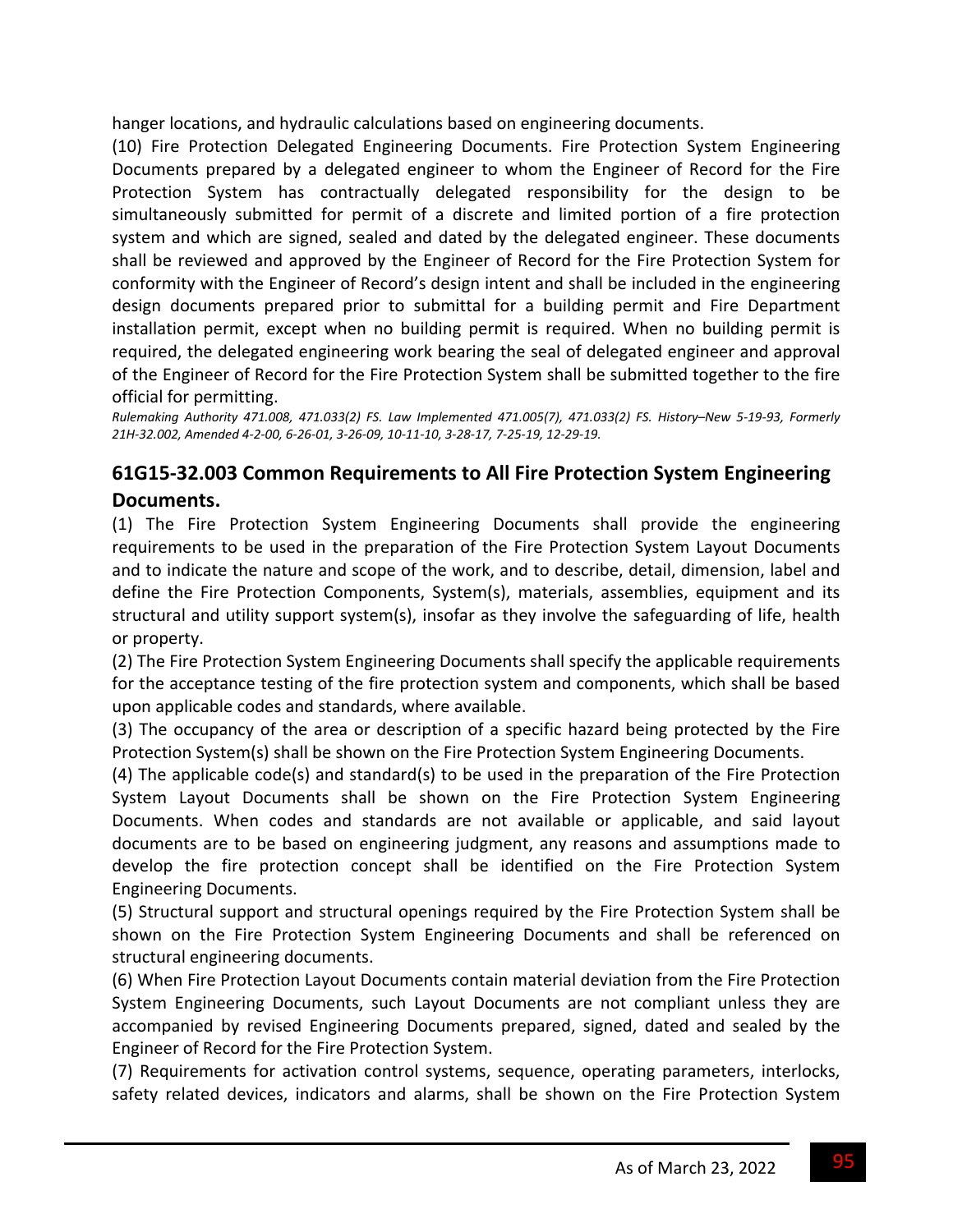Engineering Documents, unless shown on other related documents.

(8) Any information deemed appropriate by the Engineer of Record to assist the authority having jurisdiction in understanding the owner's intended use and proposed protection of the building or facility and to provide sufficient direction to the installation contractor or other interested parties regarding the layout of the system(s), shall be included in the Fire Protection System Engineering Documents.

(9) Fire Protection System Engineering Documents shall additionally meet the requirements of Rule 61G15‐30.003, F.A.C., Engineering Documents.

Rulemaking Authority 471.008, 471.033(2) FS. Law Implemented 471.005(7), 471.033(2) FS. History-New 5-19-93, Formerly *21H‐32.003, Amended 4‐2‐00, 6‐26‐01, 3‐26‐09, 7‐25‐19.*

#### **61G15‐32.004 Design of Water Based Fire Protection Systems.**

(1) Water Based Fire Protection Systems include, but are not limited to, automatic sprinkler systems of wet, dry, fine water spray (mist), manual, and deluge valve controlled types, pumping systems, standpipes, fire water mains and dedicated fire protection water sources. Items to be considered in the design or analysis of water based fire protection systems are, as applicable to the particular project: water supply system, occupancy and classification, control, installation requirements, interoperability and performance requirements.

(2) The design specifications shall be based on the Florida Building Code, the Florida Fire Prevention Code, or as required by the local authority having jurisdiction. The Florida Building Code and the Florida Fire Prevention Code are incorporated by reference in Rule 61G15‐18.011, F.A.C.

(3) For Engineering Documents pertaining to Fire Protection Systems exempted by the threshold requirements for mandatory use of professional engineering services, the Engineer of Record shall determine the level of detail shown on plans for a Fire Protection system. All such plans shall include a disclaimer stating the Fire Protection system is exempt from professional engineering services and shall provide a clear understanding of the minimum system requirements expected to be installed by the contractor and permitted by the authority having jurisdiction (AHJ). In the event the Engineer of Record provides more information and direction than is minimally required, he or she shall be held responsible for the technical accuracy of the work in accordance with applicable codes, standards, and sound engineering principles.

(4) To ensure minimum design quality in Fire Protection System Engineering Documents, said documents shall include as a minimum the following information when applicable:

(a) The Point of Service for the fire protection water supply as defined by Section 633.102(24), F.S.

(b) Applicable NFPA standard to be applied, or in the case where no such standard exists, the engineering study, judgments, and/or performance based analysis and conclusions.

(c) Classification of hazard occupancy for each room or area.

(d) Design approach, which includes system type, densities, device temperature rating, and spacing for each separate hazard occupancy.

(e) Characteristics of water supply to be used, such as main size and location, whether it is dead-end or circulating; and if dead-end, the distance to the nearest circulating main, as well as its minimum duration and reliability for the most hydraulically demanding design area.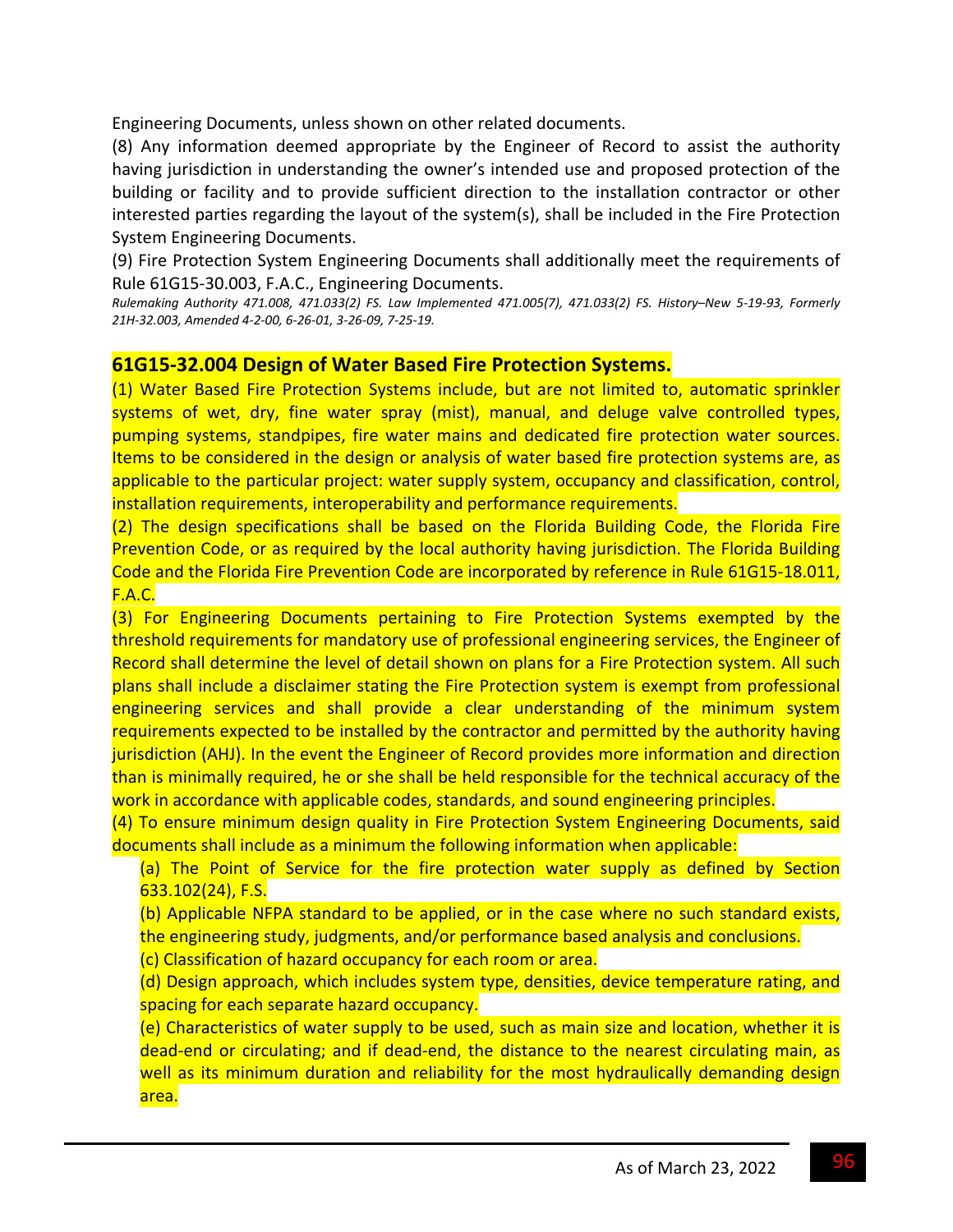(f) When private or public water supplies are used, the flow test data, including date and time of test, who conducted test or supplied information, test elevation, static gauge pressure at no flow, flow rate with residual gauge pressure, hydrant butt coefficient, and location of test in relation to the hydraulic point of service.

(g) Valving and alarm requirements to minimize potential for impairments and unrecognized flow of water.

(h) Microbial Induced Corrosion (MIC). The Engineer of Record shall make reasonable efforts to identify water supplies that could lead to Microbial Induced Corrosion (MIC). Such efforts may consist of discussions with the local water purveyor and/or fire official, familiarity with conditions in the local area, or laboratory testing of water supplies. When conditions are found that may result in MIC contamination of the fire protection piping, the engineer shall design corrective measures.

(i) Backflow prevention and metering specifications and details to meet local water purveyor requirements including maximum allowable pressure drop.

(j) Quality and performance specifications of all yard and interior fire protection components.

(k) For high hazard occupancy classifications, storage occupancies, and factory occupancies, as defined in Sections 307, 311, and 306, respectively, of the Florida Building Code, Building, and high-rise buildings, as defined in section 202 of the Florida Building Code, Building, a determination of whether a fire pump is required and if so, the specific volumetric flow and pressure rating of the pump. The Florida Building Code is incorporated by reference in subsection 61G15‐18.011(6), F.A.C.

(l) A verification of whether a firewater storage tank is required on site and if so, a determination of the size and capacity required.

(m) Owner's Certificate. In storage occupancies, the Owner's Information Certificate is required from the property owner as it clearly defines the storage configuration of the space for the current and future use of the property, as required by the codes and standards set forth in subsection 61G15‐32.002(7), F.A.C.

(5) Contractor submittals which deviate from the above minimum design parameters shall be considered material deviations and require supplemental engineering approval and documentation.

(6) In the event the Engineer of Record provides more information and direction than is established above, he or she shall be held responsible for the technical accuracy of the work in accordance with applicable codes, standards, and sound engineering principles.

(7) No later than 90 days prior to December 31, 2026, the Board shall review and amend, modify, or sunset this rule if it determines this rule creates barriers to entry for private business competition, is duplicative, outdated, obsolete, overly burdensome, or imposes excessive costs. Failure by the Board to act in accordance with this provision will result in the expiration of this rule on December 31, 2026.

Rulemaking Authority 471.008, 471.033(2) FS. Law Implemented 471.033(2) FS. History-New 5-19-93, Formerly 21H-32.004, Amended 4-2-00, 6-26-01, 6-15-15, 8-24-16, 7-25-19, 3-23-22.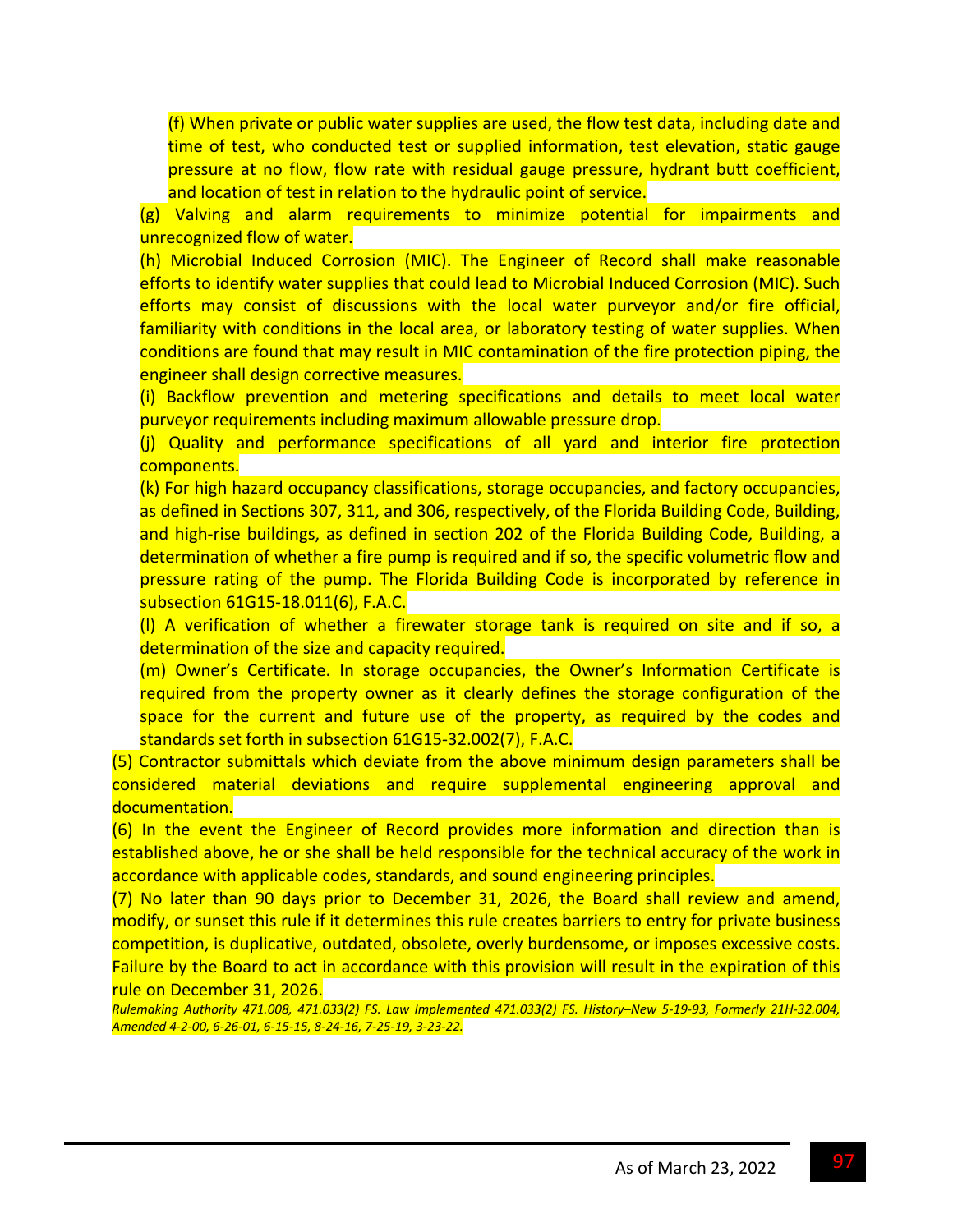### **61G15‐32.005 Design of Gas Agent Fire Suppression Systems.**

(1) Gas Agent Fire Suppression Systems include, but are not limited to,  $CO<sub>2</sub>$ , Halon, inerting and purge gases, and all other gaseous formulations and multi‐phase agents released for the purpose of fire control or extinguishment.

(2) The Fire Protection System(s) design specifications shall be based on applicable NFPA standards when available, or alternative engineering sources and good engineering practice when required.

Rulemaking Authority 471.008, 471.033(2) FS. Law Implemented 471.033 FS. History-New 5-19-93, Formerly 21H-32.005.

### **61G15‐32.006 Design of Foam and Foam Water Fire Suppression Systems.**

(1) Foam and Foam Water Fire Suppression Systems include local application, total flooding, high and low expansion foams, and foam-water sprinkler systems.

(2) The Fire Protection System design specifications shall be based on applicable NFPA standards, when available, or alternative engineering sources and good engineering practice when required.

Rulemaking Authority 471.008, 471.033(2) FS. Law Implemented 471.033 FS. History-New 5-19-93, Formerly 21H-32.006.

### **61G15‐32.007 Design of Dry Chemical and Miscellaneous Fire Suppression or Control Systems.**

(1) Dry chemical and miscellaneous systems include, but are not limited to, dry chemical systems, explosion control systems, and fire control structures.

(2) The Fire Protection System design specifications shall be based on applicable NFPA standards, when available, or alternative engineering sources and good engineering practice when required.

Rulemaking Authority 471.008, 471.033(2) FS. Law Implemented 471.033 FS. History-New 5-19-93, Formerly 21H-32.007.

#### **61G15‐32.008 Design of Fire Alarms, Signaling Systems, and Control Systems.**

(1) Fire alarms and detection systems include fire protection supervision, emergency alarm circuits, activation of life safety system controls and remote signaling of emergency conditions. Items to be considered in the design or analysis of fire alarm and detection systems are, as applicable to the particular project: occupancy and classification, monitoring, control and communication, cabling and supervision requirements, installation requirements, interoperability and performance requirements.

(2) The design specifications shall be based on the Florida Building Code, the Florida Fire Prevention Code, or as required by the local authority having jurisdiction. The Florida Building Code and the Florida Fire Prevention Code are incorporated by reference in Rule 61G15‐18.011, F.A.C.

(3) For Engineering Documents pertaining to Fire Protection Systems exempted by the threshold requirements for mandatory use of professional engineering services, the Engineer of Record shall determine the level of detail shown on plans for a Fire Protection system. All such plans shall include a disclaimer stating the Fire Protection system is exempt from professional engineering services and shall provide a clear understanding of the minimum system requirements expected to be installed by the contractor and permitted by the authority having jurisdiction (AHJ). In the event the Engineer of Record provides more information and direction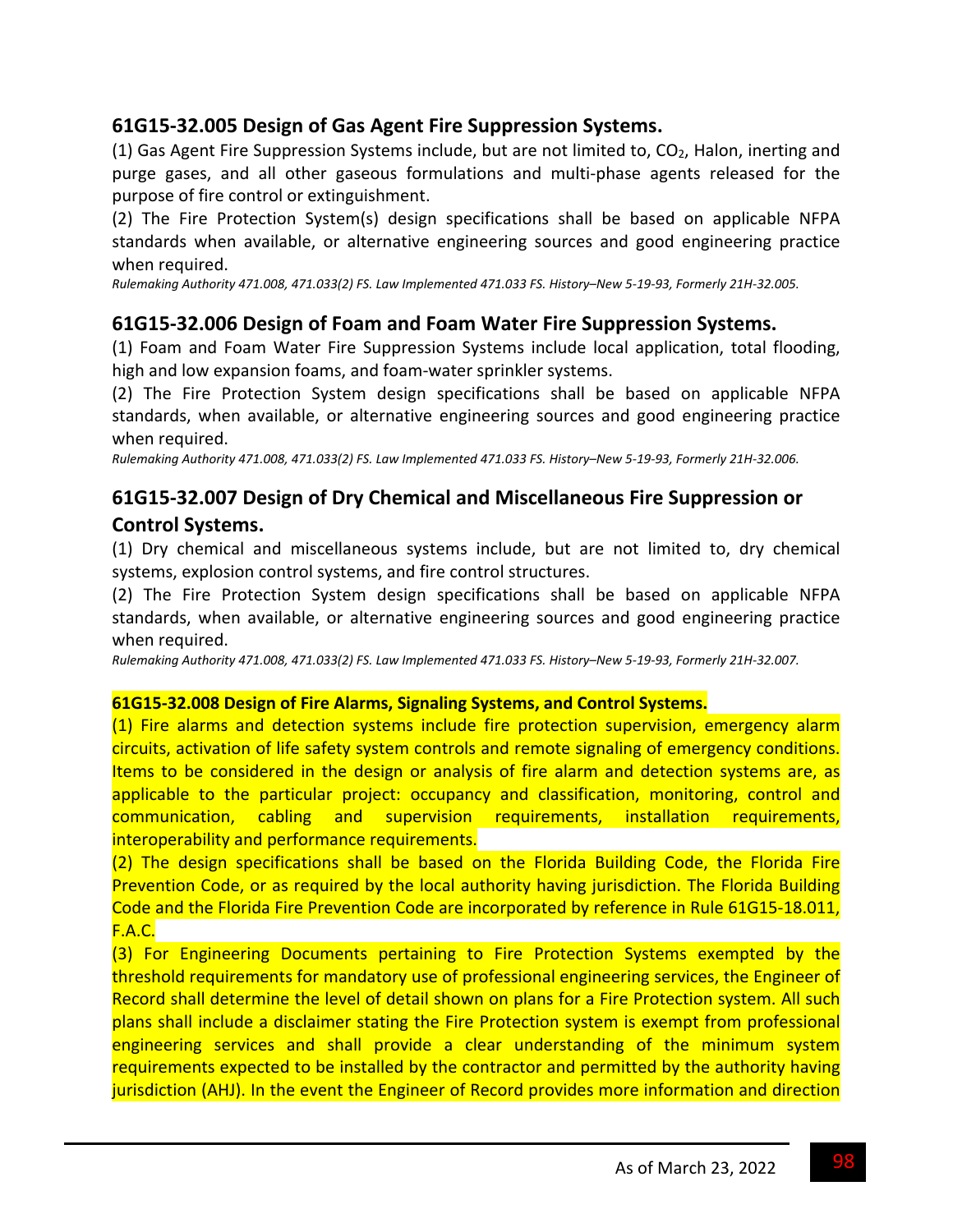than is minimally required, he or she shall be held responsible for the technical accuracy of the work in accordance with applicable codes, standards, and sound engineering principles.

(4) To ensure minimum design quality of Fire Alarm and Detection Systems Engineering Documents, said documents shall include as a minimum the following information when applicable:

(a) The documents shall be clear, with a symbols legend, system riser diagram showing all initiation and notification components, and cabling requirements. The documents shall indicate locations where fire ratings are required as determined by the system's survivability requirements, and shall identify the general occupancy of the protected property and each room and area unless it is clear from features shown.

(b) Locate initiation and notification devices and connections to related systems on the floor plans and sections when needed for clarity. Related systems include elevator controls, smoke control systems, dampers, door release, any other systems or elements directly or indirectly controlled or monitored.

(c) Strobe intensity and speaker output ratings for all notification devices.

(d) Identify the Class of circuits as listed in NFPA 72, which is contained within and incorporated into the Florida Fire Prevention Code.

(e) Identify the functions required by the alarm and control systems including the transmission of emergency signals being monitored or annunciated.

(f) Indicate whether the fire alarm is conventional or addressable, and indicate all zoning.

(g) Locate surge protective devices and required protective features.

(h) Identify and locate system devices that are subject to environmental factors, and indicate requirements for the protection of equipment from temperature, humidity or corrosive atmospheres, including coastal salt air.

(i) The documents shall include a site plan of the immediate area around the protected building, structure or equipment when alarm devices are required outside the structure. (j) In buildings where smoke detection will be obstructed by walls, beams or ceiling features, the Engineer of Record shall provide applicable design and details to direct the installer to mitigate the obstructions. In buildings with smoke detection under a pitched roof, the plans shall indicate the roof pitch and a building section shall be provided as part of the Engineering Design Documents.

(k) For fire detection systems utilizing smoke detection in situations where smoke stratification is anticipated, the design shall provide the necessary criteria to mitigate the detection problems.

(l) Systems designed using Performance Based criteria shall be identified and referenced to design guides or standards approved by the local authority having jurisdiction consistent with standards adopted by the Florida Fire Prevention Code and the Florida Building Code.

(m) The system design must indicate if the system is to provide a general evacuation signal or a zoned evacuation for all high-rise buildings or multi-tenanted properties as defined in section 2 of the Florida Building Code, Building.

(n) Wiring requirements for underground, wet locations, campus style wiring, protection against damage and burial depth shall be specified or indicated on the engineering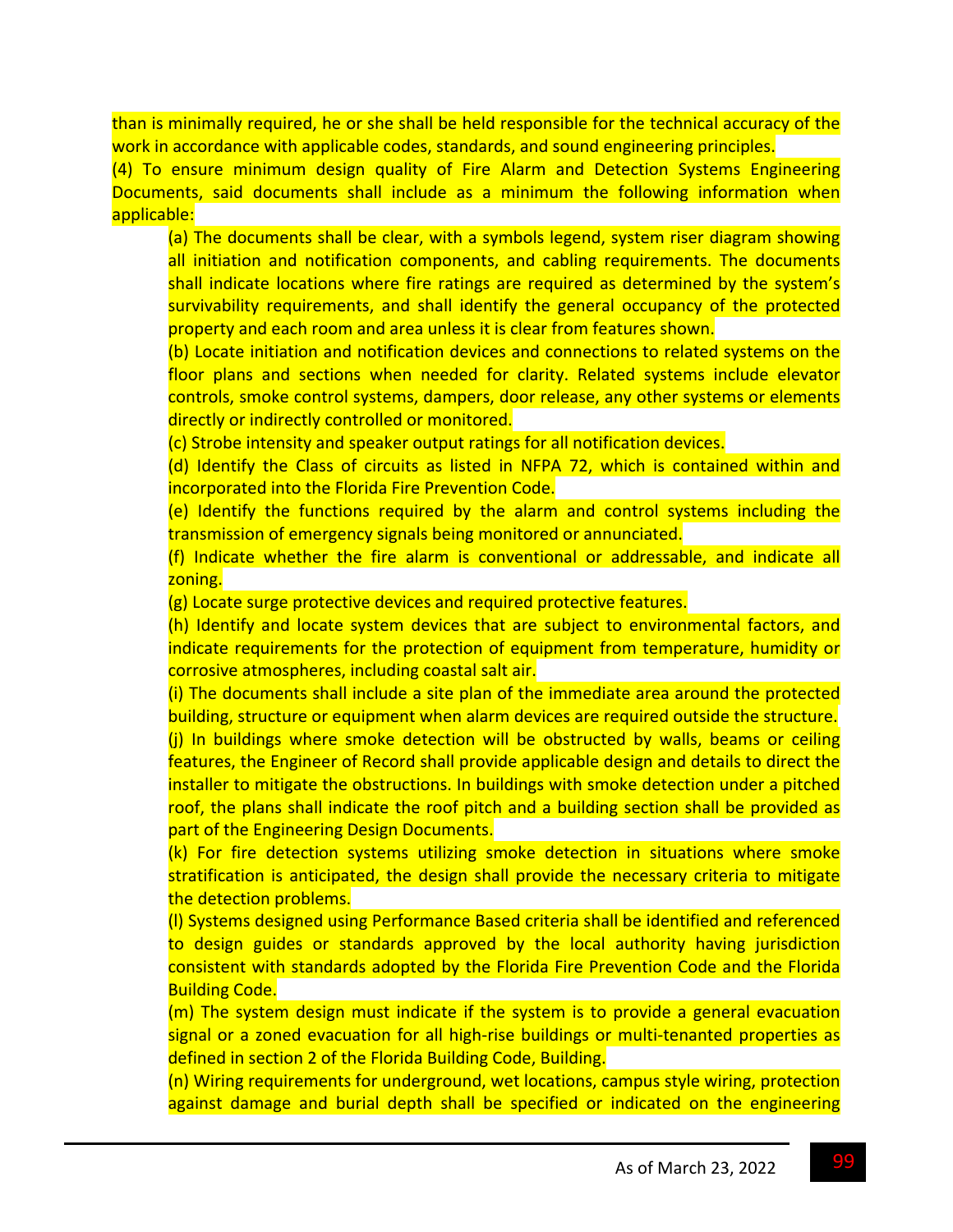design documents.

(o) Requirements for operations and maintenance procedures, manuals, system documentation, and instruction of Owner's operating personnel, as needed to operate the systems as intended over time.

(5) In the event that the Engineer of Record elects to specify specific equipment and to show the required wiring, battery and voltage drop (circuit analysis) calculations shall be completed. The calculations shall be completed using the equipment manufacture's data and applicable NFPA 72 procedures.

(6) System test requirements shall be noted on the Engineering Design Documents.

(7) When the Engineer of Record determines that special requirements are required by the owner, insurance underwriter or local fire code amendments these requirements shall be documented or referenced on the Engineering Design Documents.

(8) No later than 90 days prior to December 31, 2026, the Board shall review and amend, modify, or sunset this rule if it determines this rule creates barriers to entry for private business competition, is duplicative, outdated, obsolete, overly burdensome, or imposes excessive costs. Failure by the Board to act in accordance with this provision will result in the expiration of this rule on December 31, 2026.

Rulemaking Authority 471.008, 471.033(2) FS. Law Implemented 471.033 FS. History-New 5-19-93, Formerly 21H-32.008, *Amended 3‐26‐09, 3‐28‐17, 7‐25‐19, 3‐23‐22.*

# **61G15‐32.009 Design of Fine Water Spray (Mist) Fire Suppression and Control**

### **Systems.**

(1) Fine water spray (mist) systems include water based fire suppression and control systems based on National Fire Protection Association (NFPA) Standard 750, which is contained within and incorporated into the Florida Fire Prevention Code.

(2) The fire protection system(s) shall be based on applicable NFPA standards when available or on alternative engineering sources including full scale fire testing and good engineering practice when no applicable standard exists.

(3) Design of fine water spray systems requires specific knowledge of hazards, physical containment and fire dynamics. A "pre‐engineered" listed system shall be installed only after the engineer of record has evaluated the project specific protected hazard.

Rulemaking Authority 471.008, 471.033(2) FS. Law Implemented 471.033(2) FS. History-New 4-2-00, Amended 3-28-17.

### **61G15‐32.010 Design of Smoke Control Systems.**

(1) Smoke control systems include, but are not limited to, smoke exhaust systems and pressurization systems for the purpose of providing a tenable environment to allow occupants to exit the building

(2) The Fire Protection System(s) shall be based on the Florida Building Code, the Florida Fire Prevention Code, applicable NFPA standards, when available, or on alternative engineering sources and good engineering practice when required.

*Rulemaking Authority 471.008, 471.033(2) FS. Law Implemented 471.033(2) FS. History–New 7‐25‐19.*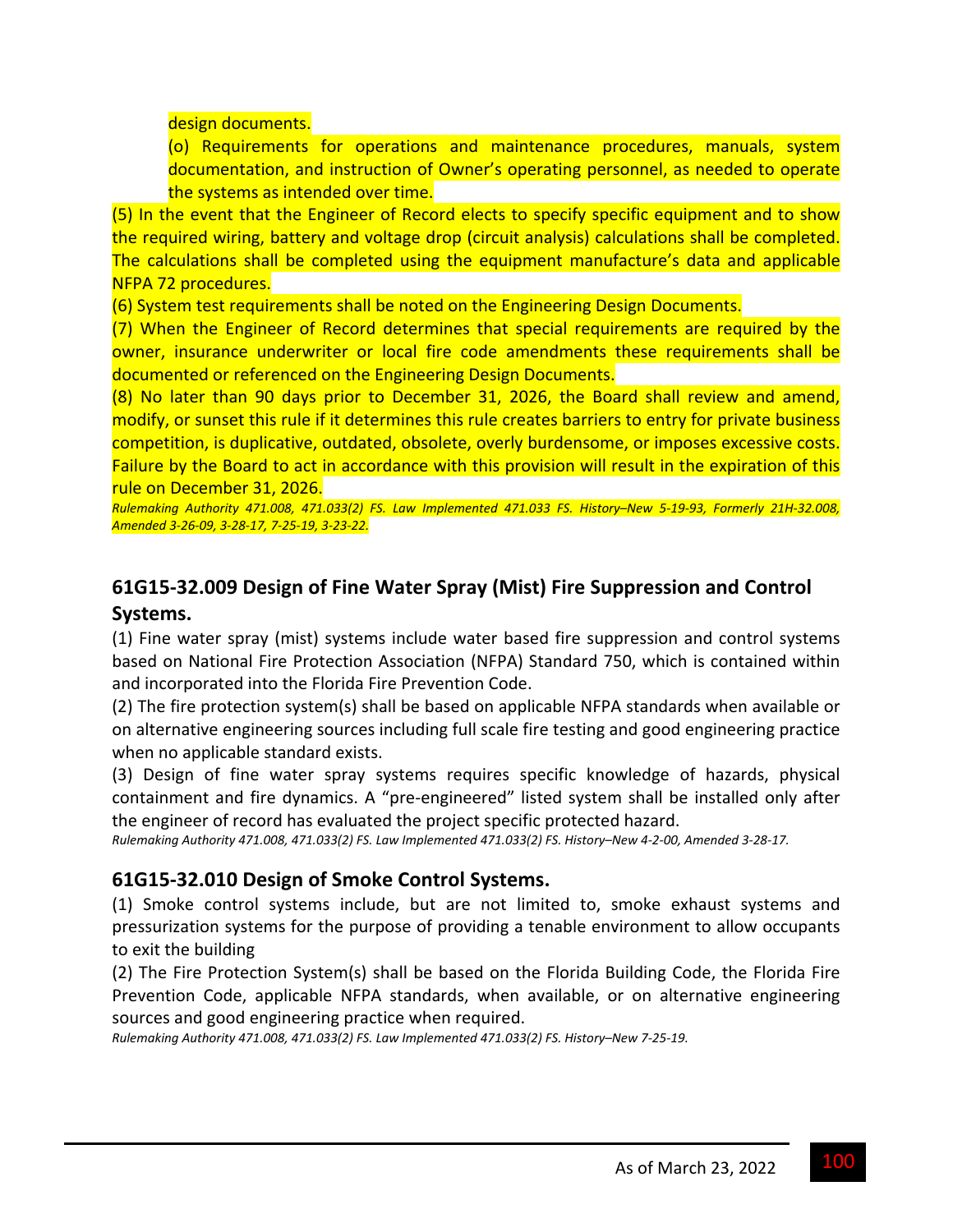# **CHAPTER 61G15‐33 RESPONSIBILITY RULES OF PROFESSIONAL ENGINEERS CONCERNING THE DESIGN OF ELECTRICAL SYSTEMS**

| 61G15-33.001 | <b>General Responsibility</b>                            |
|--------------|----------------------------------------------------------|
| 61G15-33.002 | Definitions                                              |
| 61G15-33.003 | Design of Power Systems                                  |
| 61G15-33.004 | Design of Lighting Systems                               |
| 61G15-33.005 | Design of Communications Systems                         |
| 61G15-33.006 | Design of Alarm and Control, Signaling Systems           |
| 61G15-33.007 | Design of Lightning Protection Systems                   |
| 61G15-33.008 | Design of Grounding Systems                              |
| 61G15-33.009 | Design of Instrumentation and Control Systems (Repealed) |
| 61G15-33.010 | Certification of Electrical Systems of Public Interest   |

### **61G15‐33.001 General Responsibility.**

Electrical Engineering Documents shall be prepared in accordance with generally accepted engineering standards. The Electrical Engineering Documents shall identify the Engineer of Record. Electrical Engineering Documents shall comply with the requirements of the applicable codes and standards as defined herein. The Engineer of Record is responsible for determining the applicability of appropriate codes and standards to a given project. In the event the codes and standards fail to address a specific requirement or situation, alternative research, test results, engineering data, and engineering calculations shall be utilized. Electrical Engineering Documents for construction shall indicate the nature and character of the electrical work and shall describe, label and define the required electrical systems components, processes, equipment and material and its structural support systems. Both the Engineer of Record for the electrical system and the delegated engineer, if utilized, shall comply with the requirements of the general responsibility rules, Chapter 61G15‐30, F.A.C., and with the requirements of the more specific rules contained herein. The Engineer of Record for the Electrical System(s) shall provide design requirements in writing to the delegated engineer if one is used and shall review the design documents of the delegated engineer for conformance to written instructions in accordance with Rule 61G15‐30.005, F.A.C. Documents prepared by a delegated engineer and so reviewed must be included in the final set of documents filed for permit unless required by the permitting entity to be submitted independently.

Rulemaking Authority 471.008, 471.033(2) FS. Law Implemented 471.033 FS. History-New 5-19-93, Formerly 21H-33.001, *Amended 11‐13‐08, 12‐4‐17.*

#### **61G15‐33.002 Definitions.**

(1) Engineer of Record for the Electrical Systems. The Florida Professional Engineer who develops the electrical system design criteria or performs the analysis and is responsible for the preparation of the Electrical Documents for the project.

(2) Electrical Component. An individual electrical device to be part of an electrical system.

(3) Electrical. Any device or mechanism that operates due to the action of electricity.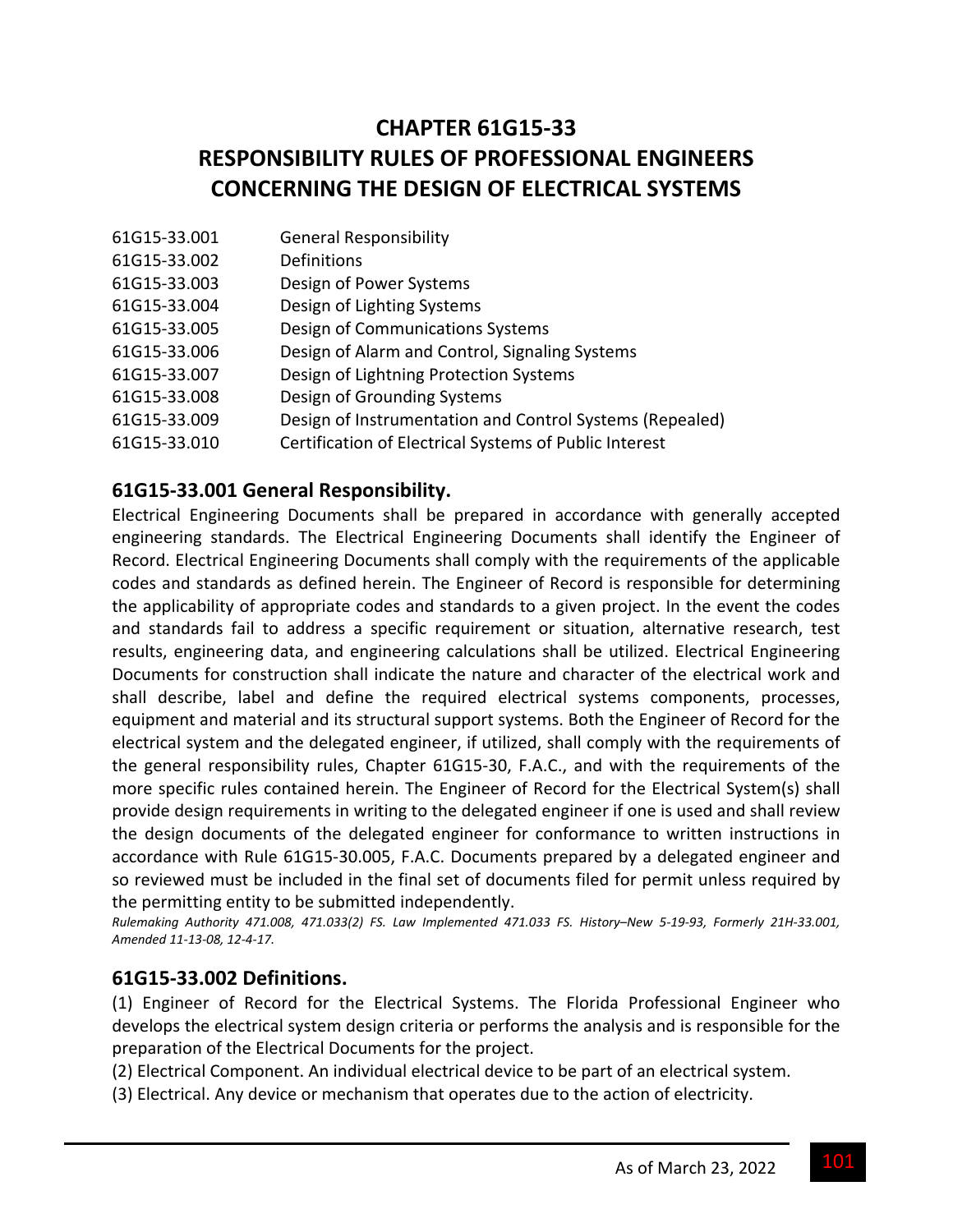(4) Electrical System. Any system, assembly of electrical components, materials, utilities, equipment, work system, machines, products or devices which require electrical energy in order to perform its intended function.

(5) Electrical Engineering Documents. All electrical drawings, specifications, reports, calculations, data and other documents utilized to establish the overall design and requirements for the construction, alteration, modernization, repair, demolition, arrangement, or use of the electrical system, or analysis or recommendations, as prepared by the Engineer of Record for the Electrical System. Electrical Engineering Documents shall additionally meet the requirements of Rule 61G15‐30.003, F.A.C., Engineering Documents.

(6) Electrical Submittals. Catalog information on standard products or drawings prepared solely to serve as a guide for fabrication and installation and requiring no engineering input. Such submittals are not Engineering Documents or Delegated Engineering Documents and do not require the seal of a Florida Professional Engineer.

(7) Codes and Standards. Those nationally recognized Codes and Standards adopted directly or by reference in the Florida Building Code, adopted in its entirety by reference in subsection 61G15‐18.011(6), F.A.C., and the Florida Fire Prevention Code, adopted in its entirety by reference in subsection 61G15‐18.011(7), F.A.C.

(8) Electrical Delegated Engineering Documents. Electrical Engineering Documents prepared by a delegated engineer to whom the Engineer of Record for the Electrical System has delegated responsibility for the design of an electrical component or system and which are signed, sealed and dated by the delegated engineer.

Rulemaking Authority 471.008, 471.033(2) FS. Law Implemented 471.033 FS. History-New 5-19-93, Formerly 21H-33.002, *Amended 11‐13‐08, 12‐4‐17.*

### **61G15‐33.003 Design of Power Systems.**

(1) Power systems convey or distribute electrical energy. Items to be considered in the design and analysis of power systems are, as applicable to the particular project: steady state and transient load characteristics, short circuit availability, arc flash potential, load flow, voltage drop, effects of harmonics, power factor, and protective device coordination.

(2) For Engineering Documents pertaining to Electrical Systems exempted by the threshold requirements for mandatory use of professional engineering services established by Section 471.003(2)(h), F.S., the Engineer of Record shall determine the level of detail shown on plans for an Electrical system. All such plans shall include a disclaimer stating the Electrical systems are exempt from professional engineering services and shall provide a clear understanding of the minimum system requirements expected to be installed by the contractor and permitted by the authority having jurisdiction (AHJ). In the event the Engineer of Record provides more information and direction than its minimally required, he or she shall be held responsible for the technical accuracy of the work in accordance with applicable codes, standards, and sound engineering principles.

(3) Electrical Engineering Documents for power systems that exceed the threshold requirements for mandatory use of professional engineering services must include the following information, if applicable to the particular project:

- (a) Power distribution riser diagram.
- (b) Conductor sizes (AWG or kcmil) and insulation type, or cable assemblies characteristics.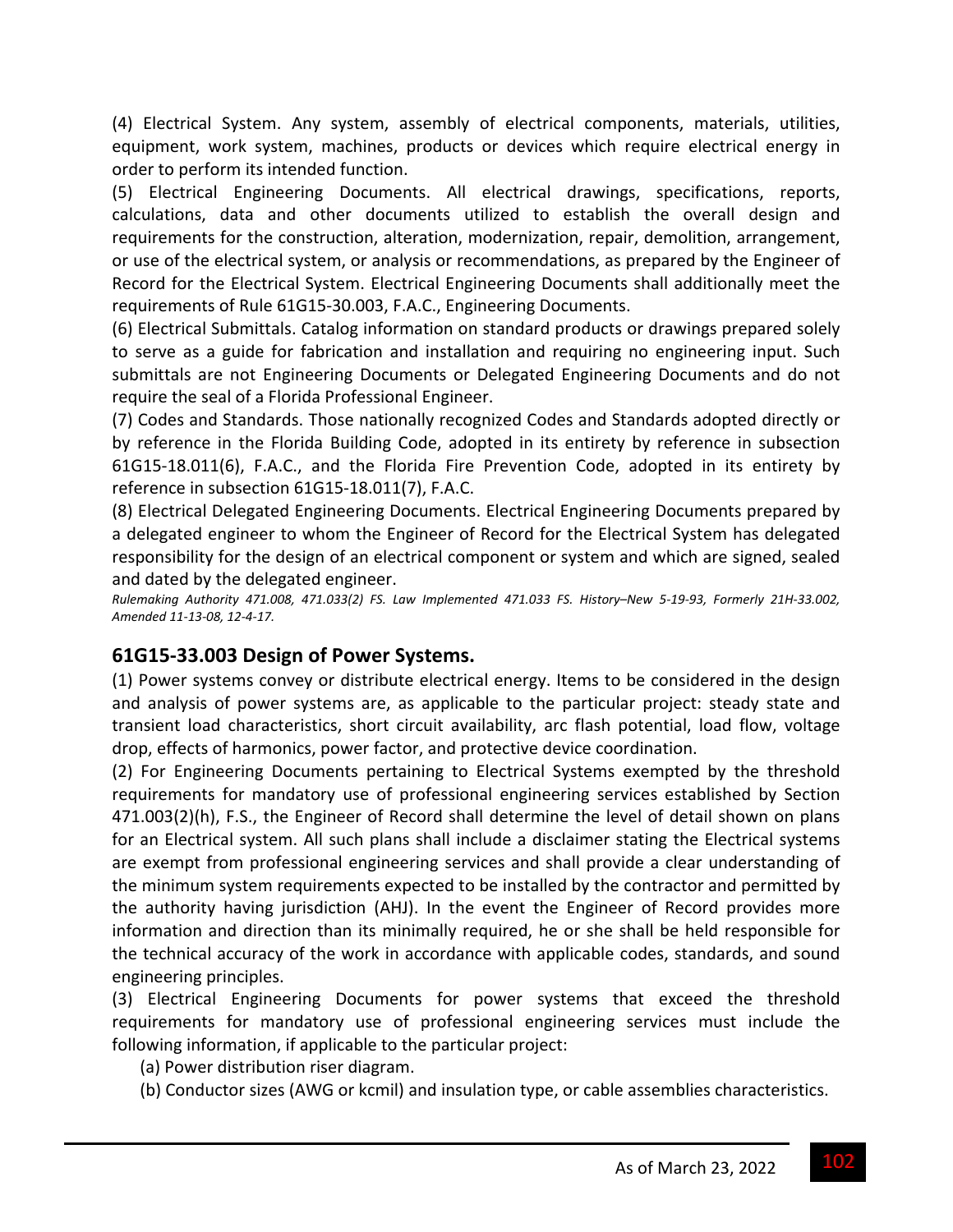(c) Circuit interrupting devices, ratings and fault current interrupting capability.

(d) Location and characteristics of any surge protective devices, if included in the engineering design.

(e) Main and distribution equipment, control devices, locations and ratings.

(f) Circuitry of all outlets, equipment and devices.

(g) Feeder and service capacity calculations.

(h) Electrical legends.

(i) Grounding and bonding requirements.

(j) Instrumentation and control when necessary for safe operation or to show intended function.

(k) Engineering Documents applicable to power systems filed for public record shall also contain information required by the Florida Building Code, incorporated by reference in subsection 61G15‐18.001(6), F.A.C.

(l) Engineers performing arc flash hazard analysis must determine arc flash approach distance, assess and convey the incident energy levels, and identify appropriate PPE class. Any such verification shall constitute an Engineering Certification as that term is defined in subsection 61G15-18.011(4), F.A.C., and must comply with the Responsibility Rules, including Rule 61G15‐29.001, F.A.C.

(4) No later than December 31, 2026, the Board shall review and consider amendment, modification, or repeal of this rule if review determines this rule creates barriers to entry for private business competition, is duplicative, outdated, obsolete, overly burdensome, or imposes excessive costs. Failure by the Board to act in accordance with this provision will result in the expiration of this rule on December 31, 2026.

Rulemaking Authority 471.008, 471.033(2) FS. Law Implemented 471.033 FS. History-New 5-19-93, Formerly 21H-33.003, *Amended 11‐13‐08, 12‐4‐17, 11‐15‐21.*

### **61G15‐33.004 Design of Lighting Systems.**

(1) Lighting systems convert electrical energy into light. Items to be considered in the design and analysis of lighting systems are, as applicable to the particular project: average and minimum illuminance, equivalent spherical illuminance, uniformity ratios, visual comfort probability, special purpose lighting, impacts of light intrusion, light trespass, security and safety, and the requirements of the Florida Building Code, Energy Conservation, which is incorporated by reference in Rule 61G15‐18.011, F.A.C.

(2) Electrical Engineering Documents for lighting systems must include the following information, if applicable to the particular project:

(a) Lighting fixture performance specifications and arrangements.

(b) Emergency lighting, egress lighting, and illuminated exit markings and their ancillary equipment such as inverters and batteries.

(c) Equipment legend.

(d) Lighting control and circuiting.

Rulemaking Authority 471.008, 471.033(2) FS. Law Implemented 471.033 FS. History-New 5-19-93, Formerly 21H-33.004, *Amended 11‐13‐08, 12‐4‐17.*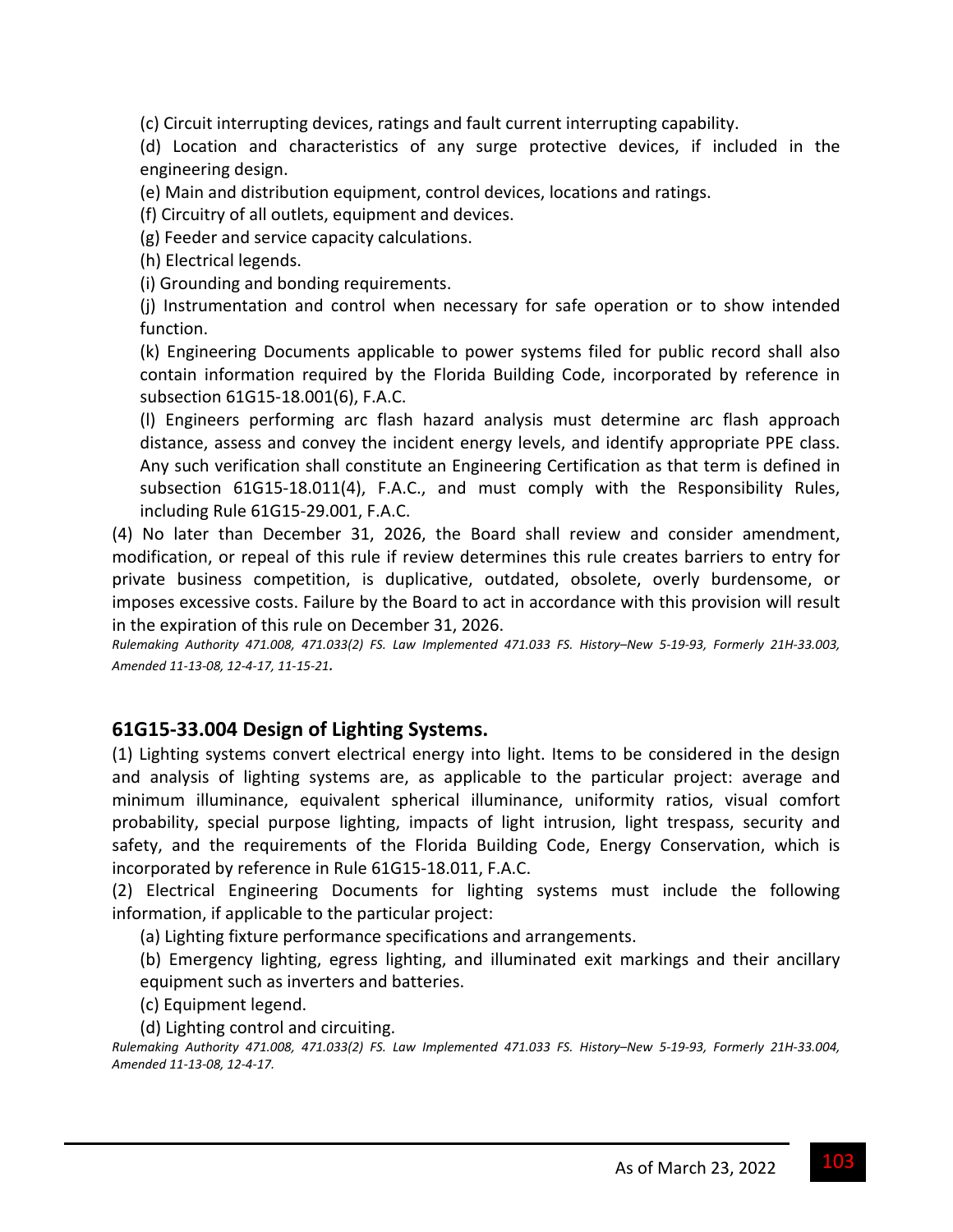### **61G15‐33.005 Design of Communications Systems.**

(1) Communications systems are utilized to convey voice and data. Items to be considered in the design and analysis of communication systems are, as applicable to the particular project: cabling requirements, installation requirements, performance requirements, backup power requirements, the interrelationship of the various systems and applicable standards and regulatory requirements.

(2) Electrical Engineering Documents for communications systems must include the following information, if applicable to the particular project:

(a) System riser diagram for each cabling system.

(b) Equipment legend.

(c) Cabling type and performance data of the transmission.

(d) Device type and locations.

(e) Backup power sources where applicable.

(f) Installation, identification and testing requirements.

(g) Characteristics and locations of surge protective devices, if included in the engineering design.

Rulemaking Authority 471.008, 471.033(2) FS. Law Implemented 471.033 FS. History-New 5-19-93, Formerly 21H-33.005, *Amended 11‐13‐08, 12‐4‐17.*

### **61G15‐33.006 Design of Alarm, Control, and Signaling Systems.**

(1) Alarm, control, and signaling systems include motor control systems, emergency alarm circuits, activation of life safety system controls and remote signaling of emergency conditions (See Rule 61G15‐32.008, F.A.C., for Fire Alarm Systems), surveillance and access control systems, temperature control, and systems related to energy conservation and facility management systems. Items to be considered in the design or analysis of alarm, control, and signaling systems include: cabling requirements; installation requirements; performance requirements; and interoperability. The design documents shall be based on standards set forth in NFPA 72, the Florida Building Code, the Florida Fire Prevention Code, or as required by the local authority having jurisdiction. The Florida Building Code and the Florida Fire Prevention Code are incorporated by reference in Rule 61G15‐18.011, F.A.C.

(2) The Electrical Engineering Documents for alarm, control, and signaling systems must include the following information, if applicable to the particular project:

(a) Description of the control system functions, or a functional diagram.

(b) Equipment legend.

(c) System riser diagram.

(d) Cabling and conductor types and requirements.

(e) Installation, identification and testing requirements.

(f) Back‐up power.

(g) Location and characteristics of surge protective devices, if included in the engineering design.

(h) Details and requirements indicated by Rule 61G15‐32.008, F.A.C.

(i) Complete requirements for operations and maintenance procedures, manuals, system documentation, and instruction of Owner's operating personnel, as needed to operate the systems as intended over time.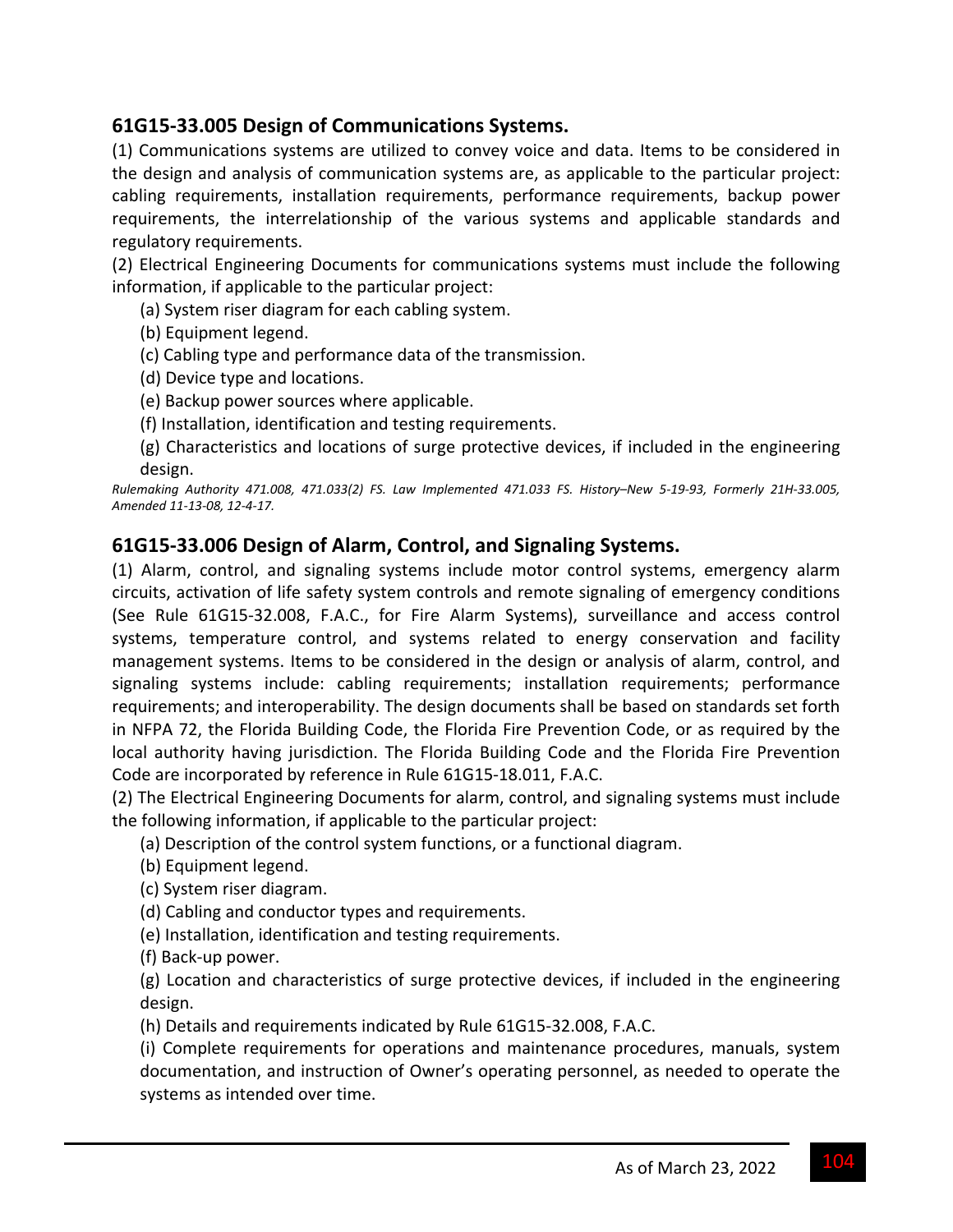Rulemaking Authority 471.008, 471.033(2) FS. Law Implemented 471.033 FS. History-New 5-19-93, Formerly 21H-33.006, *Amended 11‐13‐08, 12‐4‐17.*

### **61G15‐33.007 Design of Lightning Protection Systems.**

(1) Lightning Protection Systems are passive systems used to protect building and structures from damage caused by lightning and static discharges. Items to be considered in the design or analysis of these systems include risks to persons or property, environmental factors, geological factors, building or structure characteristics, and materials performance.

(2) Electrical Engineering Documents for lightning protection systems must include the following information, if applicable to the particular project:

- (a) Lightning Risk Assessment.
- (b) Air terminals height and spacing.
- (c) Corrosion protection measures.
- (d) Arrangement of Main and Down conductors.
- (e) Grounding Terminals and spacing.
- (f) Conductor type and size.
- (g) Equipment Legend.
- (h) Testing requirements.

Rulemaking Authority 471.008, 471.033(2) FS. Law Implemented 471.033 FS. History-New 5-19-93, Formerly 21H-33.007, *Amended 11‐13‐08, 12‐4‐17.*

### **61G15‐33.008 Design of Grounding Systems.**

(1) Grounding Systems are passive systems used to establish an electrical potential reference point in an electrical system, a common return path for fault current, or a direct connection to earth for the proper dissipation of energy in case of abnormal or transient conditions.

(2) Electrical Engineering Documents for grounding systems must include the following information, if applicable to the particular project:

- (a) Type and location of grounding electrodes.
- (b) Bonding requirements.
- (c) Testing requirements.
- (d) Conductor material type, size and protection requirements.

Rulemaking Authority 471.008, 471.033(2) FS. Law Implemented 471.033 FS. History-New 5-19-93, Formerly 21H-33.008, *Amended 11‐13‐08, 12‐4‐17.*

### **61G15‐33.009 Design of Instrumentation and Control Systems.**

Rulemaking Authority 471.008, 471.033(2) FS. Law Implemented 471.033 FS. History-New 5-19-93, Formerly 21H-33.009, *Repealed 2‐11‐08.*

### **61G15‐33.010 Certification of Electrical Systems of Public Interest.**

(1) The Engineer of Record shall, when required by applicable codes or ordinances, demonstrate verification of compliance.

(2) Verifications of compliance must include the following information, if applicable to the particular project:

- (a) Energy efficiency and conservation tabulations, statements or calculations.
- (b) Lighting performance criteria included in the design that show illuminated levels, intrusion, trespass, dark sky, safety or that show/preserve natural habitat tendencies.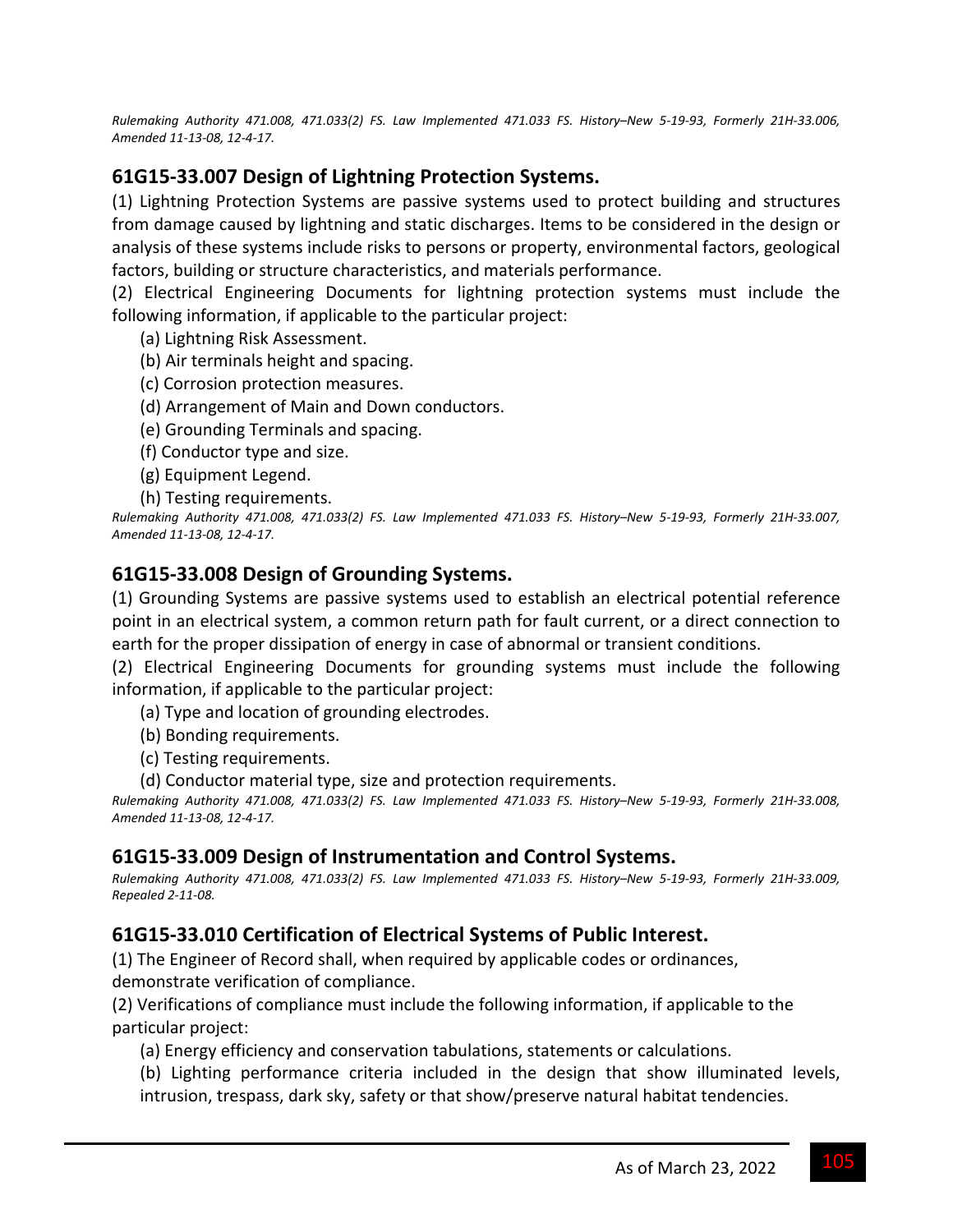(c) Lighting, sound pressure, or other product or installation specifications that indicate conformance with community, county, or state standards, codes or ordinances.

(3) Any such verification shall constitute an Engineering Certification as that term is defined in subsection 61G15-18.011(4), F.A.C., and must comply with all Responsibility Rules, including Rule 61G15‐29.001, F.A.C.

Rulemaking Authority 471.008, 471.033(2) FS. Law Implemented 471.033 FS. History-New 11-13-08, Amended 12-4-17.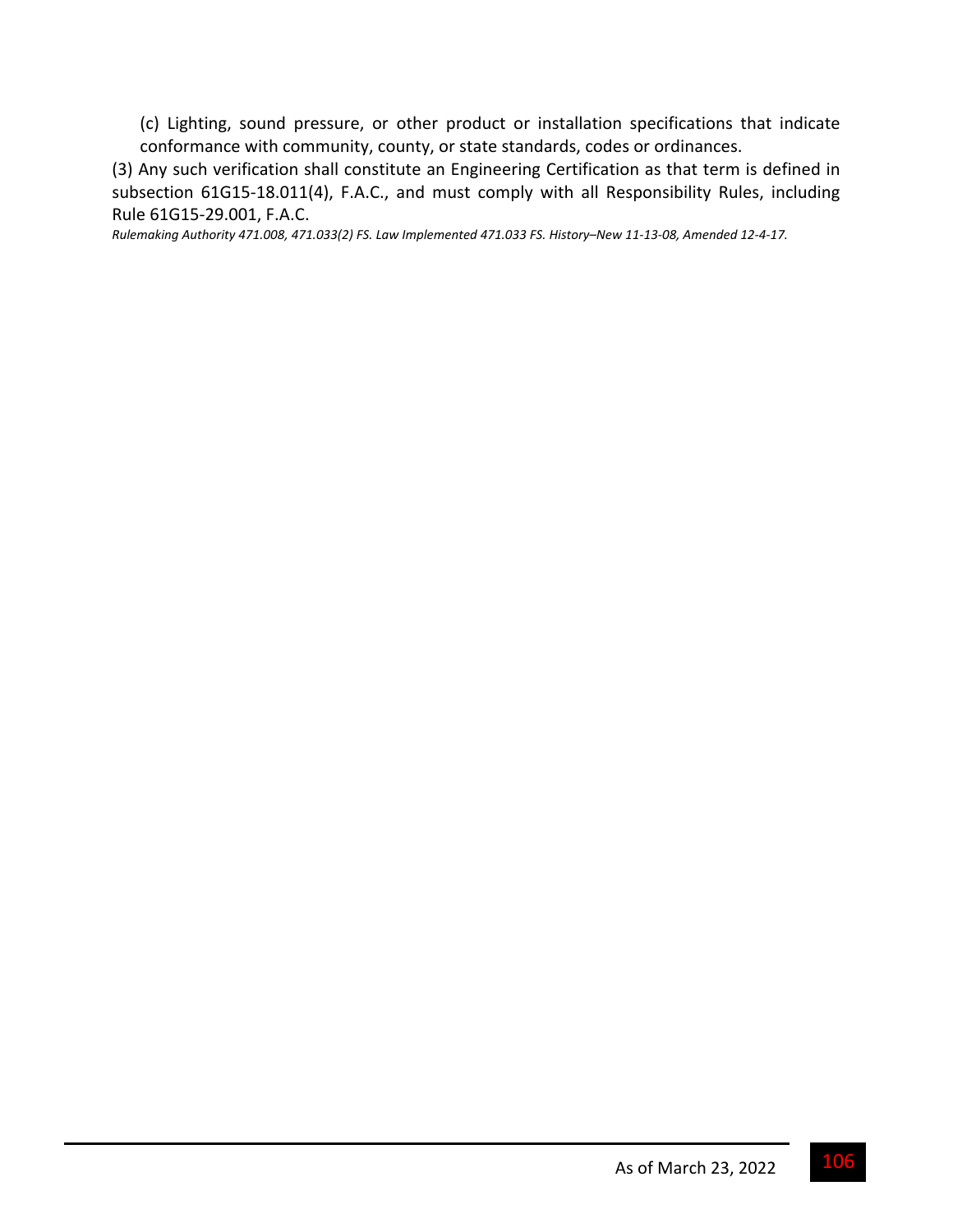# **CHAPTER 61G15‐34 MECHANICAL SYSTEMS**

| Design of Heating Ventilation and Air Conditioning Systems |
|------------------------------------------------------------|
|                                                            |
|                                                            |
| Design of Material and Human Transfer Systems              |
|                                                            |
| Design of Mechanical Machines and Motion Systems           |
| Design of Instrumentation and Control Systems              |
|                                                            |
|                                                            |

### **61G15‐34.001 General Responsibility.**

Mechanical Engineering Documents shall be prepared in accordance with the applicable technology and with the requirements of the authority having jurisdiction. The documents shall identify the Engineer of Record for the mechanical systems project. Mechanical Engineering documents shall demonstrate compliance with the requirements of the applicable codes and standards as defined herein. The Engineer of Record is responsible for determining the applicability of appropriate codes and standards for a given project. In the event the codes and standards fail to cover or address a specific requirement or situation, alternative research, test results, engineering data, and engineering calculations shall be utilized. New technology may be utilized when said technology has been demonstrated to provide equivalent or improved performance. Construction documents shall indicate the nature and character of mechanical work and shall describe, label and define the required mechanical systems components, processes, equipment and material and its structural utility support systems. Both the Engineer of Record for the Mechanical System and the Delegated Engineer if utilized, shall comply with the requirements of the general responsibility rules, Chapter 61G15‐30, F.A.C., and with the requirements of the specific rules contained herein. The Engineer of Record for the Mechanical System(s) shall provide design requirements in writing to the delegated engineer if one is used and shall review the design documents of the delegated engineer for conformance to his written instructions in accordance with Rule 61G15‐30.005, F.A.C. Any Mechanical Delegated Engineering Documents must be included in the final set of documents filed for permit. Specific Authority 471.008, 471.033(2) FS. Law Implemented 471.033 FS. History-New 11-16-94, Amended 11-13-08.

### **61G15‐34.002 Definitions.**

(1) Appliances. A device or apparatus that is manufactured and designed to utilize energy and specifically regulated by codes and standards.

(2) Codes and Standards. Those nationally recognized Codes and Standards adopted directly or by reference in Florida Building Code (including Florida Energy Efficiency Code, Chapter 13) and Florida Fire Prevention Code, both of which are incorporated by reference through Rule 61G15‐ 18.011, F.A.C.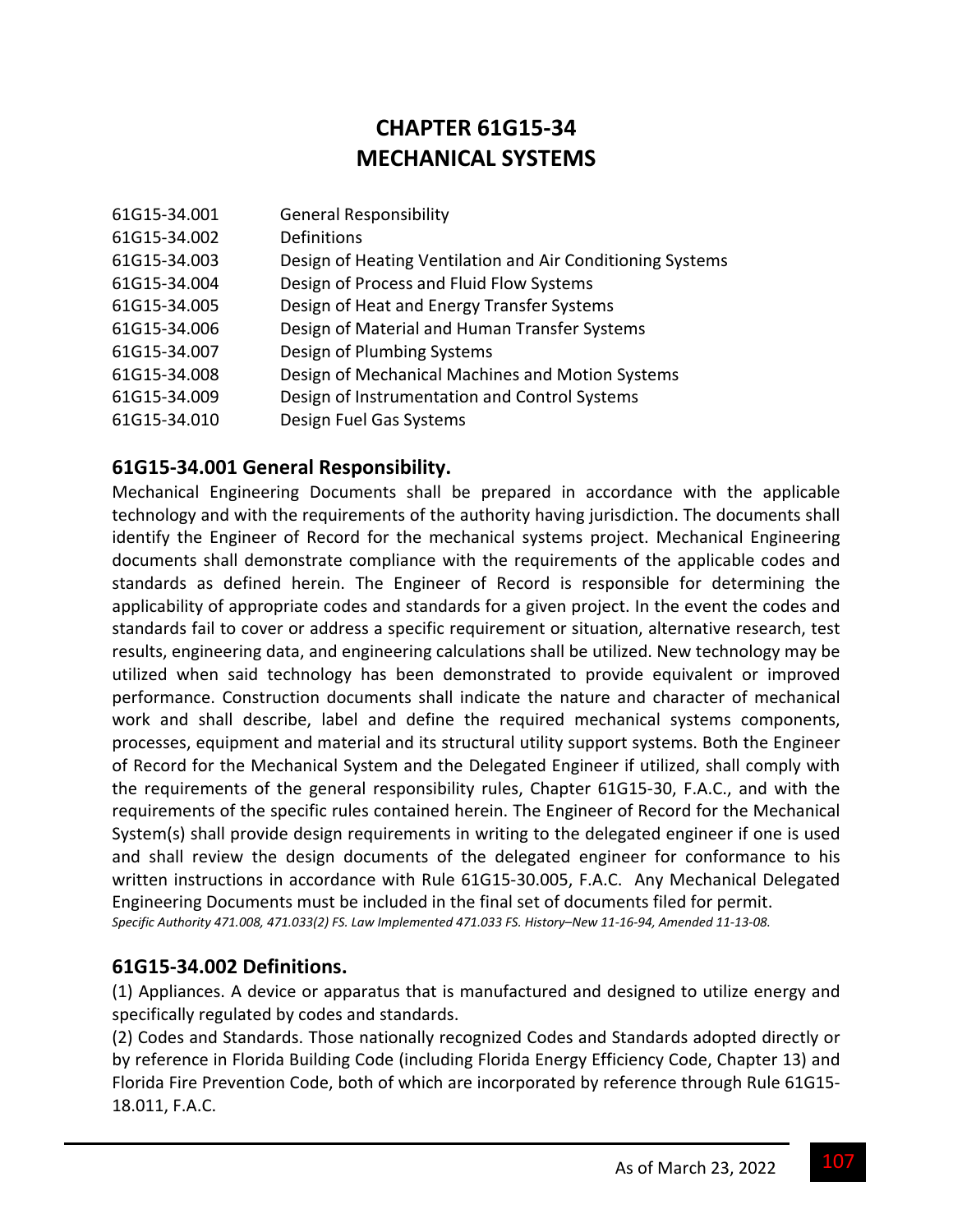(3) Component. Any individual device to be part of a mechanical system.

(4) Engineer of Record for the Mechanical Systems. The Florida Professional Engineer who is in responsible charge for the preparation, signing, dating, sealing and issuing of any engineering document(s) for mechanical systems design criteria or performs the analysis and is responsible for the preparation of the mechanical documents for the project.

(5) Equipment. All piping, ducts, vents, control devices and other components of systems other than appliances which are permanently installed and integrated to perform its intended function.

(6) Fuel Gas. A natural gas, manufactured gas, liquefied petroleum gas or mixtures of these gases, intended to be used as a source for thermal energy and not for motor fuel.

(7) Mechanical. Any device or mechanism that operates due to the action of the material forces in nature acting on bodies or masses.

(8) Mechanical Delegated Engineering Documents. Mechanical Engineering Documents prepared by a delegated engineer to whom the Engineer of Record for the Mechanical System has delegated responsibility for the design of a mechanical component or system and which are signed, sealed and dated by the delegated engineer.

(9) Mechanical Engineering Documents. All mechanical drawings, specifications, reports, calculations, data and other documents utilized to establish the overall design and requirements for the construction, alteration, modernization, repair, demolition, arrangement, and/or use of the mechanical system(s) or analysis or recommendations, as prepared by the Engineer of Record for the mechanical system. Mechanical Engineering Documents shall additionally meet the requirements of Rule 61G15‐30.003, F.A.C., Engineering Documents.

(10) Point of Delivery. For natural gas systems, the point of delivery is the outlet of the service meter assembly or the outlet of the service pressure regulator or service shutoff valve where a meter is not provided. Where a valve is provided at the outlet of the service meter assembly, such valve shall be considered to be downstream of the point of delivery. For undiluted liquefied petroleum gas systems, the point of delivery shall be considered to be the outlet of the service pressure regulator, exclusive of line gas regulators, in the system.

(11) Service Pressure Regulator. For natural gas systems, a device installed by the serving gas supplier to reduce and limit the service line pressure to delivery pressure. For undiluted liquefied petroleum gas systems, the regulator located upstream from all line gas pressure regulators, where installed, and downstream from any first stage or a high pressure regulator in the system.

(12) Shop Drawings. Submittals, catalog information on standard products, or drawings prepared solely to serve as a guide for fabrication and installation and requiring no engineering input. These submittals do not require the seal of a Florida Professional Engineer.

(13) System. Any assembly of components, materials, appliances, equipment, work systems, machines, products or devices which require design in accordance with mechanical engineering standards in order to perform its intended function.

(14) No later than December 31, 2024, the Board shall review and consider amendment, modification, or repeal of this rule if review determines this rule creates barriers to entry for private business competition, is duplicative, outdated, obsolete, overly burdensome, or imposes excessive costs.

Rulemaking Authority 471.008, 471.033(2) FS. Law Implemented 471.033 FS. History-New 11-16-94, Amended 2-5-96, 11-13-08,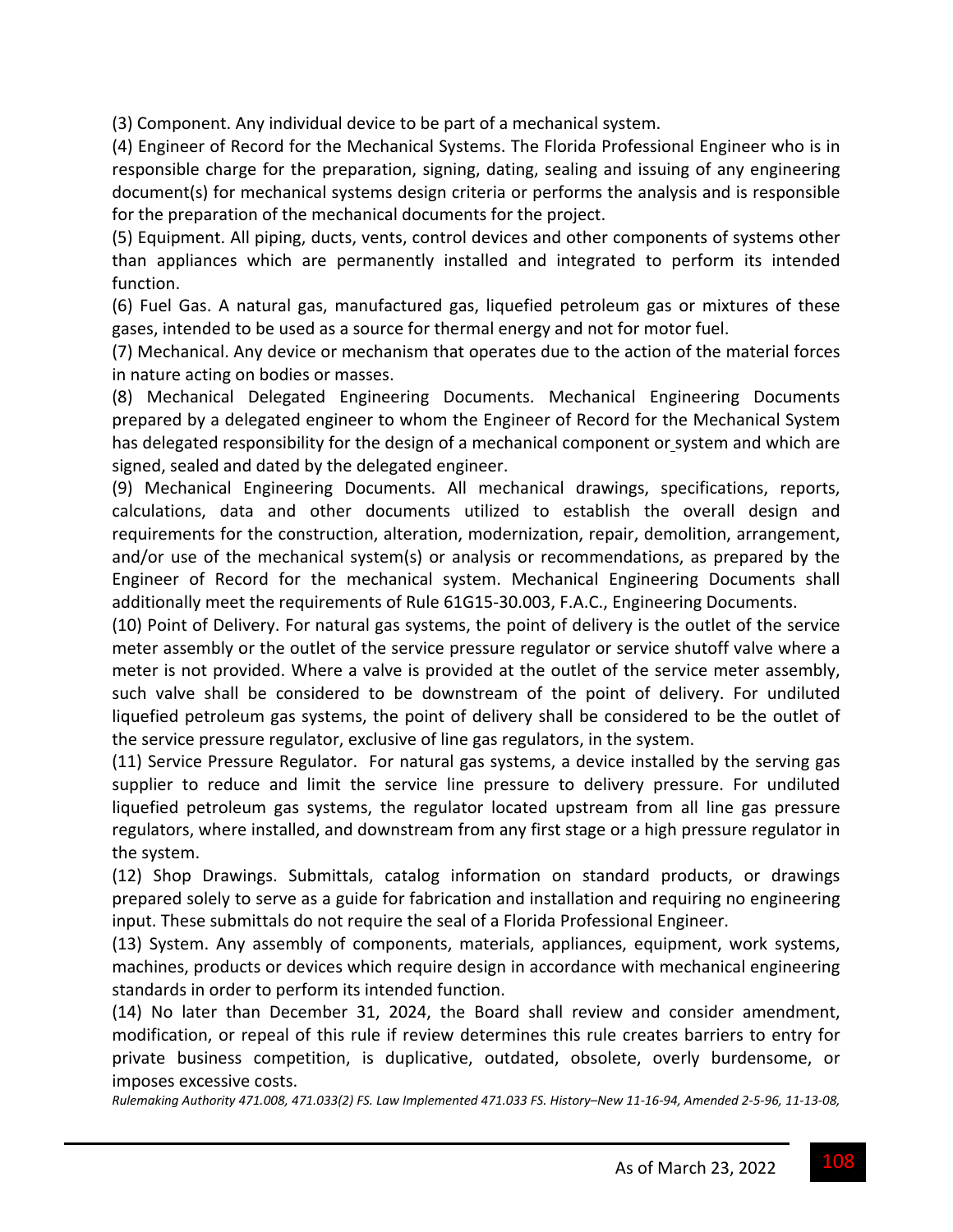#### **61G15‐34.003 Design of Heating, Ventilation and Air Conditioning Systems.**

(1) Heating, Ventilating and Air Conditioning (HVAC) Systems include those systems that control the temperature, humidity, or indoor air quality of a particular space, building or network of buildings. Items to be considered in the design and analysis of HVAC systems are, as applicable to the particular project: peak and block load characteristics and capacities; minimum ventilation; filtration; heat or energy transfer; movement of air, water, or other fluids associated with HVAC processes; pressure drop; instrumentation and control; performance requirements; and installation requirements.

(2) The HVAC System(s) shall be based on and shall reference the Florida Building Code, the Florida Fire Prevention Code, any other applicable standards (such as ASHRAE, NFPA, ASME, ANSI, etc.); or if no other such standards are available on alternative engineering sources and good engineering practice.

(3) For Mechanical Engineering Documents pertaining to HVAC systems exempted by the threshold requirements for mandatory use of professional engineering services established by Section 471.003(2)(h), F.S., the Engineer of Record shall determine the level of detail shown on plans for HVAC systems. All such plans must include a disclaimer stating the HVAC systems are exempt from professional engineering services and shall provide a clear understanding of the minimum system requirements expected to be installed by the contractor and permitted by the authority having jurisdiction (AHJ). In the event the Engineer of Record provides more information and direction than is minimally required, he or she shall be held responsible for the technical accuracy of the work in accordance with applicable codes, standards and sound engineering principles.

(4) Mechanical Engineering Documents pertaining to HVAC systems that exceed the threshold requirements for mandatory use of professional engineering services must include the following information, if applicable to the particular project:

(a) Demonstrate and provide adequate information for the AHJ to determine compliance with codes and ordinances. These may include test methods and results; or data and tabulations that are results of the design.

(b) Equipment selection schedule for each piece of mechanical equipment. All equipment must include the following information, if applicable to the particular equipment:

1. Equipment efficiencies.

2. Electrical requirements based on voltage and phase.

3. Fuel requirements.

4. Static pressure and fan air quantities.

5. Fluid flow and pressure head quantities.

6. Heat transfer capacities.

7. Cooling coil requirements based on sensible heat, latent heat, and total heat gains.

8. Filtration requirements.

9. Motor sizes and quantities to demonstrate compliance with the Florida Building Code, Energy Conservation.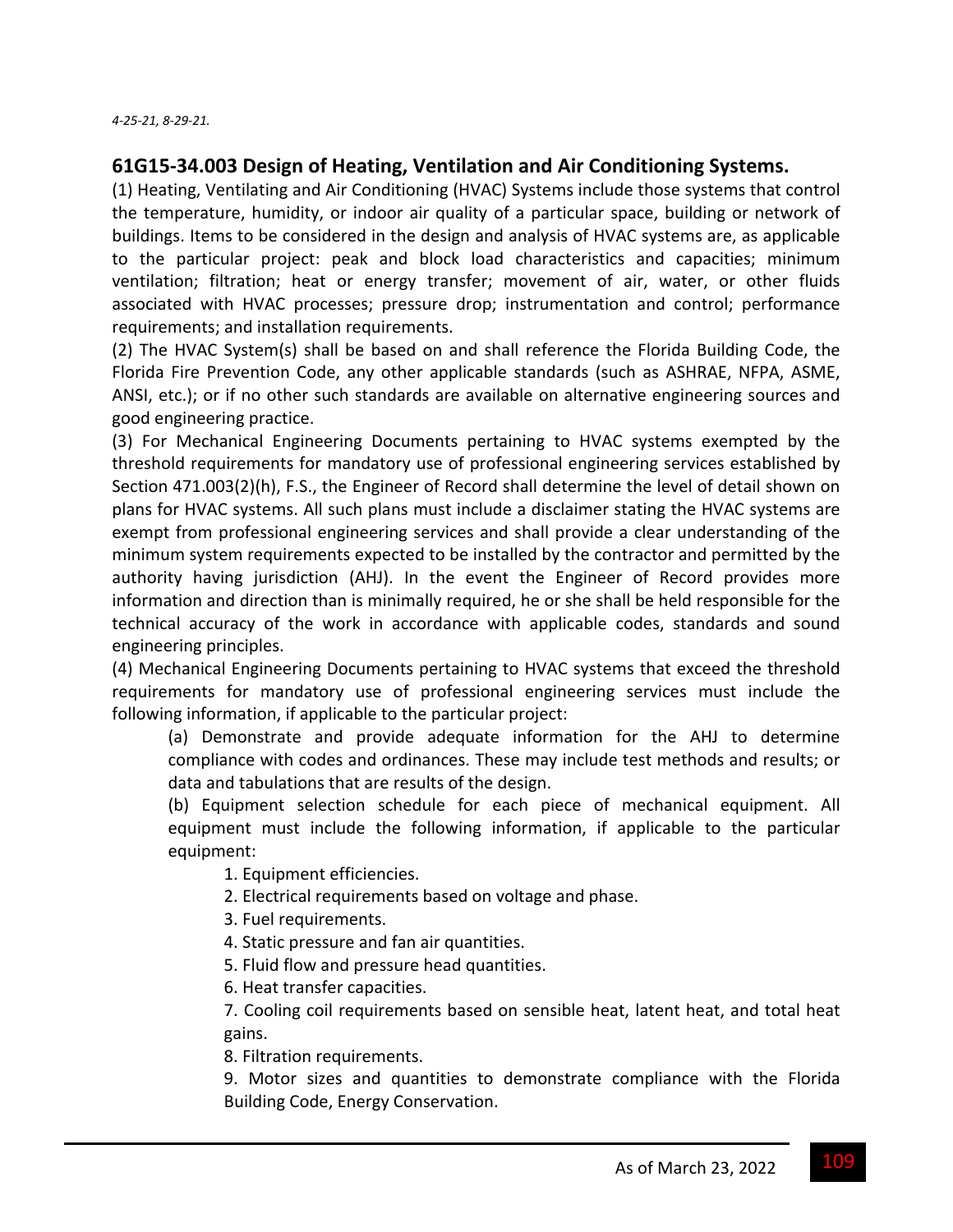(c) Floor plans; site plans; and building and mechanical system sections or elevations as appropriate to provide the minimum system requirements expected to be installed by the contractor.

(d) Ventilation requirements based on natural or mechanical means, as necessary for demonstrating compliance with the Florida Building Code, Mechanical.

(e) Energy recovery requirements.

(f) Outside and inside design conditions for cooling, heating, dehumidification, evaporation, and humidification processes, as applicable.

1. Processes affecting sensible heat only may specify outside dry bulb temperature only.

2. Processes affecting latent heat only may specify outside humidity ratio only.

3. Processes affecting total heat must specify outside dry bulb temperature and at least one other coincidental psychrometric state point.

4. Inside design conditions must include dry bulb temperature and either wet bulb temperature or relative humidity for cooling and heating conditions, as applicable. Where inside design conditions are setback based on occupancy, both occupied and unoccupied design conditions must be listed.

(g) Duct riser diagrams when ductwork travels vertically more than three stories.

(h) Process schematic flow diagrams with pipe sizes and fluid flow quantities.

(i) Condensation discharge piping layout with pipe sizes.

(j) Instrumentation and Control System requirements, unless included on either Electrical or on Instrumentation and Control plans to ensure intentional operation of the system.

(k) Unless included on plumbing system plans, design for fuel gas system, including piping layout and sizes; isometric or riser diagram with pipe sizes; and fuel gas capacity and pressure for each pipe section.

(l) Ductwork layout and sizing; insulation requirements; supply, return, and exhaust inlet and outlet sizes; and outside air intake sizes. Air quantities shall be specified for inlets and outlets.

(m) Piping layout and sizing; and insulation requirements.

(n) Materials for all HVAC systems shall be specified.

(o) All data needed to complete the calculations for compliance with Florida Building Code, Energy Conservation as applicable.

(p) Identify and locate required fire protection devices, such as fire dampers, smoke dampers, and smoke detectors.

(q) A list, description, or details of through‐penetration firestop systems as applicable.

(r) Building pressurization criteria as applicable.

1. Overall building net pressurization consisting of an air balance summary of outside (fresh) ventilation air quantities versus exhaust air quantities. For existing facilities where only a portion of the building is being renovated, the air balance summary must include all affected areas, which may not require an air balance summary for the entire building.

2. In spaces with critical pressurization requirements, such as in health care facilities, pharmaceutical facilities, and laboratories, a pressurization summary or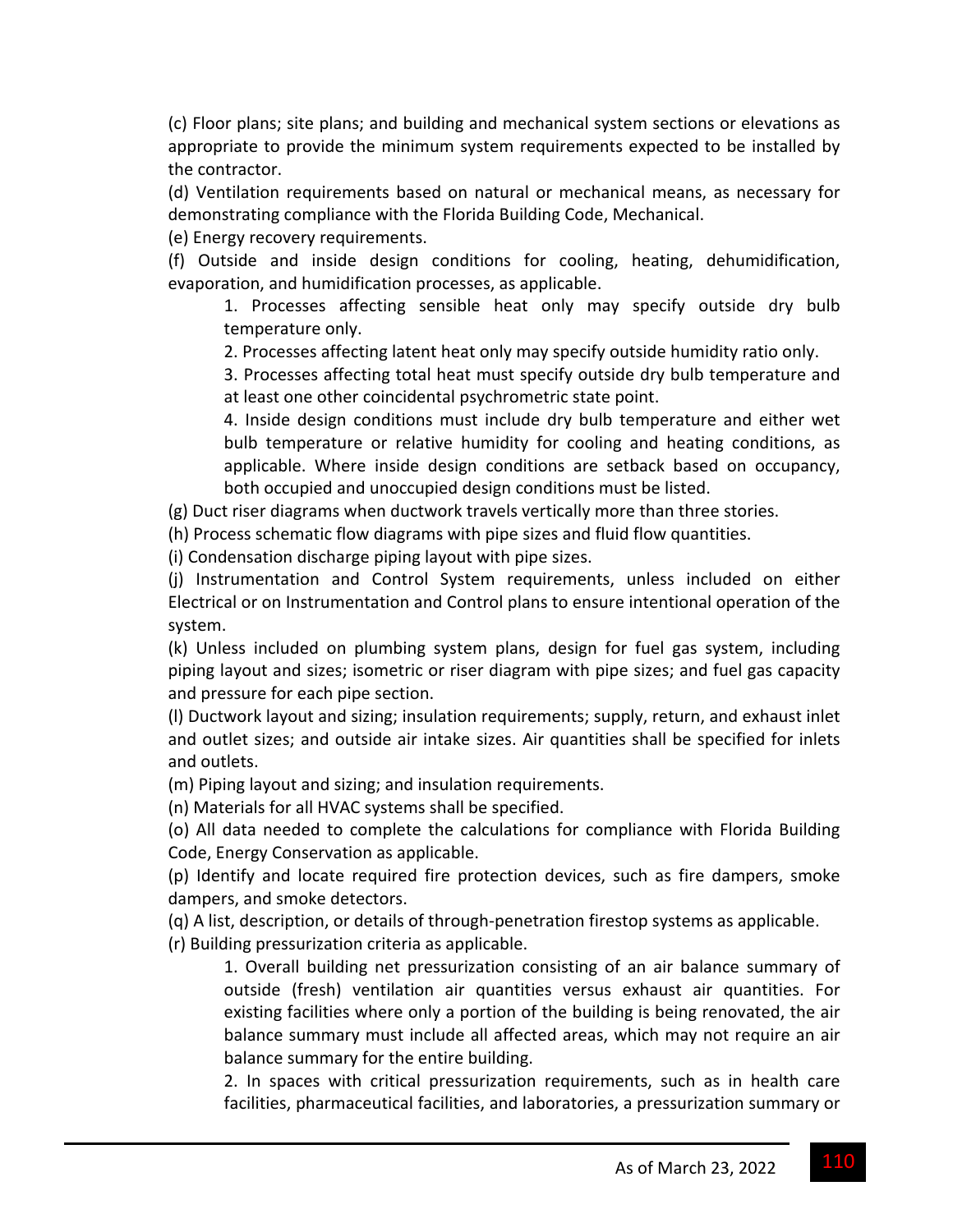diagram depicting pressure relationship with adjacent spaces. Supply, return, exhaust, and make-up air quantities, overall room pressurization, and make-up (transfer) air pathways shall be specified. For spaces with varying conditions, the pressurization summary shall include scenarios at both maximum and minimum design conditions.

(s) Systems commissioning requirements for demonstrating compliance with the Florida Build Code, Energy Conservation.

(5) No later than December 31, 2026, the Board shall review and consider amendment, modification, or repeal of this rule if review determines this rule creates barriers to entry for private business competition, is duplicative, outdated, obsolete, overly burdensome, or imposes excessive costs. Failure by the Board at act in accordance with this provision will result in the expiration of this rule on December 31, 2026.

Rulemaking Authority 471.008, 471.033(2) FS. Law Implemented 471.033 FS. History-New 11-16-94, Amended 11-13-08, 4-25-*21, 11‐24‐21.*

## **61G15‐34.004 Design of Process and Fluid Flow Systems.**

(1) Process and Fluid Flow Systems include those systems that move fluids either by pumps, fans, or gravity as part of an industrial, commercial, or cogeneration process. Items to be included in the design and analysis of these systems are, as applicable to the particular project: load characteristics and capacities; process type; fluid type and characteristics; distribution of fluids; pressure drop; instrumentation and control; performance requirements; and installation requirements.

(2) The Process and Fluid Flow System(s) shall be based on and shall reference the Florida Fire Prevention Code, any other applicable standards (such as ASHRAE, NFPA, ASME, ASSE, ANSI, etc.); the Florida Building Code (where applicable); or if no other such standards are available on alternative engineering sources and good engineering practice.

(3) Mechanical Engineering Documents pertaining to Process and Fluid Flow Systems must include the following information, if applicable to the particular project:

(a) Demonstrate and provide adequate information for the AHJ to determine compliance with codes and ordinances. These may include test methods and results; or data and tabulations that are results of the design.

(b) Equipment selection schedule for each piece of mechanical equipment. All equipment must include the following information, if applicable to the particular equipment:

- 1. Equipment efficiencies.
- 2. Electrical requirements based on voltage and phase.
- 3. Fuel requirements.
- 4. Motor sizes and quantities.
- 5. Fluid flow and pressure head quantities.
- 6. Tank capacities for storage.

(c) Floor plans; site plans; and building and mechanical system sections or elevations as appropriate to provide the minimum system requirements expected to be installed by the contractor.

(d) Process schematic flow diagrams with pipe sizes and fluid flow quantities.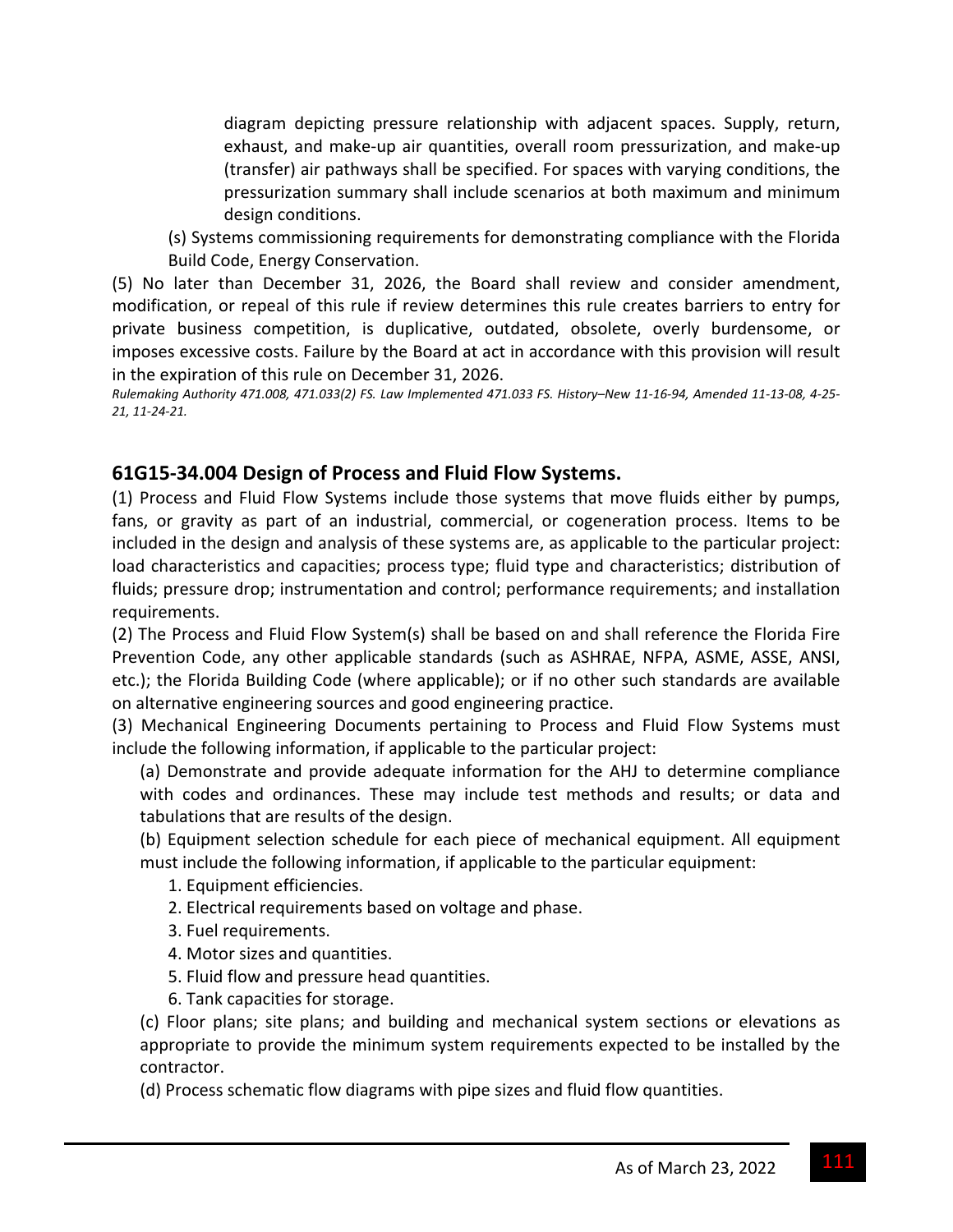(e) System piping or ductwork layout, sizing, and insulation requirements.

(f) Specific system design requirements to allow for independent project review.

(g) Instrumentation and Control Systems requirements, unless included on either Electrical or on Instrumentation and Control plans, to ensure intentional operation of the system.

(h) Required fire protection systems and devices.

(i) Materials for all Process and Fluid Flow Systems shall be specified.

(j) All data needed to complete the calculations for compliance with Florida Building Code, Energy Conservation as applicable, unless the process or environment justifies an exemption by engineering design.

(k) A list, description, or details of through‐penetration firestop systems as applicable.

(l) System commissioning requirements for demonstrating compliance with the Florida Building Code, Energy Conservation.

(4) No later than December 31, 2026, the Board shall review and consider amendment, modification, or repeal of this rule if review determines this rule creates barriers to entry for private business competition, is duplicative, outdated, obsolete, overly burdensome, or imposes excessive costs. Failure by the Board to act in accordance with this provision will result in the expiration of this rule on December 31, 2026.

Rulemaking Authority 471.008, 471.033(2) FS. Law Implemented 471.033 FS. History-New 11-16-94, Amended 4-25-21, 11-24-*21.*

## **61G15‐34.005 Design of Heat and Energy Transfer Systems.**

(1) Heat and Energy Transfer Systems include those systems that transfer heat or energy from one fluid to another, as part of an industrial, commercial, or cogeneration process. Items to be included in the design and analysis of these systems are, as applicable to the particular project: load characteristics and capacities; process type; fluid type and characteristics; distribution of fluids; pressure drop; instrumentation and control; performance requirements; and installation requirements.

(2) The Heat and Energy Transfer System(s) shall be based on and shall reference the Florida Fire Prevention Code, any other applicable standards (such as ASHRAE, NFPA, ASME, ASSE, ANSI etc.), the Florida Building Code (where applicable); or if no other such standards are available on alternative engineering sources and good engineering practice.

(3) Mechanical Engineering Documents pertaining to Heat and Energy Transfer Systems must include the following information, if applicable to the particular project:

(a) Demonstrate and provide adequate information for the AHJ to determine compliance with codes and ordinances. These may include test methods and results or data and tabulations that are results of the design.

(b) Equipment schedule for each piece of mechanical equipment including, not limited to, pumps, fans, apparatuses, heat exchangers, or tanks. All equipment must include the following information, if applicable to the particular equipment.

- 1. Equipment efficiencies.
- 2. Electrical requirements based on voltage and phase.
- 3. Fuel requirements.
- 4. Heat transfer capacities.
- 5. Motor sizes and quantities.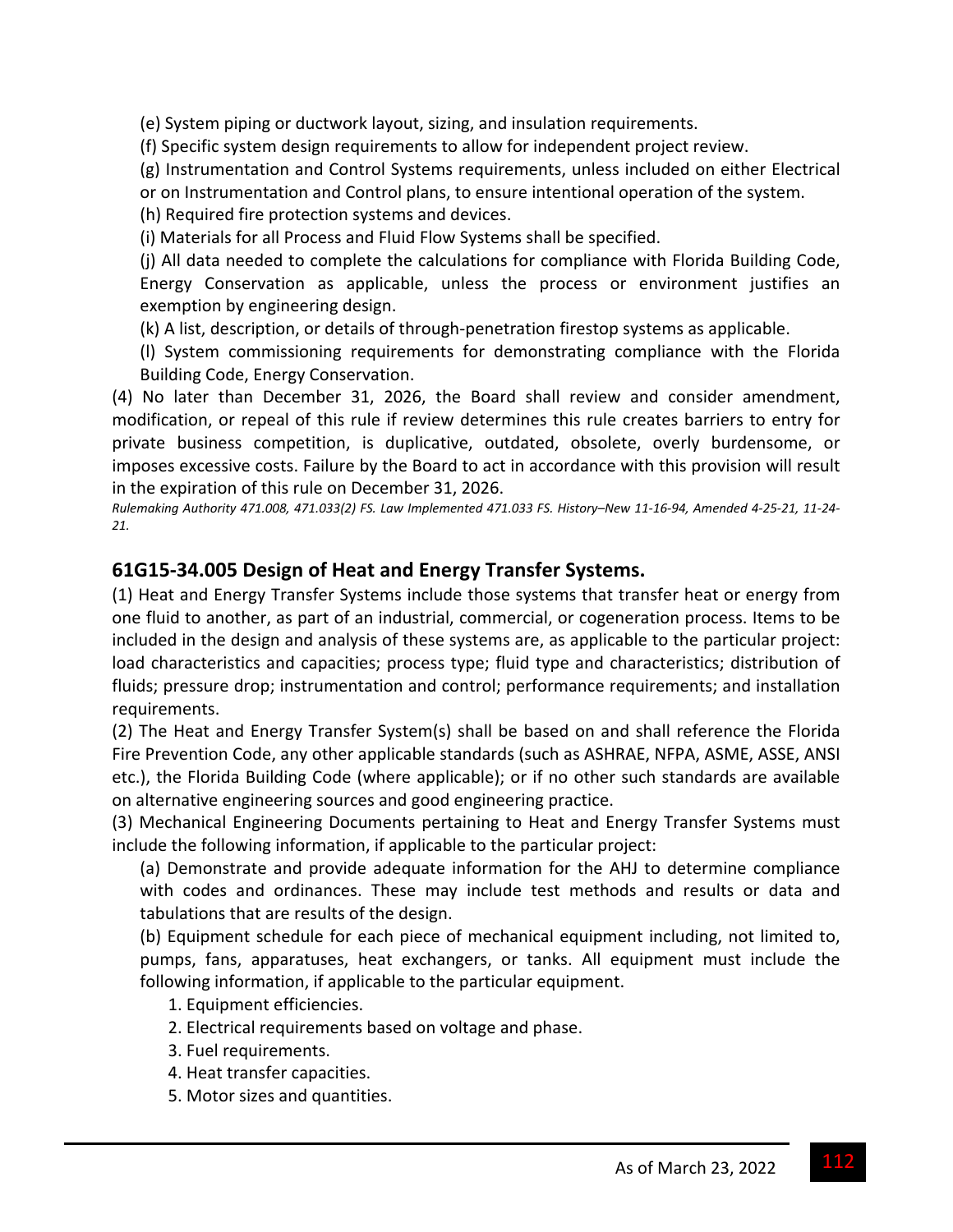- 6. Fluid flow and pressure head quantities.
- 7. Tank capacities for storage.

(c) Floor plans; site plans; and building and mechanical system sections or elevations as appropriate to provide the minimum system requirements expected to be installed by the contractor.

(d) Process schematic flow diagrams with pipe sizes and fluid flow quantities.

(e) System piping or ductwork layout, sizing, and insulation requirements.

(f) Specific system design requirements to allow independent project review.

(g) Instrumentation and Control System requirements, unless included on either Electrical or on Instrumentation and Control plans to ensure intentional operation of the system.

(h) Required fire protection systems and devices.

(i) Materials for all Heat and Energy Transfer Systems shall be specified.

(j) All data needed to complete the calculations for compliance with Florida Building Code, Energy Conservation as applicable.

(k) A list, description, or details of through‐penetration firestop systems as applicable.

(l) System commissioning requirements for demonstrating compliance with the Florida Building Code, Energy Conservation.

(4) No later than December 31, 2024, the Board shall review and consider amendment, modification, or repeal of this rule if review determines this rule creates barriers to entry for private business competition, is duplicative, outdated, obsolete, overly burdensome, or imposes excessive costs.

Rulemaking Authority 471.008, 471.033(2) FS. Law Implemented 471.033 FS. History-New 11-16-94, Amended 4-25-21.

## **61G15‐34.006 Design of Material and Human Transfer Systems.**

(1) Material Transfer Systems are those systems that are designed to move materials or humans from one place to another as a part of an industrial or commercial process. Items to be included in the design and analysis of these systems are, as applicable to the particular project: load characteristics and capacities; material type and characteristics; elevator and conveyor types; ventilation requirements; instrumentation and control; performance requirements; and installation requirements.

(2) The Material Transfer System(s) shall be based on and shall reference the Florida Fire Prevention Code, any other applicable standards (such as ASHRAE, NFPA, ASME, ASSE, ANSI, etc.), the Florida Building Code (where applicable); or if no other such standards are available on alternative engineering sources and good engineering practice.

(3) Mechanical Engineering Documents pertaining to Material Transfer Systems must include the following information, if applicable to the particular project:

(a) Demonstrate and provide adequate information for the AHJ to determine compliance with codes and ordinances. These may include test methods and results or data and tabulations that are results of the design.

(b) Equipment selection schedule for each piece of mechanical equipment. All equipment must include the following information, if applicable to the particular equipment.

- 1. Elevator, conveyor, or vacuum type of conveyance system.
- 2. Electrical requirements based on voltage and phase.
- 3. Hydraulic requirements.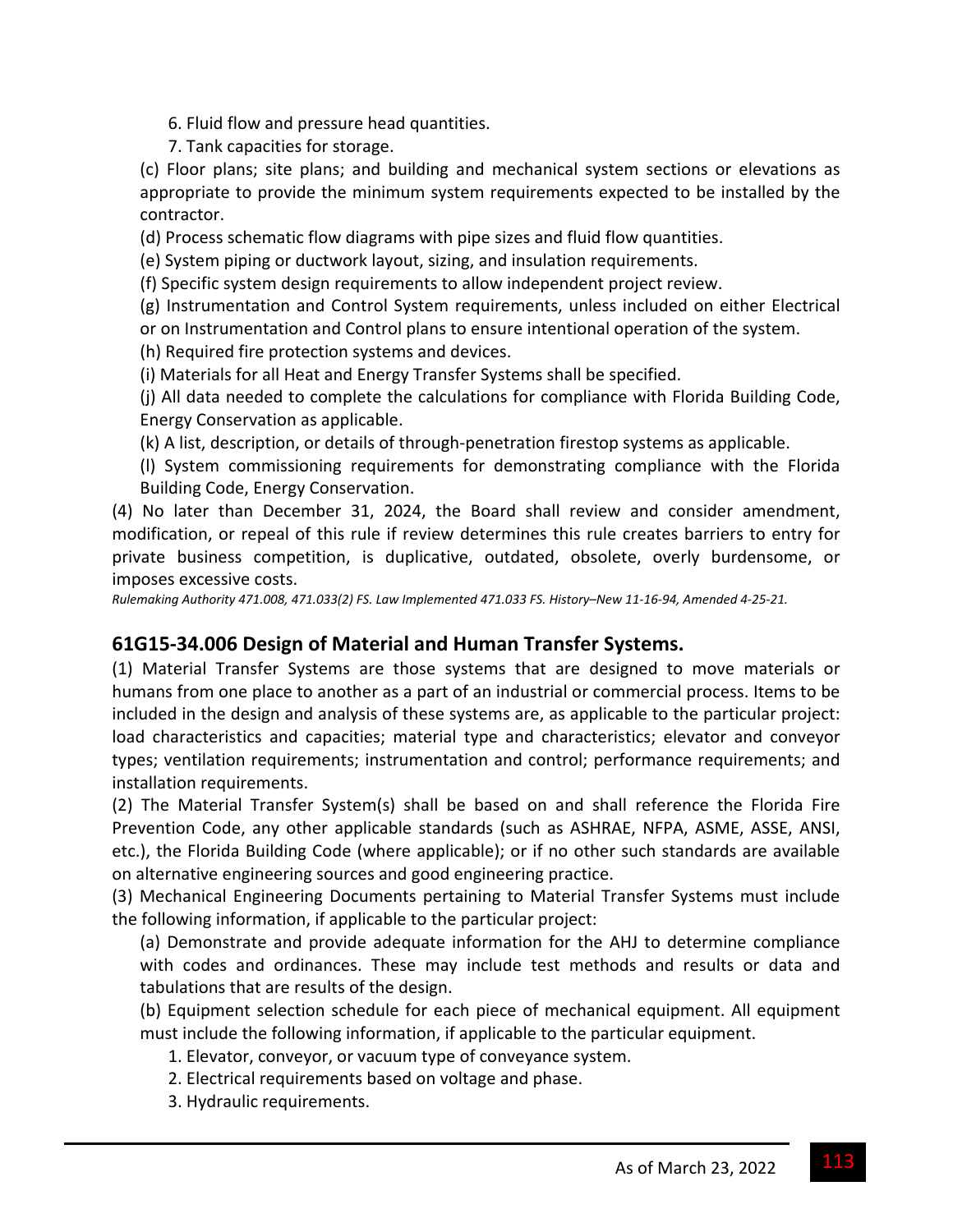- 4. Motor sizes and quantities.
- 5. Material type, weight, and flow quantities.

(c) Floor plans; site plans; and building and mechanical system sections or elevations as appropriate to provide the minimum system requirements expected to be installed by the contractor.

(d) Process schematic flow diagrams with pipe sizes and fluid flow quantities.

(e) System conveyor and/or elevator layout.

(f) System piping or ductwork layout, sizing, and insulation requirements.

(g) Specific system design requirements to allow for independent project review.

(h) Instrumentation and Control System requirements, unless included on either Electrical or on Instrumentation and Control plans to ensure intentional operation of the system.

(i) Required fire protection systems and devices.

(j) Materials for all Material Transfer Systems shall be specified.

(k) A list, description, or details of through‐penetration firestop systems as applicable.

(4) No later than December 31, 2024, the Board shall review and consider amendment, modification, or repeal of this rule if review determines this rule creates barriers to entry for private business competition, is duplicative, outdated, obsolete, overly burdensome, or imposes excessive costs.

Rulemaking Authority 471.008, 471.033(2) FS. Law Implemented 471.033 FS. History-New 11-16-94, Amended 4-25-21.

## **61G15‐34.007 Design of Plumbing Systems.**

1) Plumbing Systems are those systems within or adjacent to a building that convey fluids and gases in connection with sanitary drainage, storm drainage, specialty drainage, venting, water supply, water heating, vacuum, and compressed gases for medical and non-medical applications. Items to be considered in the design and analysis of plumbing systems are, as applicable to the particular project: load characteristics and capacities; distribution of fluids; pressure drop; instrumentation and control; performance requirements; and installation requirements.

(2) The Plumbing System(s) shall be based on and shall reference the Florida Building Code, the Florida Fire Prevention Code, applicable standards (such as ASHRAE, ASME, ASPE, ASSE, ANSI, NFPA, etc.); or on if no other such standards are available alternative engineering sources and good engineering practice.

(3) For Mechanical Engineering Documents pertaining to Plumbing Systems exempted by the threshold requirements for mandatory use of professional engineering services established by Section 471.003(2)(h), F.S., the Engineer of Record shall determine the level of detail shown on plans for a plumbing system. All such plans shall include a disclaimer stating the Plumbing systems are exempt from professional engineering services and shall provide a clear understanding of the minimum system requirements expected to be installed by the contractor and permitted by the authority having jurisdiction (AHJ). In the event the Engineer of Record provides more information and direction than its minimally required, he or she shall be held responsible for the technical accuracy of the work in accordance with applicable codes, standards, and sound engineering principles.

(4) Mechanical Engineering Documents pertaining to Plumbing Systems that exceed the threshold requirements for mandatory use of professional engineers services must include the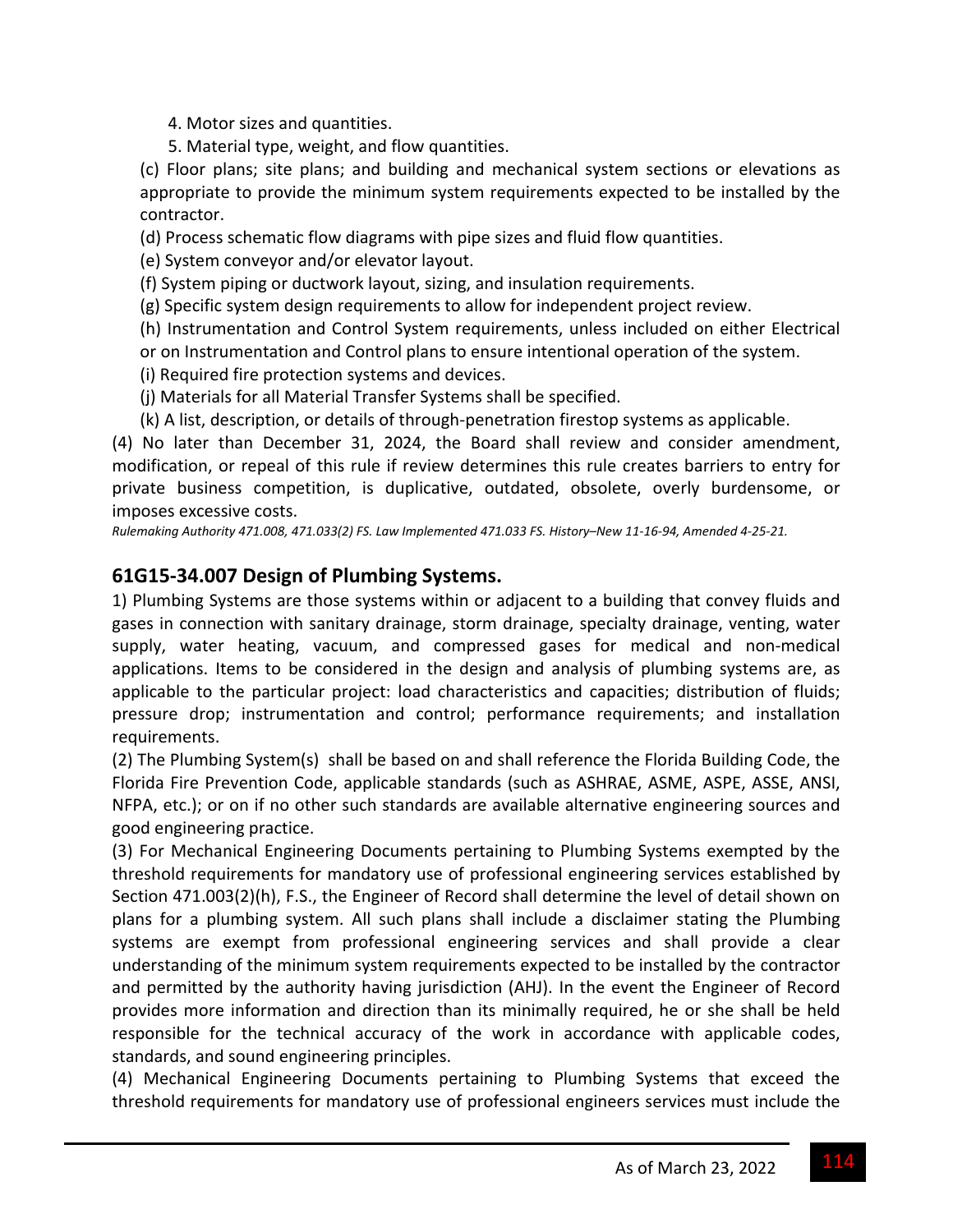following information, if applicable to the particular project:

(a) Demonstrate and provide adequate information for the AHJ to determine compliance with codes and ordinances. These may include test methods and results or data and tabulations that are results of the design.

(b) Equipment selection schedules for each piece of plumbing equipment. All equipment must include the following information, if applicable to the particular equipment:

1. Equipment efficiencies.

- 2. Electrical requirements based on voltage and phase.
- 3. Fuel requirements.
- 4. Fixture flow or flushing rates.
- 5. Fluid flow and pressure head quantities.
- 6. Heat transfer capacities.
- 7. Motor sizes and quantities.
- 8. Tank capacities for storage, expansion, or compression.
- 9. Interceptor and separator capacities.

(c) Floor plans, site plans, and building and plumbing system sections or elevations as appropriate to provide the minimum system requirements expected to be installed by the contractor.

(d) Isometric or riser diagram with pipe sizes as follows:

- 1. Potable water.
- 2. Sanitary and vent.
- 3. Storm water.
- 4. Other fluids and gases.
- (e) Piping layouts and sizing; and insulation requirements.

(f) Total or cumulative plumbing capacities as follows, either listed on the isometric or riser diagrams or in table form on the plans.

- 1. Total water supply fixture units and coincidental flow rate in gallons per minute.
- 2. Total drainage fixture units.

3. Cumulative area in square feet and coincidental flow rate in gallons per minute for each roof drain or storm drain. Total flow rate in gallons per minute for each storm water conductor discharging from the building.

(g) Design data for septic tank drain field sizing, when applicable.

(h) Portable water system design for minimizing bacteria growth (Legionella), based on heat, chemicals, or other means.

(i) Domestic hot water system design to prevent scalding, when applicable. Designs shall include, but not be limited to:

1. Design temperatures.

2. Temperature monitoring points necessary to confirm temperatures throughout the system.

3. Mixing valves or temperature‐limiting devices.

(j) Design shall be in accordance with requirements for accessibility by individuals with disabilities adopted by the authority having jurisdiction.

(k) Unless included on HVAC system plans, design for fuel gas system, including piping layout and sizes; isometric or riser diagram with pipe sizes; and fuel gas capacity and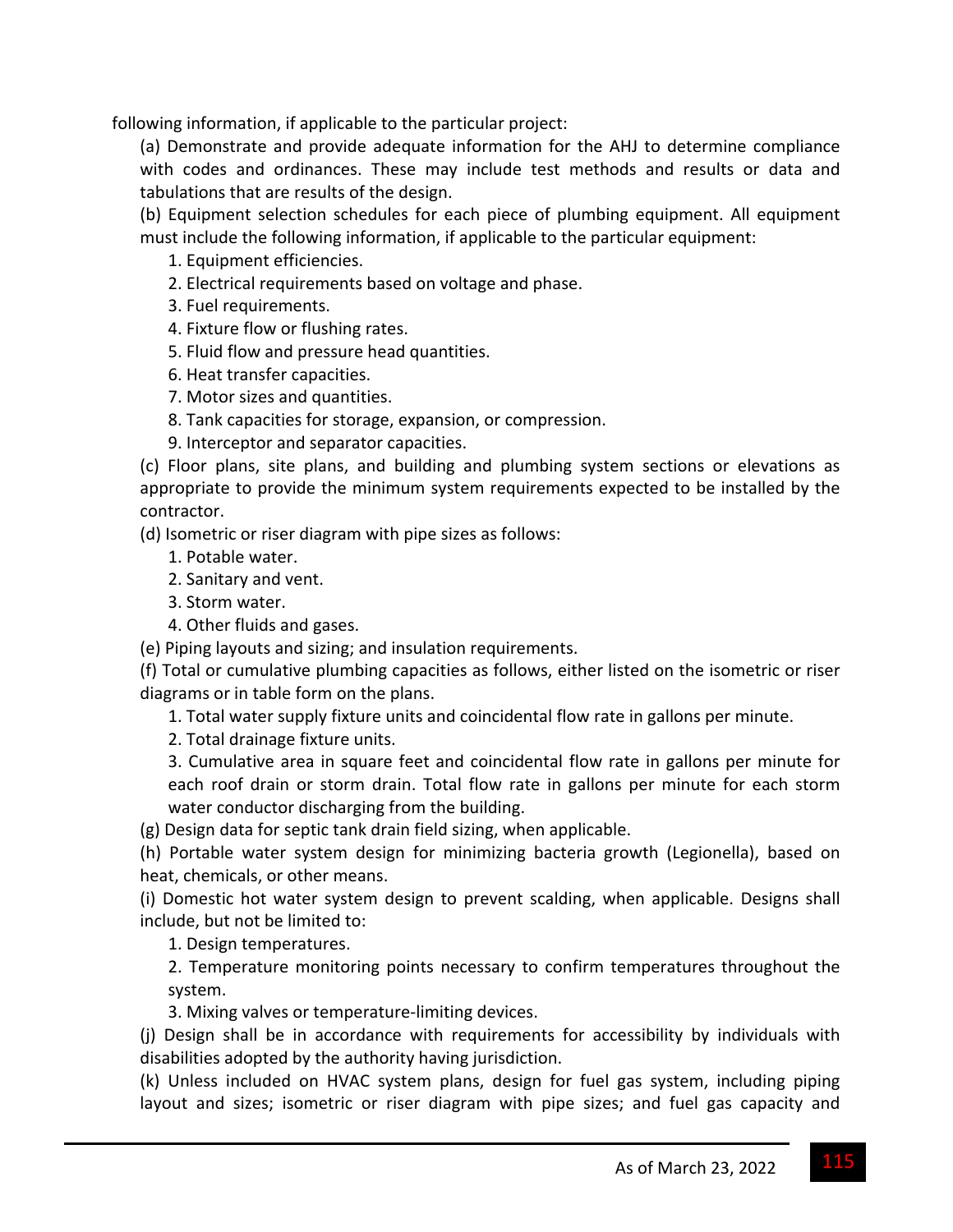pressure for each pipe section.

(l) Instrumentation and Control requirements, unless included on either Electrical or on Instrumentation and Control.

(m) Identify and locate plumbing fixtures, valves, pumps, tanks, accessories, specialties, enclosures, and such equipment.

(n) Materials for all plumbing systems shall be specified.

(o) All data needed to complete the calculations for compliance with Florida Building Code, Energy Conservation as applicable.

(p) A list, description, or details of through‐penetration firestop systems as applicable.

(q) System commissioning requirements for demonstrating compliance with the Florida Building Code, Energy Conservation.

(5) No later than December 31, 2026, the Board shall review and consider amendment, modification, or repeal of this rule if review determines this rule creates barriers to entry for private business competition, is duplicative, outdated, obsolete, overly burdensome, or imposes excessive costs. Failure by the Board to act in accordance with this provision will result in the expiration of this rule on December 31, 2026.

Rulemaking Authority 471.008, 471.033(2) FS. Law Implemented 471.033 FS. History-New 11-16-94, Amended 11-13-08, 4-25-*21, 11‐24‐21.*

#### **61G15‐34.008 Design of Mechanical Machines and Motion Systems.**

(1) Mechanical Machines and Motion Systems include any and all mechanical systems, devices, machines and equipment used by the public for conveyance, amusement, transportation, or facilitation of any process. These systems include elevators, escalators, moveable walkways, amusement park rides, etc. Items to be included in the design and analysis of these systems are, as applicable to the particular project: load characteristics and capacities; accessibility requirements for persons with disabilities; system type and characteristics; instrumentation and control; operating dynamics requirements; structural requirements; and installation requirements.

(2) The Mechanical Machines and Motion System(s) shall be based on and shall reference the Florida Building Code, the Florida Fire Prevention Code, any other applicable standards (such as ASHRAE, NFPA, ASME, ANSI, etc.); or if no other such standards are available on alternative engineering sources and good engineering practice.

(3) Mechanical Engineering Documents pertinent to Mechanical Machines and Motion Systems must include the following information, if applicable to the particular project:

(a) Demonstrate and provide adequate information for the AHJ to determine compliance with codes and ordinances. These may include test methods and results or data and tabulations that are results of the design.

(b) Equipment schedule for each piece of mechanical equipment. All equipment must include the following information:

1. Elevator or conveyor type.

- 2. Electrical requirements based on voltage and phase.
- 3. Hydraulic requirements.
- 4. Motor sizes and quantities.
- 5. Gear and drive sizes.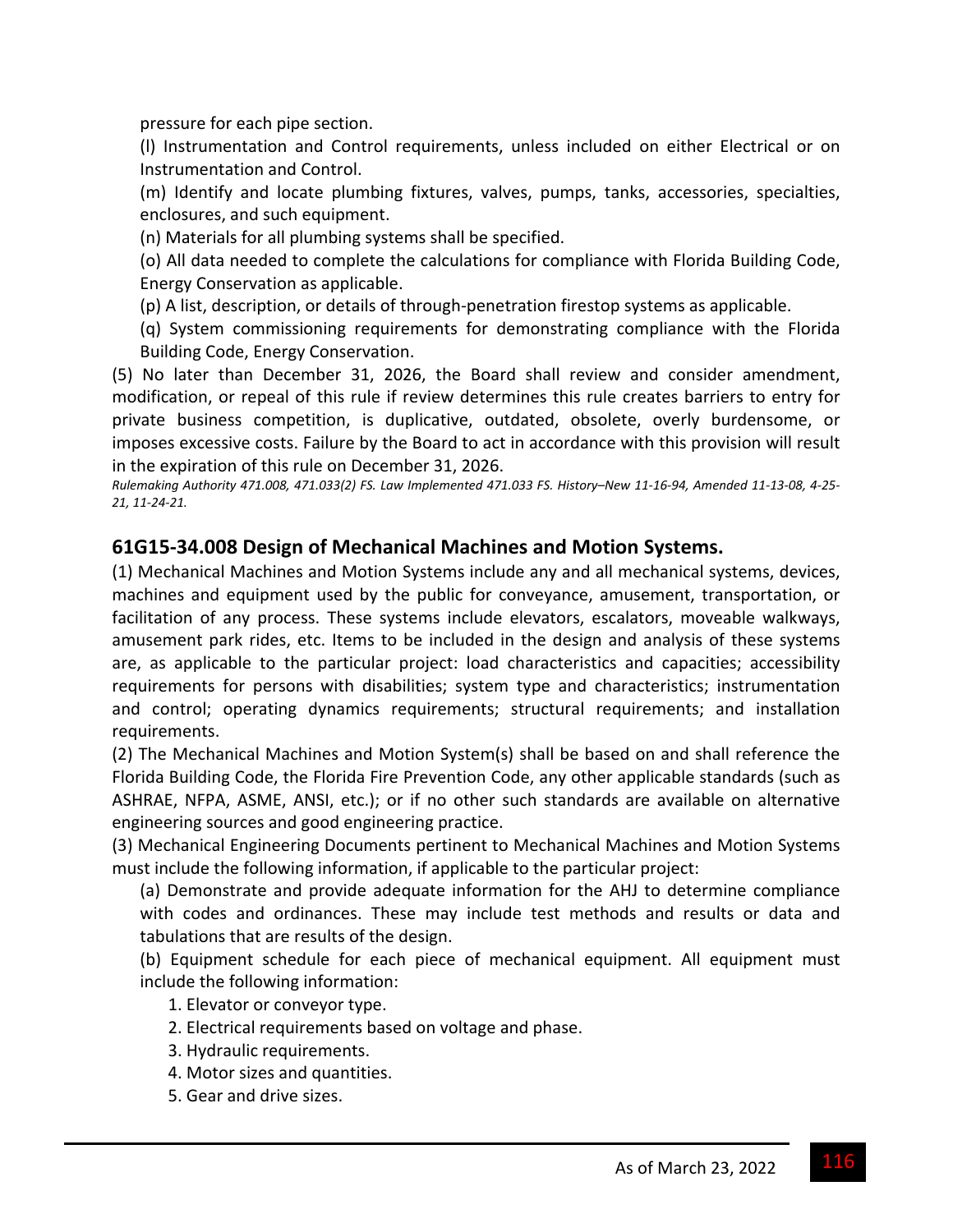6. System weight loading requirements.

(c) Floor plans; site plans; and building and mechanical system sections or elevations as appropriate to provide the minimum system requirements expected to be installed by the contractor.

(d) System schematic diagrams with sizes and fluid flow quantities.

(e) System piping or ductwork layout, sizing, and insulation.

(f) Specific system design requirements to allow for independent project review.

(g) Instrumentation and Control System requirements, unless included on either Electrical or on Instrumentation and Control plans to ensure intentional operation of the system.

(h) Required fire protection systems and devices.

(i) Materials for all Mechanical Machines and Motion Systems shall be specified.

(j) A list, description, or details of through‐penetration firestop systems as applicable.

(k) Coordination with life safety means of egress requirements in NFPA 101.

(4) No later than December 31, 2024, the Board shall review and consider amendment, modification, or repeal of this rule if review determines this rule creates barriers to entry for private business competition, is duplicative, outdated, obsolete, overly burdensome, or imposes excessive costs.

Rulemaking Authority 471.008, 471.033(2) FS. Law Implemented 471.033 FS. History-New 11-16-94, Amended 4-25-21.

## **61G15‐34.009 Design of Instrumentation and Control Systems.**

(1) Instrumentation and Control Systems are used to automate processes; control and monitor HVAC, plumbing, or electrical systems; and monitor fire protection systems where applicable. Items to be included in the design of control systems are reliability of control of critical processes; design parameters of systems being controlled; safety of personnel; suitability of instruments and control devices in the environment in which they are to be installed; performance requirements; and installation requirements.

(2) The Instrumentation and Control System(s) shall be based on and shall reference the Florida Building Code, the Florida Fire Prevention Code, and another applicable standards (such as ASHRAE, NFPA, ASME, ASPE, ANSI, etc.); or if no other such standards are available on alternative engineering sources and good engineering practice.

(3) Mechanical Engineering Documents pertaining to Instrumentation and Controls Systems must include the following information, if applicable to the particular project.

(a) Demonstrate and provide adequate information for the AHJ to determine compliance with codes and ordinances. These may include test methods and results or data and tabulations that are results of the design.

(b) A description of the control systems functions, sequence of operation, or a functional diagram for each system to be controlled in order to provide the minimum functional requirements and as necessary for demonstrating compliance with the Florida Building Code, Energy Conservation.

(c) Materials for all instrumentation and control systems shall be specified.

(d) Floor plans, site plans, and building sections or elevations as appropriate showing the location of major control components.

(e) Location of all instrumentation and control components shall be identified.

(f) System network architecture riser diagram for instrumentation and control systems.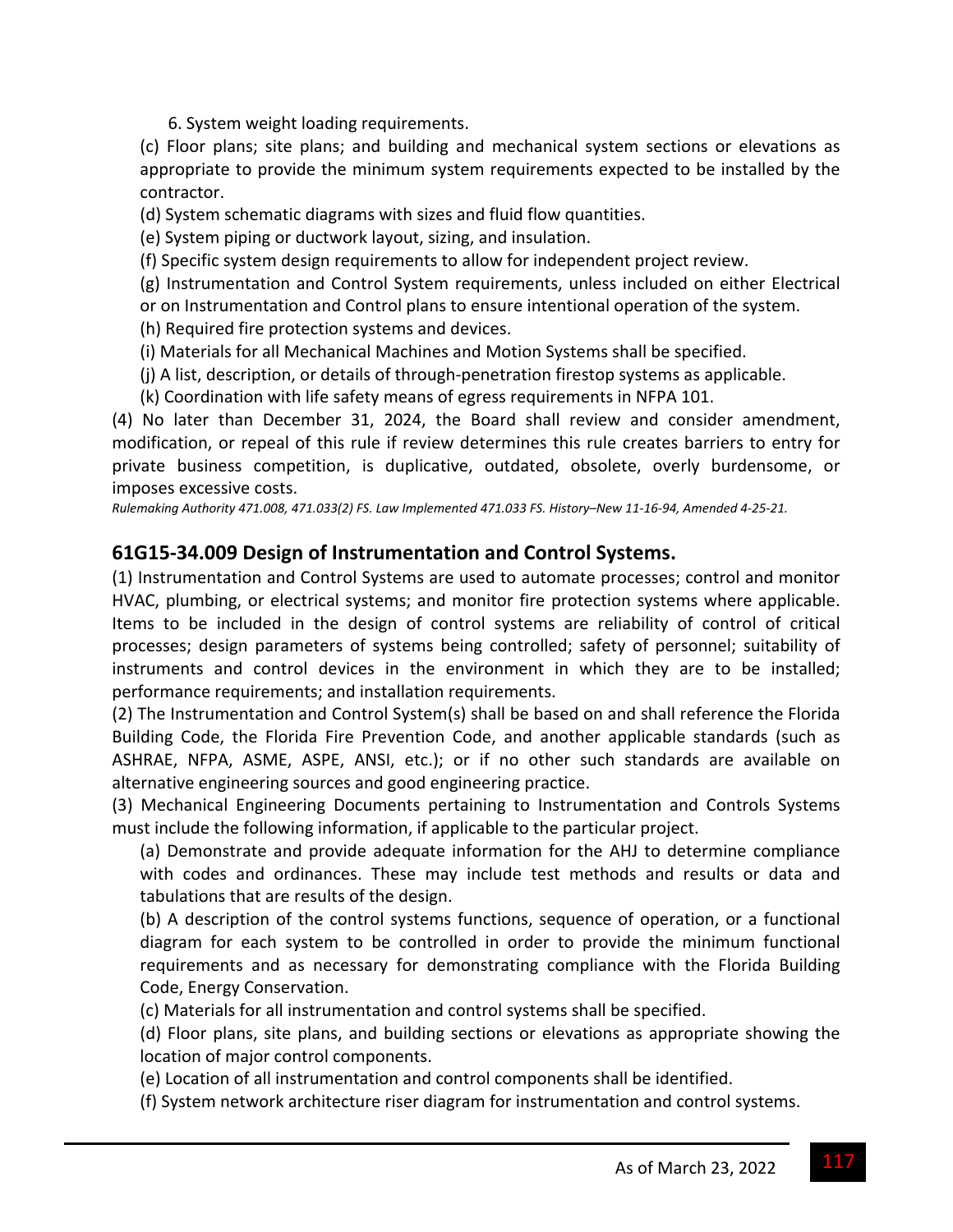(g) Control and Process System Diagrams.

(h) Electrical requirements including conductors and cables (may be on electrical drawings).

(i) All data needed to complete the calculations for compliance with Florida Building Code, Energy Conservation as applicable.

(j) A list, description, or details of through‐penetration firestop systems as applicable.

(k) System commissioning requirements for demonstrating compliance with the Florida Building Code, Energy Conservation.

(4) No later than December 31, 2024, the Board shall review and consider amendment, modification, or repeal of this rule if review determines this rule creates barriers to entry for private business competition, is duplicative, outdated, obsolete, overly burdensome, or imposes excessive costs.

Rulemaking Authority 471.008, 471.033(2) FS. Law Implemented 471.033 FS. History-New 11-16-94, Amended 4-25-21.

## **61G15‐34.010 Design of Fuel Gas Systems.**

*.*

(1) Fuel Gas Systems include those systems that convey or utilize gaseous fuels as a source of potential energy as part of an energy transfer process, applying from the point of delivery up to and including the appliances and related accessories. Items to be considered in the design and analysis of fuel gas systems are, as applicable to the particular project: load characteristics and capacities; distribution of gases; pressure drop; instrumentation and control; performance requirements; and installation requirements.

(2) The Fuel Gas System(s) shall be based on and shall reference the Florida Building Code, the Florida Fire Prevention Code, any other applicable standards (such as NFPA, ASME, ANSI, etc.); or if no other such standards are available on alternative engineering sources and good engineering practice.

(3) Mechanical Engineering Documents pertaining to Fuel Gas Systems must include the following information, if applicable to the particular project:

(a) Demonstrate and provide adequate information for the AHJ to determine compliance with codes and ordinances. These may include test methods and results or data and tabulations that are results of the design.

(b) Equipment selection schedule for each piece of fuel gas equipment. All equipment must include the following information, if applicable to the particular equipment:

1. Equipment efficiencies.

- 2. Electrical requirements based on voltage and phase.
- 3. Fuel requirements.
- 4. Motor sizes and quantities.
- 5. Fluid flow and pressure head quantities.
- 6. Tank capacities for storage.

(c) Floor plans; site plans; and building and mechanical system sections or elevations as appropriate to provide the minimum system requirements expected to be installed by the contractor.

- (d) The Point of Delivery for the fuel gas system.
- (e) Isometric or riser diagrams with sizes as follows:
	- 1. Fuel gas piping.
	- 2. Venting systems.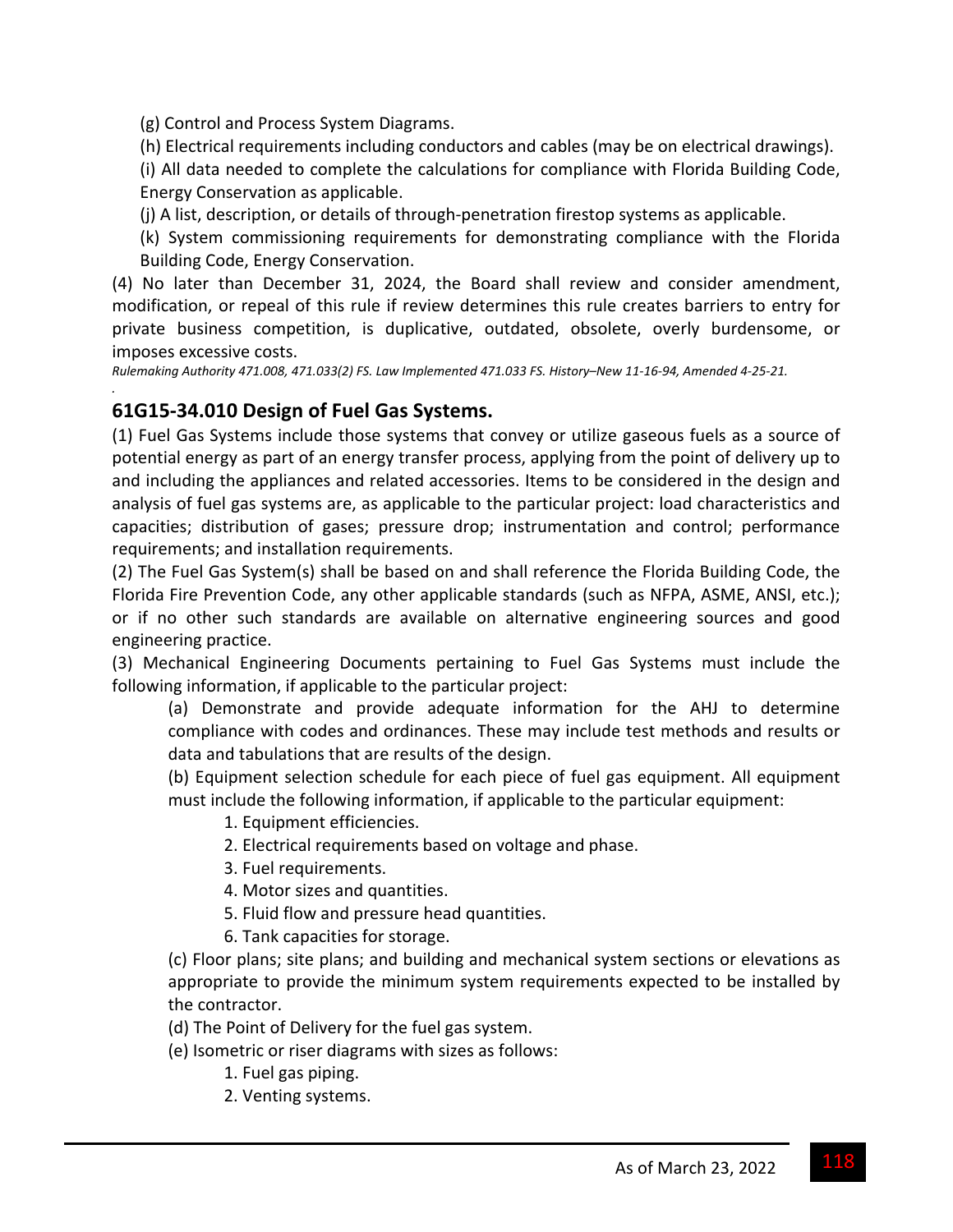(f) Piping layouts and sizing.

(g) Total or cumulative fuel gas capacities and pressure for each pipe section either listed on the isometric or riser diagrams or in table form on the plans.

(h) Venting layout and sizing, based on natural, induced, or mechanical means, as necessary for demonstrating compliance with the Florida Building Code, Fuel Gas.

(i) Design data for fuel tank sizing, when applicable.

(j) Instrumentation and Control requirements, unless included on either Electrical or on Instrumentation and Control plans.

(k) Identify and locate all fuel gas valves, pumps, tanks, accessories, specialties, enclosures, and such equipment.

(l) Materials for all fuel gas systems shall be specified.

(m) A list, description, or details of through‐penetration firestop systems as applicable.

(4) No later than December 31, 2024, the Board shall review and consider amendment, modification, or repeal of this rule if review determines this rule creates barriers to entry for private business competition, is duplicative, outdated, obsolete, overly burdensome, or imposes excessive costs.

*Rulemaking Authority 471.008, 471.033(2) FS. Law Implemented 471.033 FS. History–New 4‐25‐21.*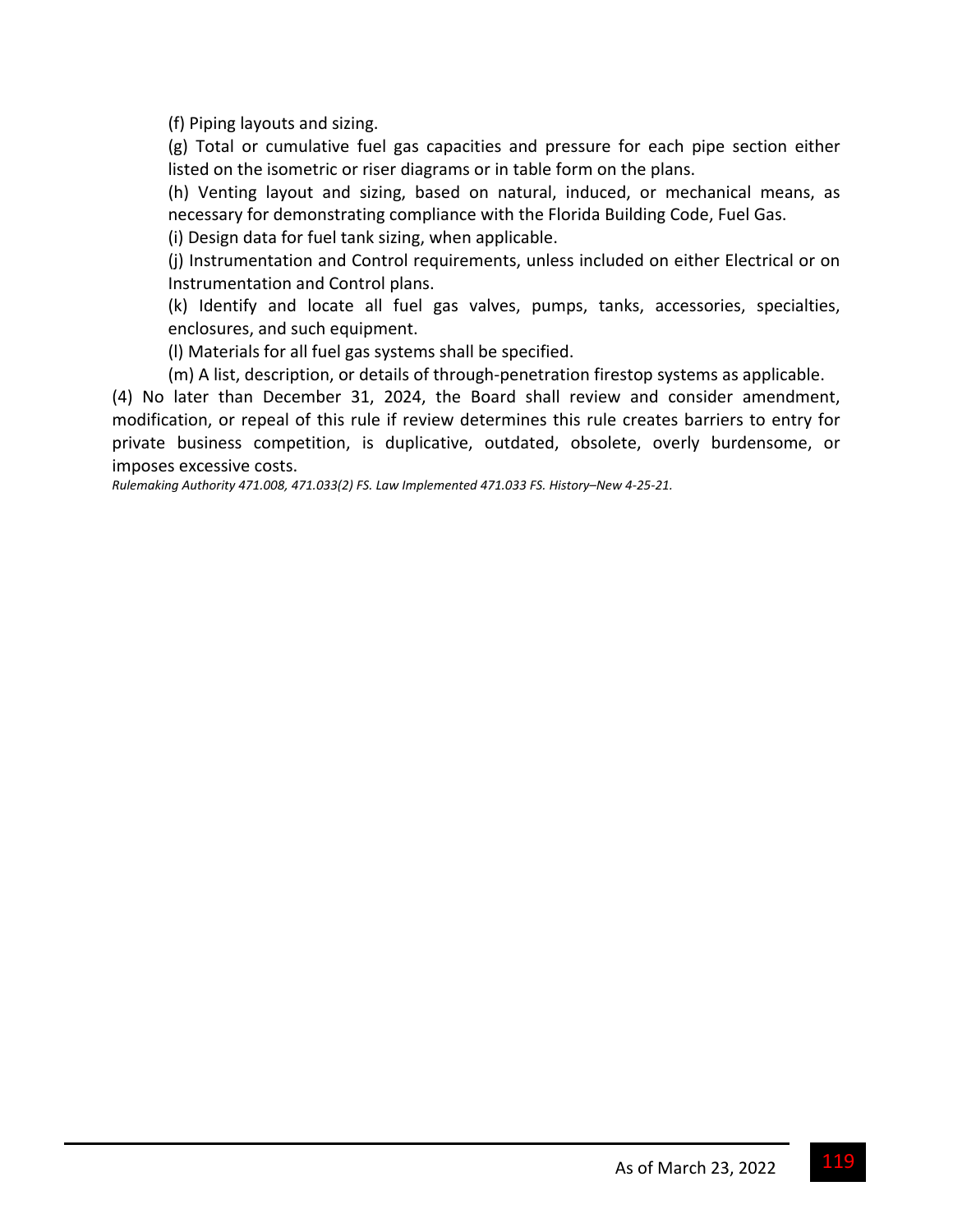# **CHAPTER 61G15‐35 RESPONSIBILITY RULES OF PROFESSIONAL ENGINEERS PROVIDING THRESHOLD BUILDING INSPECTION**

| <b>General Responsibility (Repealed)</b>                                                                              |
|-----------------------------------------------------------------------------------------------------------------------|
| Definitions (Repealed)                                                                                                |
| <b>Definitions</b>                                                                                                    |
| Qualification Program for Special Inspectors of Threshold Buildings and                                               |
| Special Inspectors of Threshold Buildings (Limited)                                                                   |
| Common Requirements to All Engineers Providing Threshold Building<br><b>Inspection Services as Special Inspectors</b> |
|                                                                                                                       |

## **61G15‐35.001 General Responsibility.**

Rulemaking Authority 471.008, 471.033(2) FS. Law Implemented 471.015(7), 471.033, 471.045 FS. History-New 3-21-01, *Amended 9‐26‐05, Repealed 2‐13‐12.*

#### **61G15‐35.002 Definitions.**

Rulemaking Authority 471.008, 471.033(2) FS. Law Implemented 471.015(7), 471.033 FS. History-New 3-21-01, Repealed 2-13-*12.*

#### **61G15‐35.0021 Definitions.**

As used hereinafter in this chapter, the following words or phrases shall be defined as follows. The Board does not intend for these definitions to apply to any similar wording, term, role, or description outside of Chapter 471 or 553, F.S. or the Florida Building Code Section 110.8 Threshold Building; or as such term may be used by a local Authority Having Jurisdiction in local regulations, codes, or ordinances.

(1) "Special Inspectors of Threshold buildings," also referred to as "Threshold Inspectors," "Special Inspectors," or "S.I.s" are defined by Section 553.719, F.S., Threshold Inspectors can perform inspections on all threshold buildings or perform any other services authorized by Section 553.79(5)(a), F.S. Florida Building Code section 110.8 provides additional requirements to the enforcing agency, Special Inspector, and fee owner.

(2) "Special Inspectors of Threshold buildings (Limited)", also referred to as "Threshold Inspectors (Limited)," can only perform inspections on Threshold Buildings with Repair (without Substantial Structural Damage), Alterations 1, Alterations 2, and Alterations 3 (without Substantial Structural Alterations) of threshold buildings. Special Inspectors (Limited) are not permitted to do inspections on new construction or threshold buildings with Repairs with Substantial Structural Damage or Alterations 3 with Substantial Structural Alteration. The terms Repairs, Alteration 1, Alteration 2, Alteration 3, Substantial Structural Damage, and Substantial Structural Alteration are as defined in the Florida Building Code, Existing Buildings.

(3) "Threshold Building" is as defined by the Florida Building Code, Section 110.08 and in 553.71(12), F.S.

(4) "Private Provider" is as defined in Section 553.791(1)(j), F.S. Private Providers carry out duties as authorized by Section 553.791, F.S. As set forth in Chapter 553, F.S., although the roles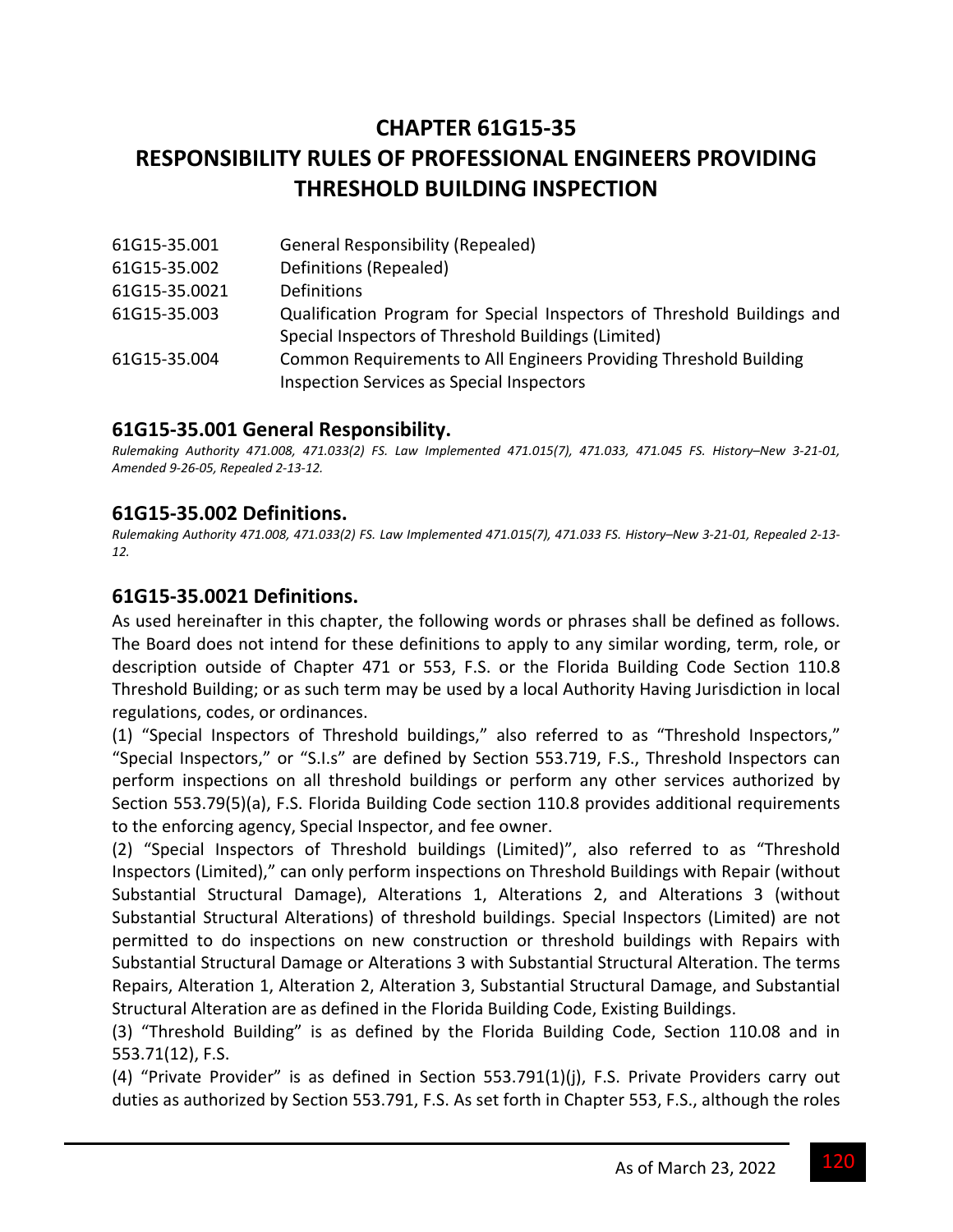and duties of Special Inspectors and Private Providers may appear to be similar or overlap, they are not synonymous and as specified in that chapter, are not interchangeable.

(5) Inspections requested by local Authority Having Jurisdiction in local regulations, codes, or ordinances for non‐threshold buildings are not part of this chapter.

(6) No later than December 31, 2023, the Board shall review and consider amendment, modification, or repeal of this rule if review determines this rule creates barriers to entry for private business competition, is duplicative, outdated, obsolete, overly burdensome, or imposes excessive costs.

*Rulemaking Authority 471.008, 471.015(7) FS. Law Implemented 471.015(7), 553.79(5)(a) FS. History– New 3‐28‐21.*

## **61G15‐35.003 Qualification Program for Special Inspectors of Threshold Buildings and Special Inspectors of Threshold Buildings (Limited)**

(1) Special Inspectors of Threshold Buildings: The minimum qualifying criteria for Special Inspectors of Threshold Buildings, also referred to as Threshold Inspectors, established by the Board shall be as follows:

(a) Proof of current licensure in good standing as a licensed professional engineer in the State of Florida whose principal practice is structural engineering or whose principal practice is in performing structural field inspections on Threshold Buildings.

(b) Licensed professional engineers whose principal practice is structural engineering shall also have three (3) years of experience in performing structural field inspections on Threshold Buildings or equivalent pursuant to a threshold/special inspection plan relevant to the work performed and two (2) years of experience in the structural design of threshold buildings. For the purpose of these criteria, structural design and/or inspection shall mean the design and/or inspection of all structural components of the building and shall not be limited to specific structural components only, such as foundations, prestressed or posttensioned concrete, etc.

(c) Licensed professional engineers whose principal practice is structural field inspections shall have five (5) years of experience in performing structural field inspections on Threshold Buildings or requivalent pursuant to a threshold/special inspection plan relevant to the work performed and possess each of the certifications identified in paragraph 61G15‐ 35.004(2)(f), F.A.C., at the time of application.

(2) Special Inspectors of Threshold Buildings Limited

(a) To implement Section 553.79, F.S., the Board hereby establishes the certification of Special Inspectors of Threshold Buildings (Limited), also referred to as "Special Inspectors (Limited)" or "S.I. (Limited)." Any licensee holding this certification may serve as the Special Inspector/Threshold Building Inspector for any project involving the Repair (without Substantial Structural Damage), Alterations 1, Alterations 2, and Alterations 3 (without Substantial Structural Alterations) of an existing Threshold Building. A licensee holding this certification may not serve as the Special Inspector/Threshold Building Inspector for new construction or existing Threshold Buildings with Repairs with Substantial Structural Damage or Alterations 3 with Substantial Structural Alteration. The terms "Repairs," "Alteration 1," "Alteration 2," "Alteration 3," "Substantial Structural Damage," and "Substantial Structural Alteration" are as defined in the Florida Building Code ‒ Existing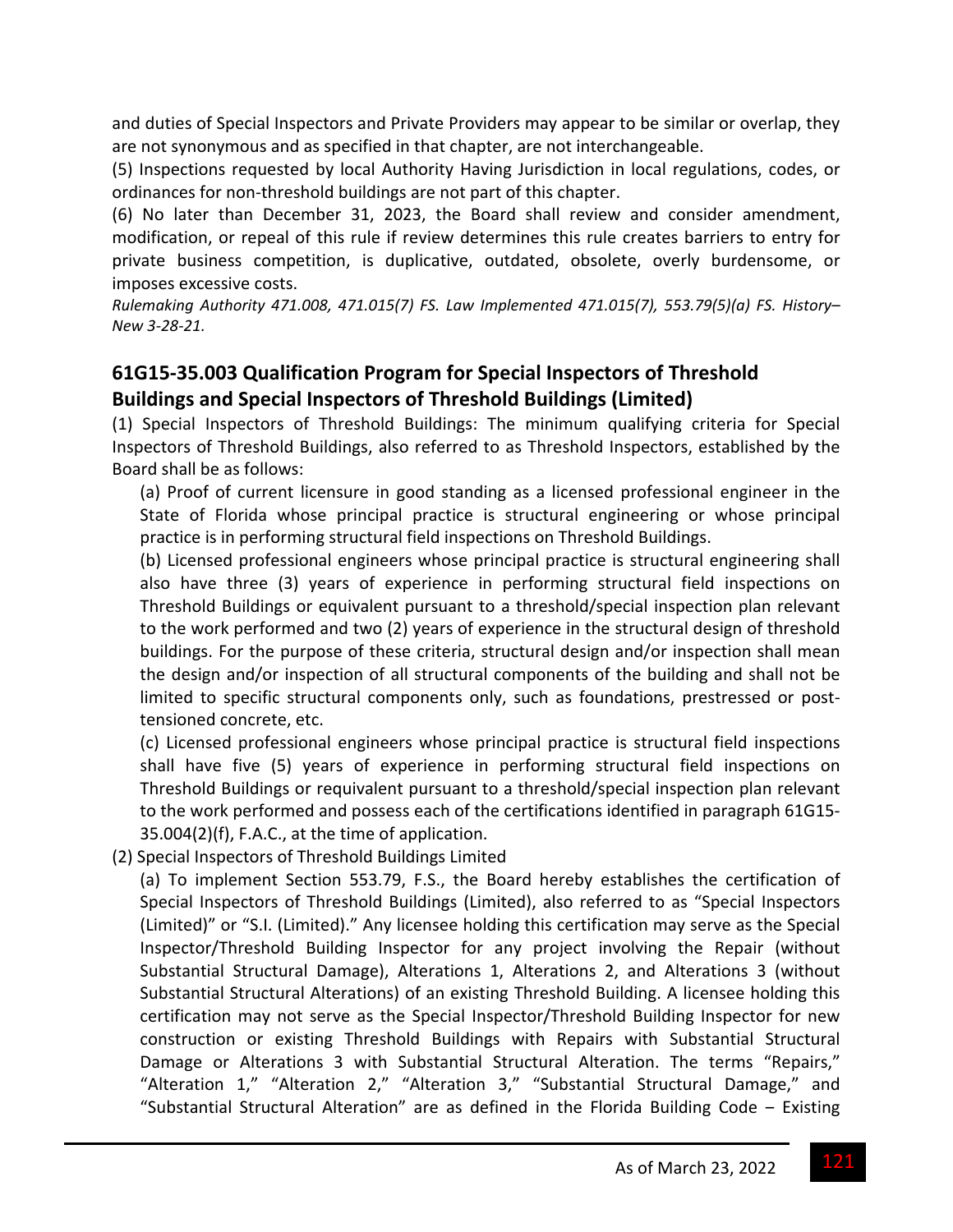Buildings. Licensees who wish to serve as Special Inspectors for new construction, or existing Threshold Buildings with Repairs with Substantial Structural Damage or Alterations 3 with Substantial Structural Alteration must be certified pursuant to subsection (1), above.

(b) The minimum qualifying criteria for Threshold Inspectors (Limited) are established by the Board to be as follows:

1. Three (3) years of experience in performing structural field inspections on Threshold Buildings, components thereof, or equivalent pursuant to a threshold/special inspection plan relevant to the work performed and two (2) years of experience in the structural design of repairs to components of threshold buildings. For the purpose of these criteria, examples of structural components include, but are not limited to, prestressed or post‐tensioned concrete, balconies, exterior walls, etc.

2.a. Licensed professional engineers whose principal practice is structural field inspections shall have five (5) years of experience in performing structural field inspections on Threshold Buildings or equivalent pursuant to a threshold/special inspection plan relevant to the work performed; and

b. The applicant must possess each of the certifications identified in paragraph 61G15‐ 35.004(2)(f), F.A.C., at the time of application.

(3) Applications For Special Inspector of Threshold Buildings.

(a) The instructions and application form for Special Inspector, Form FBPE/006 (12/19) is hereby incorporated by reference, "Application for Special Inspector Certification." Copies of Form FBPE/006 may be obtained from the Board office or by downloading it from the internet website www.fbpe.org/licensure/application‐process or at https://www.flrules.org/Gateway/reference.asp?No=Ref‐11953.

(b) All applications for certification as a Special Inspector shall be submitted to the Board on Form FBPE/006.

(c) Applications shall contain the following basic information pertaining to the applicant:

- 1. Name,
- 2. Florida license number,
- 3. A list of projects submitted for experience credit.

a. Project descriptions. For each project identified, the following shall be clearly listed:

(I) The beginning and ending experience dates,

(II) The time spent on design or inspection work, expressed as a percentage of the applicant's total work time; and,

(III) A description of work performed sufficient to clearly demonstrate that the minimum qualification criteria has been met, including the components designed or inspected and details of the threshold/special inspection plan.

b. Credible experience. The Board will only grant experience for work on projects identified pursuant to sub‐subparagraph (2)(c)3.a. For projects with overlapping time periods, the total amount of time claimed for all projects, including design and/or inspection activities, cannot exceed one hundred percent (100%) of the applicant's time during the period claimed. Experience is based on a forty (40) hour per week full time employment in engineering basis. No additional experience credit is allowed for overtime work in excess of 40 hours, nor is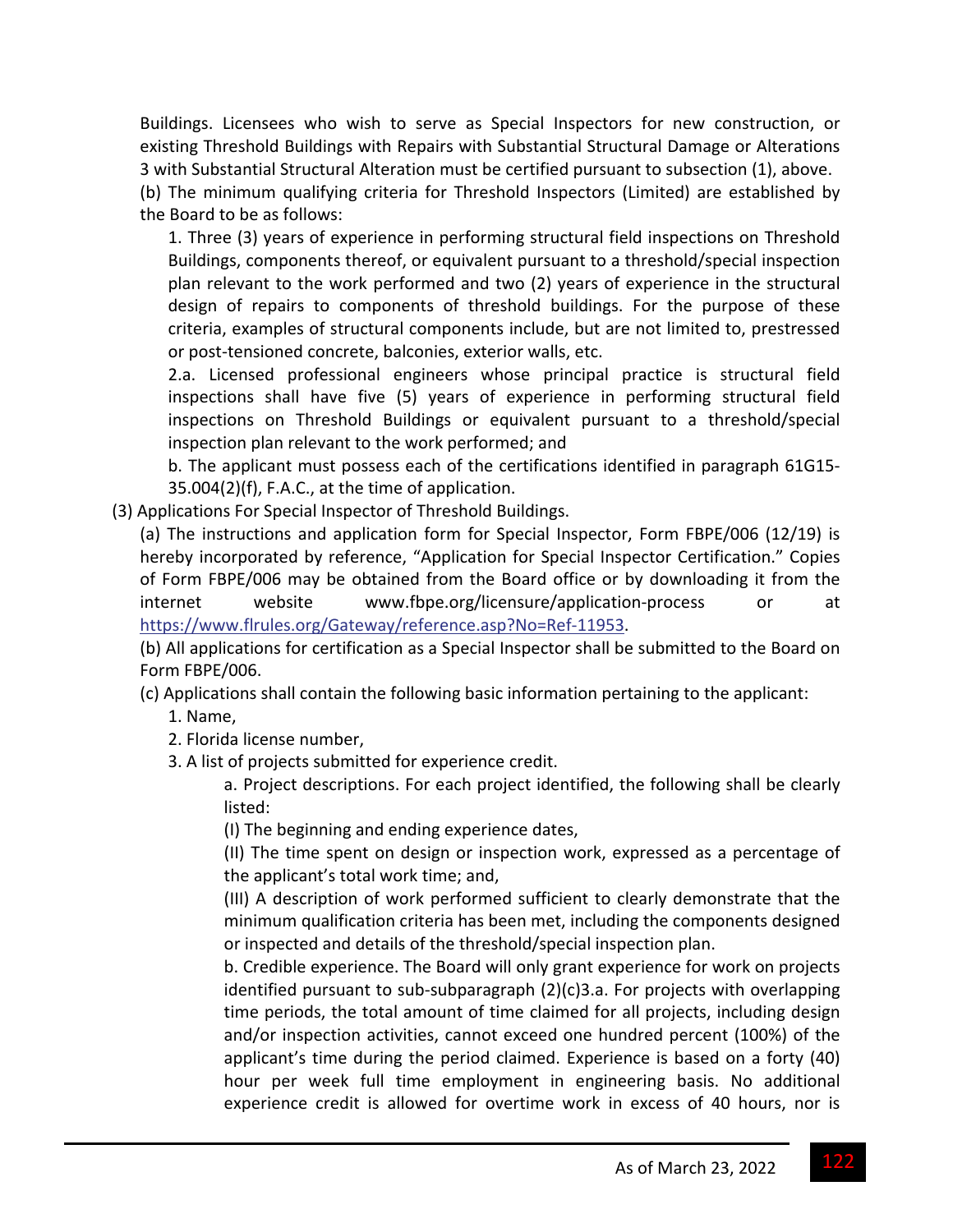experience credit allowed during periods when the applicant was not employed full time in the practice of engineering (for example, construction management unrelated to design or inspection of the project).

c. All experience claimed must be verified. For structural design work, experience must be verified by the Engineer of Record. If the applicant is the Engineer of Record for the project, the applicant's work must be verified by another professional engineer knowledgeable about the applicant's structural design work on the project, such as a colleague, supervisor, team member, etc. Field inspection experience must be verified by the Special Inspector for the project.

4. Letters of recommendation from three registered professional engineers whose principal practice is structural engineering in the State of Florida, one of whom must be certified as a Special Inspector,

5. The signature, date and seal by the applicant attesting to the competency of the applicant to perform structural inspections on threshold buildings; and,

6. Completed form FBPE/006.

(d) Upon a determination that the application contains all of the information requested by these rules, review of the application shall be scheduled for consideration by the Board. Such applications may be approved, rejected or deferred for further information by the Board. If the Board defers an application for additional information, it shall notify the applicant of the information needed. Applicants shall be notified in writing of the Board's actions as soon as practicable and, in the case of rejected applications, the Board shall set forth the reasons for such rejection.

(4) Application for Special Inspectors of Threshold Buildings (Limited).

(a) The instructions and application form for Special Inspectors of Threshold Buildings (Limited), Form FBPE/011 (12/20) is hereby incorporated by reference, "Application for Special Inspector of Threshold Building (Limited) Certification." Copies of Form FBPE/011 may be obtained from the Board office or by downloading it from the internet website www.fbpe.org/licensure/application-process or or at

https://www.flrules.org/Gateway/reference.asp?No=Ref‐12822.

(b) All applications for certification as a Special Inspector of Threshold Buildings (Limited) shall be submitted to the Board on Form FBPE/011.

(c) Applications shall contain the following basic information pertaining to the applicant:

1. Name,

2. Florida license number,

3. A list of projects submitted for experience credit.

a. Project descriptions. For each project identified, the following shall be clearly listed:

(I) The beginning and ending experience dates,

(II) The time spent on design or inspection work, expressed as a percentage of the applicant's total work time; and,

(III) A description of work performed sufficient to clearly demonstrate that the minimum qualification criteria have been met, including the components designed or inspected and details of the threshold/special inspection plan.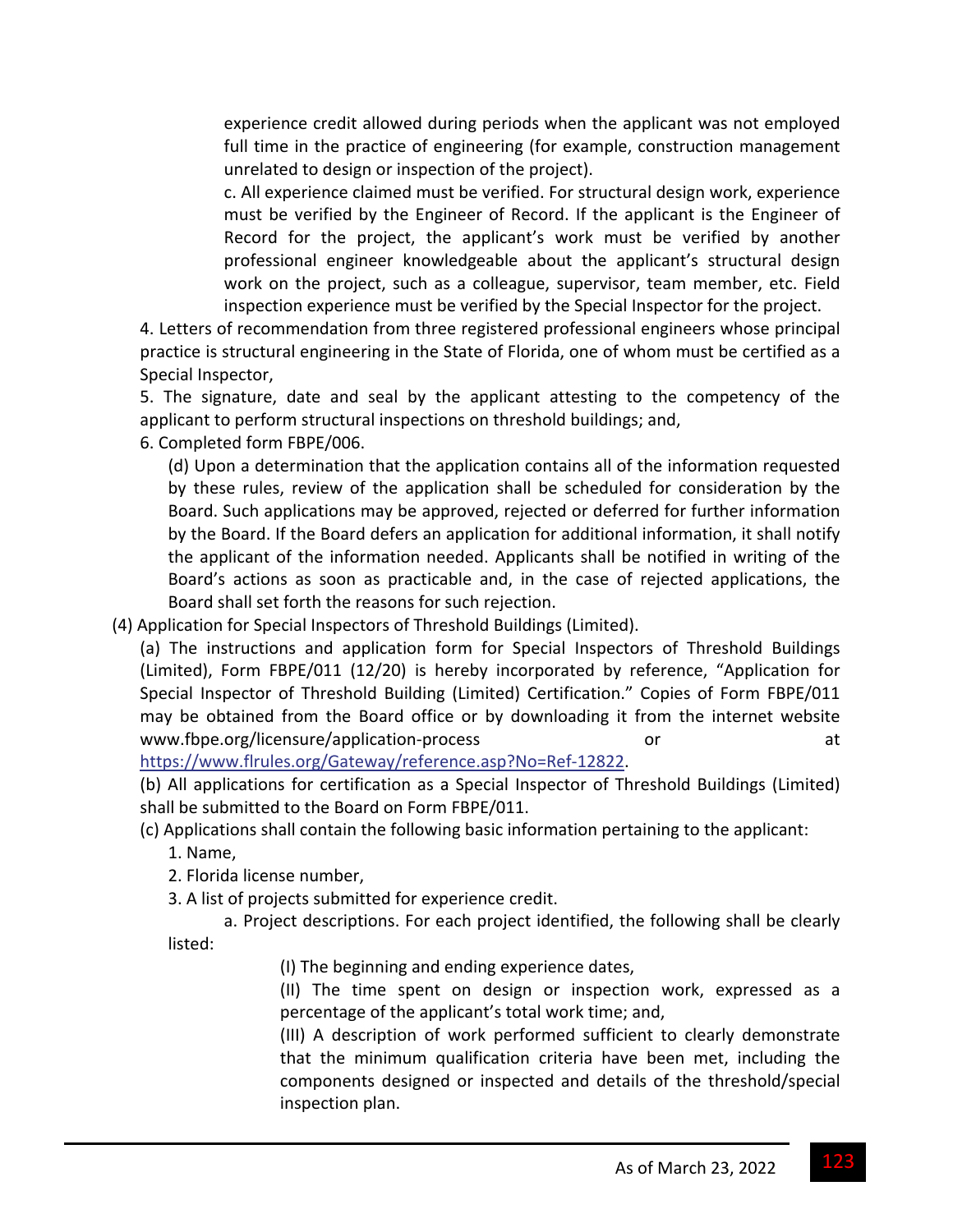b. Creditable experience. The Board will only grant experience for work on projects identified pursuant to sub‐subparagraph (4)(c)3.a. For projects with overlapping time periods, the total amount of time claimed for all projects, including design and/or inspection activities, cannot exceed one hundred percent (100%) of the applicant's time during the period claimed. Experience is based on a forty (40) hour per week full time employment in engineering basis. No additional experience credit is allowed for overtime work in excess of 40 hours, nor is experience credit allowed during periods when the applicant was not employed full time in the practice of engineering (for example, construction management).

c. All experience claimed must be verified. For design work, experience must be verified by the Engineer of Record. If the applicant is the Engineer of Record for the project, the applicant's work must be verified by another professional engineer knowledgeable about the applicant's design work on the project, such as a colleague, supervisor, team member, etc. Field inspection experience must be verified by the Special Inspector of Threshold Buildings for the project.

4. Letters of recommendation from three registered professional engineers whose principal practice is structural engineering or restoration/repair work on Threshold Buildings in the State of Florida, one of whom must be certified as a Special Inspector of Threshold Buildings.

5. The signature, date and seal by the applicant attesting to the competency of the applicant to perform inspections on components of threshold buildings; and,

6. Completed form FBPE/011.

(d) Upon a determination that the application contains all of the information requested by these rules, review of the application shall be scheduled for consideration by the Board. Such applications may be approved, rejected or deferred for further information by the Board. If the Board defers an application for additional information, it shall notify the applicant of the information needed. Applicants shall be notified in writing of the Board's actions as soon as practicable and, in the case of rejected applications, the Board shall set forth the reasons for such rejection.

(5) Roster of Special Inspectors of Threshold Buildings. The Board shall maintain a roster of all persons certified as Special Inspectors of Threshold Buildings or Special Inspectors of Threshold Buildings (Limited) pursuant to the criteria established in these rules and the law. The roster shall be made available to interested parties upon request. The roster shall be updated on a continuing basis and additions or deletions to the latest published roster may be verified by contacting the Board office. As specified by Section 553.791, and Chapter 471 F.S., licensees serving as private providers need not be listed on the Board's roster of either SIs or SIs (Limited).

(6) Any Florida Professional Engineer certified as a Special Inspector of Threshold Buildings (Limited) may apply at any time for certification as a Special Inspector of Threshold Buildings, by following the provisions outlined in subsection (3), above. If the applicant is so certified, the Board shall cancel the Special Inspector of Threshold Buildings (Limited) certification and update the roster to reflect the applicant is certified as a Special Inspector of Threshold Buildings.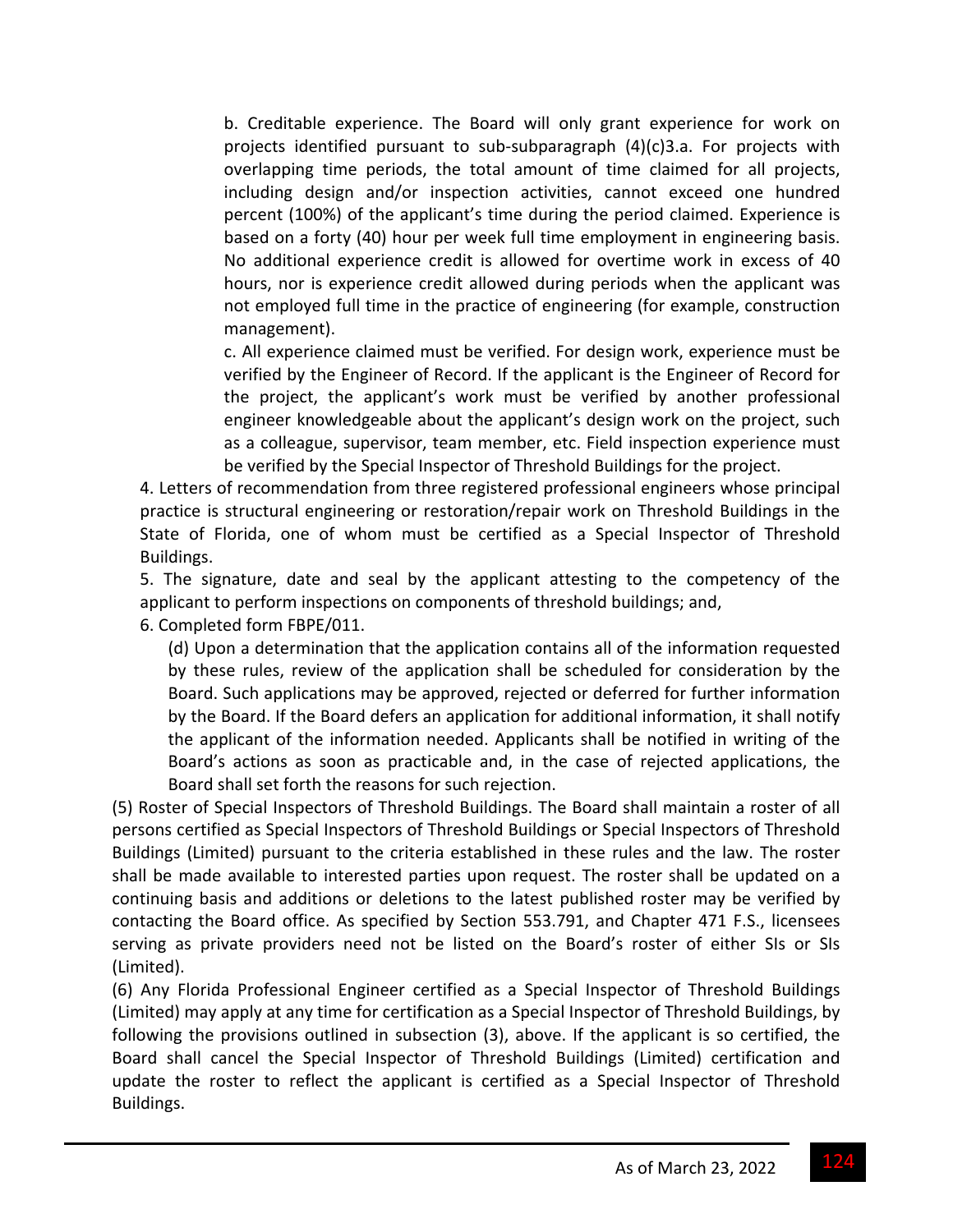(7) No later than December 31, 2023, the Board shall review and consider amendment, modification, or repeal of this rule if review determines this rule creates barriers to entry for private business competition, is duplicative, outdated, obsolete, overly burdensome, or imposes excessive costs.

*Rulemaking Authority 471.008, 471.015(7) FS. Law Implemented 471.015(7), 553.79(5)(a) FS.* History-New 4-19-01, Amended 7-7-02, 4-5-04, 11-29-04, 2-4-13, 2-28-16, 6-6-16, 6-26-17, 4-8-*18, 12‐27‐18, 5‐31‐20, 4‐14‐21.*

## **61G15‐35.004 Common Requirements to All Engineers Providing Threshold Building Inspection Services as Special Inspectors.**

(1) For each Threshold Building, a notice shall be filed for public record, bearing the name, address, signature, date and seal of the Special Inspector, certifying that the Special Inspector is competent to provide the engineering services for the specific type of structure.

(2) Special Inspectors utilizing Authorized Representatives shall ensure the Authorized Representative is qualified by education, licensure, or training to perform the duties assigned by the Special Inspector. Effective January 1, 2017, those qualifications shall include:

(a) Licensure as a professional engineer or architect, or

- (b) Graduation from a four‐year engineering education program in civil, structural or architectural engineering, or
- (c) Possession of a professional Architecture degree, or
- (d) Registration as a building inspector or general contractor, or

(e) Four years of Threshold Building inspection training on non‐Threshold Buildings performed under the supervision of a Special Inspector who was in responsible charge of the trainee's work, or

(f) Possess certification(s) in the following area(s);

1. If inspecting concrete components, certification from the American Concrete Institute (ACI) in concrete construction special inspection pursuant to the qualifications of such certification established by ACI on January 1, 2017,

2. If inspecting masonry components, certification from the International Code Council (ICC) in structural masonry special inspection pursuant to the qualifications for such certification established by ICC on January 1, 2017,

3. If inspecting post-tensioned components, certification from the Post-Tensioning Institute (PTI) in post-tensioning inspection pursuant to the qualifications for such certification established by PTI on January 1, 2017,

4. If inspecting structural steel components, certification from the International Code Council or American Institute of Steel Construction (AISC) instructural steel special inspection pursuant to the qualifications for such certification established by ICC on January 1, 2017 or AISC on January 1, 2017,

5. If inspecting soil related components, certification from the International Code Council in basic soil special inspection pursuant to the qualifications for such certification established by ICC on January 1, 2017.

(3) Special Inspectors shall be in responsible charge of the work of the Authorized Representative, including reviewing reports and spot checks.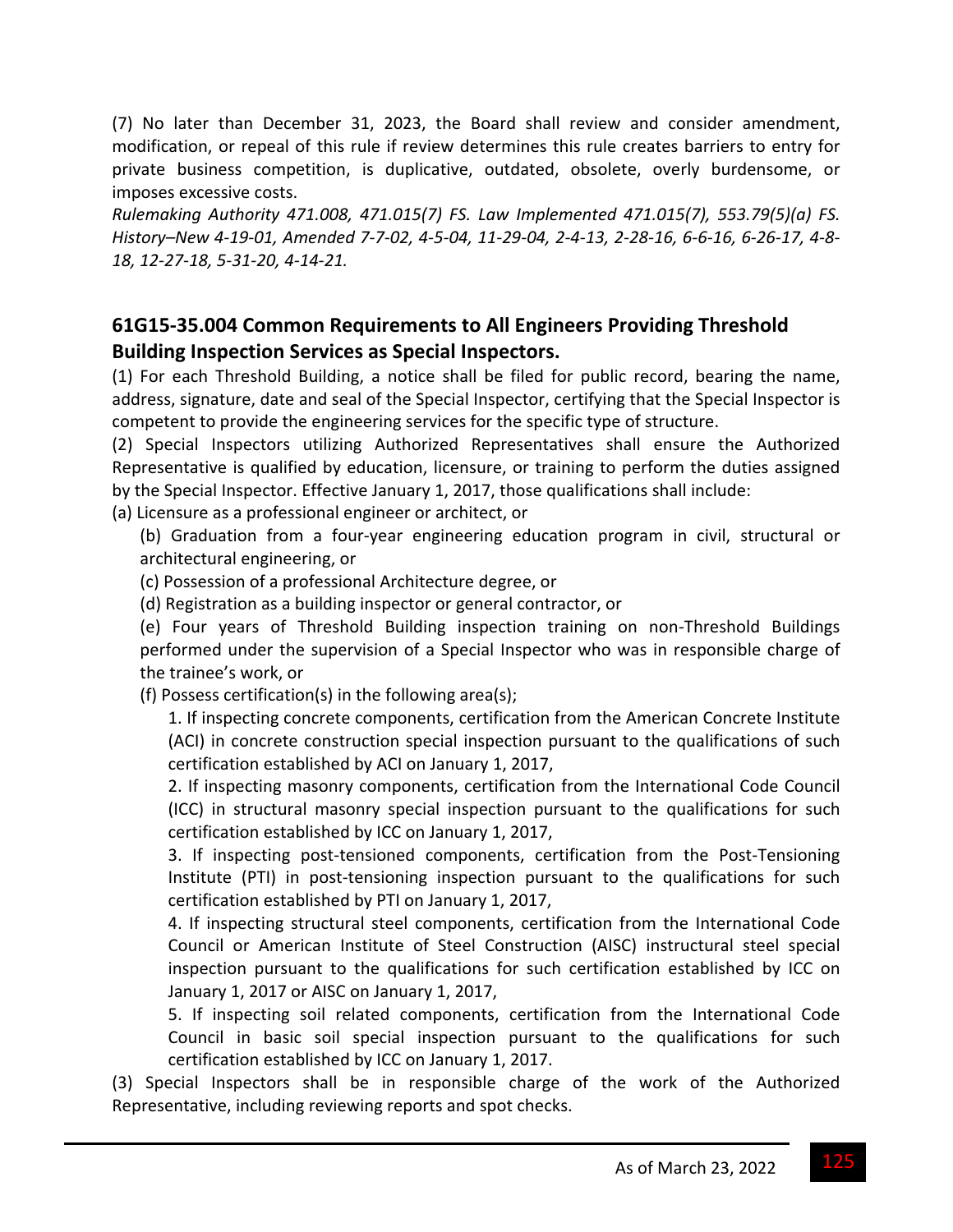(4) Special Inspectors shall institute quality assurance procedures to include but not be limited to requiring unscheduled visits, utilization or relevant check lists, use of a Daily Inspection Report and insuring that the Special Inspector or the Authorized Representative is at the project whenever so required by the inspection plan.

Rulemaking Authority 471.008, 471.015(7) FS. Law Implemented 471.015(7) FS. History-New 3-21-01, Amended 4-5-04, 5-6-09, *2‐4‐13, 12‐23‐15, 10‐18‐17.*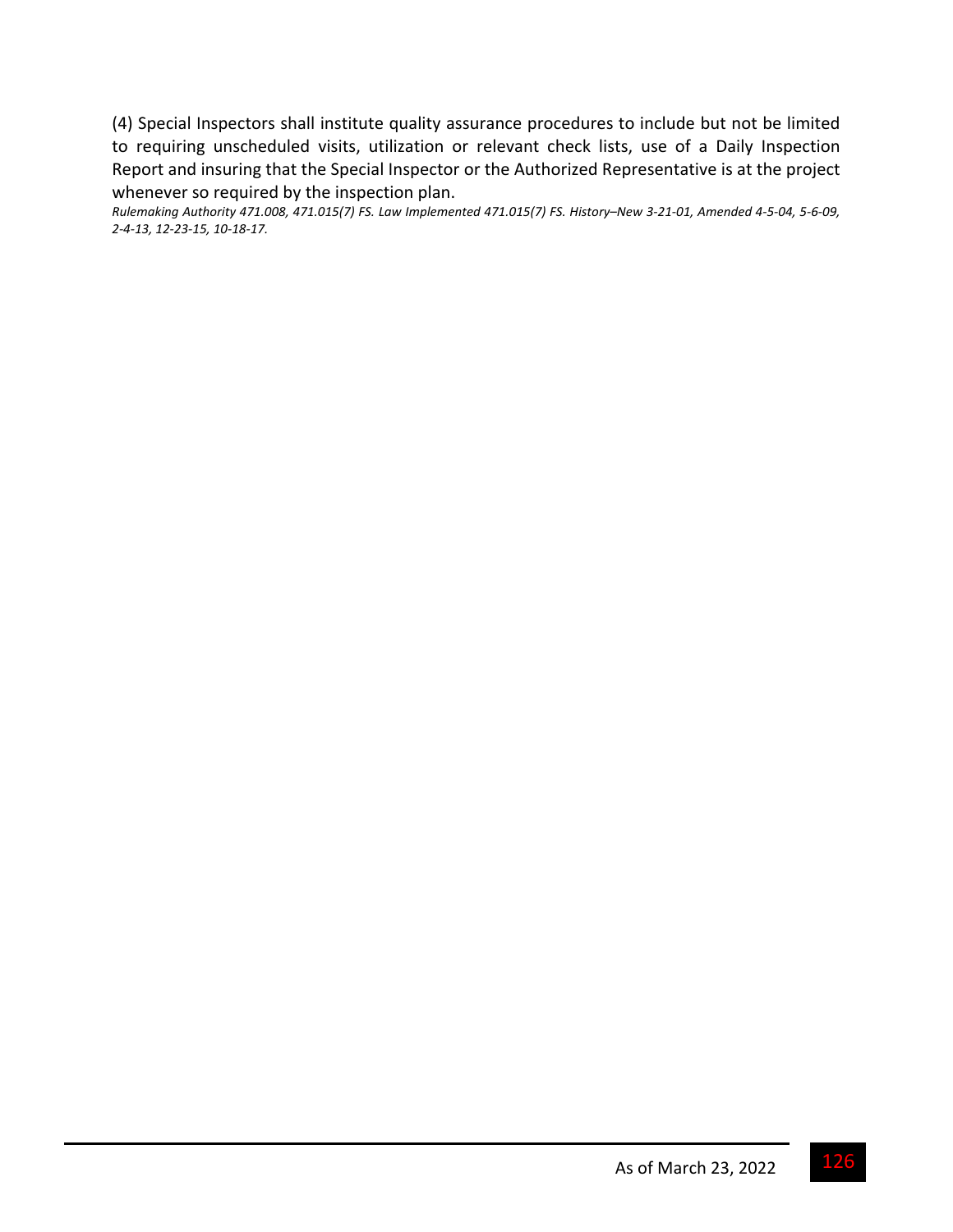## **CHAPTER 61G15‐36 PRODUCT EVALUATION**

| 61G15-36.001 | <b>General Responsibility</b>                           |
|--------------|---------------------------------------------------------|
| 61G15-36.002 | <b>Definitions</b>                                      |
| 61G15-36.003 | Common Requirements to all Product Evaluation Documents |

## **61G15‐36.001 General Responsibility.**

Product evaluation documents define procedures, materials, devices, fabrication, and methods of construction and installation of a product or standardized group of products. The product(s) that are the subject of the product evaluation will comply with the building codes listed in the documents when used in accordance with the product evaluation documents. The evaluation shall be based upon an engineering analysis of the assembly or system consisting of tested, listed, or approved components. The engineer of record and delegated engineer, if utilized, shall comply with the requirements of the general responsibility rules and the requirements of the more specific structural responsibility rules.

*Specific Authority 471.008, 471.033(2) FS. Law Implemented 553.842(6), 471.033 FS. History–New 11‐15‐01.*

#### **61G15‐36.002 Definitions.**

(1) Product. A manufactured product or system required to be approved and certified as, for the purpose intended, at least equivalent of that required by the standards specified by the Florida Building Code or by a local authority having jurisdiction.

(2) Product Evaluation Documents. Engineering documents that define procedures, materials, devices, fabrication, and methods of construction and installation of a product, or standardized group of products, through product evaluation or rational analysis, with the objective of obtaining approval from the authority having jurisdiction of that product for installation. Product evaluation documents shall be generic and do not include documents prepared for a site specific project.

(3) Contractor. The Florida licensed contractor who pulls the permit for construction of a project into which the product is to be incorporated. The contractor is responsible for the selection, purchase and installation of the product.

*Specific Authority 471.008, 471.033(2) FS. Law Implemented 553.842(6), 471.033 FS. History–New 11‐15‐01.*

#### **61G15‐36.003 Common Requirements to all Product Evaluation Documents.**

(1) The product evaluation for various sizes and design capacities shall be specific for each size and design capacity listed.

(2) The documents shall include engineering data presented in a manner that facilitates the application of the product at the project site. The documents shall be annotated to the effect that alterations or additions to the document are not permitted.

(3) The documents shall state under which conditions the product evaluation is suitable to be applied by the Contractor, or under which conditions the product evaluation is only for use by a licensed engineer or architect acting as a Delegated Engineer. The requirements for submission of delegated engineering documents found in subsection 61G15‐30.005(2), F.A.C., may be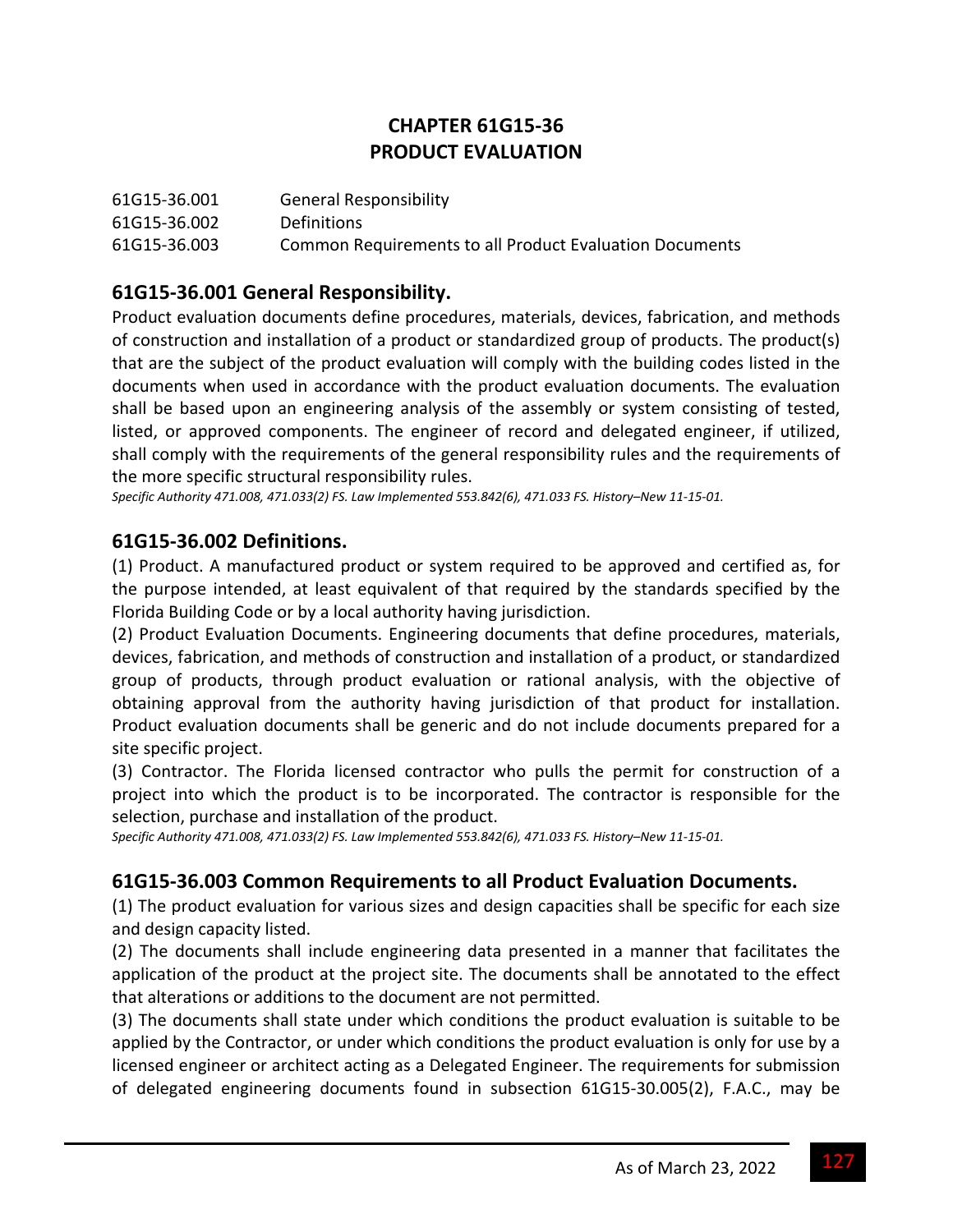waived at the option of the engineer who prepares the product evaluation documents.

(4) The documents shall comply with Chapter 61G15‐23, F.A.C., regarding seals, and shall bear the original seal, signature and date, or shall meet the procedure for signing and sealing electronically transmitted plans, specifications, reports or other documents.

*Specific Authority 471.008, 471.033(2) FS. Law Implemented 553.842(6), 471.033 FS. History–New 11‐15‐01.*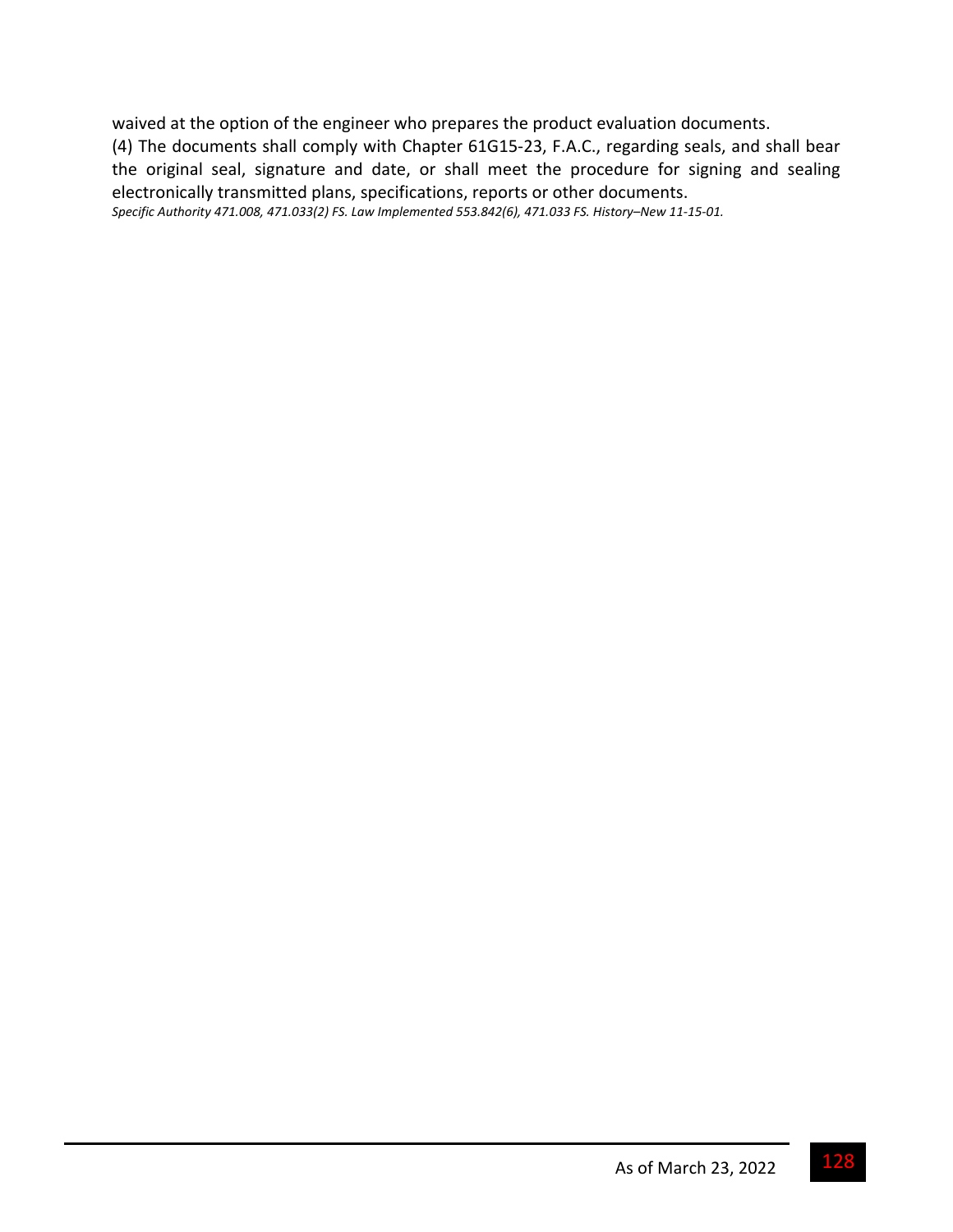# **CHAPTER 61G15‐37 FLORIDA ENGINEERS MANAGEMENT CORPORATION**

61G15‐37.001 Performance Standards and Measurable Outcomes

#### **61G15‐37.001 Performance Standards and Measurable Outcomes.**

In order to facilitate efficient and cost effective regulation by the Florida Engineers Management Corporation ("FEMC"), the following performance standards and measurable outcomes are adopted:

(1) FEMC shall make a determination of legal sufficiency within 30 days of receipt of a complaint. FEMC is authorized to seek an extension of an additional 30 days from the Chair of the Probable Cause Committee if the circumstances of a specific complaint justify such an extension.

(2) Within fifteen days of receiving a complaint that is determined to be legally sufficient, FEMC shall furnish to the subject or the subject's attorney a copy of the complaint or document that resulted in the initiation of the investigation.

(3) FEMC shall provide status reports to the Board regarding all outstanding disciplinary cases at every other regularly scheduled meeting of the Board. The status report shall include all legally sufficient disciplinary cases until entry of a final order by the Board. Upon entry of a final order, FEMC shall notify the licensee's employer of the action taken by the Board.

(4) FEMC shall refer to the board any investigation or disciplinary proceeding not before the Division of Administrative Hearings pursuant to Chapter 120, F.S., or otherwise completed by FEMC within 1 year after the filing of a complaint.

(5) FEMC shall notify the person who filed the complaint of the status of the investigation every six months, including whether probable cause has been found, when the case is agendaed for consideration by the Board and the status of any administrative proceeding or appeal.

(6) At least 90 days before the end of a licensure cycle, FEMC shall forward a licensure renewal notification to active or inactive licensees at the licensee's last known address of record with FEMC.

(7) At least 90 days before the end of a licensure cycle, FEMC shall forward a notice of pending cancellation of licensure to a delinquent status licensee at the licensee's last known address of record with FEMC.

(8) Upon receipt of an application for a license, FEMC shall examine the application and, within 30 days after such receipt, notify the applicant of any apparent errors or omissions and request any additional information FEMC is permitted by law to require.

(9) Every application for a license shall be approved or denied within 90 days after receipt of a completed application.

(10) If an applicant seeks a license for an activity that is exempt from licensure, FEMC shall notify the applicant and return any tendered application fee within 30 days after receipt of the original application.

(11) FEMC shall maintain the Board's web site at www.fbpe.org. All final orders involving disciplinary cases shall be posted on the web site, until the terms of the final order are